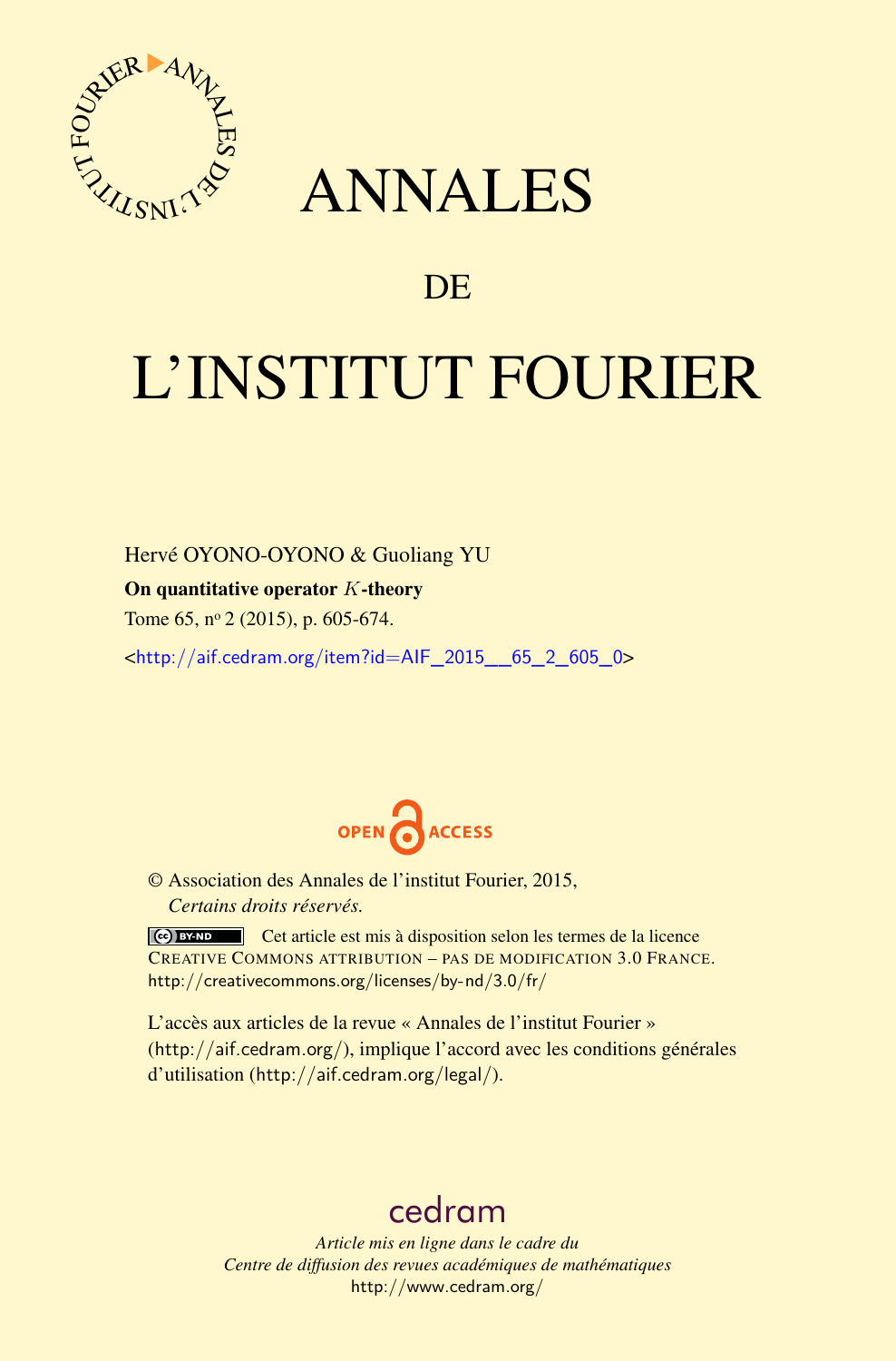# ON QUANTITATIVE OPERATOR *K*-THEORY

## **by Hervé OYONO-OYONO & Guoliang YU (\*)**

ABSTRACT.  $\qquad$  In this paper, we develop a quantitative *K*-theory for filtered *C*∗-algebras. Particularly interesting examples of filtered *C*∗-algebras include group *C*∗-algebras, crossed product *C*∗-algebras and Roe algebras. We prove a quantitative version of the six term exact sequence and a quantitative Bott periodicity. We apply the quantitative *K*-theory to formulate a quantitative version of the Baum-Connes conjecture and prove that the quantitative Baum-Connes conjecture holds for a large class of groups.

Résumé. — Dans cet article, nous développons une *K*-théorie quantitative pour les *C*∗-algèbres filtrées. Parmi les exemples les plus intéressants de telles *C*∗ algèbres figurent les algèbres de Roe, les *C*∗-algèbres de groupes et les *C*∗-algèbres de produits croisés. Nous établissons une version quantitative de la suite exacte à six termes en *K*-théorie ainsi que de la périodicité de Bott. Nous formulons en utilisant la *K*-théorie quantitative une version quantitative de la conjecture de Baum-Connes. Nous montrons que cette conjecture de Baum-Connes quantitative est vérifiée pour une large classe de groupes.

## **Introduction**

The receptacles of higher indices of elliptic differential operators are *K*-theory of *C*<sup>\*</sup>-algebras which encode the (large scale) geometry of the underlying spaces. The following examples are important for purpose of applications to geometry and topology.

 $\bullet$  *K*-theory of group  $C^*$ -algebras is a receptacle for higher index theory of equivariant elliptic differential operators on covering spaces [\[1,](#page-69-0) [2,](#page-69-0) [5,](#page-69-0) [11\]](#page-69-0);

Keywords: Baum-Connes Conjecture, Coarse Geometry, Group and Crossed product *C*∗-algebras, Novikov Conjecture, Operator Algebra *K*-theory, Roe Algebras. Math. classification: 19K35,46L80,58J22.

<sup>(\*)</sup> Oyono-Oyono is partially supported by the ANR "Kind" and Yu is partially supported by a grant from the U.S. National Science Foundation.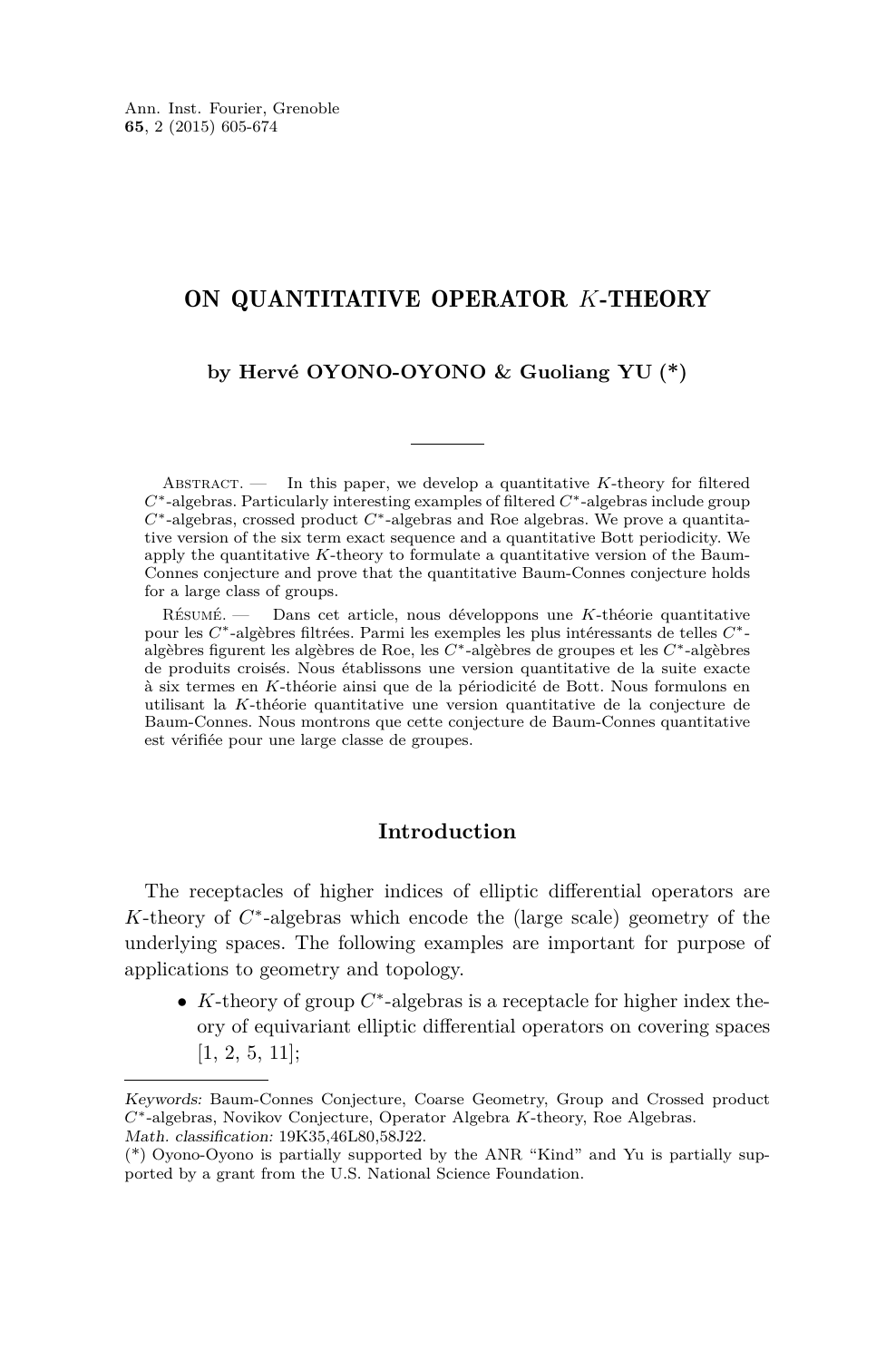- *K*-theory of crossed product *C* ∗ -algebras and more generally groupoid  $C^*$ -algebras for foliations serve as receptacles for longitudinally elliptic operators [\[3,](#page-69-0) [4\]](#page-69-0);
- the higher indices of elliptic operators on noncompact complete Riemannian manifolds live in *K*-theory of Roe algebras [\[15\]](#page-69-0).

The local nature of differential operators implies that these higher indices can be defined in term of idempotents and invertible elements with finite propagation. Using homotopy invariance of the *K*-theory for  $C^*$ -algebras, these higher indices give rise to topological invariants.

In the context of Roe algebras, a quantitative operator *K*-theory was introduced to compute the higher indices of elliptic operators for noncompact spaces with finite asymptotic dimension [\[19\]](#page-69-0). The aim of this paper is to develop a quantitative  $K$ -theory for general  $C^*$ -algebras equipped with a filtration. The filtration structure allows us to define the concept of propagation. Examples of  $C^*$ -algebras with filtrations include group  $C^*$ algebras, crossed product *C* ∗ -algebras and Roe algebras. The quantitative *K*-theory for  $C^*$ -algebras with filtrations is then defined in terms of homotopy classes of quasi-projections and quasi-unitaries with propagation and norm controls. We introduce controlled morphisms to study quantitative operator *K*-theory. In particular, we derive a quantitative version of the six term exact sequence. In the case of crossed product algebras, we also define a quantitative version of the Kasparov transformation compatible with Kasparov product. We end this paper by using the quantitative *K*theory to formulate a quantitative version of the Baum-Connes conjecture and prove it for a large class of groups.

This paper is organized as follows: In section 1, we collect a few notations and definitions including the concept of filtered *C* ∗ -algebras. We use the concepts of almost unitary and almost projection to define a quantitative *K*-theory for filtered  $C^*$ -algebras and we study its elementary properties. In section 2, we introduce the notion of controlled morphism in quantitative *K*-theory. Section 3 is devoted to extensions of filtered  $C^*$ -algebras and to a controlled exact sequence for quantitative *K*-theory. In section 4, we prove a controlled version of the Bott periodicity and as a consequence, we obtain a controlled version of the six-term exact sequence in *K*-theory. In section 5, we apply *KK*-theory to study the quantitative *K*-theory of crossed product *C* ∗ -algebras and discuss its application to *K*-amenability. Finally in section 8, we formulate a quantitative Baum-Connes conjecture and prove the quantitative Baum-Connes conjecture for a large class of groups.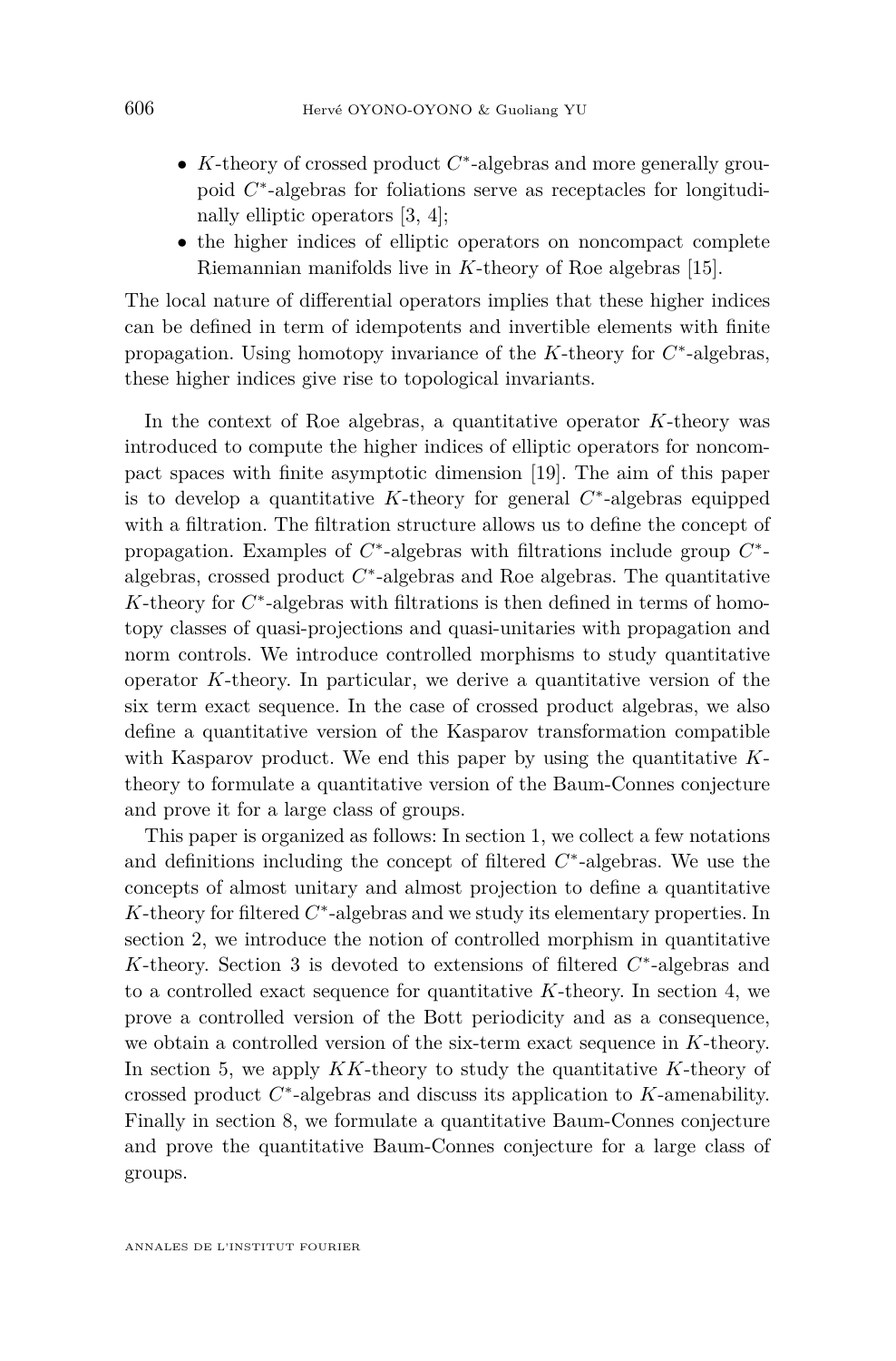#### **1. Quantitative** *K***-theory**

In this section, we introduce a notion of quantitative *K*-theory for *C* ∗ algebras with a filtration. Let us fix first some notations about  $C^*$ -algebras we shall use throughout this paper.

- If *B* is a  $C^*$ -algebra and if  $b_1, \ldots, b_k$  are respectively elements of  $M_{n_1}(B), \ldots, M_{n_k}(B)$ , we denote by  $diag(b_1, \ldots, b_k)$  the block diagonal matrix  $\sqrt{ }$  $\overline{ }$ *b*1 . . . *bk*  $\setminus$ of  $M_{n_1 + \dots + n_k}(B)$ .
- If  $X$  is a locally compact space and  $B$  is a  $C^*$ -algebra, we denote by  $C_0(X, B)$  the  $C^*$ -algebra of *B*-valued continuous functions on *X* vanishing at infinity. The special cases of  $X = (0, 1], X = [0, 1],$  $X = (0, 1)$  and  $X = [0, 1]$ , will be respectively denoted by CB, *B*[0*,* 1), *SB* and *B*[0*,* 1].
- For a separable Hilbert space  $H$ , we denote by  $K(H)$  the  $C^*$ -algebra of compact operators on  $H$ .
- If *A* and *B* are *C* ∗ -algebras, we will denote by *A* ⊗ *B* their spatial tensor product.

## **1.1. Filtered** *C* ∗ **-algebras**

DEFINITION 1.1. — A filtered C<sup>\*</sup>-algebra A is a C<sup>\*</sup>-algebra equipped with a family  $(A_r)_{r>0}$  of closed linear subspaces indexed by positive numbers such that:

- $A_r \subset A_{r'}$  if  $r \leq r'$ ;
- $A_r$  is stable by involution;
- $A_r \cdot A_{r'} \subset A_{r+r'};$
- the subalgebra  $\left( \begin{array}{c} \end{array} \right)$ *r>*0  $A_r$  is dense in  $A$ .

If *A* is unital, we also require that the identity 1 is an element of  $A_r$  for every positive number *r*. The elements of  $A_r$  are said to have propagation *r*.

- Let *A* and *A'* be respectively  $C^*$ -algebras filtered by  $(A_r)_{r>0}$  and  $(A'_r)_{r>0}$ . A homomorphism of  $C^*$  -algebras  $\phi : A \longrightarrow A'$  is a filtered homomorphism (or a homomorphism of filtered *C* ∗ -algebras) if  $\phi(A_r) \subset A'_r$  for any positive number *r*.
- If *A* is a filtered  $C^*$ -algebra and *X* is a locally compact space, then  $C_0(X, A)$  is a  $C^*$ -algebra filtered by  $(C_0(X, A_r))_{r>0}$ . In particular the algebras  $CA$ ,  $A[0,1]$ ,  $A[0,1)$  and  $SA$  are filtered  $C^*$ -algebras.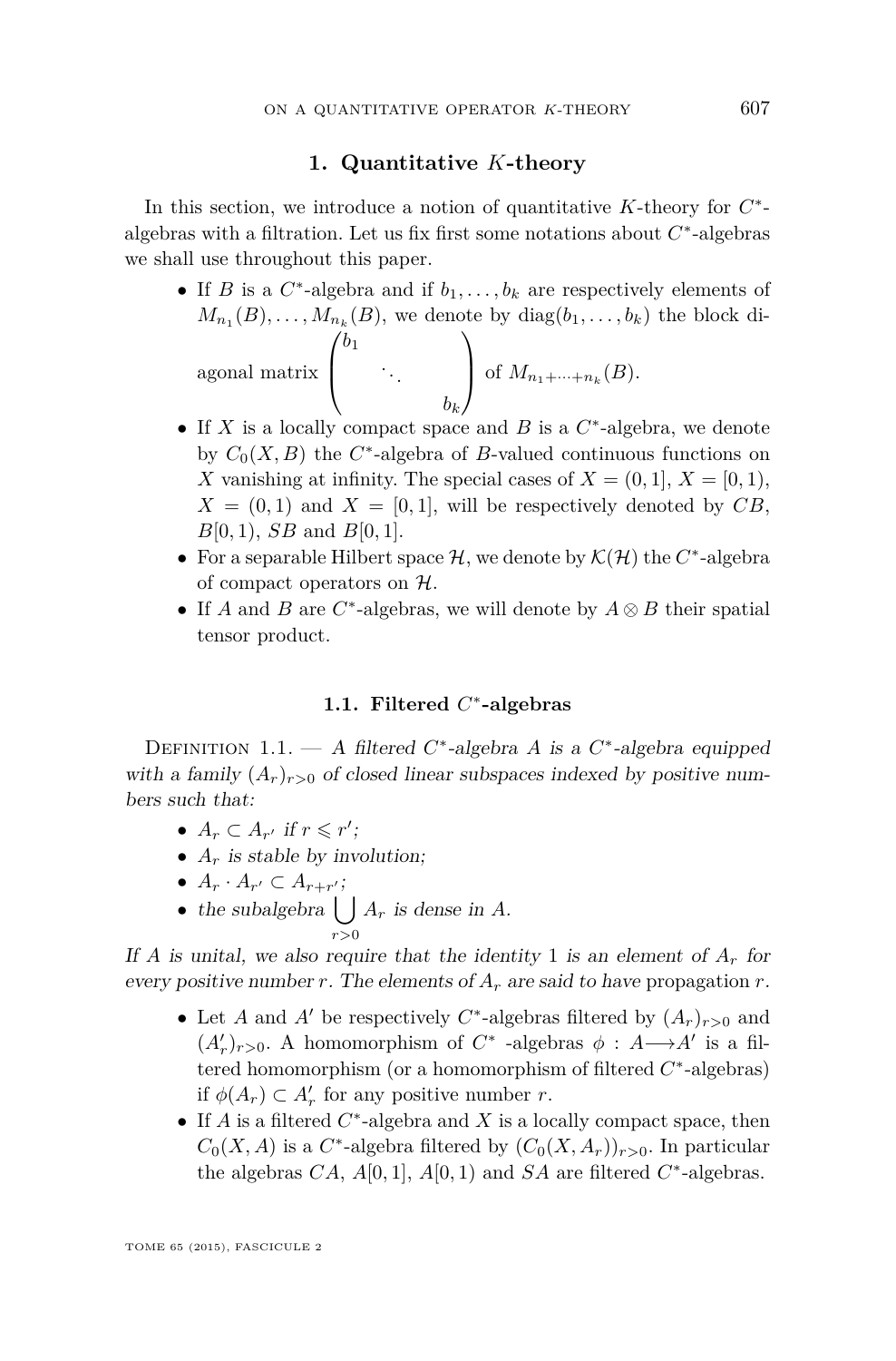• If *A* is a non unital filtered  $C^*$ -algebra, then its unitarization  $\tilde{A}$  is filtered by  $(A_r + \mathbb{C})_{r>0}$ . We define for *A* non-unital the homomorphism

$$
\rho_A : \widetilde{A} \to \mathbb{C}; \, a + z \mapsto z
$$

for  $a \in A$  and  $z \in \mathbb{C}$ .

Prominent examples of filtered  $C^*$ -algebra are provided by Roe algebras associated to proper metric spaces, i.e. metric spaces such that closed balls of given radius are compact. Recall that for such a metric space  $(X, d)$ , a *X*-module is a Hilbert space  $H_X$  together with a ∗-representation  $\rho_X$  of  $C_0(X)$  in  $H_X$  (we shall write f instead of  $\rho_X(f)$ ). If the representation is non-degenerate, the *X*-module is said to be non-degenerate. A *X*-module is called standard if no non-zero function of  $C_0(X)$  acts as a compact operator on  $H_X$ .

The following concepts were introduced by Roe in his work on index theory of elliptic operators on noncompact spaces [\[15\]](#page-69-0).

DEFINITION 1.2. — Let  $H_X$  be a standard non-degenerate *X*-module and let  $T$  be a bounded operator on  $H_X$ .

(i) The support of *T* is the complement of the open subset of  $X \times X$ 

 $\{(x, y) \in X \times X \text{ s.t. there exist } f \text{ and } g \text{ in } C_0(X) \text{ satisfying }$ 

 $f(x) \neq 0$ *,*  $g(y) \neq 0$  and  $f \cdot T \cdot g = 0$ *.* 

- (ii) The operator  $T$  is said to have finite propagation (in this case propagation less than *r*) if there exists a real *r* such that for any *x* and *y* in *X* with  $d(x, y) > r$ , then  $(x, y)$  is not in the support of *T*.
- (iii) The operator *T* is said to be locally compact if  $f \cdot T$  and  $T \cdot f$  are compact for any *f* in  $C_0(X)$ . We then define  $C[X]$  as the set of locally compact and finite propagation bounded operators of  $H_X$ , and for every  $r > 0$ , we define  $C[X]_r$  as the set of elements of  $C[X]$ with propagation less than *r*.

We clearly have  $C[X]_r \cdot C[X]_{r'} \subset C[X]_{r+r'}$ . We can check that up to (non-canonical) isomorphism,  $C[X]$  does not depend on the choice of  $H_X$ .

DEFINITION 1.3. — The Roe algebra  $C^*(X)$  is the norm closure of  $C[X]$ in the algebra  $\mathcal{L}(H_X)$  of bounded operators on  $H_X$ . The Roe algebra in then filtered by  $(C[X]_r)_{r>0}$ .

Although  $C^*(X)$  is not canonically defined, it was proved in [\[9\]](#page-69-0) that up to canonical isomorphisms, its *K*-theory does not depend on the choice of a non-degenerate standard *X*-module. Furthermore,  $K_*(C^*(X))$  is the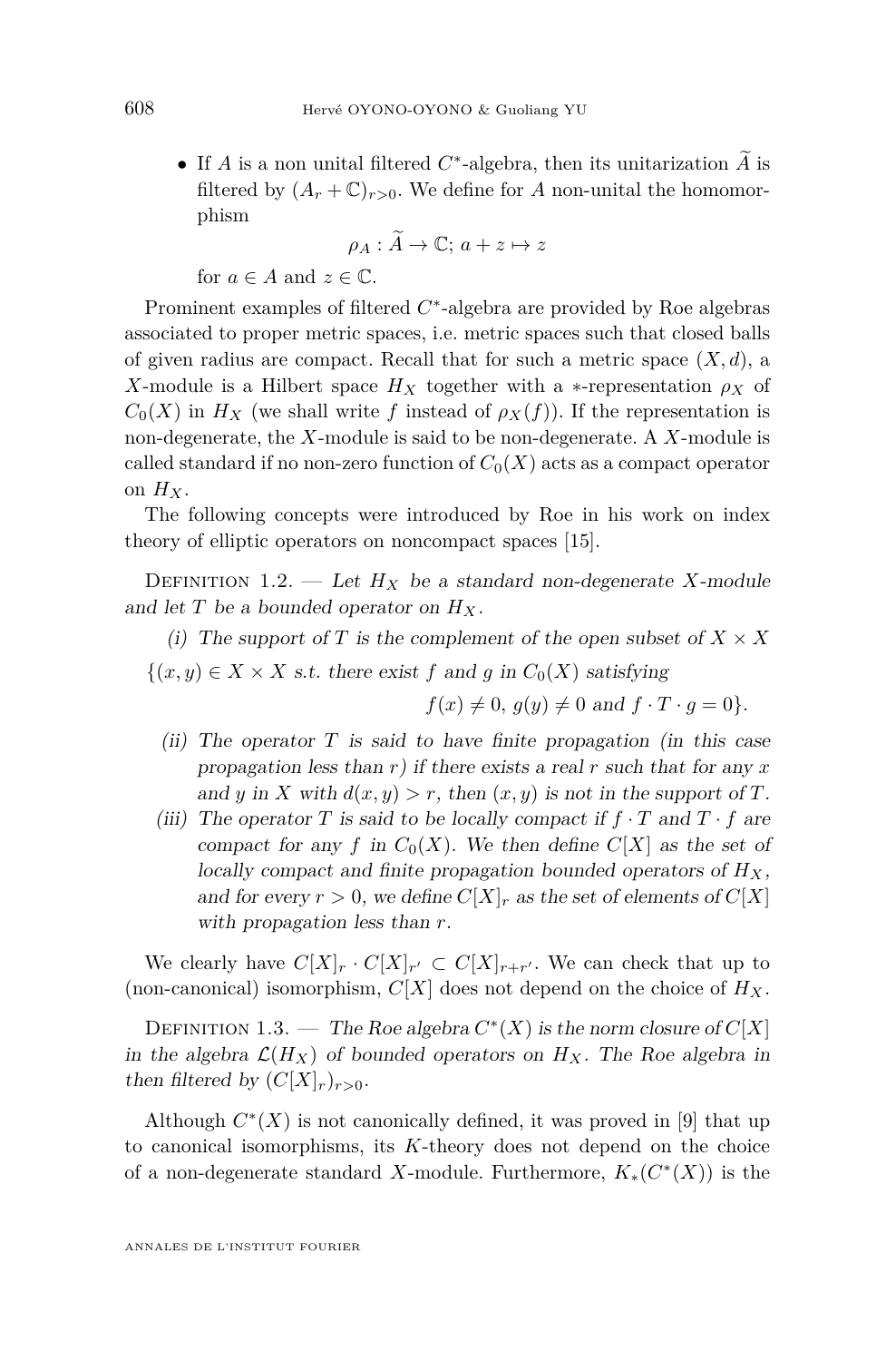<span id="page-5-0"></span>natural receptacle for higher indices of elliptic operators with support on *X* [\[15\]](#page-69-0).

If *X* has bounded geometry, then the Roe algebra admits a maximal ver-sion [\[7\]](#page-69-0) filtered by  $(C[X]_r)_{r>0}$ . Other important examples are reduced and maximal crossed product of a  $C^*$ -algebra by an action of a discrete group by automorphisms. These examples will be studied in detail in Section [5.](#page-53-0)

#### **1.2. Almost projections/unitaries**

Let *A* be a unital filtered  $C^*$ -algebra. For any positive numbers  $r$  and  $\varepsilon$ , we call

- an element *u* in *A* an  $\varepsilon$ -*r*-unitary if *u* belongs to  $A_r$ ,  $||u^* \cdot u 1|| < \varepsilon$ and  $||u \cdot u^* - 1|| < \varepsilon$ . The set of  $\varepsilon$ -*r*-unitaries on *A* will be denoted by  $U^{\varepsilon,r}(A)$ .
- an element *p* in *A* an  $\varepsilon$ -*r*-projection if *p* belongs to  $A_r$ ,  $p = p^*$  and  $||p^2 - p|| < \varepsilon$ . The set of  $\varepsilon$ -*r*-projections on *A* will be denoted by  $P^{\varepsilon,r}(A).$

For *n* integer, we set  $U_n^{\varepsilon,r}(A) = U^{\varepsilon,r}(M_n(A))$  and  $P_n^{\varepsilon,r}(A) = P^{\varepsilon,r}(M_n(A)).$ 

For any unital filtered  $C^*$ -algebra A, any positive numbers  $\varepsilon$  and  $r$  and any positive integer *n*, we consider inclusions

$$
\mathbf{P}_n^{\varepsilon,r}(A) \hookrightarrow \mathbf{P}_{n+1}^{\varepsilon,r}(A); \, p \mapsto \begin{pmatrix} p & 0 \\ 0 & 0 \end{pmatrix}
$$

and

$$
\mathbf{U}_{n}^{\varepsilon,r}(A) \hookrightarrow \mathbf{U}_{n+1}^{\varepsilon,r}(A); u \mapsto \begin{pmatrix} u & 0 \\ 0 & 1 \end{pmatrix}.
$$

This allows us to define

$$
\mathcal{U}^{\varepsilon,r}_{\infty}(A) = \bigcup_{n \in \mathbb{N}} \mathcal{U}^{\varepsilon,r}_{n}(A)
$$

and

$$
\mathcal{P}^{\varepsilon,r}_{\infty}(A) = \bigcup_{n \in \mathbb{N}} \mathcal{P}^{\varepsilon,r}_n(A).
$$

Remark 1.4. — Let *r* and  $\varepsilon$  be positive numbers with  $\varepsilon < 1/4$ ;

(i) If  $p$  is an  $\varepsilon$ -*r*-projection in  $A$ , then the spectrum of  $p$  is included in  $\left(\frac{1-\sqrt{1+4\varepsilon}}{2}, \frac{1-\sqrt{1-4\varepsilon}}{2}\right) \cup \left(\frac{1+\sqrt{1-4\varepsilon}}{2}, \frac{1+\sqrt{1+4\varepsilon}}{2}\right)$  and thus  $||p|| < 1 + \varepsilon$ .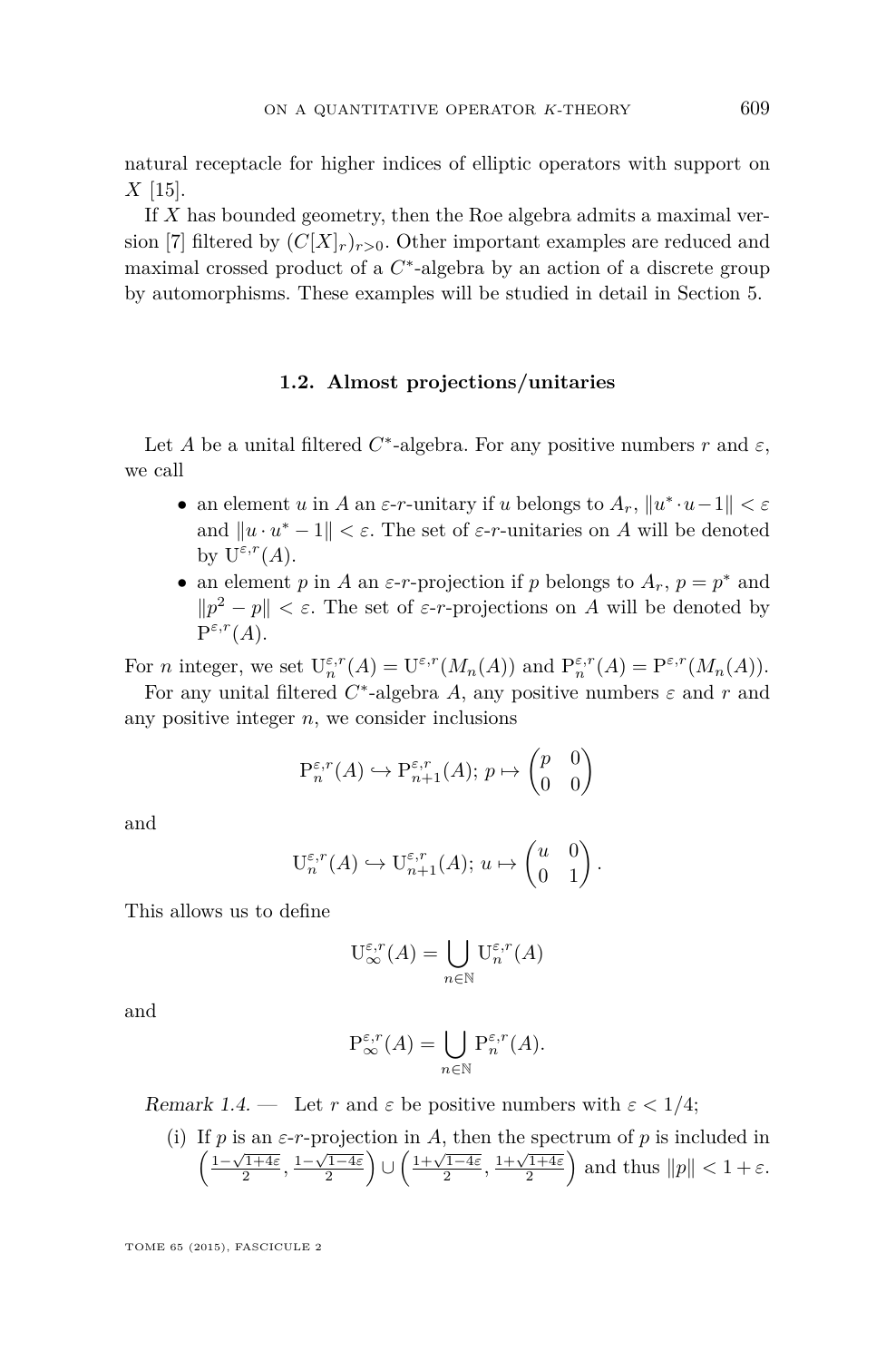<span id="page-6-0"></span>(ii) If *u* is an  $\varepsilon$ -*r*-unitary in *A*, then

$$
1 - \varepsilon < \|u\| < 1 + \varepsilon/2,
$$
\n
$$
1 - \varepsilon/2 < \|u^{-1}\| < 1 + \varepsilon,
$$
\n
$$
\|u^* - u^{-1}\| < (1 + \varepsilon)\varepsilon.
$$

- (iii) Let  $\kappa_{0,\varepsilon} : \mathbb{R} \to \mathbb{R}$  be a continuous function such that
	- $\kappa_{0,\varepsilon}(t) = 0$  if  $t \leq \frac{1-\sqrt{1-4\varepsilon}}{2}$ ;
	- $\kappa_{0,\varepsilon}(t) = 1$  if  $t \ge \frac{1+\sqrt{1-4\varepsilon}}{2}$ .

If *p* is an *ε*-*r*-projection in *A*, then  $\kappa_{0,\varepsilon}(p)$  is a projection such that  $||p - \kappa_{0,\varepsilon}(p)|| < 2\varepsilon$  which moreover does not depends on the choice of  $\kappa_{0,\varepsilon}$ . From now on, we shall denote this projection by  $\kappa_0(p)$ .

- (iv) If *u* is an  $\varepsilon$ -*r*-unitary in *A*, set  $\kappa_1(u) = u(u^*u)^{-1/2}$ . Then  $\kappa_1(u)$  is a unitary such that  $||u - \kappa_1(u)|| < \varepsilon$ .
- (v) If *p* is an  $\varepsilon$ -*r*-projection in *A* and *q* is a projection in *A* such that  $\|p - q\| < 1 - 2\varepsilon$ , then  $\kappa_0(p)$  and *q* are homotopic projections [\[18,](#page-69-0) Chapter 5].
- (vi) If *u* and *v* are *ε*-*r*-unitaries in *A*, then *uv* is an  $\varepsilon(2+\varepsilon)$ -2*r*-unitary in *A*.

DEFINITION 1.5. — Let *A* be a  $C^*$ -algebra filtered by  $(A_r)_{r>0}$ .

- Let  $p_0$  and  $p_1$  be  $\varepsilon$ -*r*-projections. We say that  $p_0$  and  $p_1$  are homotopic  $\varepsilon$ -*r*-projections if there exists an  $\varepsilon$ -*r*-projection *q* in *A*[0*,* 1] such that  $q(0) = p_0$  and  $q(1) = p_1$ . In this case, q is called a homotopy of  $\varepsilon$ -*r*-projections in *A* and will be denoted by  $(q_t)_{t \in [0,1]}$ .
- If *A* is unital, let  $u_0$  and  $u_1$  be  $\varepsilon$ -*r*-unitaries. We say that  $u_0$  and *u*<sup>1</sup> are homotopic *ε*-*r*-unitaries if there exists an *ε*-*r*-unitary *v* in  $A[0,1]$  such that  $v(0) = u_0$  and  $v(1) = u_1$ . In this case, *v* is called a homotopy of  $\varepsilon$ -*r*-unitaries in *A* and will be denoted by  $(v_t)_{t \in [0,1]}$ .

Example 1.6. — Let *p* be an  $\varepsilon$ -*r*-projection in a unital filtered  $C^*$ algebra *A*. Set  $c_t = \cos \pi t/2$  and  $s_t = \sin \pi t/2$  for  $t \in [0,1]$  and let us considerer the homotopy of projections  $(h_t)_{t \in [0,1]}$  with  $h_t = \begin{pmatrix} c_t^2 & c_ts_t \\ a & c_t^2 \end{pmatrix}$  $c_t s_t$   $s_t^2$  $\setminus$ in  $M_2(\mathbb{C})$  between diag(1,0) and diag(0,1). Set  $(q_t)_{t \in [0,1]} = (\text{diag}(p,0) +$  $(1-p) \otimes h_t)_{t \in [0,1]}$ . Since  $q_t^2 - q_t = s_t^2(p^2 - p) \otimes I_2$ , we see that  $(q_t)_{t \in [0,1]}$ is a homotopy of  $\varepsilon$ -*r*-projections between diag(1,0) and diag( $p$ , 1 −  $p$ ) in  $M_2(A)$ .

Next result will be used quite extensively throughout the paper and is fairly easy to prove.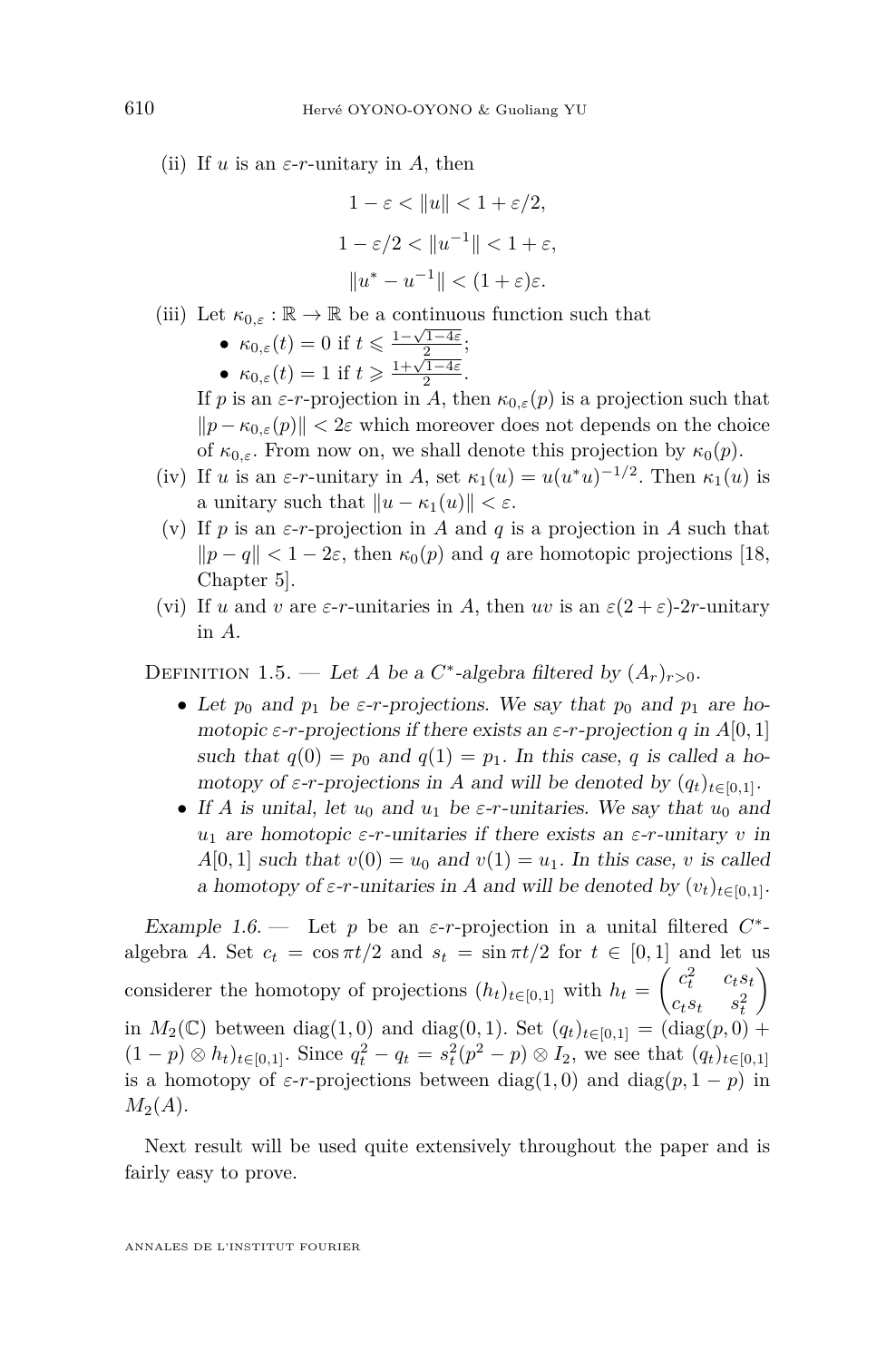<span id="page-7-0"></span>LEMMA 1.7. — Let *A* be a  $C^*$ -algebra filtered by  $(A_r)_{r>0}$ .

- (i) If  $p$  is an  $\varepsilon$ -*r*-projection in *A* and  $q$  is a self-adjoint element of *A*<sup>*r*</sup> such that  $||p - q|| < \frac{\varepsilon - ||p^2 - p||}{4}$  $\frac{f}{4}$ , then *q* is an *ε*-*r*-projection. In particular, if *p* is an  $\varepsilon$ -*r*-projection in *A* and if *q* is a self-adjoint element in  $A_r$  such that  $\|p-q\| < \varepsilon$ , then *q* is a 5 $\varepsilon$ -*r*-projection in *A* and *p* and *q* are connected by a homotopy of 5*ε*-*r*-projections.
- (ii) If *A* is unital and if *u* is an  $\varepsilon$ -*r*-unitary and *v* is an element of *A<sub>r</sub>* such that  $||u - v|| < \frac{\varepsilon - ||u^*u - 1||}{3}$  $\frac{u-1}{3}$ , then *v* is an *ε*-*r*-unitary. In particular, if *u* is an  $\varepsilon$ -*r*-unitary and *v* is an element of  $A_r$  such that  $||u - v|| < \varepsilon$ , then *v* is an 4 $\varepsilon$ -*r*-unitary in *A* and *u* and *v* are connected by a homotopy of 4*ε*-*r*-unitaries.
- (iii) If p is a projection in A and q is a self-adjoint element of  $A_r$  such that  $||p - q|| < \frac{\varepsilon}{4}$ , then *q* is an  $\varepsilon$ -*r*-projection.
- (iv) If *A* is unital and if *u* is a unitary in *A* and *v* is an element of  $A_r$ such that  $||u - v|| < \frac{\varepsilon}{3}$ , then *v* is an  $\varepsilon$ -*r*-unitary.

COROLLARY 1.8. — Let *u* be an  $\varepsilon$ -*r*-unitary in a unital filtered  $C^*$ algebra *A*, then  $diag(u, u^*)$  and  $I_2$  are homotopic as  $3\varepsilon$ -2*r*-unitaries in  $M_2(A)$ .

Proof. — According to point (vi) of Remark [1.4](#page-5-0) and with notations of Example [1.6,](#page-6-0) we see that  $(\text{diag}(1, u) \begin{pmatrix} c_t - s_t \\ s_t - c_t \end{pmatrix} \cdot \text{diag}(1, u^*) \cdot \begin{pmatrix} c_t & s_t \\ -s_t & c_t \end{pmatrix})_{t \in [0, 1]}$  is a homotopy of  $3\varepsilon$ -2*r*-unitaries between  $\text{diag}(u, u^*)$  and  $\text{diag}(uu^*, 1)$ . Since  $\|uu^* - 1\| < \varepsilon$ , we deduce from Lemma 1.7 that  $uu^*$  and 1 are homotopic 3*ε*-2*r*-unitaries.

LEMMA 1.9. — There exists a number  $\lambda > 4$  such that for any positive number  $\varepsilon$  with  $\varepsilon < 1/\lambda$ , any positive real r, any  $\varepsilon$ -r-projection p and  $\varepsilon$ -runitary  $W$  in a filtered unital  $C^*$ -algebra  $A$ , the following assertions hold:

- (i)  $WpW^*$  is a  $\lambda \varepsilon$ -3*r*-projection of *A*;
- (ii) diag( $WpW^*$ , 1) and diag( $p$ , 1) are homotopic  $\lambda \varepsilon$ -3*r*-projections.

Proof. — The first point is straightforward to check from Remark [1.4.](#page-5-0) For the second point, with notations of Example [1.6,](#page-6-0) use the homotopy of *ε*-*r*-unitaries

$$
\begin{pmatrix} Wc_t^2 + s_t^2 & (W-1)s_t c_t \\ (W-1)s_t c_t & Ws_t^2 + c_t^2 \end{pmatrix}_{t \in [0,1]} = \left( \begin{pmatrix} c_t & -s_t \\ s_t & c_t \end{pmatrix} \cdot \text{diag}(W, 1) \cdot \begin{pmatrix} c_t & s_t \\ -s_t & c_t \end{pmatrix} \right)_{t \in [0,1]}
$$

to connect by conjugation diag $(WpW^*, 1)$  to  $diag(p, WW^*)$  and then connect to diag $(p, 1)$  by a ray.

Recall that if two projections in a unital  $C^*$ -algebra are close enough in norm, then there are conjugated by a canonical unitary. To state a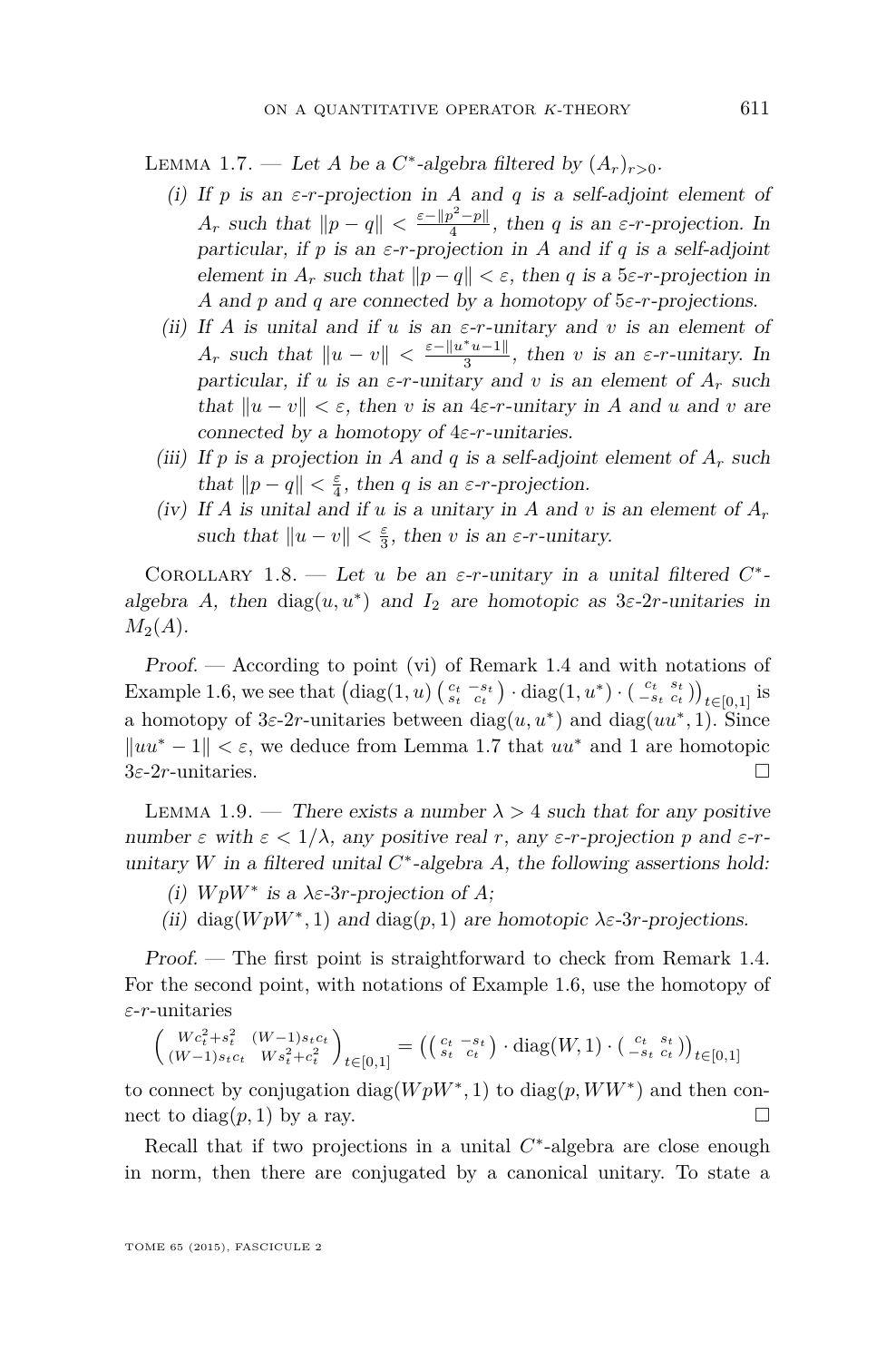<span id="page-8-0"></span>similar result in term of *ε*-*r*-projections and *ε*-*r*-unitaries, we will need the definition of a control pair.

DEFINITION 1.10. — A control pair is a pair  $(\lambda, h)$ , where

- $\bullet \lambda > 1$ :
- $h: (0, \frac{1}{4\lambda}) \to (1, +\infty); \varepsilon \mapsto h_{\varepsilon}$  is a map such that there exists a non-increasing map  $g:(0, \frac{1}{4\lambda}) \to (0, +\infty)$ , with  $h \leq g$ .

LEMMA 1.11. — There exists a control pair  $(\lambda, h)$  such that the following holds:

for every positive number *r*, any  $\varepsilon$  in  $(0, \frac{1}{4\lambda})$  and any  $\varepsilon$ -*r*-projections *p* and *q* of a filtered unital *C*<sup>\*</sup>-algebra *A* satisfying  $\|p - q\| < 1/16$ , there exists an  $\lambda \varepsilon$ -*h*<sub> $\varepsilon$ </sub>*r*-unitary *W* in *A* such that  $||WpW^* - q|| \leq \lambda \varepsilon$ .

Proof. — We follow the proof of [\[18,](#page-69-0) Proposition 5.2.6]. If we set

$$
z = (2\kappa_0(p) - 1)(2\kappa_0(q) - 1) + 1,
$$

• then

$$
||z - 2|| \leq 2||\kappa_0(p) - \kappa_0(q)||
$$
  

$$
\leq 8\varepsilon + 2||p - q||
$$

and hence *z* is invertible for  $\varepsilon < 1/16$ .

• Moreover, if we set  $U = z|z^{-1}|$  and since  $z\kappa_0(q) = \kappa_0(p)z$ , then we have  $\kappa_0(q) = U \kappa_0(p) U^*$ .

Let us define  $z' = (2p - 1)(2q - 1) + 1$ . Then we have  $||z - z'|| \leq 9\varepsilon$ and  $||z'|| \le 3$ . If  $\varepsilon$  is small enough, then  $||z'^*z' - 4|| \le 2$  and hence the spectrum of  $z'^*z'$  is in [2,6]. Let us consider the expansion in power serie  $\sum_{k \in \mathbb{N}} a_k t^k$  of  $t \mapsto (1+t)^{-1/2}$  on  $(0,1)$  and let  $n_\varepsilon$  be the smallest integer such that  $\sum_{n_{\varepsilon} \leqslant k} |a_k|/2^k \leqslant \varepsilon$ . Let us set then  $W = z'/2 \sum_{k=0}^{n_{\varepsilon}} a_k \left(\frac{z'^*z' - 4}{4}\right)^k$ . Then for a suitable  $\lambda$  (not depending on *A, p, q* or  $\varepsilon$ ), we get that *W* is a  $\lambda \varepsilon$ - $(4n_{\varepsilon} + 2)r$ -unitary which satisfies the required condition.

Remark 1.12. — The order of *h* when  $\varepsilon$  goes to zero in Lemma 1.11 is  $C\varepsilon^{-3/2}$  for some constant *C*.

#### **1.3. Definition of quantitative** *K***-theory**

For a unital filtered *C* ∗ -algebra *A*, we define the following equivalence relations on  $P_{\infty}^{\varepsilon,r}(A) \times \mathbb{N}$  and on  $U_{\infty}^{\varepsilon,r}(A)$ :

ANNALES DE L'INSTITUT FOURIER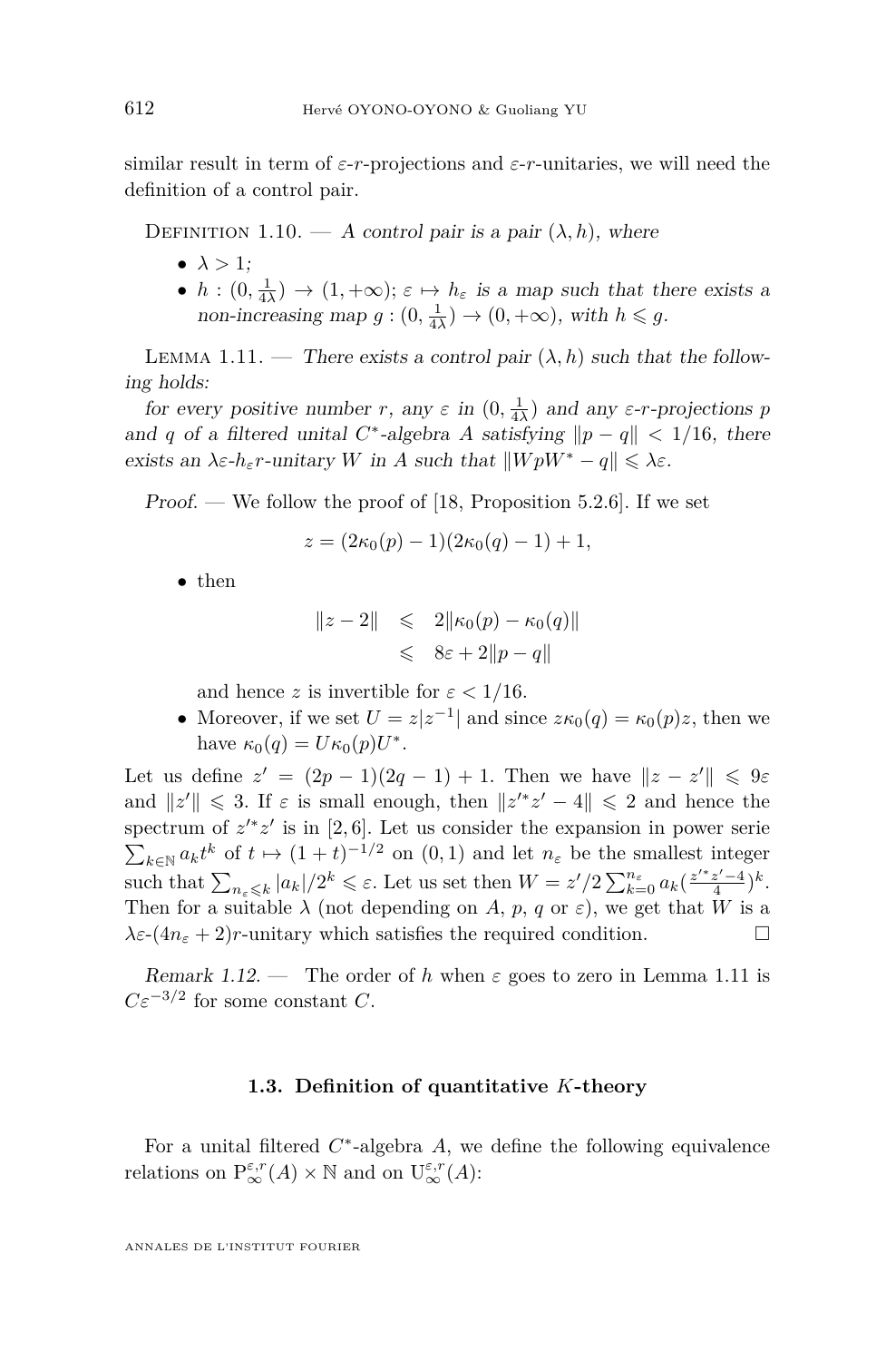- if *p* and *q* are elements of  $P^{\varepsilon,r}_{\infty}(A)$ , *l* and *l'* are positive integers,  $(p, l) \sim (q, l')$  if there exists a positive integer k and an element *h* of  $P_{\infty}^{\varepsilon,r}(A[0,1])$  such that  $h(0) = \text{diag}(p, I_{k+l'})$  and  $h(1) =$  $diag(q, I_{k+l}).$
- if *u* and *v* are elements of  $U^{ \varepsilon, r}_{\infty}(A), u \sim v$  if there exists an element *h* of  $U_{\infty}^{3\varepsilon,2r}(A[0,1])$  such that  $h(0) = u$  and  $h(1) = v$ .

If *p* is an element of  $P^{\varepsilon,r}_{\infty}(A)$  and *l* is an integer, we denote by  $[p, l]_{\varepsilon,r}$  the equivalence class of  $(p, l)$  modulo  $\sim$  and if *u* is an element of  $U^{\varepsilon,r}_{\infty}(A)$  we denote by  $[u]_{\varepsilon,r}$  its equivalence class modulo  $\sim$ .

DEFINITION 1.13. — Let *r* and  $\varepsilon$  be positive numbers with  $\varepsilon < 1/4$ . We define:

\n- (i) 
$$
K_0^{\varepsilon,r}(A) = P_{\infty}^{\varepsilon,r}(A) \times \mathbb{N}/\sim
$$
 for A unital and  $K_0^{\varepsilon,r}(A) = \{[p,l]_{\varepsilon,r} \in P^{\varepsilon,r}(\tilde{A}) \times \mathbb{N}/\sim \text{ such that } \dim \kappa_0(\rho_A(p)) = l\}$  for A non unital.
\n- (ii)  $K_1^{\varepsilon,r}(A) = U_{\infty}^{\varepsilon,r}(\tilde{A})/\sim (\text{with } A = \tilde{A} \text{ if } A \text{ is already unital}).$
\n

Remark 1.14. — We shall see in Lemma [1.23](#page-13-0) that as it is the case for *K*-theory,  $K_*^{\varepsilon,r}(\bullet)$  can indeed be defined in a uniform way for unital and non-unital filtered *C* ∗ -algebras.

It is straightforward to check that for any unital filtered *C* ∗ -algebra *A*, if *p* is an *ε*-*r*-projection in *A* and *u* is an *ε*-*r*-unitary in *A*, then diag(*p*, 0) and diag(0, p) are homotopic  $\varepsilon$ -*r*-projections in  $M_2(A)$  and diag(*u*, 1) and diag(1, *u*) are homotopic  $\varepsilon$ -*r*-unitaries in  $M_2(A)$ . Thus we obtain the following:

LEMMA 1.15. — Let *A* be a filtered  $C^*$ -algebra. Then  $K_0^{\varepsilon,r}(A)$  and  $K^{\varepsilon,r}_1(A)$  are equipped with a structure of abelian semi-group such that

$$
[p,l]_{\varepsilon,r}+[p',l']_{\varepsilon,r}=[\mathrm{diag}(p,p'),l+l']_{\varepsilon,r}
$$

and

$$
[u]_{\varepsilon,r} + [u']_{\varepsilon,r} = [\text{diag}(u,v)]_{\varepsilon,r},
$$

 $\int$ *for any*  $[p, l]_{\varepsilon,r}$  and  $[p', l']_{\varepsilon,r}$  in  $K_0^{\varepsilon,r}(A)$  and any  $[u]_{\varepsilon,r}$  and  $[u']_{\varepsilon,r}$  in  $K_1^{\varepsilon,r}(A)$ .

According to Example [1.6,](#page-6-0) for every unital filtered *C* ∗ -algebra *A*, any *ε*-*r*-projection *p* in  $M_n(A)$  and any integer *l* with  $n \geq l$ , we see that  $[I_n$  $p, n - l]_{\varepsilon,r}$  is an inverse for  $[p, l]_{\varepsilon,r}$ . In the same way, using Corollary [1.8,](#page-7-0) we get that for any  $\varepsilon$ -*r*-unitary *u* in  $M_n(A)$ , then  $[\text{diag}(u, u^*)]_{\varepsilon,r} = [1]_{\varepsilon,r}$ . Hence we get: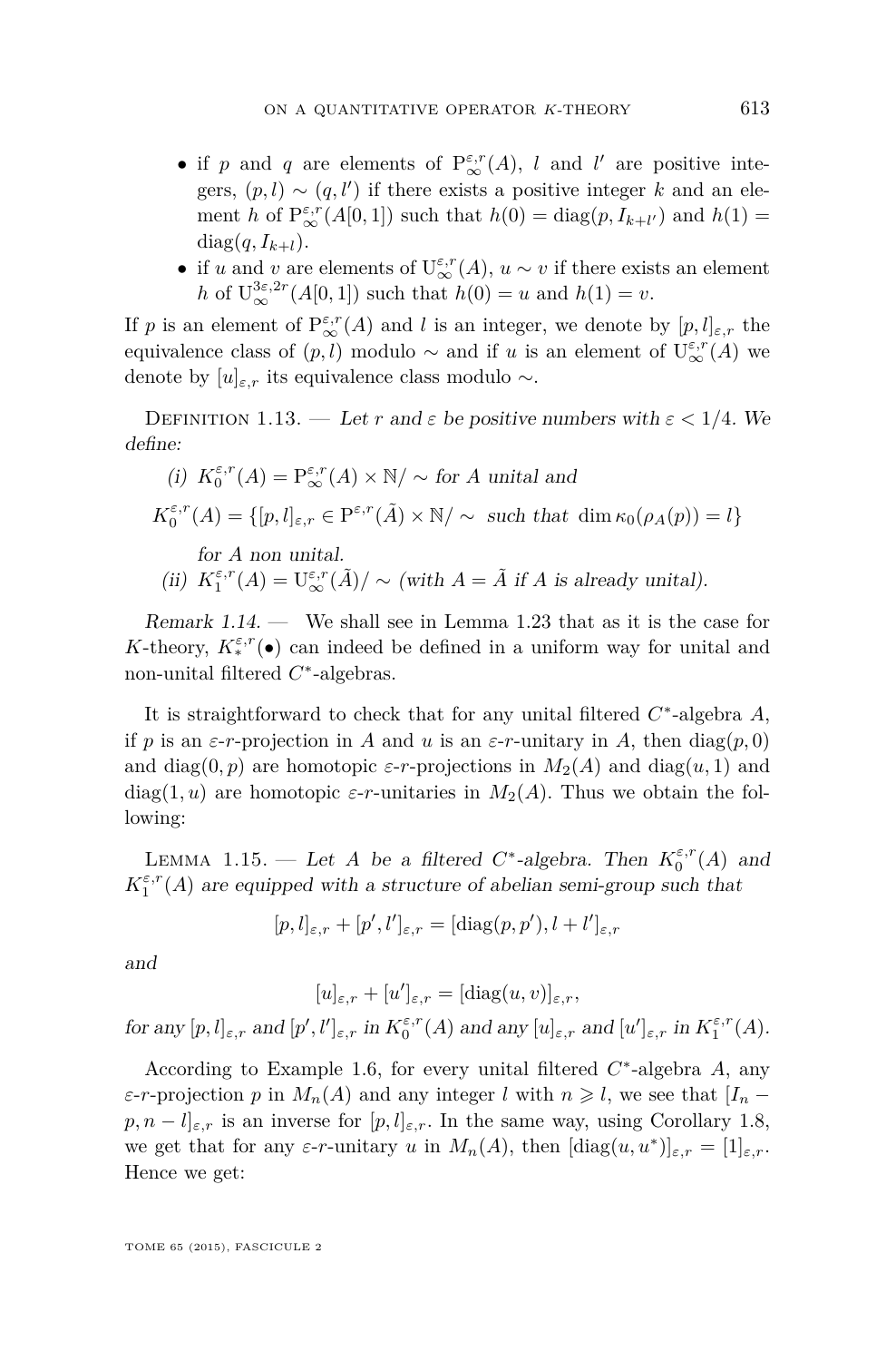<span id="page-10-0"></span>LEMMA 1.16. — If *A* is a filtered  $C^*$ -algebra, then  $K_*^{\varepsilon,r}(A) = K_0^{\varepsilon,r}(A) \oplus$  $K_1^{\varepsilon,r}(A)$  is a  $\mathbb{Z}_2$ -graded abelian group.

We have for any filtered  $C^*$ -algebra  $A$  and any positive numbers  $r, r', \varepsilon$ and  $\varepsilon'$  with  $\varepsilon \leq \varepsilon' < 1/4$  and  $r \leq r'$  natural group homomorphisms

- $\bullet$   $\iota_0^{\varepsilon,r}: K_0^{\varepsilon,r}(A) \longrightarrow K_0(A); [p, l]_{\varepsilon,r} \mapsto [\kappa_0(p)] [I_l];$
- $\iota_1^{\varepsilon,r}: K_1^{\varepsilon,r}(A) \longrightarrow K_1(A); [u]_{\varepsilon,r} \mapsto [u];$
- $\iota^{\varepsilon,r}_* = \iota^{\varepsilon,r}_0 \oplus \iota^{\varepsilon,r}_1;$
- $\bullet$   $\iota_0^{\varepsilon,\varepsilon',r,r'}: K_0^{\varepsilon,r}(A) \longrightarrow K_0^{\varepsilon',r'}(A); [p,l]_{\varepsilon,r} \mapsto [p,l]_{\varepsilon',r'};$
- $\bullet$   $\iota_1^{\varepsilon,\varepsilon',r,r'}: K_1^{\varepsilon,r}(A){\longrightarrow} K_1^{\varepsilon',r'}(A);\, [u]_{\varepsilon,r} \mapsto [u]_{\varepsilon',r'}.$
- $\iota^{\varepsilon,\varepsilon',r,r'}_* = \iota^{\varepsilon,\varepsilon',r,r'}_1 \oplus \iota^{\varepsilon,\varepsilon',r,r'}_1$

If some of the indices  $r, r'$  or  $\varepsilon, \varepsilon'$  are equal, we shall not repeat it in  $\iota_*^{\varepsilon, \varepsilon', r, r'}$ .

Remark 1.17. — Let  $p_0$  and  $p_1$  be two  $\varepsilon$ -*r*-projections in a filtered  $C^*$ algebra such that  $\kappa_0(p_0)$  and  $\kappa_0(p_1)$  are homotopic projections. Then for any  $\varepsilon$  in  $(0, 1/4)$ , this homotopy can be approximated for some r' by a  $\varepsilon$ -r'projection. Hence, using point (iii) of Remark [1.4,](#page-5-0) there exists a homotopy  $(q_t)_{t \in [0,1]}$  of  $\varepsilon$ -*r*' projections in *A* such that  $||p_0 - q_0|| < 3\varepsilon$  and  $||p_1 - q_1|| <$ 3*ε*. We can indeed assume that  $r' \geq r$  and thus by Lemma [1.7,](#page-7-0) we get that  $p_0$  and  $p_1$  are homotopic as  $15\varepsilon$ -*r*'-projections. Proceeding in the same way for the odd case we eventually obtain:

there exists  $\lambda > 1$  such that for any filtered  $C^*$ -algebra  $A$ , any  $\varepsilon \in (0, \frac{1}{4\lambda})$ and any positive number  $r$ , the following holds:

Let *x* and *x*' be elements in  $K_*^{\varepsilon,r}(A)$  such that  $\iota_*^{\varepsilon,r}(x) = \iota_*^{\varepsilon,r}(x')$  in  $K_*(A)$ , then there exists a positive number  $r'$  with  $r' > r$  such that  $\iota_*^{\varepsilon,\lambda\varepsilon,r,r'}(x) =$  $\iota_*^{\varepsilon,\lambda\varepsilon,r,r'}(x')$  in  $K_*^{\lambda\varepsilon,r'}(A)$ .

LEMMA 1.18. — Let *p* be a matrix in  $M_n(\mathbb{C})$  such that  $p = p^*$  and  $||p^2-p|| < \varepsilon$  for some  $\varepsilon$  in (0, 1/4). Then there is a continuous path  $(p_t)_{t \in [0,1]}$ in  $M_n(\mathbb{C})$  such that

- $p_0 = p$ ;
- $p_1 = I_k$  with  $k = \dim \kappa_0(p)$ ;
- $p_t^* = p_t$  and  $||p_t^2 p_t|| < \varepsilon$  for every *t* in [0, 1].

Proof. — The selfadjoint matrix *p* satisfies  $||p^2 - p|| < \varepsilon$  if and only if the eigenvalues of *p* satisfy the inequality

$$
-\varepsilon < \lambda^2 - \lambda < \varepsilon,
$$

i.e.

$$
\lambda \in \left(\frac{1-\sqrt{1+4\varepsilon}}{2}, \frac{1-\sqrt{1-4\varepsilon}}{2}\right) \bigcup \left(\frac{\sqrt{1-4\varepsilon}+1}{2}, \frac{\sqrt{1+4\varepsilon}+1}{2}\right).
$$

ANNALES DE L'INSTITUT FOURIER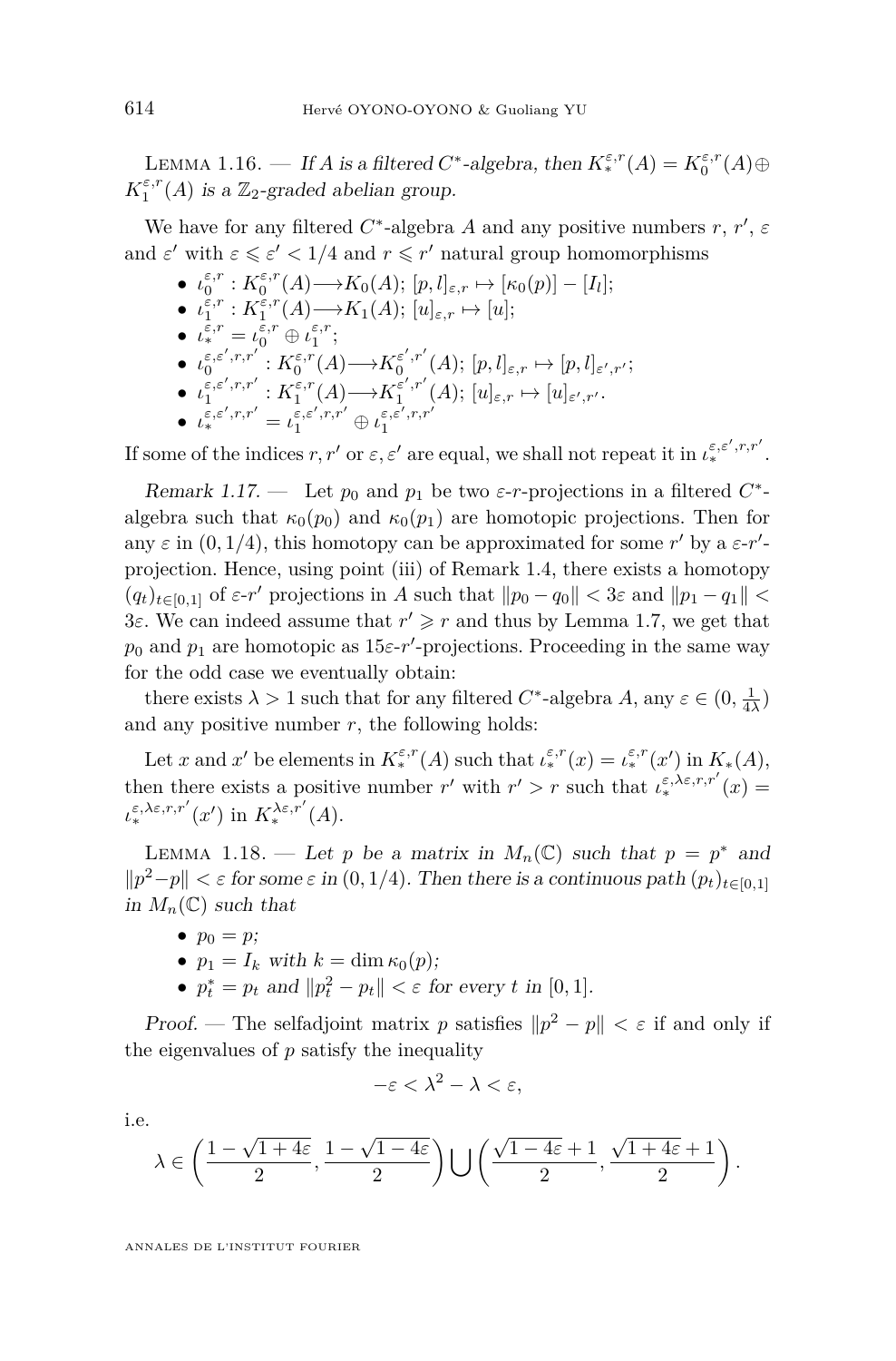<span id="page-11-0"></span>Let  $\lambda_1, \ldots, \lambda_k$  be the eigenvalues of *p* lying in  $\left(\frac{1-\sqrt{1+4\varepsilon}}{2}, \frac{1-\sqrt{1-4\varepsilon}}{2}\right)$  and let  $\lambda_{k+1}, \ldots, \lambda_n$  be the eigenvalues of *p* lying in  $\left(\frac{\sqrt{1-4\varepsilon}+1}{2}, \frac{\sqrt{1+4\varepsilon}+1}{2}\right)$ . We set for  $t \in [0, 1]$ 

- $\lambda_{i,t} = t\lambda_i$  for  $i = 1, \ldots, k;$
- $\lambda_{i,t} = t\lambda_{i} + 1 t$  for  $i = k + 1, ..., n$ .

Since  $\lambda \mapsto \lambda^2 - \lambda$  is decreasing on  $\left(\frac{1-\sqrt{1+4\varepsilon}}{2}, \frac{1-\sqrt{1-4\varepsilon}}{2}\right)$  and increasing on  $\left(\frac{\sqrt{1-4\varepsilon}+1}{2}, \frac{\sqrt{1+4\varepsilon}+1}{2}\right)$  then,  $-\varepsilon < \lambda_{i,t}^2 - \lambda_{i,t} < \varepsilon$ 

for all *t* in [0, 1] and  $i = 1, \ldots, n$ . If we set  $p_t = u \cdot \text{diag}(\lambda_{1,t}, \ldots, \lambda_{n,t}) \cdot u^*$ where *u* is a unitary matrix of  $M_n(\mathbb{C})$  such that  $p = u \cdot \text{diag}(\lambda_1, \dots, \lambda_n) \cdot u^*$ , then

- $p_0 = p$ ;
- $p_1 = \kappa_0(p)$ ;
- $p_t^* = p_t$  and  $||p_t^2 p_t|| < \varepsilon$  for every *t* in [0, 1].

Since there is a homotopy of projections in  $M_n(\mathbb{C})$  between  $\kappa_0(p)$  and  $I_k$ with  $k = \dim \kappa_0(p)$ , we get the result.

Let us equip  $\mathbb C$  with the trivial filtration (i.e  $\mathbb C_r = \mathbb C$  for every positive number *r*). As a consequence of the previous lemma, we obtain:

COROLLARY 1.19. — For any positive numbers with  $\varepsilon < 1/4$ , then

 $K_0^{\varepsilon,r}(\mathbb{C}) \to \mathbb{Z}; [p, l]_{\varepsilon,r} \mapsto \dim \kappa_0(p) - l$ 

is an isomorphism.

LEMMA 1.20. — Let *u* be a matrix in  $M_n(\mathbb{C})$  such that  $||u^*u - I_n|| < \varepsilon$ and  $\|uu^* - I_n\| < \varepsilon$  for  $\varepsilon$  in  $(0, 1/4)$ . Then there is a continuous path  $(u_t)_{t \in [0,1]}$  in  $M_n(\mathbb{C})$  such that

- $u_0 = u$ ;
- $u_1 = I_n$ ;
- $||u_t^* u_t I_n|| < \varepsilon$  and  $||u_t u_t^* I_n|| < \varepsilon$  for every *t* in [0, 1].

Proof. — Since  $u$  is invertible,  $u^*u$  and  $uu^*$  have the same eigenvalues  $\lambda_1, \ldots, \lambda_n$ , and thus  $||u^*u - I_n|| < \varepsilon$  and  $||uu^* - I_n|| < \varepsilon$  if and only if  $\lambda_i \in (1 - \varepsilon, 1 + \varepsilon)$  for  $i = 1, \dots, n$ . Let us set

- $h_t = w \cdot \text{diag}(\lambda_1^{-t/2}, \dots, \lambda_n^{-t/2}) \cdot w^*$  where *w* is a unitary matrix of  $M_n(\mathbb{C})$  such that  $u^*u = w \cdot \text{diag}(\lambda_1, \ldots, \lambda_n) \cdot w^*$ ;
- $v_t = u \cdot h_t$  for all  $t \in [0, 1]$ . Then  $v_t^* v_t = w \cdot \text{diag}(\lambda_1^{1-t}, \dots, \lambda_n^{1-t}) \cdot w^*$ .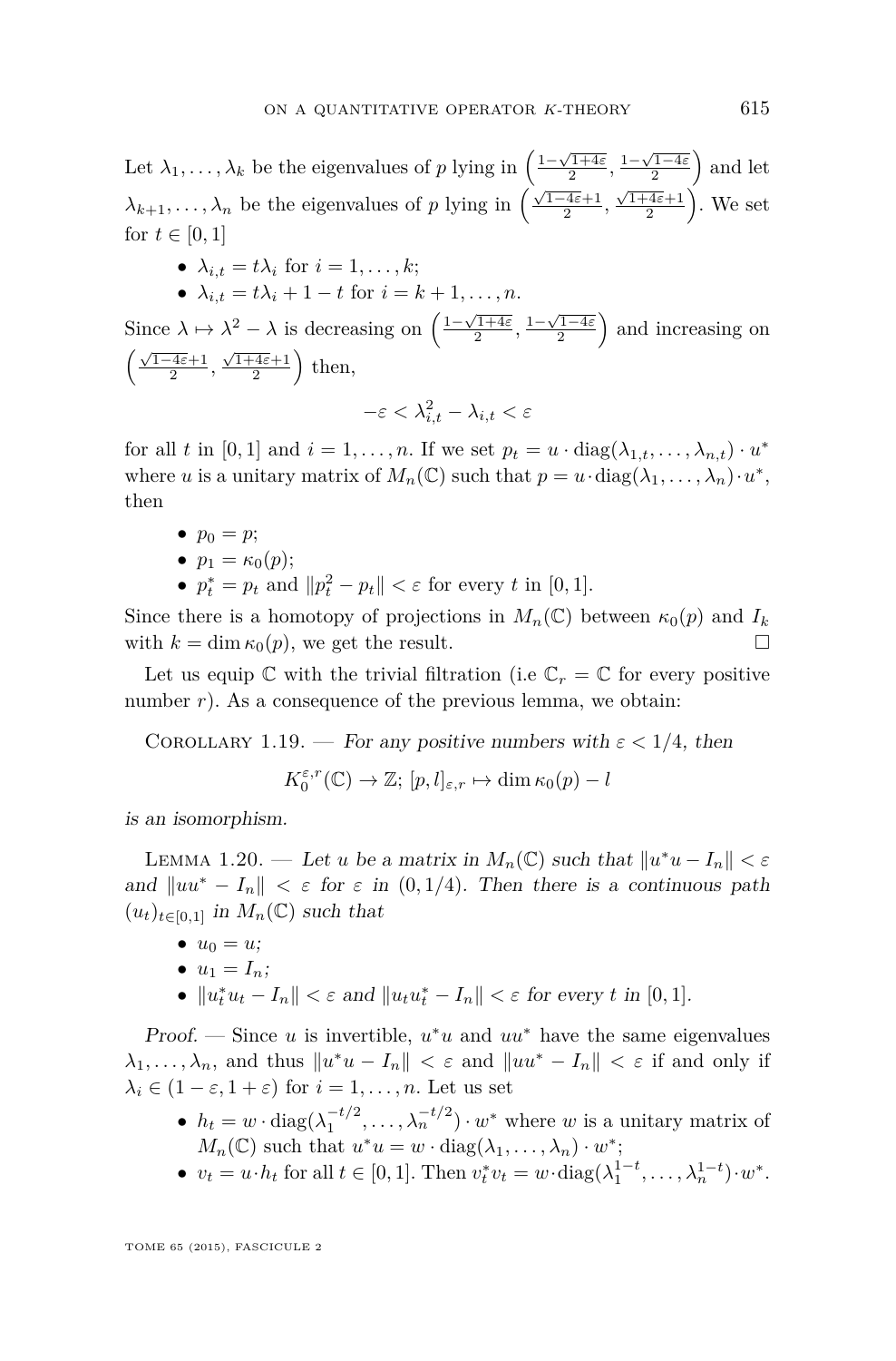<span id="page-12-0"></span>Since  $|\lambda_i^{1-t} - 1| < \varepsilon$  for all all  $t \in [0, 1]$ , we get that  $||v_t^* v_t - I_n|| < \varepsilon$  and  $||v_t v_t^* - I_n|| < \varepsilon$  for every *t* in [0, 1]. The matrix  $v_1$  is unitary and the result then follows from path-connectness of  $U_n(\mathbb{C})$ .

As a consequence we obtain:

COROLLARY 1.21. — For any positive numbers *r* and  $\varepsilon$  with  $\varepsilon < 1/4$ , then we have  $K_1^{\varepsilon,r}(\mathbb{C}) = \{0\}.$ 

#### **1.4. Elementary properties of quantitative** *K***-theory**

Let  $A_1$  and  $A_2$  be two unital  $C^*$ -algebras respectively filtered by  $(A_{1,r})_{r>0}$ and  $(A_{2,r})_{r>0}$  and consider  $A_1 \oplus A_2$  filtered by  $(A_{1,r} \oplus A_{2,r})_{r>0}$ . Since we have identifications  $P_{\infty}^{\varepsilon,r}(A_1 \oplus A_2) \cong P_{\infty}^{\varepsilon,r}(A_1) \times P_{\infty}^{\varepsilon,r}(A_2)$  and  $U_{\infty}^{\varepsilon,r}(A_1 \oplus A_2)$  $A_2$ )  $\cong$   $\mathbb{U}^{\varepsilon,r}_{\infty}(A_1) \times \mathbb{U}^{\varepsilon,r}_{\infty}(A_2)$  induced by the inclusions  $A_1 \hookrightarrow A_1 \oplus A_2$  and  $A_2 \hookrightarrow A_1 \oplus A_2$ , we see that we have isomorphisms  $K_0^{\varepsilon,r}(A_1) \oplus K_0^{\varepsilon,r}(A_2) \longrightarrow$  $K_0^{\varepsilon,r}(A_1 \oplus A_2)$  and  $K_1^{\varepsilon,r}(A_1) \oplus K_1^{\varepsilon,r}(A_2) \longrightarrow K_1^{\varepsilon,r}(A_1 \oplus A_2)$ .

LEMMA 1.22. — Let *A* be a filtered non unital  $C^*$ -algebra and let  $\varepsilon$  and *r* be positive numbers with  $\varepsilon < 1/4$ . We have a natural splitting

$$
K_0^{\varepsilon,r}(\tilde{A}) \stackrel{\cong}{\longrightarrow} K_0^{\varepsilon,r}(A) \oplus \mathbb{Z}.
$$

Proof. — Viewing A as a subalgebra of  $\tilde{A}$ , the group homomorphisms

$$
K_0^{\varepsilon,r}(\tilde{A}) \longrightarrow K_0^{\varepsilon,r}(A) \oplus \mathbb{Z}
$$
  
\n
$$
[p,l]_{\varepsilon,r} \longrightarrow ([p,\dim \kappa_0(\rho_A(p))]_{\varepsilon,r}, \dim \kappa_0(\rho_A(p))-l)
$$

and

$$
K_0^{\varepsilon,r}(A) \oplus \mathbb{Z} \longrightarrow K_0^{\varepsilon,r}(\tilde{A})
$$
  
\n
$$
([p,l]_{\varepsilon,r}, k-k') \longrightarrow \left[ \begin{pmatrix} p & 0 \\ 0 & I_k \end{pmatrix}, l+k' \right]_{\varepsilon,r}
$$

are inverse one of the other.

Let us set  $A^+ = A \oplus \mathbb{C}$  equipped with the multiplication

$$
(a, x) \cdot (b, y) = (ab + xb + ya, xy)
$$

for *a* and *b* in *A* and *x* and *y* in C. Notice that

- $A^+$  is isomorphic to  $A \oplus \mathbb{C}$  with the algebra structure provided by the direct sum if *A* is unital;
- $A^+ = \tilde{A}$  if *A* is not unital.

ANNALES DE L'INSTITUT FOURIER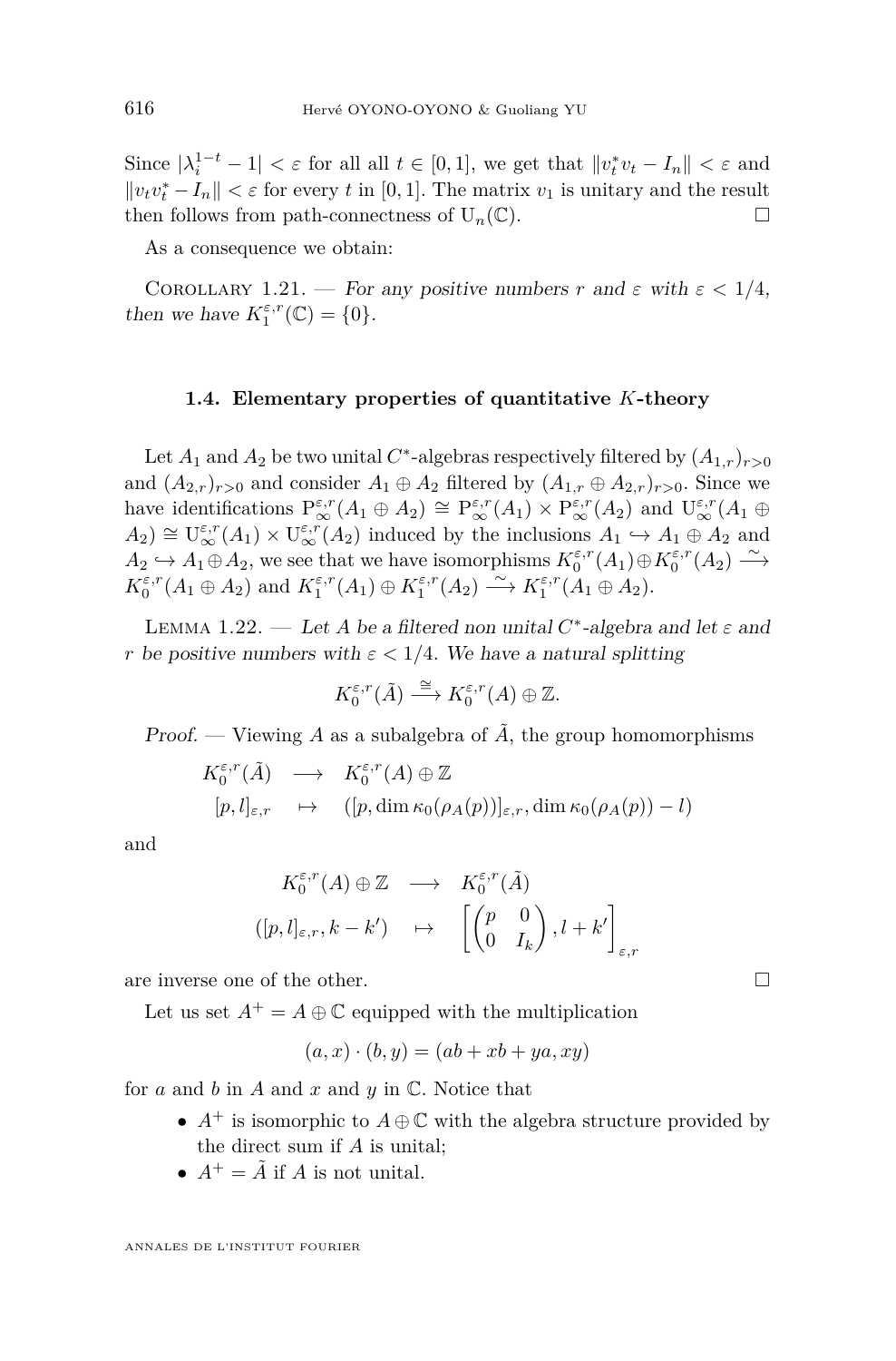<span id="page-13-0"></span>Let us define also  $\rho_A$  in the unital case by  $\rho_A : A^+ \to \mathbb{C}$ ;  $(a, x) \mapsto x$ . We know that in usual *K*-theory, we can equivalently define for *A* unital the  $\mathbb{Z}_2$ -graded group  $K_*(A)$  as  $A^+$  by

$$
K_0(A) = \ker \rho_{A,*} : K_0(A^+) \to K_0(\mathbb{C}) \cong \mathbb{Z}
$$

and

$$
K_1(A) = K_1(A^+).
$$

Let us check that this is also the case for our  $\mathbb{Z}_2$ -graded groups  $K_*^{\varepsilon,r}(A)$ . If the *C*<sup>\*</sup>-algebra *A* is filtered by  $(A_r)_{r>0}$ , then  $A^+$  is filtered by  $(A_r + \mathbb{C})_{r>0}$ . Let us define for a unital filtered algebra *A*

 $K_0^{( \varepsilon, r}(A) = \{ [p, l]_{\varepsilon, r} \in \mathbb{P}^{\varepsilon, r}(A^+) \times \mathbb{N}/\sim \text{ such that } \dim \kappa_0(\rho_A(p)) = l \}$ and

$$
\operatorname{nd}
$$

$$
K_1^{\prime\,\varepsilon,r}(A) = \mathrm{U}^{\varepsilon,r}(A^+)/\sim.
$$

Proceeding as we did in the proof of Lemma [1.22,](#page-12-0) we obtain a natural splitting

$$
K_0^{\varepsilon,r}(A^+) \stackrel{\cong}{\longrightarrow} K_0^{\prime\,\varepsilon,r}(A) \oplus \mathbb{Z}.
$$

But then, using the identification  $A^+ \cong A \oplus \mathbb{C}$  and in view of Lemmas [1.18](#page-10-0) and [1.20,](#page-11-0) we get

LEMMA 1.23. — The  $\mathbb{Z}_2$ -graded groups  $K_*^{\varepsilon,r}(A)$  and  $K_*^{\varepsilon,r}(A)$  are naturally isomorphic.

This allows us to state functoriallity properties for quantitative *K*-theory. If  $\phi: A \to B$  is a homomorphism of unital filtered  $C^*$ -algebras, then since *φ* preserve *ε*-*r*-projections and *ε*-*r*-unitaries, it obviously induces for any positive number *r* and any  $\varepsilon \in (0, 1/4)$  a group homomorphism

$$
\phi_*^{\varepsilon,r}: K_*^{\varepsilon,r}(A) \longrightarrow K_*^{\varepsilon,r}(B).
$$

In the non unital case, we can extend any homomorphism  $\phi: A \to B$  to a homomorphism  $\phi^+ : A^+ \to B^+$  of unital filtered  $C^*$ -algebras and then we use Lemmas [1.22](#page-12-0) and 1.23 to define  $\phi_*^{\varepsilon,r}: K_*^{\varepsilon,r}(A) \longrightarrow K_*^{\varepsilon,r}(B)$ . Hence, for any positive number *r* and any  $\varepsilon \in (0, 1/4)$ , we get that  $K_*^{\varepsilon,r}(\bullet)$  is a covariant additive functor from the category of filtered  $C^*$ -algebras (together with filtered homomorphisms) to the category of  $\mathbb{Z}_2$ -abelian groups.

DEFINITION 1.24.

(i) Let  $A$  and  $B$  be filtered  $C^*$ -algebras. Then two homomorphisms of filtered  $C^*$ -algebras  $\psi_0: A \to B$  and  $\psi_1: A \to B$  are homotopic if there exists a path of homomorphisms of filtered *C* ∗ -algebras  $\psi_t : A \to B$  for  $0 \leq t \leq 1$  between  $\psi_0$  and  $\psi_1$  and such that  $t \mapsto \psi_t$ is continuous for the pointwise norm convergence.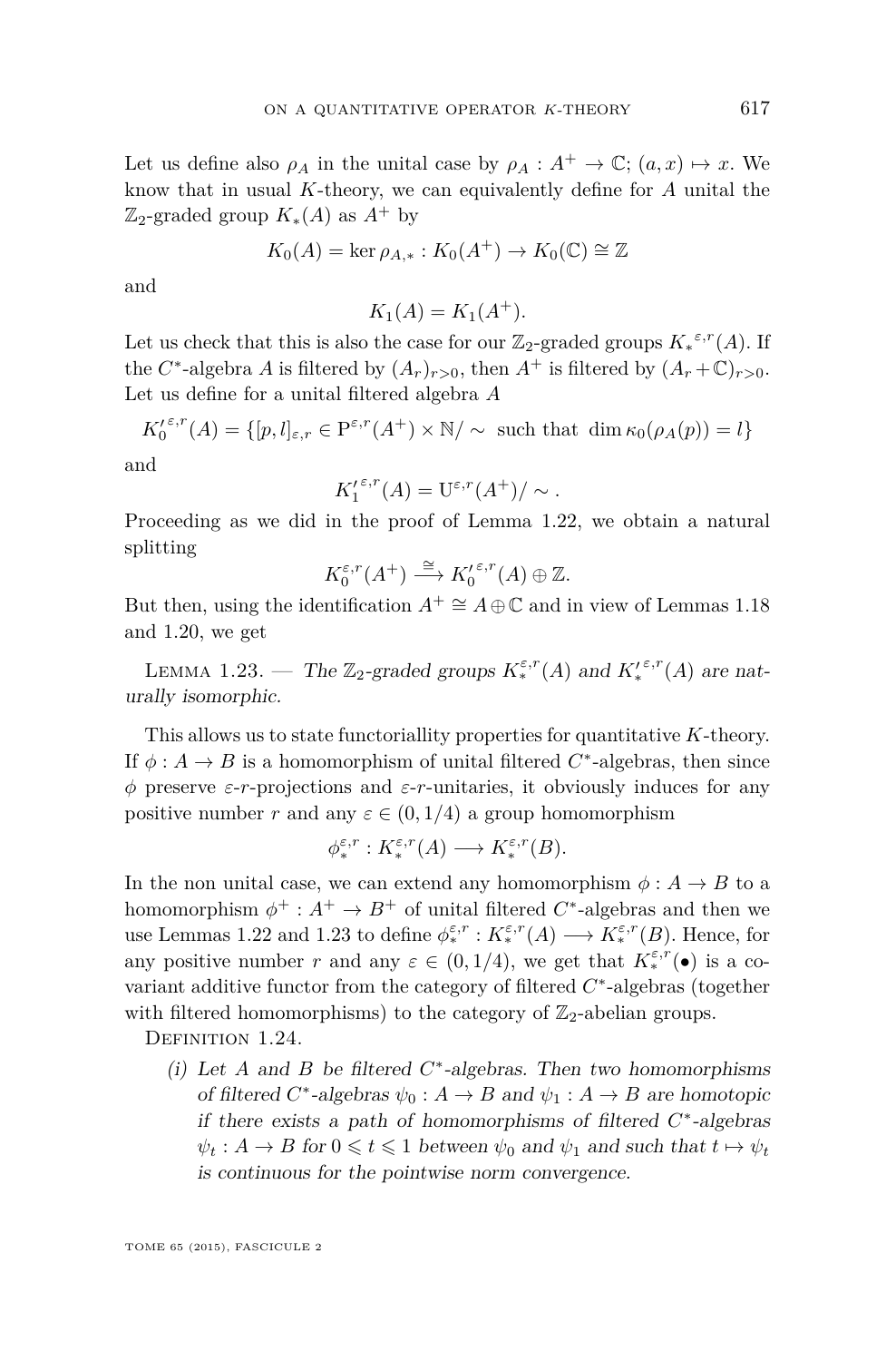<span id="page-14-0"></span>(ii) A filtered *C* ∗ -algebra *A* is said to be contractible if the identity map and the zero map of *A* are homotopic.

Example 1.25. — If *A* is a filtered  $C^*$ -algebra *A*, then the cone of *A* 

 $CA = \{f \in C([0, 1], A) \text{ such that } f(0) = 0\}$ 

is a contractible filtered *C* ∗ -algebra.

We have then the following obvious result:

LEMMA 1.26. — If  $\phi : A \rightarrow B$  and  $\phi' : A \rightarrow B$  are two homotopic homomorphisms of filtered  $C^*$ -algebras, then  $\phi_*^{\varepsilon,r} = {\phi'}_*^{\varepsilon,r}$  for every positive numbers  $\varepsilon$  and  $r$  with  $\varepsilon < 1/4$ . In particular, if A is a contractible filtered *C*<sup>\*</sup>-algebra, then  $K_*^{\varepsilon,r}(A) = \{0\}$  for every positive numbers  $\varepsilon$  and *r* with  $\varepsilon < 1/4$ .

Let *A* be a  $C^*$ -algebra filtered by  $(A_r)_{r>0}$  and let  $(B_k)_{k\in\mathbb{N}}$  be an increasing sequence of  $C^*$ -subalgebras of *A* such that  $\bigcup B_k$  is dense in *A*. Assume *k*∈N

that  $\bigcup_{r>0} B_k \cap A_r$  is dense in  $B_k$  for every integer *k*. Then for every integer *k*, the *C*<sup>\*</sup>-algebra  $B_k$  is filtered by  $(B_k \cap A_r)_{r>0}$ . If *A* is unital, then  $B_k$  is unital for some *k*, and thus we will assume without loss of generality that  $B_k$  is unital for every integer  $k$ .

PROPOSITION 1.27. — Let *A* be a unital  $C^*$ -algebra filtered by  $(A_r)_{r>0}$ and let  $(B_k)_{k \in \mathbb{N}}$  be an increasing sequence of  $C^*$ -subalgebras of A such that

- $\bullet$   $\bigcup (B_k \cap A_r)$  is dense in  $B_k$  for every integer *k*, *r>*0
- $\bullet$   $\vert \ \vert$ *k*∈N  $(B_k \cap A_r)$  is dense in  $A_r$  for every positive number *r*.

Then the  $\mathbb{Z}_2$ -graded groups  $K_*^{\varepsilon,r}(A)$  and  $\lim_k K_*^{\varepsilon,r}(B_k)$  are isomorphic.

Proof. — In particular, we see that  $\left\lfloor \ \right\rfloor$ *k*∈N  $B_k$  is dense in  $A$ . Let us denote

by

$$
\Upsilon_{*,\varepsilon,r}: \lim_k K_*^{\varepsilon,r}(B_k) \to K_*^{\varepsilon,r}(A)
$$

the homomorphism of groups induced by the family of inclusions  $B_k \hookrightarrow A$ where *k* runs through integers. We give the proof in the even case, the odd case being analogous. Let *p* be an element of  $P_n^{\varepsilon,r}(A)$  and let  $\delta =$  $||p^2 - p|| > 0$  and choose *α* <  $\frac{\varepsilon - \delta}{12}$ . Since **U** *k*∈N  $(B_k \cap A_r)$  is dense in  $A_r$ , there is an integer *k* and a selfadjoint element *q* of  $M_n(B_k \cap A_r)$  such that  $||p - q|| < \alpha$ . According to Lemma [1.18,](#page-10-0) *q* is a *ε*-*r* projection. Let *q*<sup>*'*</sup> be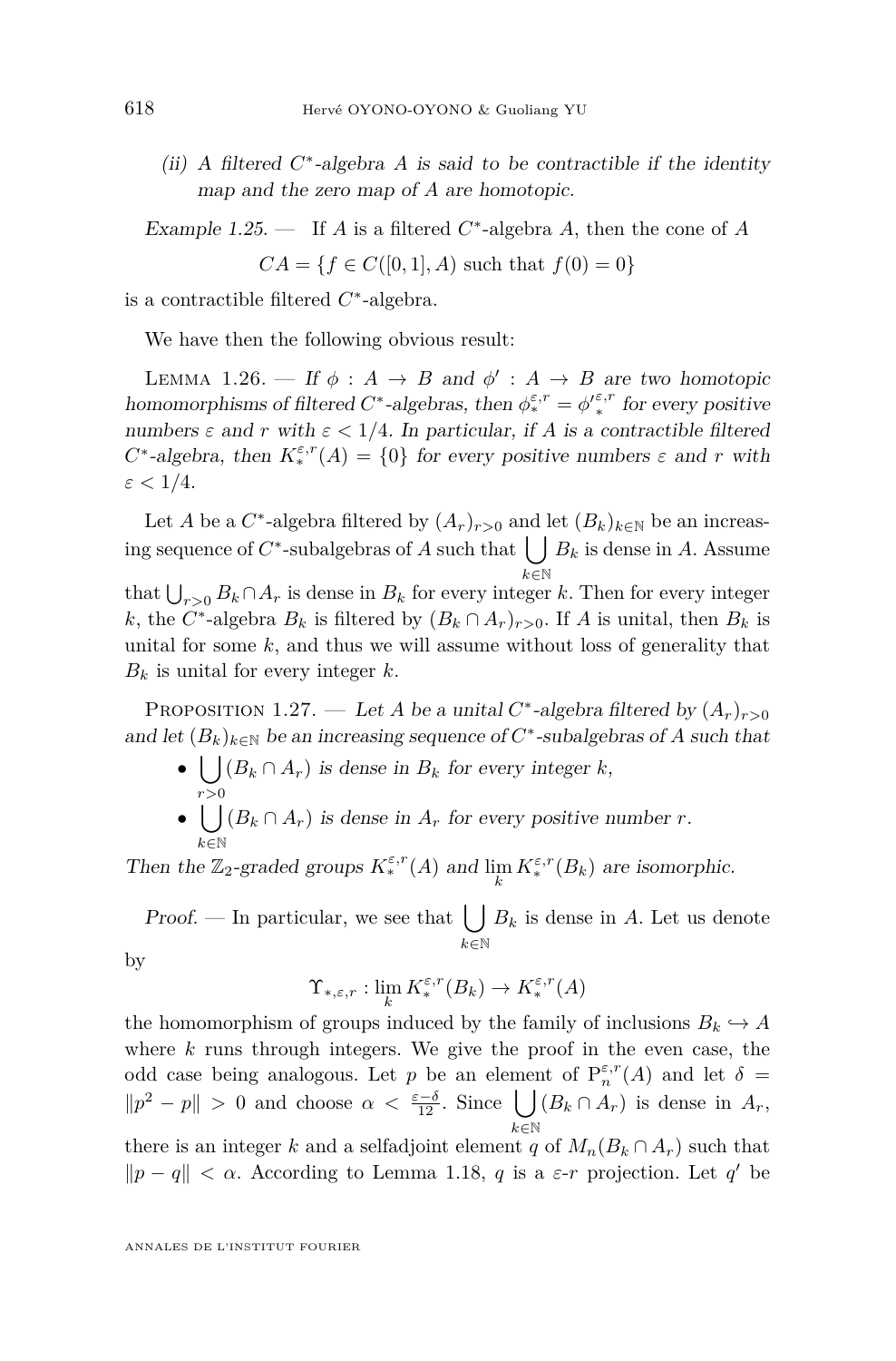another selfadjoint element of  $M_n(B_k \cap A_r)$  such that  $||p - q'|| < \alpha$ . Then  $||q - q'||$  < 2*α* and if we set  $q_t = (1 - t)q + tq'$  for  $t \in [0, 1]$ , then

$$
\|q_t^2 - q_t\| \le \|q_t^2 - q_t q\| + \|q_t q - q^2\| + \|q^2 - q\| + \|q - q_t\|
$$
  
\n
$$
\le \|q_t - q\| (\|q_t\| + \|q\| + 1) + 4\alpha + \delta
$$
  
\n
$$
\le 12\alpha + \delta
$$
  
\n
$$
< \varepsilon,
$$

and thus *q* and *q'* are homotopic in  $P_n^{\varepsilon,r}(B_k)$ . Therefore, for  $p \in P_n^{\varepsilon,r}(A)$  and  $q$  in some  $M_n(B_k \cap A_r)$  satisfying  $||q-p|| < \frac{||p^2-p||}{12}$ , we define  $\Upsilon'_{0,\varepsilon,r}([p,l]_{\varepsilon,r})$ to be the image of  $[q, l]_{\varepsilon,r}$  in  $\lim_{h \to \infty} K_*^{\varepsilon,r}(B_k)$ . Then  $\Upsilon'_{0,\varepsilon,r}$  is a group homomorphism and is an inverse for  $\Upsilon_{0,\varepsilon,r}$ . We proceed similarly in the odd  $\Box$ 

#### **1.5. Morita equivalence**

For any unital filtered algebra *A*, we get an identification between  $P_n^{\varepsilon,r}(M_k(A))$  and  $P_{nk}^{\varepsilon,r}(A)$  and therefore between  $P_{\infty}^{\varepsilon,r}(M_k(A))$  and  $P_{\infty}^{\varepsilon,r}(A)$ . This identification gives rise to a natural group isomorphism between  $K_0^{\varepsilon,r}(A)$  and  $K_0^{\varepsilon,r}(M_k(A))$ , and this isomorphism is induced by the inclusion of *C* ∗ -algebras

$$
\iota_A: A \hookrightarrow M_k(A); \, a \mapsto \text{diag}(a,0).
$$

Namely, if we set  $e_{1,1} = \text{diag}(1, 0, \ldots, 0) \in M_k(\mathbb{C})$ , definition of the functoriality yields

$$
\iota_{A,*}^{\varepsilon,r}[p,l]_{\varepsilon,r}=[p\otimes e_{1,1}+I_{l}\otimes (I_{k}-e_{1,1}),l]_{\varepsilon,r}\in K_{0}^{\varepsilon,r}(M_{k}(A))
$$

for any *p* in  $P_n^{\varepsilon,r}(A)$  and any integer *l* with  $l \leq n$ . We can verify that

$$
(\iota_{A,*}^{\varepsilon,r})^{-1}[q,l]_{\varepsilon,r}=[q,kl]_{\varepsilon,r}
$$

for any *q* in  $P_n^{\varepsilon,r}(M_k(A))$  and any integer *l* with  $l \leq n$ , where on the right hand side of the equality, the matrix *q* of  $M_n(M_k(A))$  is viewed as a matrix of  $M_{nk}(A)$ .

In a similar way, we obtain in the odd case an identification between  $\mathrm{U}^{\varepsilon,r}_{\infty}(M_k(A))$  and  $\mathrm{U}^{\varepsilon,r}_{\infty}(A)$  providing a natural group isomorphism between  $K_1^{\varepsilon,r}(A)$  and  $K_1^{\varepsilon,r}(M_k(A))$ . This isomorphism is also induced by the inclusion  $\iota_A$  and we have

$$
\iota_{A,*}[x]_{\varepsilon,r} = [x \otimes e_{1,1} + I_n \otimes (I_k - e_{1,1})]_{\varepsilon,r} \in K_1^{\varepsilon,r}(M_k(A))
$$

for any  $x$  in  $U_n^{\varepsilon,r}(A)$ .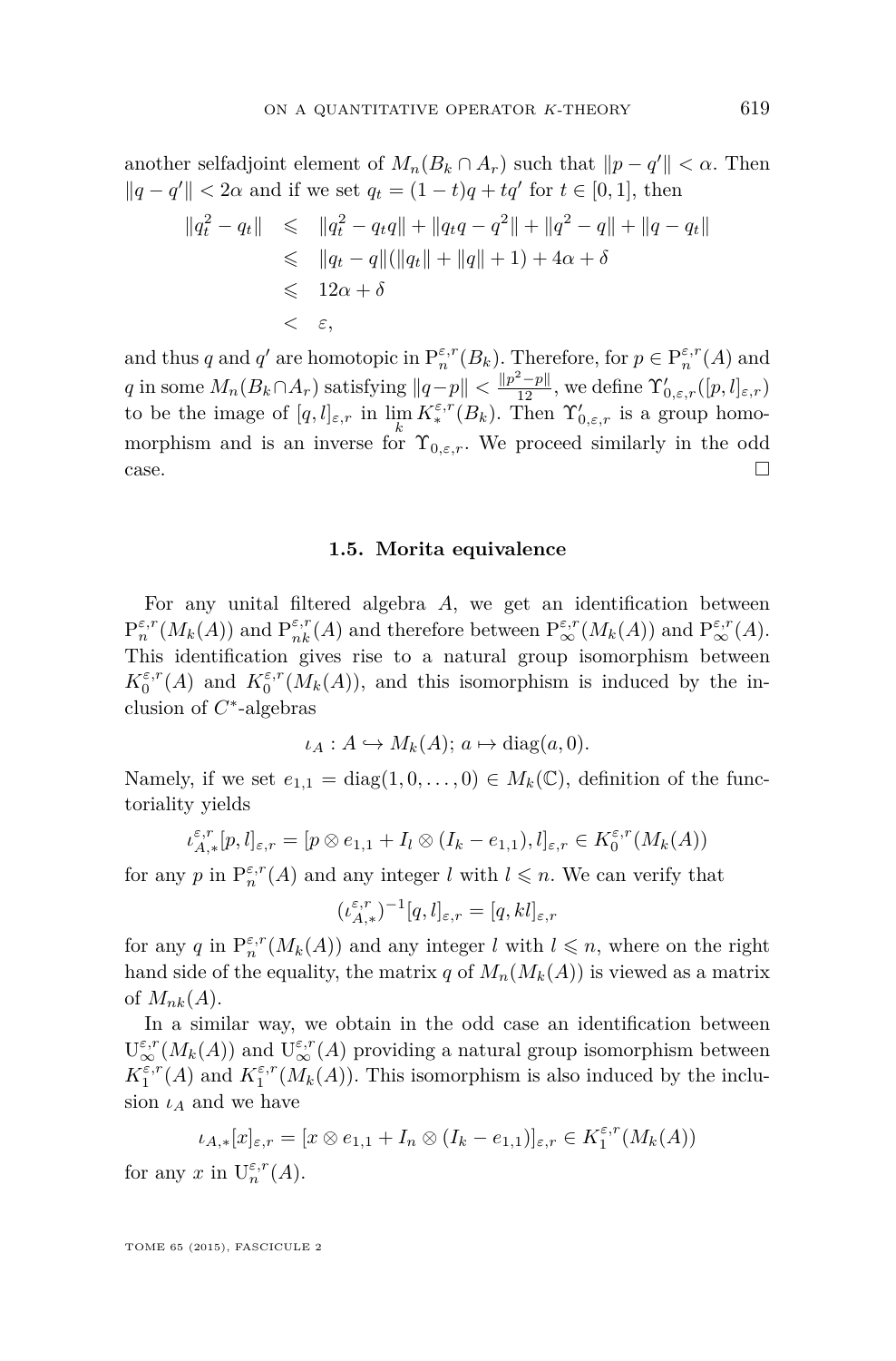Let us deal now with the non-unital case. For usual *K*-theory, Morita equivalence for non-unital  $C^*$ -algebra can be deduced from the unital case by using the six-term exact sequence associated to the split extension  $0\rightarrow$  $A \to \tilde{A} \to \mathbb{C} \to 0$ . But for quantitative *K*-theory this splitting only gives rise (in term of Section [2.1\)](#page-21-0) to a controlled isomorphism (see Corollary [4.9\)](#page-53-0). In order to really have a genuine isomorphism, we have to go through the tedious following computation. If  $B$  is a non-unital  $C^*$ -algebra, let us identify  $M_k(\tilde{B})$  with  $M_k(B) \oplus M_k(\mathbb{C})$  equipped with the product

$$
(b, \lambda) \cdot (b', \lambda') = (bb' + \lambda b' + b\lambda', \lambda \lambda')
$$

for *b* and *b*<sup> $\prime$ </sup> in  $M_k(B)$  and  $\lambda$  and  $\lambda'$  in  $M_k(\mathbb{C})$ . Under this identification, if *A* is not unital, let us check that the group homomorphism

$$
\Phi_1: K_1^{\varepsilon,r}(\tilde{A}) \to K_1^{\varepsilon,r}(\widetilde{M_k(A)}); [(x,\lambda)]_{\varepsilon,r} \mapsto [(x \otimes e_{1,1}, \lambda]_{\varepsilon,r}]
$$

induced by the inclusion  $i_A$  is invertible with inverse given by the composition

$$
\Psi_1: K_1^{\varepsilon,r}(\widetilde{M_k(A)}) \to K_1^{\varepsilon,r}(M_k(\tilde{A})) \stackrel{\cong}{\to} K_1^{\varepsilon,r}(\tilde{A}),
$$

where the first homomorphism of the composition is induced by the inclusion

 $\widetilde{M_k(A)} \to M_k(\tilde{A}); (a, z) \mapsto (a, zI_k).$ 

Let  $(x, \lambda)$  be an element of  $U_n^{\varepsilon,r}(\tilde{A})$ , with  $x \in M_n(A)$  and  $\lambda \in M_n(\mathbb{C})$ . Then

$$
\Psi_1 \circ \Phi_1[(x,\lambda)]_{\varepsilon,r} = [(x \otimes e_{1,1}, \lambda \otimes I_k)]_{\varepsilon,r},
$$

where we use the identification  $M_{nk}(\mathbb{C}) \cong M_n(\mathbb{C}) \otimes M_k(\mathbb{C})$  to see  $x \otimes e_{1,1}$ and  $\lambda \otimes I_k$  respectively as matrices in  $M_{nk}(A)$  and  $M_{nk}(\mathbb{C})$ . According to Lemma [1.20,](#page-11-0) as a  $\varepsilon$ -*r*-unitary of  $M_n(\mathbb{C})$ ,  $\lambda$  is homotopic to  $I_n$ . Hence

$$
[(x \otimes e_{1,1}, \lambda \otimes I_k)]_{\varepsilon,r} = [(x \otimes e_{1,1}, \lambda \otimes e_{1,1} + I_n \otimes I_{k-1})]
$$

and from this we get that  $\Psi_1 \circ \Phi_1$  is induced in *K*-theory by the inclusion map  $\tilde{A} \hookrightarrow M_k(\tilde{A}); a \mapsto \text{diag}(a, 0)$  which is the identity homomorphism (according to the unital case).

Conversely, let  $(y, \lambda)$  be an element in  $U_n^{\varepsilon, r}(\widetilde{M_k(A)})$  with

$$
y \in M_n(M_k(A)) \cong M_n(A) \otimes M_k(\mathbb{C})
$$

and  $\lambda \in M_n(\mathbb{C})$ . Then

$$
\Phi_1\circ\Psi_1[(y,\lambda)]_{\varepsilon,r}=[(y\otimes e_{1,1},\lambda\otimes I_k)]_{\varepsilon,r},
$$

where

ANNALES DE L'INSTITUT FOURIER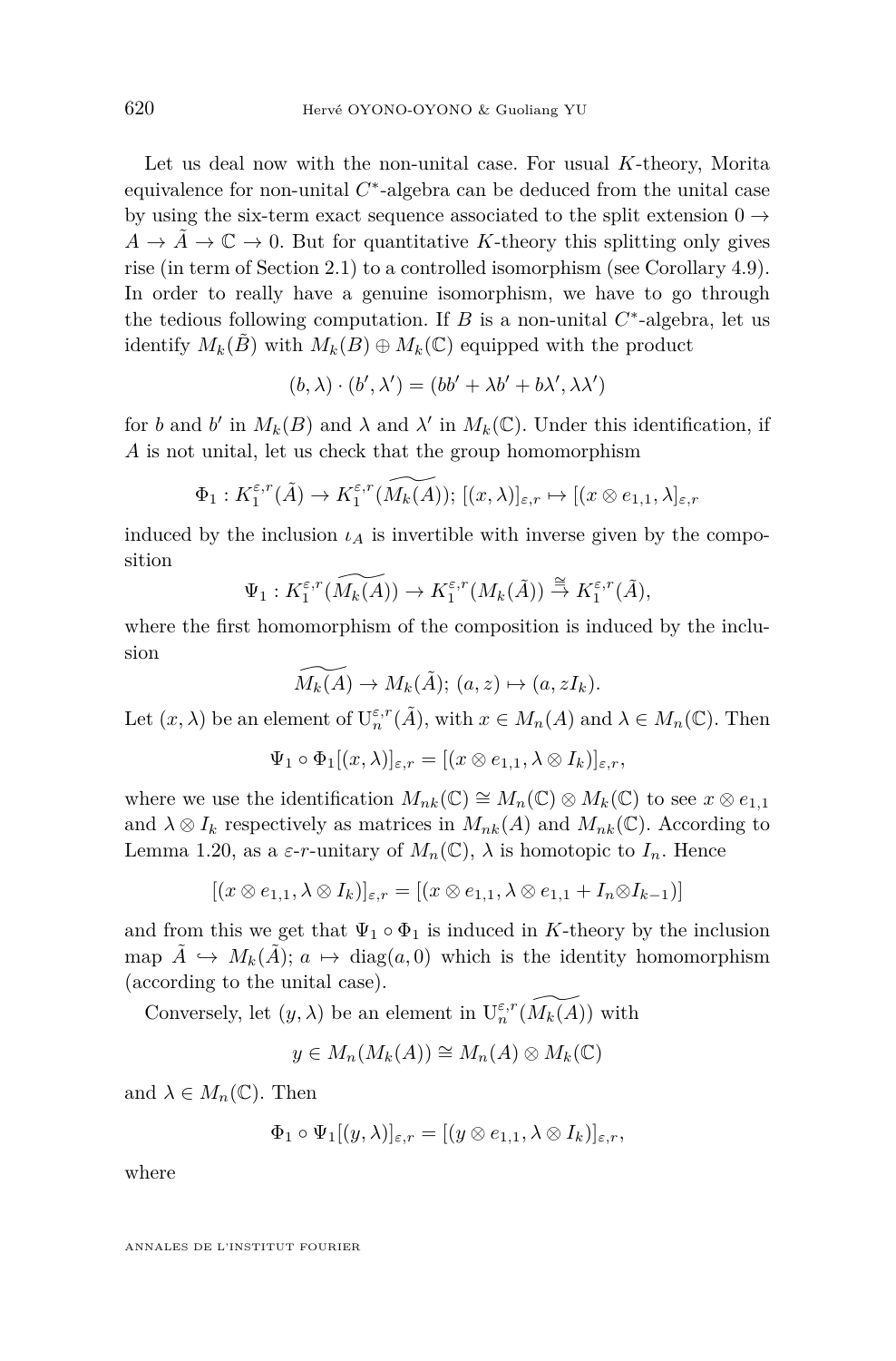- $y \otimes e_{1,1}$  belongs to  $M_n(M_k(A)) \otimes M_k(\mathbb{C}) \cong M_n(A) \otimes M_k(\mathbb{C}) \otimes M_k(\mathbb{C})$ (the first two factors provide the copy of  $M_n(M_k(A))$  where *y* lies in and  $e_{1,1}$  lies in the last factor).
- $\lambda \otimes I_k$  belongs to the algebra  $M_n(M_k(\mathbb{C})) \cong M_n(\mathbb{C}) \otimes M_k(\mathbb{C})$  that multiplies  $M_n(A) \otimes M_k(\mathbb{C}) \otimes M_k(\mathbb{C})$  on the first two factors.

Let

$$
\sigma: M_n(A) \otimes M_k(\mathbb{C}) \otimes M_k(\mathbb{C}) \to M_n(A) \otimes M_k(\mathbb{C}) \otimes M_k(\mathbb{C})
$$

be the  $C^*$ -algebra homomorphism induced by the flip of  $M_k(\mathbb{C}) \otimes M_k(\mathbb{C})$ . This flip can be realized by conjugation of a unitary *U* in  $M_k(\mathbb{C}) \otimes M_k(\mathbb{C}) \cong$  $M_{k^2}(\mathbb{C})$ . Let  $(U_t)_{t\in[0,1]}$  be a homotopy in  $U_{k^2}(\mathbb{C})$  between *U* and  $I_{k^2}$ . Let us define

$$
\mathcal{A} = \{ (x, z \otimes I_k) ; x \in M_n(A) \otimes M_k(\mathbb{C}) \otimes M_k(\mathbb{C}), z \in M_n(\mathbb{C}) \}
$$
  

$$
\subset M_n(\widetilde{M_k(A)}) \otimes M_k(\mathbb{C}),
$$

where  $z \otimes I_k$  is viewed as  $z \otimes I_k \otimes I_k$  in

$$
M_n(\widetilde{M_k(A)}) \otimes M_k(\mathbb{C}) \cong M_n(\mathbb{C}) \otimes \widetilde{M_k(A)} \otimes M_k(\mathbb{C}).
$$

Then for any  $t \in [0, 1]$ ,

$$
\mathcal{A} \to \mathcal{A}; (x, z \otimes I_k) \mapsto ((I_n \otimes U_t) \cdot x \cdot (I_n \otimes U_t)^{-1}, z \otimes I_k)
$$

is an automorphism of *C* ∗ -algebra. Hence,

$$
((I_n \otimes U_t) \cdot (y \otimes e_{1,1}) \cdot (I_n \otimes U_t^{-1}), \lambda \otimes I_k)_{t \in [0,1]}
$$

is a path in  $U_{nk}^{\varepsilon,r}(\widetilde{M_k(A)})$  between  $(y \otimes e_{1,1}, \lambda \otimes I_k)$  and  $(\sigma(y \otimes e_{1,1}), \lambda \otimes I_k)$ . The range of  $\sigma(y \otimes e_{1,1})$  being in the range of the projection  $I_n \otimes e_{1,1} \otimes I_k$ , we have an orthogonal sum decomposition

$$
(\sigma(y \otimes e_{1,1}), \lambda \otimes I_k) = (\sigma(y \otimes e_{1,1}), \lambda \otimes e_{1,1}) + (0, \lambda \otimes (I_k - e_{1,1}))
$$

 $(\text{recall that } \lambda \otimes e_{1,1} \text{ and } \lambda \otimes (I_k - e_{1,1}) \text{ multiply } M_n(A) \otimes M_k(\mathbb{C}) \otimes M_k(\mathbb{C})$ on the first two factors). By Lemma [1.20,](#page-11-0)  $\lambda$  is homotopic to  $I_n$  in  $U_n^{\varepsilon,r}(\mathbb{C})$ and thus  $(\sigma(y \otimes e_{1,1}), \lambda \otimes I_k)$  is homotopic to  $(\sigma(y \otimes e_{1,1}), \lambda \otimes e_{1,1}) + (0, I_n \otimes I_k)$  $(I_k - e_{1,1})$ ) in  $\widetilde{U_{nk}^{\varepsilon,r}(M_k(A))}$  which can be viewed as

$$
diag((y,\lambda),(0,I_{k(k-1)})
$$

in  $M_k(M_n(M_k(A))$ . From this we deduce that  $[(y, \lambda)]_{\varepsilon,r} = [(y \otimes e_{1,1}, \lambda \otimes$  $[I_k]$ <sub> $\varepsilon, r$ </sub> in  $K_1^{\varepsilon,r}(\widetilde{M_k(A)})$ .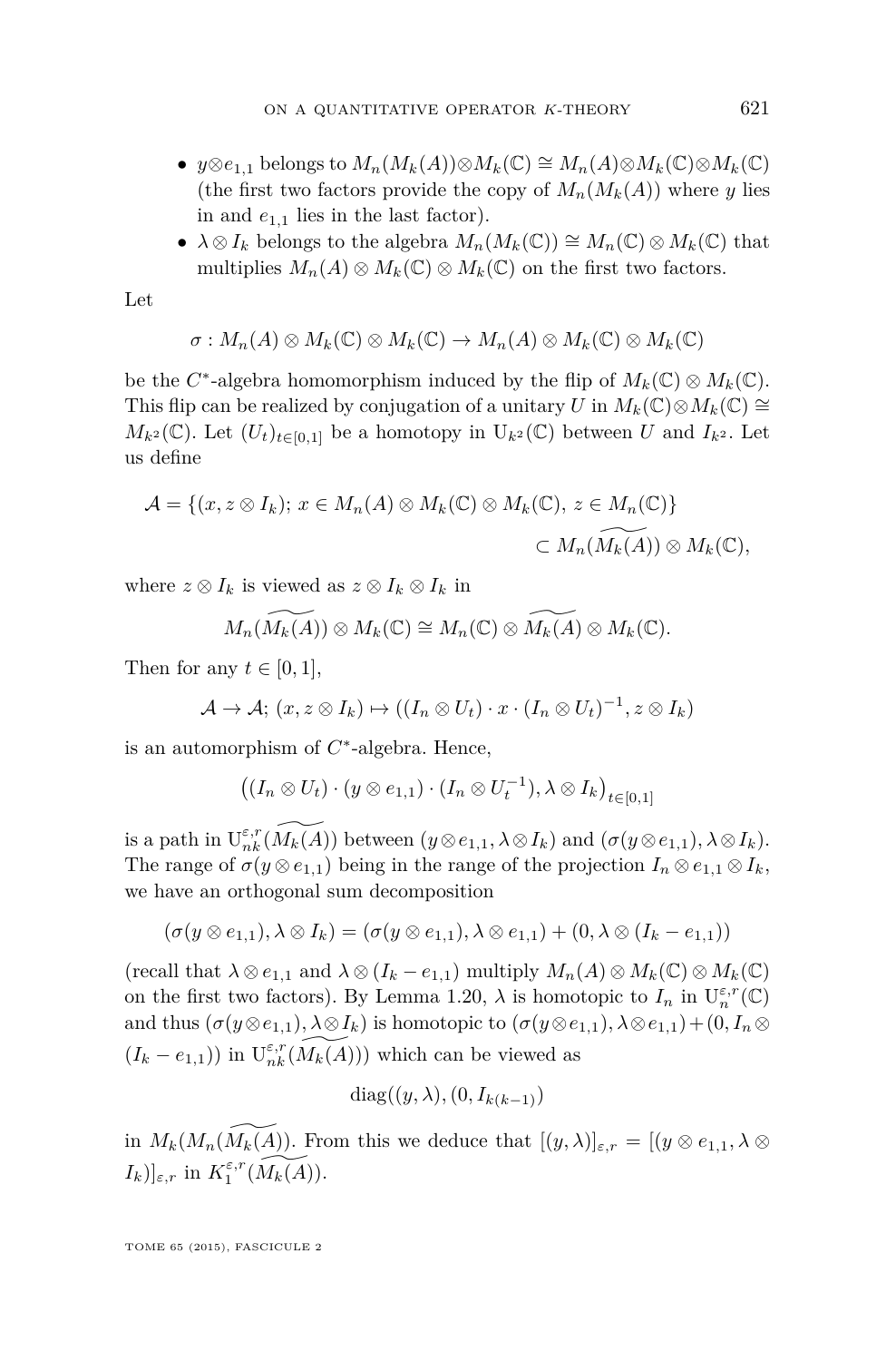<span id="page-18-0"></span>For the even case, by an analogous computation, we can check that the group homomorphisms

$$
K_0^{\varepsilon,r}(\tilde{A}) \to K_0^{\varepsilon,r}(\widetilde{M_k(A)}); [(p,q),l)]_{\varepsilon,r} \mapsto [(p \otimes e_{1,1}, q),l]_{\varepsilon,r}
$$

and

$$
K_0^{\varepsilon,r}(\widetilde{M_k(A)}) \to K_0^{\varepsilon,r}(\tilde{A}); [(p,q),l)]_{\varepsilon,r} \mapsto [(p,q \otimes I_k),kl]_{\varepsilon,r},
$$

respectively induce by restriction homomorphisms  $\Phi_0 : K_0^{\varepsilon,r}(A) \to$  $K_0^{\varepsilon,r}(M_k(A))$  and  $\Psi_0: K_0^{\varepsilon,r}(M_k(A)) \to K_0^{\varepsilon,r}(A)$  which are inverse of each other, where in the right hand side of the last formula, we have viewed  $p \in M_n(M_k(A))$  as a matrix in  $M_{nk}(A)$  and  $q \otimes I_k \in M_n(\mathbb{C}) \otimes M_k(\mathbb{C})$  as a matrix in  $M_{nk}(\mathbb{C})$ . Since  $\Phi_0$  is induced by  $\iota_A$ , we get from Lemma [1.22](#page-12-0) that  $\iota_{A,*}^{\varepsilon,r}: K_0^{\varepsilon,r}(A) \to K_0^{\varepsilon,r}(M_k(A))$  is an isomorphism.

Let *A* be a  $C^*$ -algebra filtered by  $(A_r)_{r>0}$ . Then  $\mathcal{K}(\mathcal{H}) \otimes A$  is filtered by  $(\mathcal{K}(\mathcal{H}) \otimes A_r)_{r>0}$  and applying Proposition [1.27](#page-14-0) to the increasing family  $(M_k(A)^+)_{k \in \mathbb{N}}$  of  $C^*$ -subalgebras of  $\widetilde{\mathcal{K}(\mathcal{H}) \otimes A}$ , Lemmas [1.22](#page-12-0) and [1.23,](#page-13-0) and the discussion above, we deduce the Morita equivalence for  $K^{\varepsilon,r}_*(\bullet)$ .

PROPOSITION 1.28. — If *A* is a filtered algebra and  $H$  is a separable Hilbert space, then the homomorphism

$$
A \to \mathcal{K}(\mathcal{H}) \otimes A; \, a \mapsto \begin{pmatrix} a & & \\ & 0 & \\ & & \ddots \end{pmatrix}
$$

induces a  $(\mathbb{Z}_2$ -graded) group isomorphism (the Morita equivalence)

$$
\mathcal{M}_A^{\varepsilon,r}: K_*^{\varepsilon,r}(A) \to K_*^{\varepsilon,r}(\mathcal{K}(\mathcal{H}) \otimes A)
$$

for any positive number *r* and any  $\varepsilon \in (0, 1/4)$ .

#### **1.6. Lipschitz homotopies**

DEFINITION 1.29. — If *A* is a  $C^*$ -algebra and *C* is a positive integer, then a map  $h = [0, 1] \rightarrow A$  is called *C*-Lipschitz if for every *t* and *s* in [0, 1],  $t$ hen  $||h(t) - h(s)|| \leq C|t - s|$ .

PROPOSITION 1.30. — There exists a number *C* such that for any unital filtered  $C^*$ -algebra  $A$  and any positive numbers  $r$  and  $\varepsilon$  with  $\varepsilon < 1/4$  then:

(i) if  $p_0$  and  $p_1$  are homotopic in  $P_n^{\varepsilon,r}(A)$ , then there exist integers *k* and *l* and a *C*-Lipschitz homotopy in  $P_{n+k+l}^{\varepsilon,r}(A)$  between  $diag(p_0, I_k, 0_l)$  and  $diag(p_1, I_k, 0_l)$ .

ANNALES DE L'INSTITUT FOURIER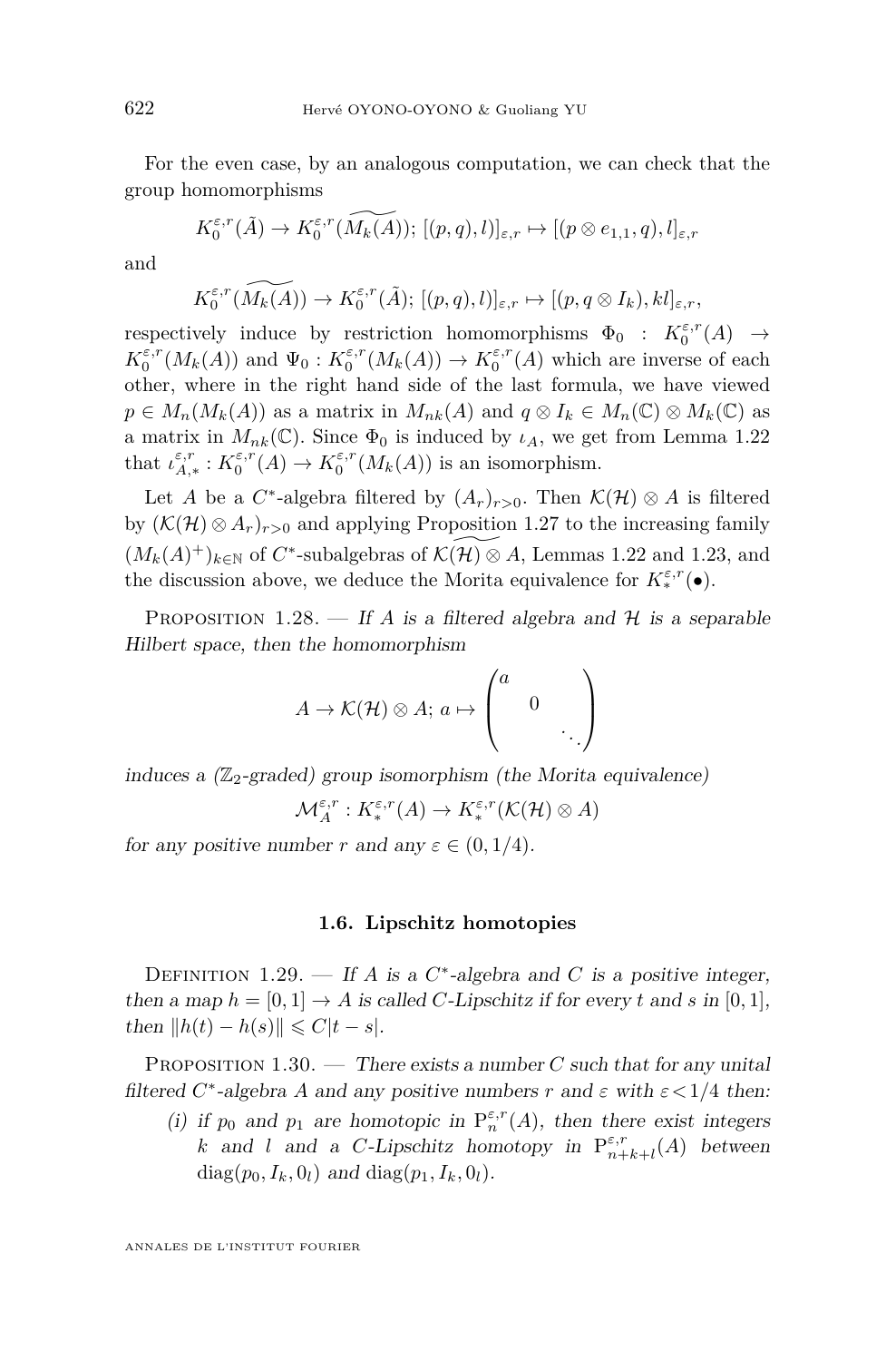(ii) if  $u_0$  and  $u_1$  are homotopic in  $U_n^{\varepsilon,r}(A)$  then there exist an integer *k* and a *C*-Lipschitz homotopy in  $U_{n+k}^{3\varepsilon,2r}(A)$  between  $diag(u_0, I_k)$ and diag $(u_1, I_k)$ .

Proof.

(i) Notice first that if *p* is an  $\varepsilon$ -*r*-projection in *A*, then the homotopy of  $\varepsilon$ -*r*-projections of  $M_2(A)$  between  $\begin{pmatrix} 1 & 0 \\ 0 & 0 \end{pmatrix}$  and  $\begin{pmatrix} p & 0 \\ 0 & 1 \end{pmatrix}$ 0 1 − *p*  $\big)$  in Example [1.6](#page-6-0) is 2-Lipschitz.

Let  $(p_t)_{t \in [0,1]}$  be a homotopy between  $p_0$  and  $p_1$  in  $P_n^{\varepsilon,r}(A)$ . Set  $\alpha = \inf_{t \in [0,1]} \frac{\varepsilon - \|p_t^2 - p_t\|}{4}$  and let  $t_0 = 0 < t_1 < \ldots < t_k = 1$  be a partition of [0, 1] such that  $||p_{t_i} - p_{t_{i-1}}|| < \alpha$  for  $i \in \{1, ..., k\}$ . We construct a homotopy of  $\varepsilon$ -*r*-projections with the required property  $b$ etween diag( $p_0, I_{n(k-1)}, 0$ ) and diag( $p_1, I_{n(k-1)}, 0$ ) in  $M_{n(2k-1)}(A)$ as the composition of the following homotopies.

- We can connect  $diag(p_{t_0}, I_{n(k-1)}, 0)$  and  $diag(p_{t_0}, I_n, 0, \ldots)$  $\dots, I_n, 0$ ) within  $P_{n(2k-1)}^{\varepsilon,r}(A)$  by a 2-Lipschitz homotopy.
- As we noticed at the beginning of the proof, we can connect  $diag(p_{t_0}, I_n, 0, \ldots, I_n, 0)$  and  $diag(p_{t_0}, I_n - p_{t_1}, p_{t_1}, \ldots, I_n - p_{t_n})$  $p_{t_k}, p_{t_k}$ ) within  $P^{\varepsilon,r}_{n(2k-1)}(A)$  by a 2-Lipschitz homotopy.
- The  $\varepsilon$ -*r*-projections diag $(p_{t_0}, I_n p_{t_1}, p_{t_1}, \ldots, I_n p_{t_k}, p_{t_k})$  and  $diag(p_{t_0}, I_n - p_{t_0}, \ldots, p_{t_{k-1}}, I_n - p_{t_{k-1}}, p_{t_k})$  satisfy the norm estimate of the assumption of Lemma [1.7\(](#page-7-0)i) and hence then can be connected within  $P^{\varepsilon,r}_{n(2k-1)}(A)$  by a ray which is clearly a 1-Lipschitz homotopy.
- Using once again the homotopy of Example [1.6,](#page-6-0) we see that  $diag(p_{t_0}, I_n - p_{t_0}, \ldots, p_{t_{k-1}}, I_n - p_{t_{k-1}}, p_{t_k})$  and  $diag(0, I_n, \ldots)$  $\dots, 0, I_n, p_{t_k}$  are connected within  $P_{n(2k-1)}^{\varepsilon,r}(A)$  by a 2-Lipschitz homotopy.
- Eventually, diag $(0, I_n, \ldots, 0, I_n, p_{t_k})$  and diag $(p_{t_k}, I_{n(k-1)}, 0)$ are connected within  $P^{\varepsilon,r}_{n(2k-1)}(A)$  by a 2-Lipschitz homotopy.
- (ii) Let  $(u_t)_{t \in [0,1]}$  be a homotopy between  $u_0$  and  $u_1$  in  $U_n^{\varepsilon,r}(A)$ . Set  $\alpha = \inf_{t \in [0,1]} \frac{\varepsilon - \|u_t^* u_t - I_n\|}{3}$  and let  $t_0 = 0 < t_1 < \ldots < t_k = 1$  be a partition of [0, 1] such that  $||u_{t_i} - u_{t_{i-1}}|| < \alpha$  for  $i \in \{1, ..., k\}$ . We construct a homotopy with the required property between diag $(u_0, I_{2nk})$  and diag $(u_1, I_{2nk})$  within  $\mathrm{U}_{n(2k+1)}^{3\varepsilon, 2r}(A)$  as the composition of the following homotopies.
	- Since  $I_{nk}$  and  $diag(u_{t_1}^* u_{t_1}, \ldots, u_{t_k}^* u_{t_k})$  satisfy the norm esti-mate of the assumption of Lemma [1.7\(](#page-7-0)ii), then  $diag(u_{t_0}, I_{nk})$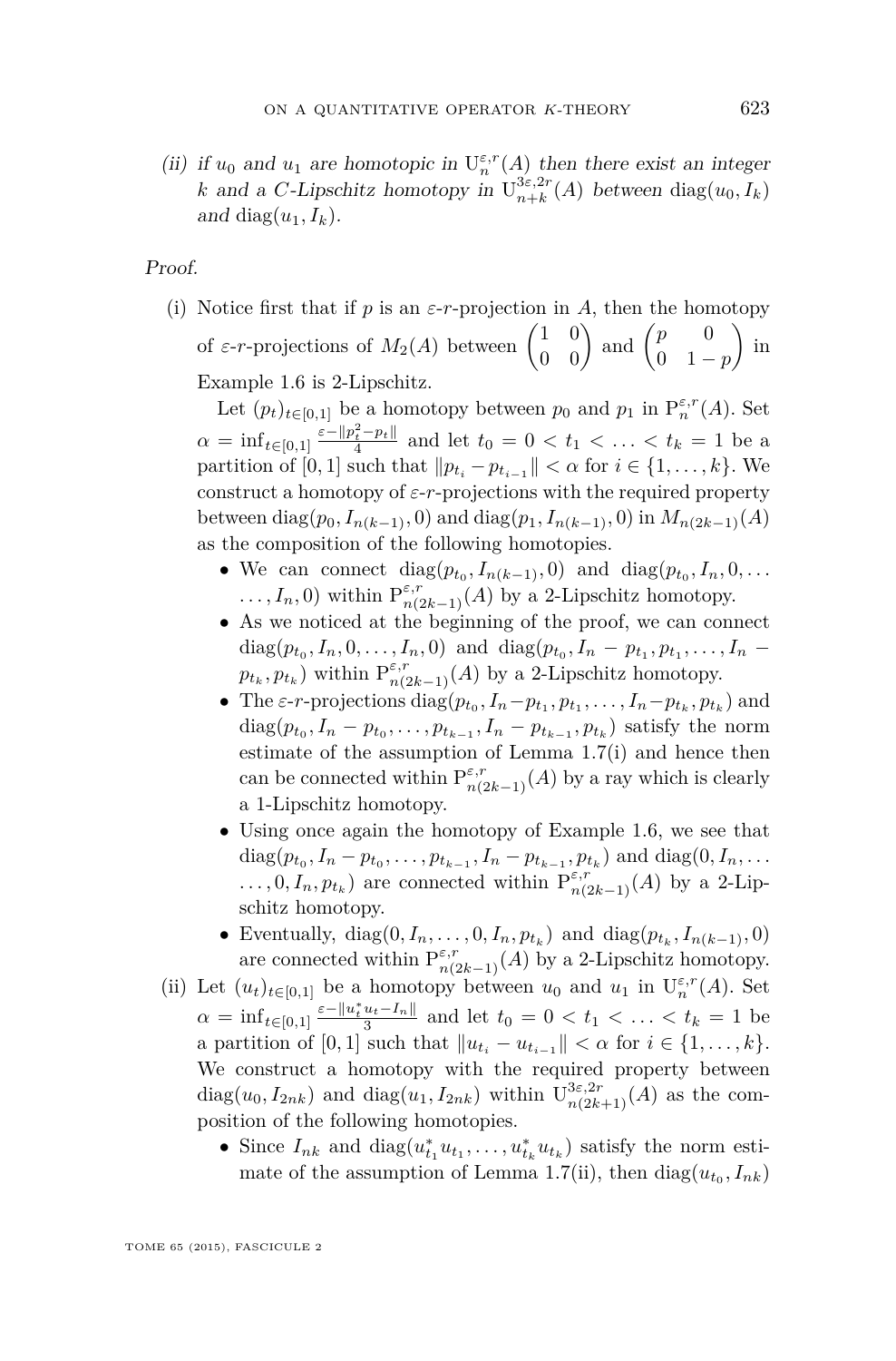<span id="page-20-0"></span>is a 3*ε*-2*r*-unitary that can be connected to  $diag(u_{t_0}, u_{t_1}^* u_{t_1}, \dots)$  $\ldots$ ,  $u_{t_k}^* u_{t_k}$ ) in  $\mathrm{U}_{n(k+1)}^{3\varepsilon,2r}(A)$  by a 1-Lipschitz homotopy.

• Proceeding as in the first point of Corollary [1.8,](#page-7-0) we see that  $diag(I_n, u_{t_1}^*, \ldots, u_{t_k}^*, I_{nk})$  and  $diag(u_{t_1}^*, \ldots, u_{t_k}^*, I_{n(k+1)})$  can be connected within  $U_{n(2k+1)}^{\varepsilon,r}(A)$  by a 2-Lipschitz homotopy and thus, in view of Remark [1.4,](#page-5-0)

$$
diag(u_{t_0}, u_{t_1}^*u_{t_1}, \dots, u_{t_k}^*u_{t_k}, I_{nk}) =
$$

 $diag(I_n, u_{t_1}^*, \ldots, u_{t_k}^*, I_{nk}) \cdot diag(u_{t_0}, u_{t_1}, \ldots, u_{t_k}, I_{nk})$ 

and

 $diag(u_{t_1}^*, \ldots, u_{t_k}^*, I_{n(k+1)}) \cdot diag(u_{t_0}, u_{t_1}, \ldots, u_{t_k}, I_{nk}) =$ 

 $diag(u_{t_1}^* u_{t_0}, \ldots, u_{t_k}^* u_{t_{k-1}}, u_{t_k}, I_{nk})$ 

can be connected within  $\mathrm{U}_{n(2k+1)}^{3\varepsilon,2r}(A)$  by a 4-Lipschitz homotopy.

- Since  $||u_{t_i}^* u_{t_{i-1}} I_n|| < \varepsilon$ , we get by using once again Lemma  $1.7$ (ii) that  $diag(u_{t_1}^* u_{t_0}, \ldots, u_{t_k}^* u_{t_{k-1}}, u_{t_k}, I_{nk})$  and  $diag(I_{nk}, I_{nk})$  $u_{t_k}, I_{nk}$ ) can be connected within  $\mathrm{U}_{n(2k+1)}^{3\varepsilon, 2r}(A)$  by a 1-Lipschitz homotopy.
- Eventually,  $diag(I_{nk}, u_{t_k}, I_{nk})$  can be connected to  $diag(u_{t_k},$  $I_{2nk}$ ) within  $U_{(2k+1)}^{3\varepsilon,2r}$  $\sum_{(2k+1)n}^{3\varepsilon,2r}(A)$  by a 2-Lipschitz homotopy.

$$
\Box
$$

COROLLARY 1.31. — There exists a control pair  $(\alpha_h, k_h)$  such that the following holds:

For any unital filtered  $C^*$ -algebra A, any positive numbers  $\varepsilon$  and  $r$  with  $\varepsilon < \frac{1}{4\alpha_h}$  and any homotopic  $\varepsilon$ -*r*-projections  $q_0$  and  $q_1$  in  $P_n^{\varepsilon,r}(A)$ , then there is for some integers *k* and *l* an  $\alpha_h \varepsilon$ -*k*<sub>*h*, $\varepsilon$ </sub>*r*-unitary *W* in  $U_{n+k+l}^{\alpha_h \varepsilon, k_{h,\varepsilon}r}(A)$  such that

$$
\|\operatorname{diag}(q_0, I_k, 0_l) - W \operatorname{diag}(q_1, I_k, 0_l)W^*\| < \alpha_h \varepsilon.
$$

Proof. — According to Proposition [1.30,](#page-18-0) we can assume that  $q_0$  and  $q_1$ are connected by a *C*-Lipschitz homotopy  $(q_t)_{t\in[0,1]}$ , for some universal constant *C*. Let  $t_0 = 0 < t_1 < \cdots < t_p = 1$  be a partition of [0,1] such that  $1/32C < |t_i - t_{i-1}| < 1/16C$ . With notation of Lemma [1.11,](#page-8-0) pick for every integer *i* in  $\{1, \ldots, p\}$  a  $\lambda \varepsilon \cdot l_{\varepsilon}$ -unitary  $W_i$  in A such that  $\|W_i q_{t_{i-1}} W_i^* - q_{t_i}\| < \lambda \varepsilon$ . If we set  $W = W_p \cdots W_1$ , then *W* is a  $3^p \lambda \varepsilon$  $pl_{\varepsilon}r$ -unitary such that  $\|W q_0 W^* - q_1\| < 2^p \lambda \varepsilon$ . Since  $p < 2C$ , we get the  $r$ esult.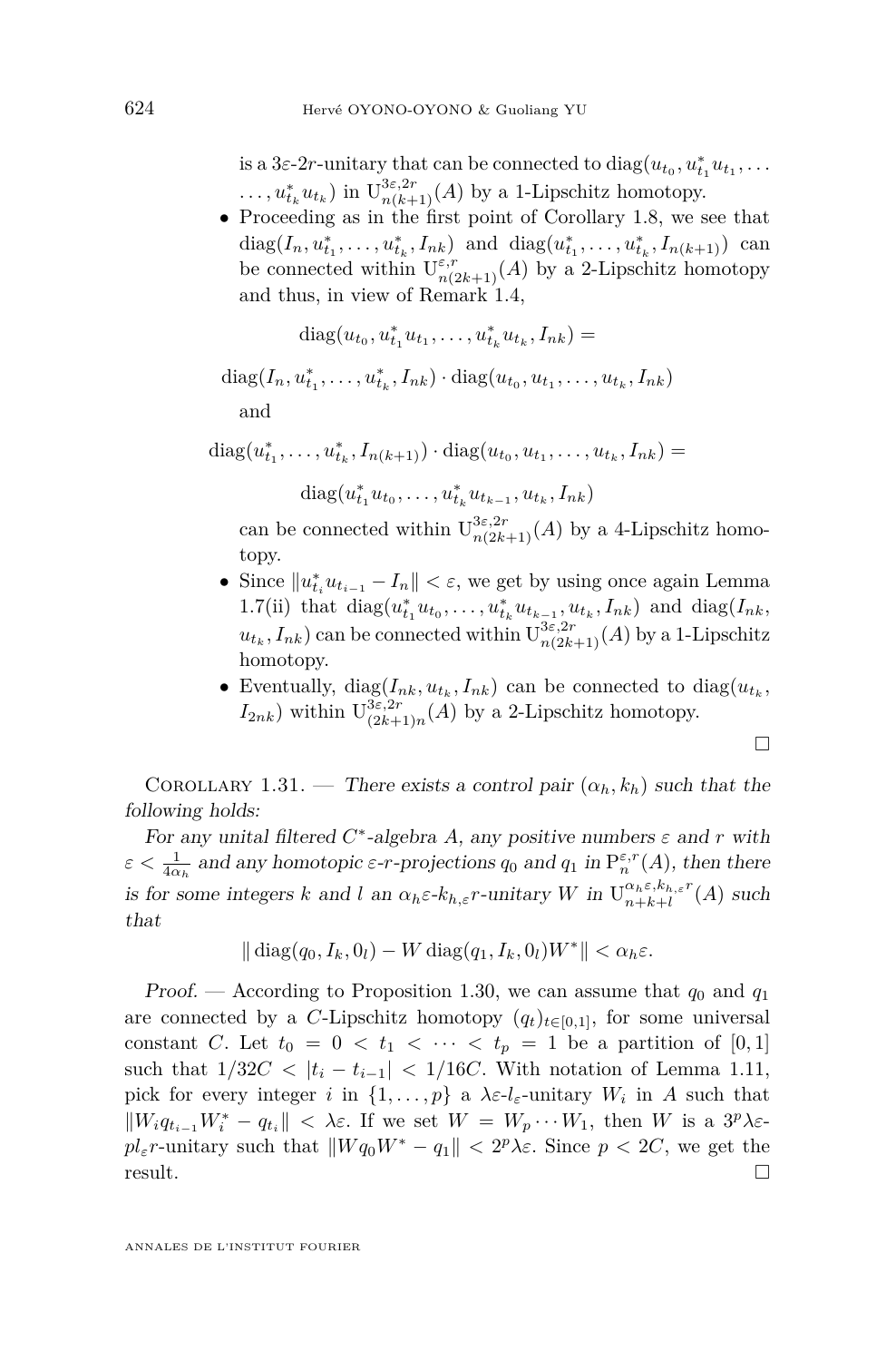#### **2. Controlled morphisms**

<span id="page-21-0"></span>As we shall see in Section [3,](#page-25-0) usual maps in *K*-theory such as boundary maps factorize through group homomorphism of quantitative *K*-theory groups with expansion of norm control and propagation controlled by a control pair. This motivates the notion of controlled morphisms for quantitative *K*-theory in this section.

Recall that a control pair is a pair  $(\lambda, h)$ , where

- $\bullet \lambda > 1$ :
- $h: (0, \frac{1}{4\lambda}) \to (1, +\infty); \varepsilon \mapsto h_{\varepsilon}$  is a map such that there exists a non-increasing map  $g:(0, \frac{1}{4\lambda}) \to (1, +\infty)$ , with  $h \leq g$ .

The set of control pairs is equipped with a partial order:  $(\lambda, h) \leq (\lambda', h')$  if  $\lambda \leq \lambda'$  and  $h_{\varepsilon} \leq h'_{\varepsilon}$  for all  $\varepsilon \in (0, \frac{1}{4\lambda'})$ 

#### **2.1. Definition and main properties**

For any filtered  $C^*$ -algebra *A*, let us define the families  $K_0(A)$  =  $(K_0^{\varepsilon,r}(A))_{0<\varepsilon<1/4,r>0}$ ,  $\mathcal{K}_1(A) = (K_1^{\varepsilon,r}(A))_{0<\varepsilon<1/4,r>0}$  and  $\mathcal{K}_*(A)$  =  $(K^{\varepsilon,r}_*(A))_{0<\varepsilon<1/4,r>0}.$ 

DEFINITION 2.1. — Let  $(\lambda, h)$  be a control pair, let *A* and *B* be filtered  $C^*$ -algebras, and let *i*, *j* be elements of  $\{0, 1, *\}$ . A  $(\lambda, h)$ -controlled morphism

$$
\mathcal{F}: \mathcal{K}_i(A) \to \mathcal{K}_j(B)
$$

is a family  $\mathcal{F} = (F^{\varepsilon,r})_{0 < \varepsilon < \frac{1}{4\lambda}, r > 0}$  of group homomorphisms

$$
F^{\varepsilon,r}: K_i^{\varepsilon,r}(A) \to K_j^{\lambda\varepsilon,h_\varepsilon r}(B)
$$

such that for any positive numbers  $\varepsilon$ ,  $\varepsilon'$ ,  $r$  and  $r'$  with  $0 < \varepsilon \leqslant \varepsilon' < \frac{1}{4\lambda}$  and  $h_{\varepsilon}r \leqslant h_{\varepsilon'}r'$ , we have

$$
F^{\varepsilon',r'}\circ\iota_i^{\varepsilon,\varepsilon',r,r'}=\iota_j^{\lambda\varepsilon,\lambda\varepsilon',h_\varepsilon r,h_{\varepsilon'}r'}\circ F^{\varepsilon,r}.
$$

If it is not necessary to specify the control pair, we will just say that  $\mathcal F$ is a controlled morphism.

Let *A* and *B* be filtered algebras. Then it is straightforward to check that if  $\mathcal{F}: \mathcal{K}_i(A) \to \mathcal{K}_i(B)$  is a  $(\lambda, h)$ -controlled morphism, then there is group homomorphism  $F: K_i(A) \to K_j(B)$  uniquely defined by  $F \circ \iota_i^{\varepsilon,r} =$  $\iota_j^{\lambda \varepsilon, h_\varepsilon r} \circ F^{\varepsilon,r}$ . The homomorphism *F* will be called the  $(\lambda, h)$ -controlled homomorphism induced by F. A homomorphism  $F: K_i(A) \to K_i(B)$  is called  $(\lambda, h)$ -controlled if it is induced by a  $(\lambda, h)$ -controlled morphism. If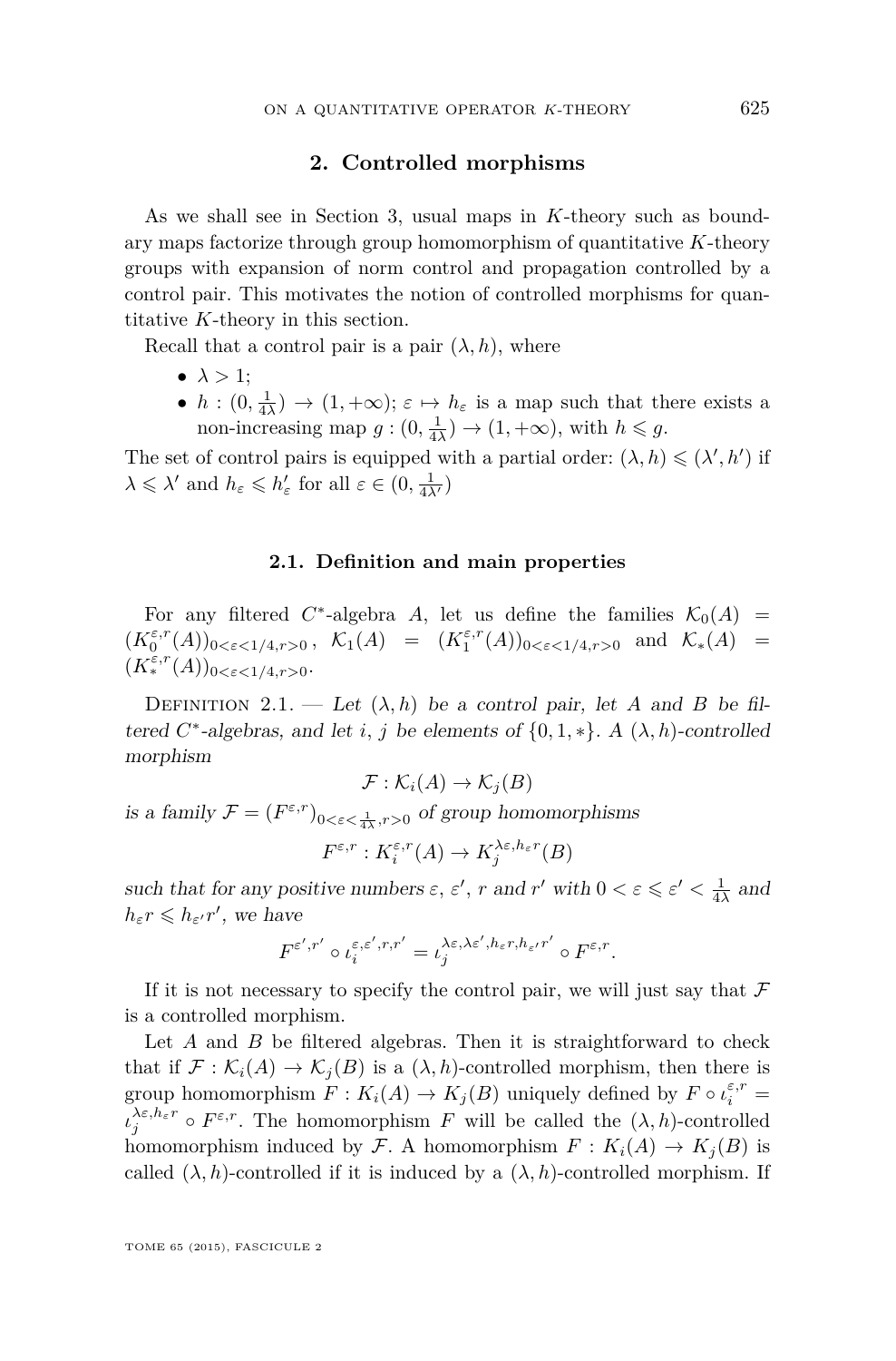<span id="page-22-0"></span>we don't need to specify the control pair  $(\lambda, h)$ , we will just say that F is a controlled homomorphism.

Example 2.2.

(i) Let *A* and *B* be *C*<sup>\*</sup>-algebras respectively filtered by  $(A_r)_{r>0}$  and  $(B_r)_{r>0}$  and let  $f: A \rightarrow B$  be a homomorphism. Assume that there exists  $d > 0$  such that  $f(A_r) \subset B_{dr}$  for all positive *r*. Then *f* gives rise to a bunch of group homomorphisms

$$
\left(f_*^{\varepsilon,r}:K_*^{\varepsilon,r}(A)\to K_*^{\varepsilon,dr}(B)\right)_{0<\varepsilon<\frac{1}{4},r>0}
$$

and hence to a  $(1, d)$ -controlled morphism  $f_* : \mathcal{K}_*(A) \to \mathcal{K}_*(B)$ .

(ii) The bunch of group isomorphisms

$$
\left(\mathcal{M}_{A}^{\varepsilon,r}:K_{*}^{\varepsilon,r}(A)\to K_{*}^{\varepsilon,r}(\mathcal{K}(\mathcal{H})\otimes A)\right)_{0<\varepsilon<\frac{1}{4},r>0}
$$

of Proposition [1.28](#page-18-0) defines a (1*,* 1)-controlled morphism

 $\mathcal{M}_A : \mathcal{K}_*(A) \to \mathcal{K}_*(\mathcal{K}(\mathcal{H}) \otimes A)$ 

and

$$
\mathcal{M}_A^{-1} : \mathcal{K}_*(\mathcal{K}(\mathcal{H}) \otimes A) \to \mathcal{K}_*(A)
$$

inducing the Morita equivalence in *K*-theory.

If  $(\lambda, h)$  and  $(\lambda', h')$  are two control pairs, define

$$
h * h' : (0, \frac{1}{4\lambda\lambda'}) \to (0, +\infty); \, \varepsilon \mapsto h_{\lambda'\varepsilon}h'_{\varepsilon}.
$$

Then  $(\lambda \lambda', h * h')$  is a control pair. Let *A*,  $B_1$  and  $B_2$  be filtered  $C^*$ -algebras, let *i, j* and *l* be in  $\{0,1,*\}$  and let  $\mathcal{F} = (F^{\varepsilon,r})_{0<\varepsilon<\frac{1}{4\alpha_{\mathcal{F}}},r>0} : \mathcal{K}_i(A) \to$  $\mathcal{K}_j(B_1)$  be a  $(\alpha_{\mathcal{F}}, k_{\mathcal{F}})$ -controlled morphism, let  $\mathcal{G} = (\check{G}^{\varepsilon,r})_{0 < \varepsilon < \frac{1}{4\alpha_{\mathcal{G}}}, r > 0}$ :  $\mathcal{K}_i(B_1) \to \mathcal{K}_i(B_2)$  be a  $(\alpha_{\mathcal{G}}, k_{\mathcal{G}})$ -controlled morphism. Then  $\mathcal{G} \circ \mathcal{F} : \mathcal{K}_i(A) \to$  $\mathcal{K}_l(B_2)$  is the  $(\alpha_{\mathcal{G}} \alpha_F, k_{\mathcal{G}} * k_{\mathcal{F}})$ -controlled morphism defined by the family  $\left(\mathcal{G}^{\alpha_{\mathcal{F}}\varepsilon,k_{\mathcal{F},\varepsilon}r}\circ\mathcal{F}^{\varepsilon,r}\right)_{0<\varepsilon<\frac{1}{4\alpha_{\mathcal{F}}\alpha_{\mathcal{G}}},r>0}.$ 

Remark 2.3. — The Morita equivalence for quantitative *K*-theory is natural, i.e

$$
\mathcal{M}_B \circ f = (Id_{\mathcal{K}(\mathcal{H}))} \otimes f) \circ \mathcal{M}_A
$$

for any homomorphism  $f : A \to B$  of filtered  $C^*$ -algebras.

Notation 2.4. — Let *A* and *B* be filtered  $C^*$ -algebras, let  $(\lambda, h)$  be a control pair, and let  $\mathcal{F} = (F^{\varepsilon,r})_{0 < \varepsilon < \frac{1}{4\alpha \mathcal{F}}, r > 0} : \mathcal{K}_i(A) \to \mathcal{K}_j(B)$  (resp.  $\mathcal{G} =$  $(G^{\varepsilon,r})_{0<\varepsilon<\frac{1}{4\alpha_{\mathcal{G}}},r>0}$  be a  $(\alpha_{\mathcal{F}},k_{\mathcal{F}})$ -controlled morphism (resp. a  $(\alpha_{\mathcal{G}},k_{\mathcal{G}})$ controlled morphism). Then we write  $\mathcal{F} \stackrel{(\lambda,h)}{\sim} \mathcal{G}$  if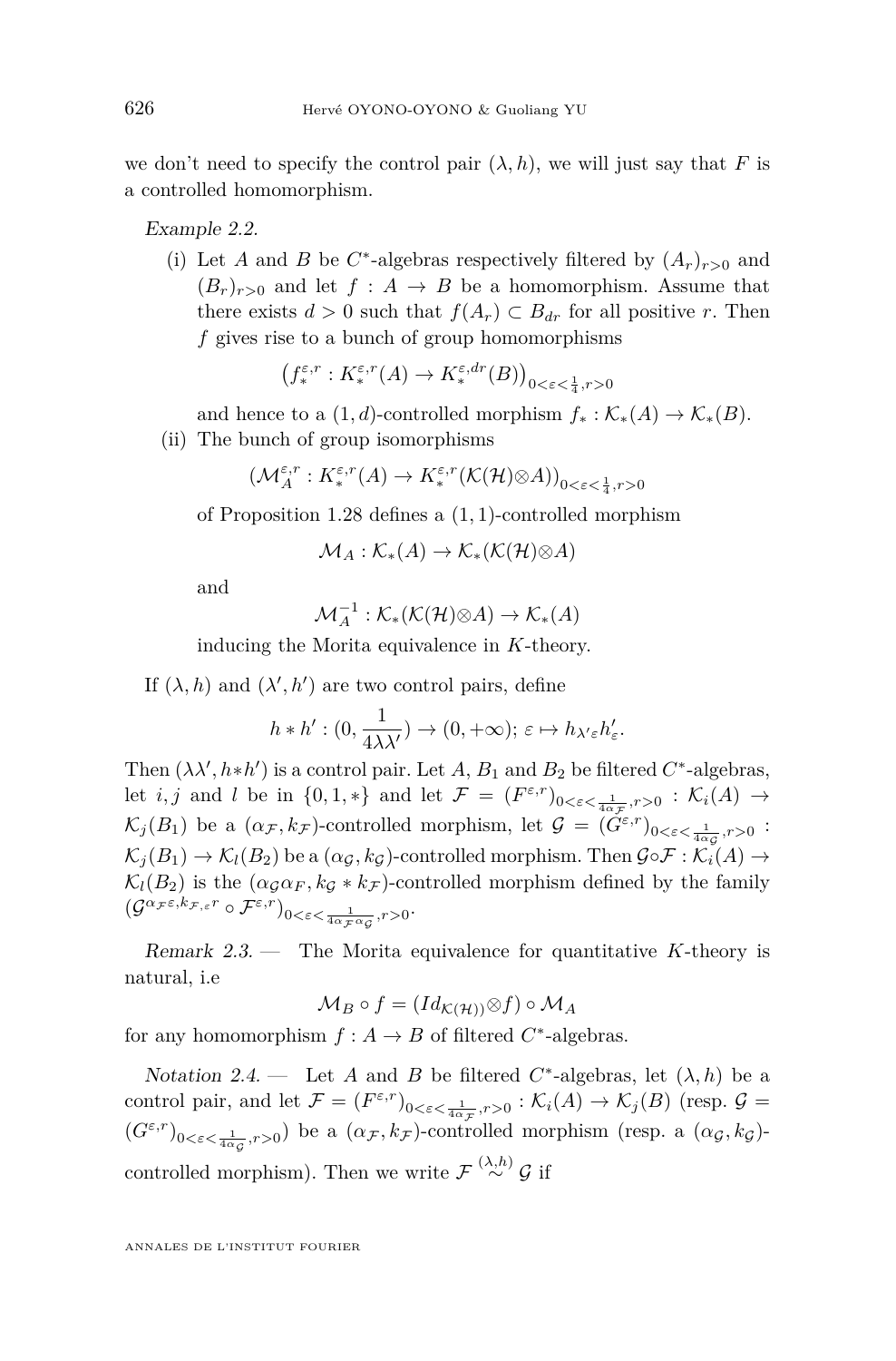- <span id="page-23-0"></span>•  $(\alpha_{\mathcal{F}}, k_{\mathcal{F}}) \leqslant (\lambda, h)$  and  $(\alpha_{\mathcal{G}}, k_{\mathcal{G}}) \leqslant (\lambda, h)$ .
- for every  $\varepsilon$  in  $(0, \frac{1}{4\lambda})$  and  $r > 0$ , then

$$
\iota_j^{\alpha_{\mathcal{F}} \varepsilon, \lambda \varepsilon, k_{\mathcal{F},\varepsilon} r, h_\varepsilon r} \circ F^{\varepsilon,r} = \iota_j^{\alpha_{\mathcal{G}} \varepsilon, \lambda \varepsilon, k_{\mathcal{G},\varepsilon} r, h_\varepsilon r} \circ G^{\varepsilon,r}.
$$

If  $\mathcal F$  and  $\mathcal G$  are controlled morphisms such that  $\mathcal F \stackrel{(\lambda,h)}{\sim} \mathcal G$  for a control pair  $(\lambda, h)$ , then F and G induce the same morphism in K-theory.

Remark 2.5. — Let  $\mathcal{F}$  :  $\mathcal{K}_i(A_2) \rightarrow \mathcal{K}_j(B_1)$  (resp.  $\mathcal{F}'$  :  $\mathcal{K}_i(A_2) \rightarrow$  $\mathcal{K}_i(B_1)$ ) be a  $(\alpha_F, k_F)$ -controlled (resp. a  $(\alpha_{F'}, k_{F'})$ -controlled) morphisms and let  $\mathcal{G}: \mathcal{K}_{i'}(A_1) \to \mathcal{K}_i(A_2)$  (resp.  $\mathcal{G}': \mathcal{K}_j(B_1) \to \mathcal{K}_l(B_2)$ ) be a  $(\alpha_{\mathcal{G}}, k_{\mathcal{G}})$ controlled (resp. a  $(\alpha_{\mathcal{G}'}, k_{\mathcal{G}'})$ -controlled) morphism. Assume that  $\mathcal{F} \stackrel{(\lambda, h)}{\sim} \mathcal{F}'$ for a control pair  $(\lambda, h)$ , then

- ${\cal G}'\circ {\cal F} \stackrel{(\alpha_{{\cal G}'}}{\sim} ^{\lambda,k_{{\cal G}'}*h)}{\sim} {\cal G}'\circ {\cal F}';$
- F G (*α*<sup>G</sup> *λ,h*∗*k*<sup>G</sup> ) ∼ F<sup>0</sup> G*.*

If *i* is an element in  $\{0,1,*\}$  and *A* is a filtered  $C^*$ -algebra, we denote by  $\mathcal{I}d_{K_i(A)}$  the controlled morphism induced by  $Id_A$ .

Let  $\mathcal{F}: \mathcal{K}_i(A_1) \to \mathcal{K}_{i'}(B_1), \mathcal{F}': \mathcal{K}_j(A_2) \to \mathcal{K}_l(B_2), \mathcal{G}: \mathcal{K}_i(A_1) \to \mathcal{K}_j(A_2)$ and  $\mathcal{G}' : \mathcal{K}_{i'}(B_1) \to \mathcal{K}_l(B_2)$  be controlled morphisms and let  $(\lambda, h)$  be a control pair. Then the diagram

$$
\begin{aligned}\n\mathcal{K}_{i'}(B_1) & \xrightarrow{\mathcal{G}'} & \mathcal{K}_l(B_2) \\
\downarrow^{\mathcal{F}} & \uparrow^{\mathcal{F}} \\
\mathcal{K}_i(A_1) & \xrightarrow{\mathcal{G}} & \mathcal{K}_j(A_2)\n\end{aligned}
$$

is called  $(\lambda, h)$ -commutative (or  $(\lambda, h)$ -commutes) if  $\mathcal{G}' \circ \mathcal{F} \stackrel{(\lambda, h)}{\sim} \mathcal{F}' \circ \mathcal{G}$ .

DEFINITION 2.6. — Let  $(\lambda, h)$  be a control pair, and let  $\mathcal{F}: \mathcal{K}_i(A) \to$  $\mathcal{K}_j(B)$  be a  $(\alpha_{\mathcal{F}}, k_{\mathcal{F}})$ -controlled morphism with  $(\alpha_{\mathcal{F}}, k_{\mathcal{F}}) \leq (\lambda, h)$ .

•  $\mathcal F$  is called left  $(\lambda, h)$ -invertible if there exists a controlled morphism

$$
\mathcal{G} : \mathcal{K}_j(B) \to \mathcal{K}_i(A)
$$

such that  $\mathcal{G} \circ \mathcal{F} \stackrel{(\lambda,h)}{\sim} \mathcal{I} d_{K_i(A)}$ . The controlled morphism  $\mathcal{G}$  is then called a left  $(\lambda, h)$ -inverse for F. Notice that definition of  $\stackrel{(\lambda, h)}{\sim}$ implies that  $(\alpha_{\mathcal{F}} \alpha_{\mathcal{G}}, k_{\mathcal{F}} * k_{\mathcal{G}}) \leq (\lambda, h)$ .

• F is called right  $(\lambda, h)$ -invertible if there exists a controlled morphism

$$
\mathcal{G} : \mathcal{K}_j(B) \to \mathcal{K}_i(A)
$$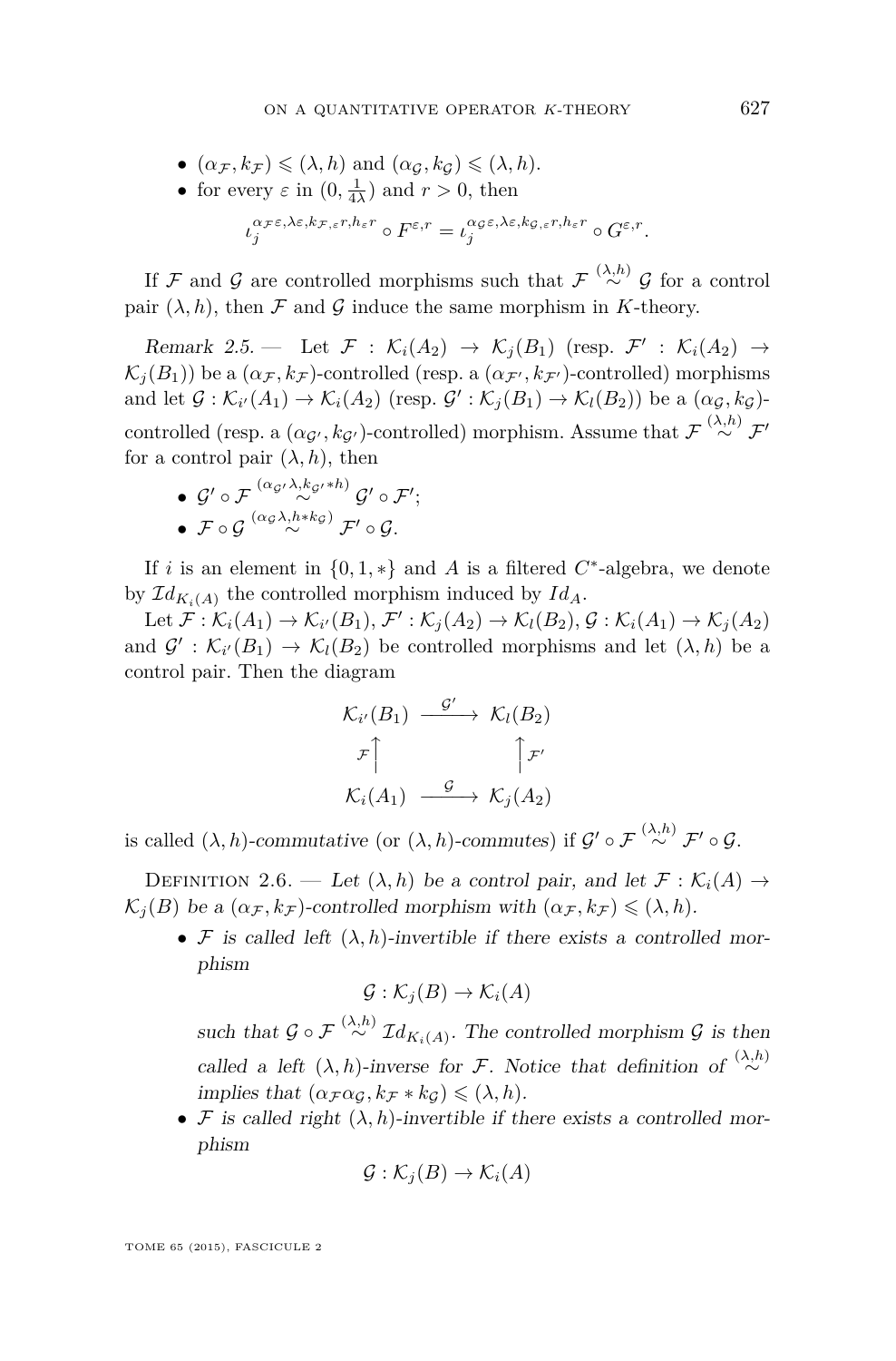<span id="page-24-0"></span>such that  $\mathcal{F} \circ \mathcal{G} \stackrel{(\lambda,h)}{\sim} \mathcal{I}d_{K_i(B)}$ . The controlled morphism  $\mathcal{G}$  is then called a right  $(\lambda, h)$ -inverse for  $\mathcal{F}$ .

• F is called  $(\lambda, h)$ -invertible or a  $(\lambda, h)$ -isomorphism if there exists a controlled morphism

$$
\mathcal{G} : \mathcal{K}_j(B) \to \mathcal{K}_i(A)
$$

which is a left  $(\lambda, h)$ -inverse and a right  $(\lambda, h)$ -inverse for F. The controlled morphism G is then called a  $(\lambda, h)$ -inverse for F (notice that we have in this case necessarily  $(\alpha_G, k_G) \leq (\lambda, h)$ ).

We can check easily that indeed, if  $\mathcal F$  is left  $(\lambda, h)$ -invertible and right  $(\lambda, h)$ -invertible, then there exists a control pair  $(\lambda', h')$  with  $(\lambda, h) \leq$  $(\lambda', h')$ , depending only on  $(\lambda, h)$  such that F is  $(\lambda', h')$ -invertible.

DEFINITION 2.7. — Let  $(\lambda, h)$  be a control pair and let  $\mathcal{F}: \mathcal{K}_i(A) \to$  $\mathcal{K}_i(B)$  be a  $(\alpha_{\mathcal{F}}, k_{\mathcal{F}})$ -controlled morphism.

- F is called  $(\lambda, h)$ -injective if  $(\alpha_{\mathcal{F}}, k_{\mathcal{F}}) \leq (\lambda, h)$  and for any  $0 <$  $\varepsilon < \frac{1}{4\lambda}$ , any  $r > 0$  and any *x* in  $K_i^{\varepsilon,r}(A)$ , then  $F^{\varepsilon,r}(x) = 0$  in  $K_j^{\alpha, \pi, \varepsilon, k, \pi, \varepsilon}$ <sup>*f*</sup>(*B*) implies that  $\iota_i^{\varepsilon, \lambda \varepsilon, r, h_\varepsilon r}(x) = 0$  in  $K_i^{\lambda \varepsilon, h_\varepsilon r}(A)$ ;
- *F* is called  $(\lambda, h)$ -surjective, if for any  $0 < \varepsilon < \frac{1}{4\lambda\alpha_{\mathcal{F}}},$  any  $r > 0$ and any *y* in  $K_j^{\varepsilon,r}(B)$ , there exists an element *x* in  $K_i^{\lambda \varepsilon, h_\varepsilon r}(A)$  such that  $F^{\lambda \varepsilon, h_{\lambda \varepsilon}r}(x) = \iota_j^{\varepsilon, \alpha_{\mathcal{F}}\lambda \varepsilon, r, k_{\mathcal{F},\lambda \varepsilon}h_{\varepsilon}r}(y)$  in  $K_j^{\alpha_{\mathcal{F}}\lambda \varepsilon, k_{\mathcal{F},\lambda \varepsilon}h_{\varepsilon}r}(B)$ .

Remark 2.8.

- (i) It is straightforward to check that if  $\mathcal F$  is left  $(\lambda, h)$ -invertible, then F is  $(\lambda, h)$ -injective and that if F is right  $(\lambda, h)$ -invertible, then there exists a control pair  $(\lambda', h')$  with  $(\lambda, h) \leq (\lambda', h')$ , depending only on  $(\lambda, h)$  such that F is  $(\lambda', h')$ -surjective.
- (ii) On the other hand, if  $\mathcal F$  is  $(\lambda, h)$ -injective and  $(\lambda, h)$ -surjective, then there exists a control pair  $(\lambda', h')$  with  $(\lambda, h) \leq (\lambda', h')$ , depending only on  $(\lambda, h)$  such that F is a  $(\lambda', h')$ -isomorphism.

#### **2.2. Controlled exact sequences**

DEFINITION 2.9. — Let  $(\lambda, h)$  be a control pair,

• Let  $\mathcal{F} = (F^{\varepsilon,r})_{0<\varepsilon<\frac{1}{4\alpha\pi},r>0} : \mathcal{K}_i(A) \to \mathcal{K}_j(B_1)$  be a  $(\alpha_{\mathcal{F}}, k_{\mathcal{F}})$ - $\text{controlled morphism, and let } \mathcal{G} = (G^{\varepsilon,r})_{0 < \varepsilon < \frac{1}{4\alpha_{\mathcal{G}}}, r > 0} : \mathcal{K}_j(B_1) \to$  $\mathcal{K}_l(B_2)$  be a  $(\alpha_{\mathcal{G}}, k_{\mathcal{G}})$ -controlled morphism, where *i, j* and *l* are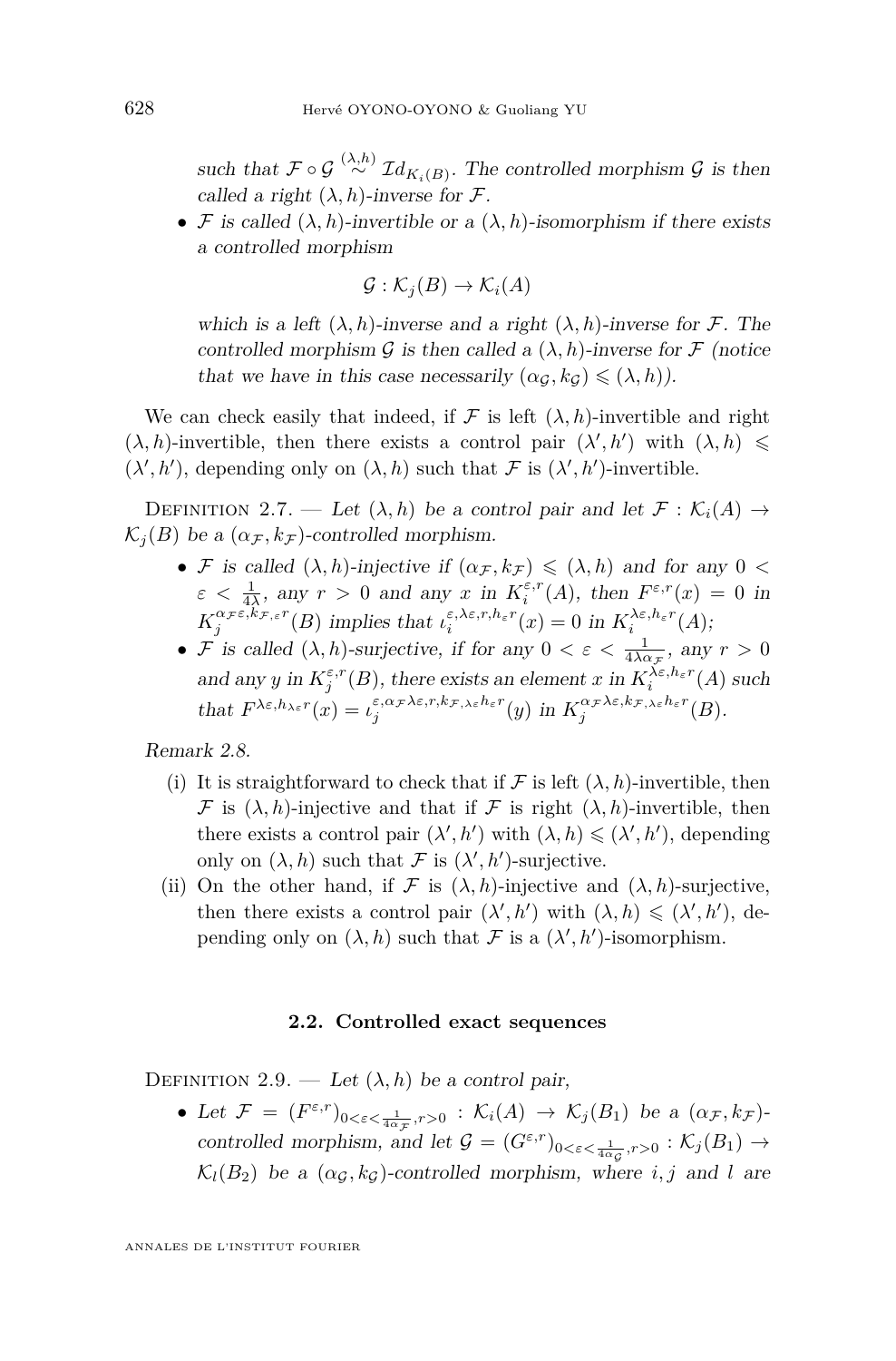<span id="page-25-0"></span>in  $\{0, 1, *\}$  and  $A$ ,  $B_1$  and  $B_2$  are filtered  $C^*$ -algebras. Then the composition

$$
\mathcal{K}_i(A) \stackrel{\mathcal{F}}{\rightarrow} \mathcal{K}_j(B_1) \stackrel{\mathcal{G}}{\rightarrow} \mathcal{K}_l(B_2)
$$

is said to be  $(\lambda, h)$ -exact at  $\mathcal{K}_j(B_1)$  if  $\mathcal{G} \circ \mathcal{F} = 0$  and if for any  $0 < \varepsilon < \frac{1}{4 \max\{\lambda \alpha \tau, \alpha \sigma\}}, \text{ any } r > 0 \text{ and any } y \text{ in } K_j^{\varepsilon, r}(B_1) \text{ such}$ that  $G^{\varepsilon,r}(y) = 0$  in  $K_j^{\alpha_{\mathcal{G}}\varepsilon,k_{\mathcal{G},\varepsilon}r}(B_2)$ , there exists an element *x* in  $K_i^{\lambda \varepsilon, h_\varepsilon r}(A)$  such that

$$
F^{\lambda \varepsilon, h_{\lambda \varepsilon}r}(x) = \iota_j^{\varepsilon, \alpha_{\mathcal{F}}\lambda \varepsilon, r, k_{\mathcal{F},\lambda \varepsilon}h_{\varepsilon}r}(y)
$$

 $\inf_{j} K_j^{\alpha_{\mathcal{F}} \lambda \varepsilon, k_{\mathcal{F},\lambda \varepsilon} h_{\varepsilon} r}(B_1).$ 

• A sequence of controlled morphisms

$$
\cdots \mathcal{K}_{i_{k-1}}(A_{k-1}) \stackrel{\mathcal{F}_{k-1}}{\rightarrow} \mathcal{K}_{i_k}(A_k) \stackrel{\mathcal{F}_k}{\rightarrow} \mathcal{K}_{i_{k+1}}(A_{k+1}) \stackrel{\mathcal{F}_{k+1}}{\rightarrow} \mathcal{K}_{i_{k+2}}(A_{k+2}) \cdots
$$
  
is called  $(\lambda, h)$ -exact if for every k, the composition

$$
\mathcal{K}_{i_{k-1}}(A_{k-1}) \stackrel{\mathcal{F}_{k-1}}{\to} \mathcal{K}_{i_k}(A_k) \stackrel{\mathcal{F}_k}{\to} \mathcal{K}_{i_{k+1}}(A_{k+1})
$$

is  $(\lambda, h)$ -exact at  $\mathcal{K}_{i_k}(A_k)$ .

# **3. Quantitative** *K***-theory and extensions of filtered** *C* ∗ **-algebras**

The aim of this section is to establish a controlled exact sequence for quantitative *K*-theory with respect to filtered extension of *C* ∗ -algebras i.e extension such that the ideal inherits a structure of filtered  $C^*$ -algebra. We also prove that for these extensions, the boundary maps are induced by controlled morphisms. As in *K*-theory, one is a map of exponential type and the other is an index type map, and the later in turn fits in a long  $(\lambda, h)$ -controlled exact sequence for some universal control pair  $(\lambda, h)$ .

## **3.1. Extensions of filtered** *C* ∗ **-algebras**

Let *A* be a  $C^*$ -algebra filtered by  $(A_r)_{r>0}$  and let

$$
0 \to J \to A \stackrel{q}{\to} A/J \to 0
$$

be an extension of  $C^*$ -algebras. For any positive number  $r$  set  $J_r = J \cap A_r$ and assume that the bijective continuous linear map

$$
A_r/J_r \longrightarrow (A_r+J)/J
$$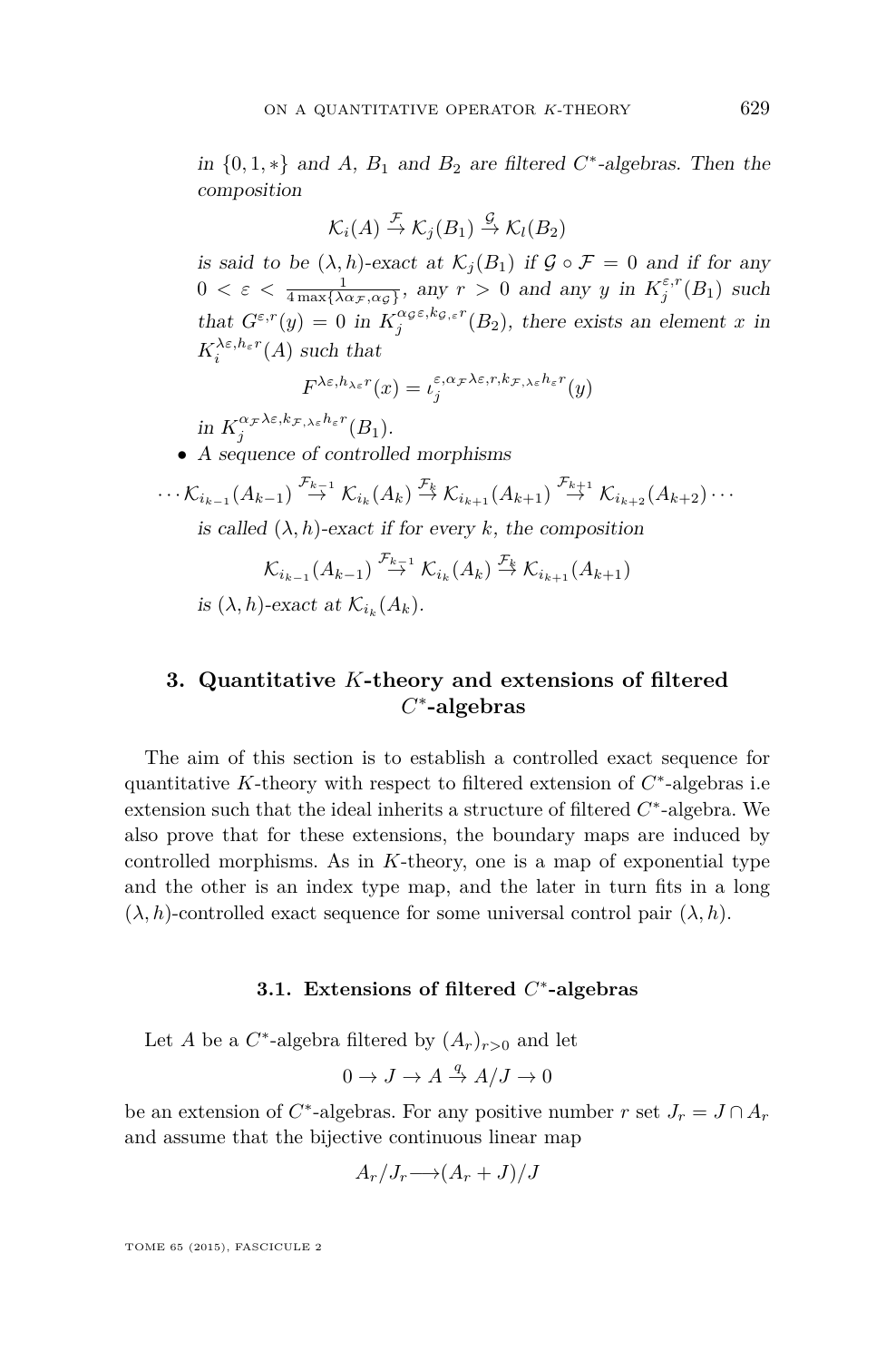induced by the inclusion  $A_r \hookrightarrow A$  is indeed an isometry i.e for any positive number  $r$  and any  $x$  in  $A_r$ , then

$$
\inf_{y \in J_r} ||x + y|| = \inf_{y \in J} ||x + y||.
$$

Then  $q(A_r) = (A_r + J)/J$  is closed in *A/J*. Moreover, for any  $x \in J$  and any number  $\varepsilon > 0$  there exists a positive number *r* and an element *a* of *A<sub>r</sub>* such that  $||x - a|| < \varepsilon$ . Since  $||q(a)|| < \varepsilon$ , there exists an element *y* in *J<sub>r</sub>* such that  $||a - y|| < \varepsilon$  and thus  $||x - a|| < 2\varepsilon$ . Hence *J* is filtered by  $(A_r \cap J)_{r>0}$  and  $A/J$  is filtered by  $(q(A_r))_{r>0}$ .

DEFINITION 3.1. — Let *A* be a  $C^*$ -algebra filtered by  $(A_r)_{r>0}$ , let *J* be an ideal of *A* and set  $J_r = J \cap A_r$ . The extension of  $C^*$ -algebras

$$
0 \to J \to A \to A/J \to 0
$$

is called a completely filtered extension of *C* ∗ -algebras if the bijective continuous linear map

$$
A_r/J_r \longrightarrow (A_r+J)/J
$$

induced by the inclusion  $A_r \hookrightarrow A$  is a complete isometry i.e for any integer *n*, any positive number *r* and any *x* in  $M_n(A_r)$ , then

$$
\inf_{y \in M_n(J_r)} \|x + y\| = \inf_{y \in M_n(J)} \|x + y\|.
$$

Numerous examples of such extensions arise from the analogous in the setting of filtered  $C^*$ -algebras of semi-split extensions.

DEFINITION 3.2. — Let *A* be a  $C^*$ -algebra filtered by  $(A_r)_{r>0}$  and let *J* be an ideal of *A*. The extension of *C* ∗ -algebras

$$
0 \to J \to A \to A/J \stackrel{q}{\to} 0
$$

is said to be filtered and semi-split (or a semi-split extension of filtered *C* ∗ algebras) if there exists a completely positive (complete) norm decreasing cross-section

$$
s: A/J \to A
$$

such that

$$
s(q(A_r)) \subseteq A_r
$$

for any number  $r > 0$ . Such a cross-section is said to be semi-split and filtered.

LEMMA 3.3. — Any semi-split extension of filtered  $C^*$ -algebra is completely filtered.

<span id="page-26-0"></span>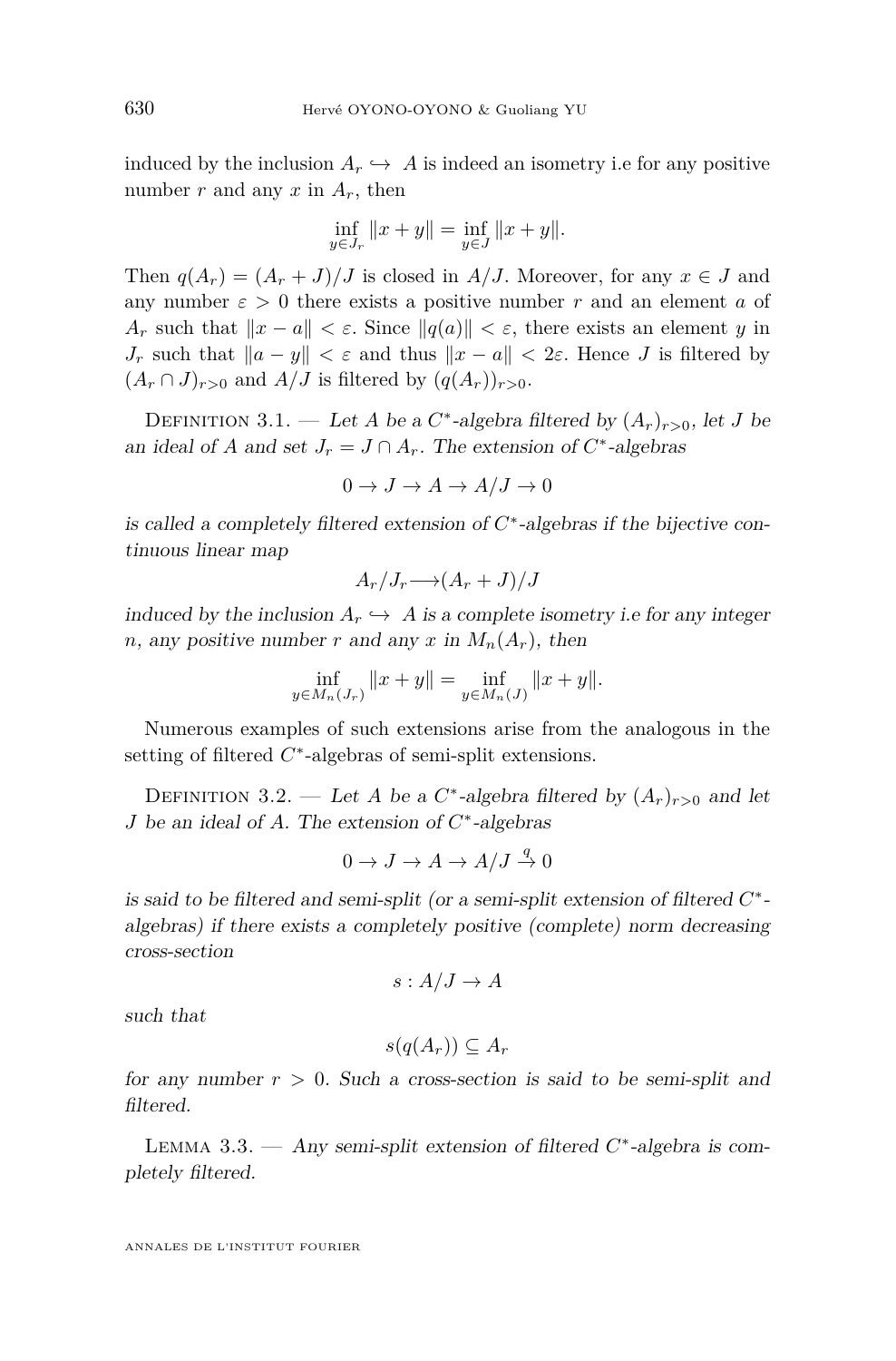<span id="page-27-0"></span>Proof. — Let  $0 \to J \to A \to A/J \stackrel{q}{\to} 0$  be a filtered and semi-split extension and let  $s: A/J \to A$  be a semi-split and filtered crossed section. Let r be a positive number, let n be an integer and let x be an element of  $M_n(A_r)$ . Since  $s(q(A_r)) \subseteq A_r$ , there exists an element *z* in  $M_n(J_r)$  such that  $x + z = s(q(x))$ . Then we have

$$
||x+z|| \leq ||s(q(x))||
$$
  
\n
$$
\leq ||q(x)||
$$
  
\n
$$
\leq \inf_{y \in M_n(J)} ||x+y||.
$$

We get hence that  $||x + z|| = \inf_{y \in M_n(J)} ||x + y||$  and the extension is completely filtered .  $\Box$ 

We have the following analogous of the lifting property for unitaries of the neutral component.

LEMMA 3.4. — There exists a control pair  $(\alpha_e, k_e)$  such that for any completely filtered extension of *C* ∗ -algebras

$$
0 \longrightarrow J \longrightarrow A \stackrel{q}{\longrightarrow} A/J \longrightarrow 0,
$$

with *A* unital, the following holds: for every positive numbers  $r$  and  $\varepsilon$  with  $\varepsilon < \frac{1}{4\alpha_e}$  and any  $\varepsilon$ -*r*-unitary *V* homotopic to  $I_n$  in  $U_n^{\varepsilon,r}(A/J)$ , then for some integer *j*, there exists a  $\alpha_e \varepsilon \cdot k_{e,\varepsilon} r$ -unitary *W* homotopic to  $I_{n+j}$  in  $U_{n+j}^{\alpha_e \varepsilon, k_{e,\varepsilon}r}(A)$  and such that  $||q(W) - \text{diag}(V, I_j)|| < \alpha_e \varepsilon$ .

Proof. — According to Proposition [1.30,](#page-18-0) we can assume that *V* and  $I_n$ are connected by a *C*-Lipschitz homotopy  $(V_t)_{t\in[0,1]}$ , for some universal constant *C*. Let  $t_0 = 0 < t_1 < \cdots < t_p = 1$  be a partition of [0,1] such that  $1/16C < |t_i - t_{i-1}| < 1/8C$ . Then we get that  $||V_{i-1} - V_i|| <$ 1/8 and hence  $||V_{i-1}V_i^* - I_n||$  < 1/2. Let  $l_\varepsilon$  be the smallest integer such that  $\sum_{k\geqslant l_{\varepsilon}+1} 2^{-k}/k < \varepsilon$  and  $\sum_{k\geqslant l_{\varepsilon}+1} \log^k 2/k! < \varepsilon$  and let us consider the polynomial functions  $P_{\varepsilon}(x) = \sum_{k=0}^{l_{\varepsilon}} x^{k}/k!$  and  $Q_{\varepsilon}(x) = -\sum_{k=1}^{l_{\varepsilon}} x^{k}/k$ . Since

$$
|1 - z - P_{\varepsilon} \circ Q_{\varepsilon}(z)| = |\exp \circ \log(1 - z) - P_{\varepsilon} \circ Q_{\varepsilon}(z)| < 3\varepsilon
$$

for every complex number *z* such that  $|z| < 1/2$ , we get then

(3.1) 
$$
||V_{i-1}V_i^* - P_{\varepsilon} \circ Q_{\varepsilon}(I_n - V_{i-1}V_i^*)|| < 3\varepsilon.
$$

For  $i = 1, \ldots, p$ , let  $Z_i$  be a lift for  $I_n - V_{i-1}V_i^*$  in  $M_n(A_{2l_{\varepsilon}r})$  such that  $||Z_i|| < 1/2$ . Let us set for *t* in [0, 1] and *i* in  $\{1, ..., p\}$ 

$$
W_i^t = P_{\varepsilon}\left(t\left(\frac{Q_{\varepsilon}(Z_i) - Q_{\varepsilon}(Z_i^*)}{2}\right)\right).
$$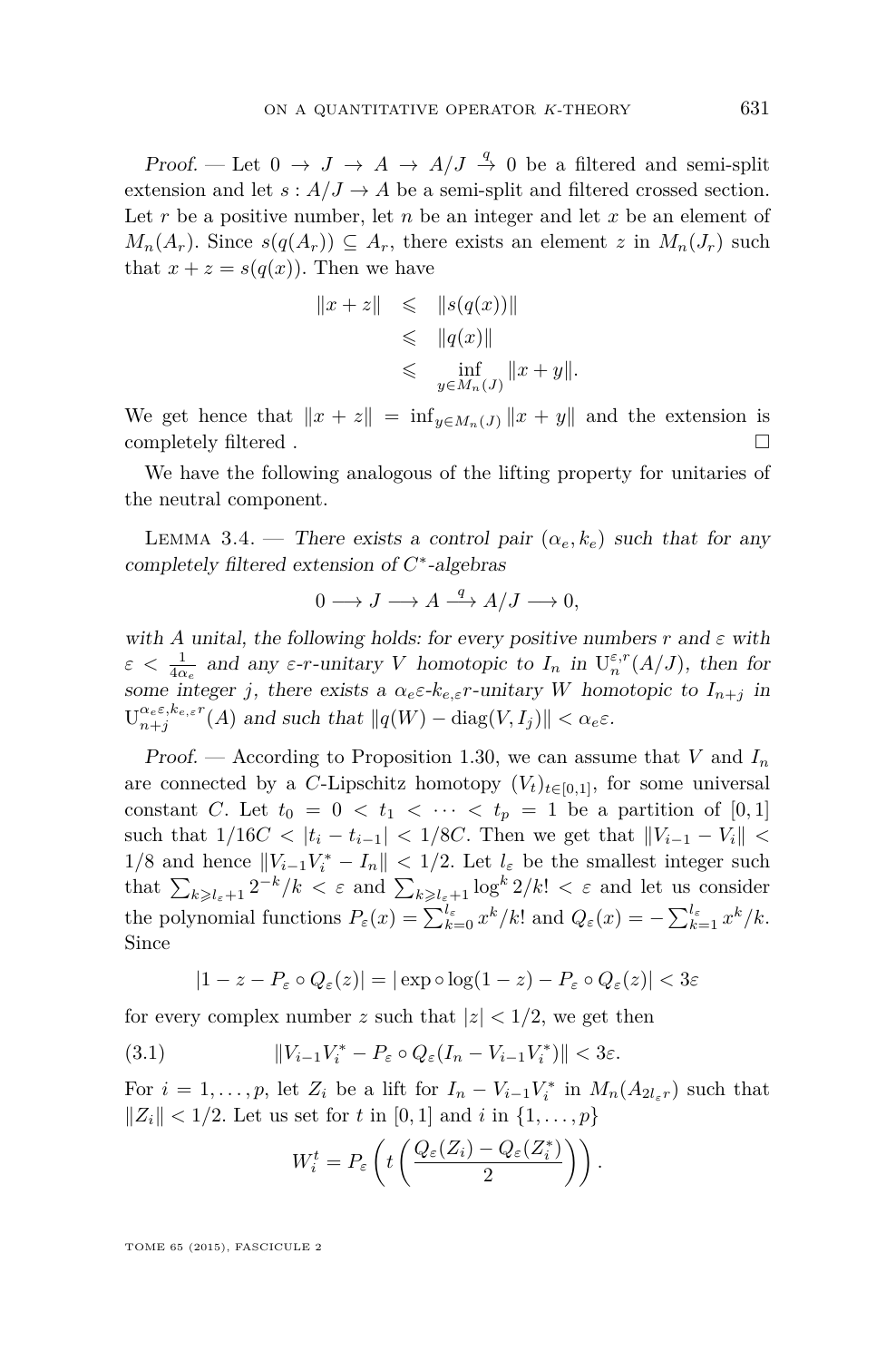<span id="page-28-0"></span>Since 
$$
\frac{Q_{\varepsilon}(Z_i) - Q_{\varepsilon}(Z_i^*)}{2}
$$
 is skew-adjoint and  $\|\frac{Q_{\varepsilon}(Z_i) - Q_{\varepsilon}(Z_i^*)}{2}\| < \log 2$ , then  
\n $\exp\left(\frac{Q_{\varepsilon}(Z_i) - Q_{\varepsilon}(Z_i^*)}{2}\right)$  is a unitary such that\n
$$
\left\|P_{\varepsilon}\left(t\left(\frac{Q_{\varepsilon}(Z_i) - Q_{\varepsilon}(Z_i^*)}{2}\right)\right) - \exp\left(t\left(\frac{Q_{\varepsilon}(Z_i) - Q_{\varepsilon}(Z_i^*)}{2}\right)\right)\right\| < \varepsilon
$$
\nfor every *t* in [0, 1] and *i*. Hence, according to Lemma 1.7, we get that

for every  $t$  in  $[0,1]$  and  $i$ . Hence, according to Lemma [1.7,](#page-7-0) we get that  $(W_i^t)_{t \in [0,1]}$  is a homotopy of  $3\varepsilon - 2l_\varepsilon^2$ -unitaries between  $I_n$  and  $W_i^1$  =  $P_{\varepsilon}\left(\frac{Q_{\varepsilon}(Z_i)-Q_{\varepsilon}(Z_i^*)}{2}\right)$  $\left[\frac{-Q_{\varepsilon}(Z_i^*)}{2}\right)$ . Since  $V_{i-1}V_i^*$  is close to the unitary  $V_{i-1}V_i^*(V_iV_{i-1}^*)$ .  $V_{i-1}V_i^*$ <sup> $-1/2$ </sup>, then  $q(W_i^1)$  is uniformly close (in *i*) to

$$
\exp(\log(V_{i-1}V_i^*(V_iV_{i-1}^*V_{i-1}V_i^*)^{-1/2})) = V_{i-1}V_i^*(V_iV_{i-1}^*V_{i-1}V_i^*)^{-1/2}
$$

 $(\text{the logarithm is well defined since } ||V_{i-1}V_i^*(V_iV_{i-1}^*V_{i-1}V_i^*)^{-1/2} - I_n || < 1$ . Therefore we get for some universal positive number  $\alpha$  that  $\|q(W_i^1) V_{i-1}V_i^*$  | <  $\alpha\varepsilon$ . If we set now  $W = W_1^1 \cdots W_p^1$  and since  $p \leq 16C$ , then *W* satisfies the required property.  $\hfill \square$ 

LEMMA 3.5. — There exists a control pair  $(\alpha, k)$  such that for any completely filtered extension of *C* ∗ -algebras

$$
0 \to J \to A \to A/J \to 0
$$

with *A* unital the following holds :

For any integer *n*, any  $\varepsilon$ -*r*-projection *p* in  $M_n(A/J)$  and any self-adjoint lift *x* for *p* in  $M_n(A_r)$  such that  $||x|| \le 2$ , there exists an element  $y_p$  in  $M_n(J_{k+r})$  such that

$$
||I_n + y_p - \exp(2i\pi x)|| < \alpha \varepsilon / 4.
$$

In particular  $I_n + y_p$  is an  $\alpha \varepsilon \cdot k_\varepsilon r$ -unitary of  $M_n(J^+)$ .

Proof. — Let  $k_{\varepsilon}$  be the smallest integer such that  $\sum_{\varepsilon}^{+\infty}$ *l*=*kε*+1  $16^l/l! < \varepsilon$  and

set

$$
z_p = \sum_{l=0}^{k_{\varepsilon}} \frac{(2i\pi x)^l}{l!}
$$

*.*

Then  $z_p$  belongs to  $M_n(A_{k_\varepsilon r})$  and we have

$$
||q(z_p) - I_n|| \le ||q(z_p - \exp(i\pi x))|| + ||q(\exp(i\pi x)) - q(\exp(i\pi \kappa_0(p)))||
$$
  
\n
$$
\le ||z_p - \exp(i\pi x)|| + ||\exp(i\pi p) - \exp(i\pi \kappa_0(p))||
$$
  
\n
$$
< \lambda \varepsilon,
$$

ANNALES DE L'INSTITUT FOURIER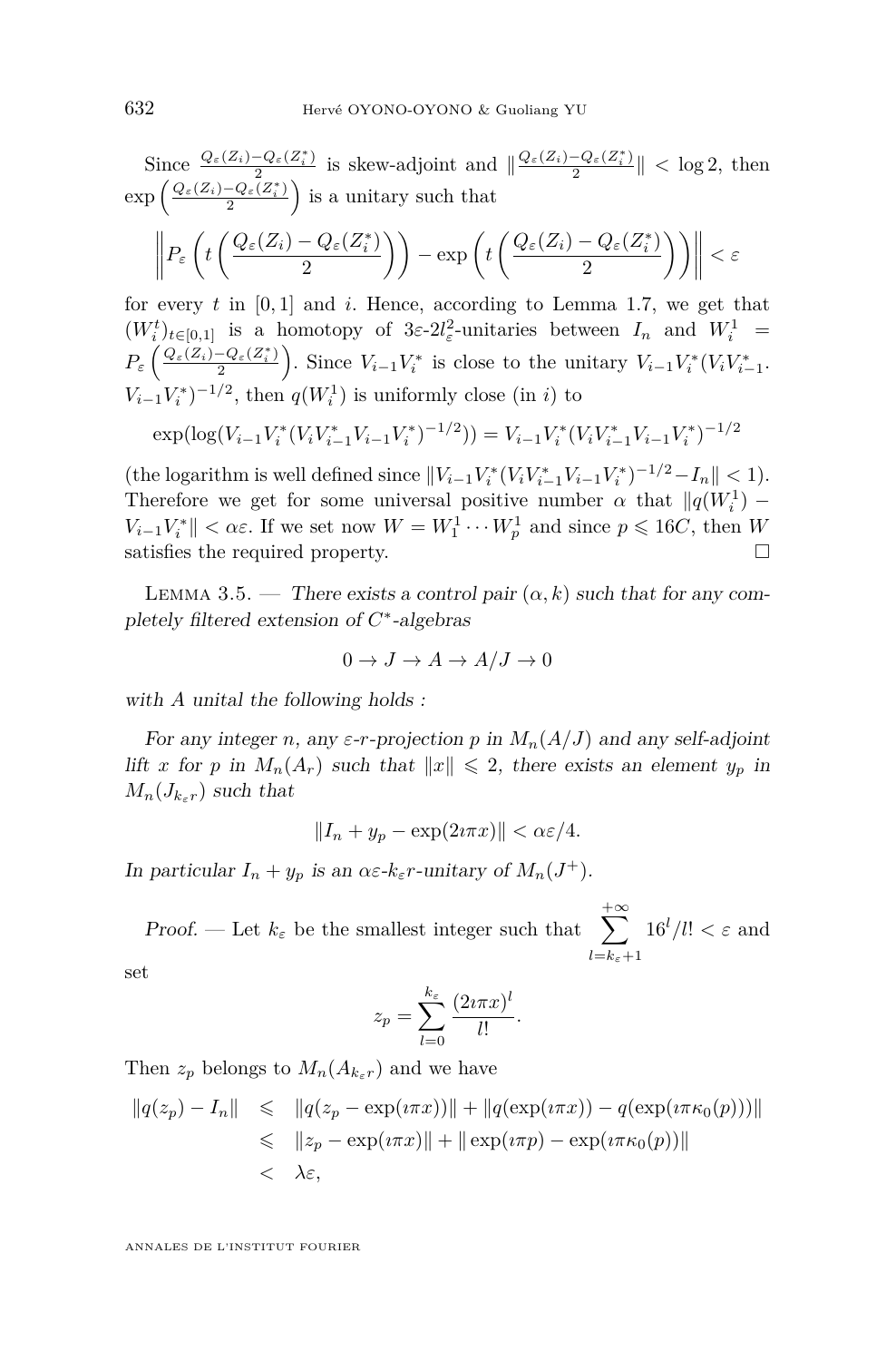<span id="page-29-0"></span>with  $\lambda = 1 + 2e^{16}$ . Hence there exists an element  $y_p$  in  $M_n(J_{k_\varepsilon r})$  such that

$$
||I_n + y_p - z_p|| < \lambda \varepsilon
$$

and we have

$$
||I_n + y_p - \exp(2i\pi x)|| < (2\lambda + 1)\varepsilon.
$$

The end of the statement is then a consequence of Lemma [1.7.](#page-7-0)  $\Box$ 

Remark  $3.6.$  — With notations of the lemma.

- (i) if  $y_p$  and  $y'_p$  are two elements of  $M_n(J_{k_\varepsilon r})$  that satisfy the conclu-sion of the lemma, then according to Lemma [1.7,](#page-7-0) we see that  $I_n + y_p$ and  $I_n + y'_p$  are homotopic as  $2\alpha \varepsilon \cdot k_\varepsilon r$ -unitaries of  $M_n(J^+)$ ;
- (ii) Let *x* and  $x'$  two self-adjoint lifts for *p* in  $M_n(A_r)$  such that  $||x|| \leq 2$ and  $||x'|| \leq 2$ . Applying the first point of the remark and the lemma to the completely filtered extension of *C* ∗ -algebras

$$
0 \to J[0,1] \to A[0,1] \to A/J[0,1] \to 0
$$

and to the constant *ε*-*r*-projection

$$
[0,1] \to M_n(A/J); t \mapsto p
$$

with lift

$$
[0,1] \to M_n(A_r); t \mapsto (1-t)x + tx',
$$

we get that *x* and *x'* give rise to homotopic  $2\alpha \varepsilon$ - $k_{\varepsilon}$ *r*-unitaries of  $M_n(J^+).$ 

#### **3.2. Controlled boundary maps**

For any extension  $0 \to J \to A \to A/J \to 0$  of  $C^*$ -algebras we denote by  $\partial_{J,A}: K_*(A/J) \to K_*(J)$  the associated (odd degree) boundary map.

PROPOSITION 3.7. — There exists a control pair  $(\alpha_{\mathcal{D}}, k_{\mathcal{D}})$  such that for any completely filtered extension of *C* ∗ -algebras

$$
0 \longrightarrow J \longrightarrow A \stackrel{q}{\longrightarrow} A/J \longrightarrow 0,
$$

there exists a  $(\alpha_{\mathcal{D}}, k_{\mathcal{D}})$ -controlled morphism of odd degree

$$
\mathcal{D}_{J, A} = (\partial_{J, A}^{\varepsilon, r})_{0 < \varepsilon \frac{1}{4\alpha_{\mathcal{D}}}, r} : \mathcal{K}_*(A/J) \to \mathcal{K}_*(J)
$$

which induces in *K*-theory  $\partial_{J,A}: K_*(A/J) \to K_*(J)$ .

Proof. — Let us first prove the result when when *A* is unital.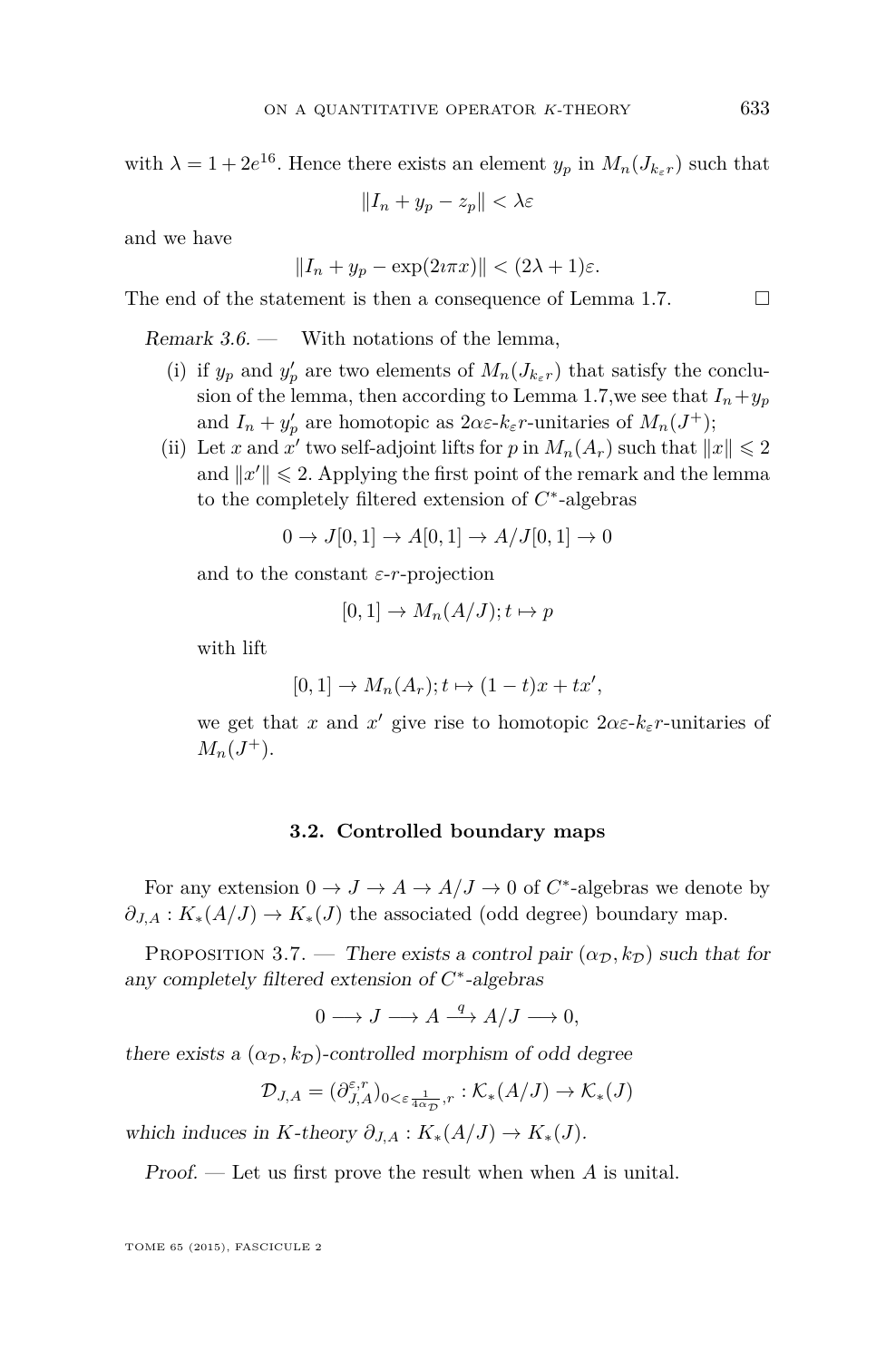- <span id="page-30-0"></span>(i) Let  $p$  be an element of  $\mathrm{P}^{\varepsilon,r}_n(A/J)$  and let  $x$  be a self-adjoint lift for *p* in  $M_n(A_r)$  such that  $||x|| \le 2$ . Then there exists a lift  $x_0$  for  $\kappa_0(p)$  in  $M_n(A)$  such that  $||x - x_0|| < 2\varepsilon$ . Fix a control pair  $(\alpha, k)$ as in Lemma [3.5,](#page-28-0) and let  $y_p$  in  $M_n(J_r)$  be such that  $||I_n + y_p \exp(2ix)$   $\leq \alpha \varepsilon/4$ . Then
	- $\partial_{JA}([\kappa_0(p)])$  is the class of  $\exp(2i\pi x_0)$  in  $K_1(J)$ ;
	- $I_n + y_p$  is an  $\alpha \varepsilon$ - $k_{\varepsilon} r$ -unitary of  $M_n(J^+)$ , and according to Remark [3.6](#page-29-0)
		- $-\infty$  *any two such*  $\alpha \varepsilon$ *-* $k_{\varepsilon}$ *r***-unitaries are homotopic in**  $U_n^{2\alpha\varepsilon, k_{\varepsilon}r}(J^+)$ **;**
		- **–** any two self-adjoint lifts for *p* in *Mn*(*Ar*) with norm at most 2 give rise to  $\alpha \varepsilon$ - $k_{\varepsilon}$ *r*-unitaries which are homotopic in  $U_n^{2\alpha\varepsilon, k_\varepsilon r}(J^+).$
	- $||I_n + y_p \exp(2i\pi x_0)|| < (\alpha/4 + e^{20})\varepsilon$  and hence, if  $\varepsilon$  is small enough then  $I_n + y_p$  and  $\exp(2i\pi x_0)$  are homotopic elements of  $GL_n(J^+).$

Applying Lemma [3.5](#page-28-0) to  $A/J[0,1]$ , we see that the map

$$
P_n^{\varepsilon,r}(A/J) \longrightarrow U_n^{2\alpha\varepsilon,k_{\varepsilon}r}(J^+); \ p \mapsto I_n + y_p
$$

preserves homotopies and hence gives rise to a bunch of well defined group homomorphism

$$
\partial_{J,A}^{\varepsilon,r}: K_0^{\varepsilon,r}(A/J) \longrightarrow K_1^{2\alpha\varepsilon,k_\varepsilon}f}(J); [p,l]_{\varepsilon,r} \mapsto [I_n+y_p]_{2\alpha\varepsilon,k_\varepsilon}f
$$

which in the even case satisfies the required properties for a controlled homomorphism.

(ii) In the odd case, we follow the route of [\[18,](#page-69-0) Chapter 8]. For any element *u* of  $U_n^{\varepsilon,r}(A/J)$ , pick any element *v* in some  $U_j^{\varepsilon,r}(A/J)$ such that  $diag(u, v)$  is homotopic to  $I_{n+j}$  in  $U_{n+j}^{3\varepsilon, 2r}(A/J)$  (we can choose in view of Lemma [1.8](#page-7-0)  $v = u^*$ ). According to Lemma [3.4,](#page-27-0) and up to replace *v* by  $diag(v, I_k)$  for some integer *k*, there exists an element *w* in  $U_{n+j}^{3\alpha_{e}\varepsilon,2k_{e,3\varepsilon}r}(A)$  such that  $||q(w) - \text{diag}(u, v)|| \leq$ 3α<sub>e</sub>ε. Let us set  $x = w \operatorname{diag}(I_n, 0)w^*$ . Then *x* is an element in  $P_{n+j}^{6\alpha_e \varepsilon, 4k_e, 3\varepsilon^r}(A)$  such that  $||q(x) - \text{diag}(I_n, 0)|| < 9\alpha_e \varepsilon$ . Let *h* be a self-adjoint element of  $M_{n+j}(A_{4k_{e,3}*T} \cap J)$  such that

(3.2) 
$$
||x - \text{diag}(I_n, 0) - h|| < 9\alpha_e \varepsilon.
$$

According to Lemma [1.7,](#page-7-0) we get that  $h + \text{diag}(I_n, 0)$  belongs to  $P_{n+j}^{45\alpha_e\varepsilon,4k_e,3\varepsilon}$ <sup>*r*</sup>(*J*) and we define then

$$
\partial_{J,A}^{\varepsilon,r}([u]_{\varepsilon,r}) = [h + \text{diag}(I_n,0),n]_{3250\alpha_{\varepsilon}\varepsilon,8k_{\varepsilon,3\varepsilon}r}.
$$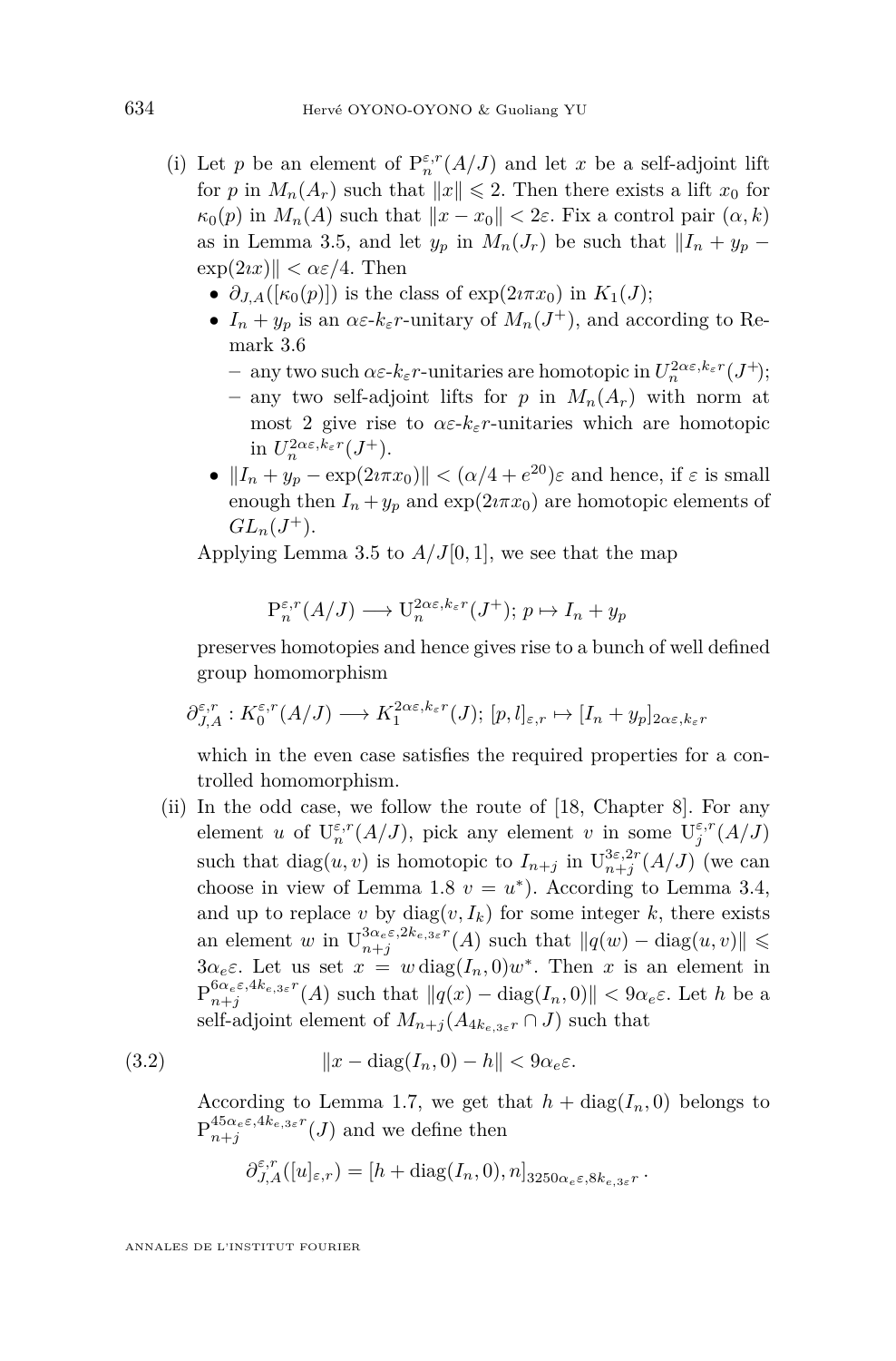Using once again Lemma [1.7,](#page-7-0) we see that two choices of self-adjoint elements of  $M_{n+j}(A_{4k_{e,3\varepsilon}r}\cap J)$  that satisfy equation [\(3.2\)](#page-30-0) gives rise to the same class in  $K_0^{3250\alpha_e\varepsilon,8k_e,3\varepsilon}r(J^+)$ . Moreover, it is straightforward to check that (compare with [\[18,](#page-69-0) Chapter 8]).

- two choices of elements satisfying the conclusion of Lemma [3.4](#page-27-0) relatively to  $diag(u, v)$  give rise to homotopic elements in  $P^{3250\alpha_e\varepsilon,8k_{e,3\varepsilon}r}_{n+j}(J)$  (this is a consequence of Lemma [1.7\)](#page-7-0).
- Replacing *u* by diag $(u, I_m)$  and *v* by diag $(v, I_k)$  gives also rise to the same element of  $K_0^{3250\alpha_e\varepsilon,8k_{e,3\varepsilon}r}(J)$ .

Applying now Lemma [3.4](#page-27-0) to the exact sequence

$$
0 \to J[0,1] \to A[0,1] \to A/J[0,1] \to 0,
$$

we get that  $\partial_{J,A}^{\varepsilon,r}([u]_{\varepsilon,r})$ 

- only depends on the class of *u* in  $K_1^{\varepsilon,r}(A/J)$ ;
- does not depend on the choice of  $v$  such that  $diag(u, v)$  is connected to  $I_{n+j}$  in  $U_{n+j}^{\varepsilon,r}(A/J)$ .
- Using Lemma [1.7,](#page-7-0) it is plain to check that for a suitable control pair  $(\alpha_{\mathcal{D}}, k_{\mathcal{D}})$ , then  $\mathcal{D}_{J,A} = (\partial_{J,A}^{\varepsilon,r})_{0<\varepsilon\frac{1}{4\alpha_{\mathcal{D}}},r}$  is a  $(\alpha_{\mathcal{D}}, k_{\mathcal{D}})$ controlled morphism inducing the (odd degree) boundary map  $\partial_{J,A}: K_*(A/J) \to K_*(J).$
- If *A* is not unital, use with notations of Section [1.4](#page-12-0) the completely filtered extension

$$
0 \to J \to A^+ \to A^+/J \to 0
$$

to define  $\partial_{J,A}^{\varepsilon,r}$  as the composition

$$
K_1^{\varepsilon,r}(A/J) \xrightarrow{\cong} K_1^{\varepsilon,r}(A^+/J) \xrightarrow{\partial_{J,A^+}^{\varepsilon,r}} K_1^{\alpha_{\mathcal{D}}\varepsilon,k_{\mathcal{D},\varepsilon}r}(J)
$$

and

$$
K_0^{\varepsilon,r}(A/J) \hookrightarrow K_0^{\varepsilon,r}(A^+/J) \xrightarrow{\partial_{J,A^+}^{\varepsilon,r}} K_1^{\alpha_{\mathcal{D}}\varepsilon,k_{\mathcal{D},\varepsilon}r}(J),
$$

where the left morphisms in the compositions are induced by the inclusion  $A/J \hookrightarrow A^+/J$ .

 $\Box$ 

For a completely filtered extension of *C* ∗ -algebras

$$
0 \longrightarrow J \longrightarrow A \stackrel{q}{\longrightarrow} A/J \longrightarrow 0,
$$

we set  $\mathcal{D}_{J,A}^0$  :  $\mathcal{K}_0(A/J) \to \mathcal{K}_1(J)$ , for the restriction of  $\mathcal{D}_{J,A}$  to  $\mathcal{K}_0(A/J)$ and  $\mathcal{D}_{J,A}^1 : \mathcal{K}_1(A/J) \to \mathcal{K}_0(J)$ , for the restriction of  $\mathcal{D}_{J,A}$  to  $\mathcal{K}_1(A/J)$ .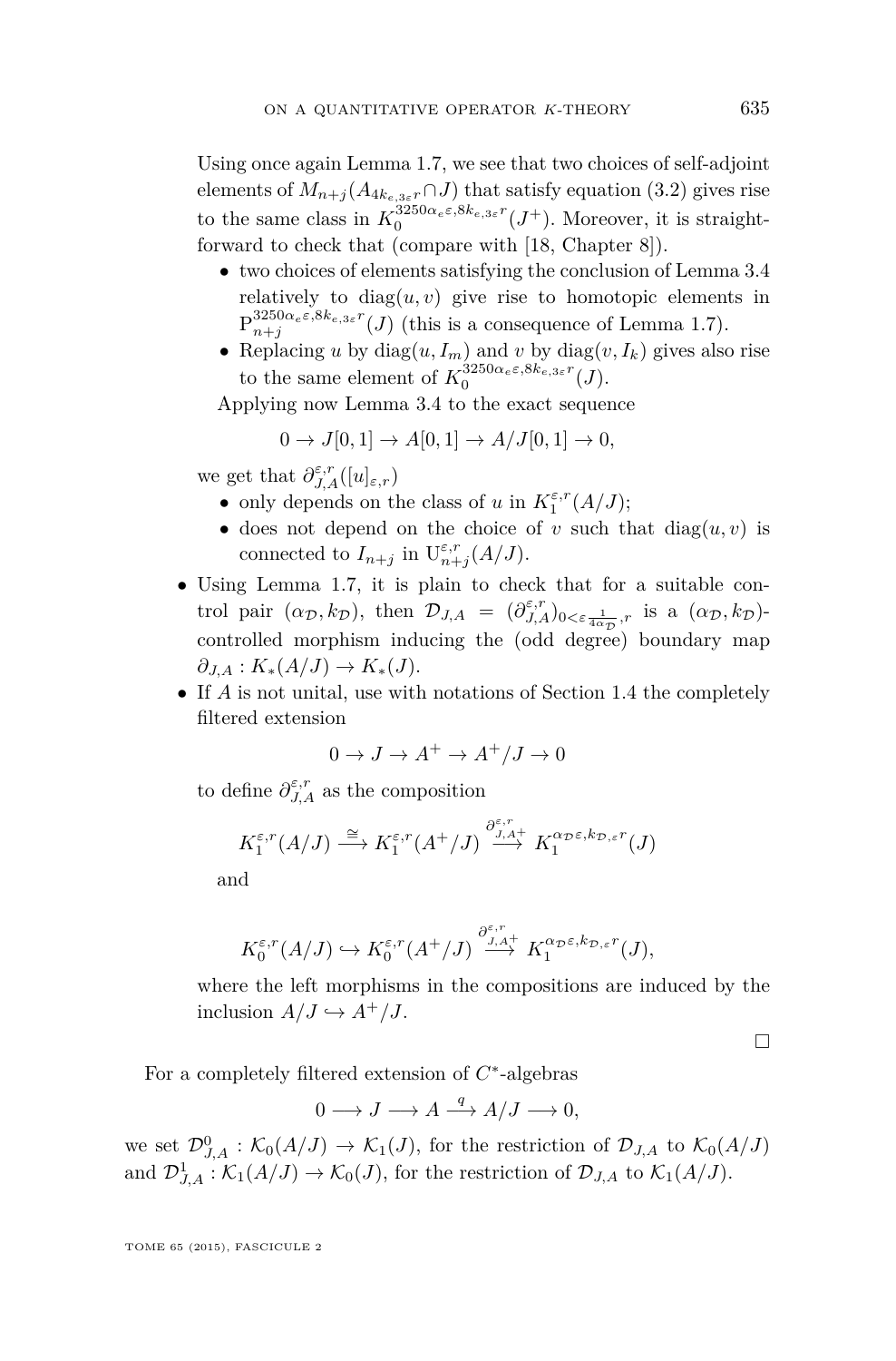<span id="page-32-0"></span>Remark 3.8.

- (i) Let *A* and *B* be two filtered  $C^*$ -algebras and let  $\phi : A \rightarrow B$  be a filtered homomorphism. Let *I* and *J* be respectively ideals in *A* and *B* and assume that
	- $0 \to I \to A \to A/I \to 0$  and  $0 \to J \to B \to B/J \to 0$  are completely filtered extensions of *C* ∗ -algebras.
	- $\bullet$   $\phi(I) \subset J$ ,

then  $\mathcal{D}_{J,B} \circ \tilde{\phi}_* = \phi_* \circ \mathcal{D}_{I,A}.$ 

(ii) Let  $0 \longrightarrow J \longrightarrow A \stackrel{q}{\longrightarrow} A/J \longrightarrow 0$  be a split extension of filtered  $C^*$ -algebras, i.e there exists a homomorphism of filtered  $C^*$ algebras  $s : A/J \to A$  such that  $q \circ s = Id_{A/J}$ . Then we have  $\mathcal{D}_{J,A}=0.$ 

For a filtered *C* ∗ -algebra *A*, we have defined the suspension and the cone respectively as  $SA = C_0((0,1), A)$  and  $CA = C_0((0,1), A)$ . Then *SA* and *CA* are filtered *C*<sup>\*</sup>-algebras and evaluation at the value 1 gives rise to a semi-split filtered extension of  $C^*$ -algebras

$$
(3.3) \t\t 0 \to SA \to CA \to A \to 0
$$

and in the even case, the corresponding boundary  $\partial_{S A, C A} : K_0(A) \rightarrow$  $K_1(SA)$  implements the suspension isomorphism and has the following easy description when *A* is unital: if *p* is a projection, then  $\partial_{S A, C A}[p]$  is the class in  $K_1(SA)$  of the path of unitaries

$$
[0,1] \to U_n(A); t \mapsto pe^{2i\pi t} + 1 - p.
$$

Let us show that we have an analogous description in term of almost projection. Notice that if  $q$  is an  $\varepsilon$ -*r*-projection in  $A$ , then

$$
z_q : [0,1] \to A; t \mapsto qe^{2i\pi t} + 1 - q
$$

is a  $5\varepsilon$ -*r*-unitary in *SA*. Using this, we can define a  $(5, 1)$ -controlled morphism  $\mathcal{Z}_{\mathcal{A}} = (Z_A^{\varepsilon,r})_{0<\varepsilon<1/20,r>0} : \mathcal{K}_0(A) \to \mathcal{K}_1(SA)$  in the following way:

• for any *q* in  $P_n^{\varepsilon,r}(A)$  and any integer *k* let us set

$$
V_{q,k}:[0,1]\to\mathrm{U}_n^{5\varepsilon,r}(\widetilde{SA}):t\mapsto\mathrm{diag}(e^{-2k\imath\pi t},1,\ldots,1)\cdot(1-q+qe^{2\imath\pi t});
$$

• define then  $Z_A^{\varepsilon,r}([q,k]_{\varepsilon,r}) = [V_{q,k}]_{5\varepsilon,r}$ .

PROPOSITION 3.9. — There exists a control pair  $(\lambda, h)$  such that for any unital filtered  $C^*$ -algebra *A*, then  $\mathcal{D}_{CA,SA}^0$  $\stackrel{(\lambda,h)}{\sim} \mathcal{Z}_{\mathcal{A}}.$ 

Proof. — Let  $[q, k]_{\varepsilon,r}$  be an element of  $K_0^{\varepsilon,r}(A)$ , with  $q$  in  $P_n^{\varepsilon,r}(A)$  and  $k$ integer. We can assume without loss of generality that  $n \geq k$ . Namely, up to replace *n* by 2*n* and using a homotopy between  $diag(q, 0)$  and  $diag(0, q)$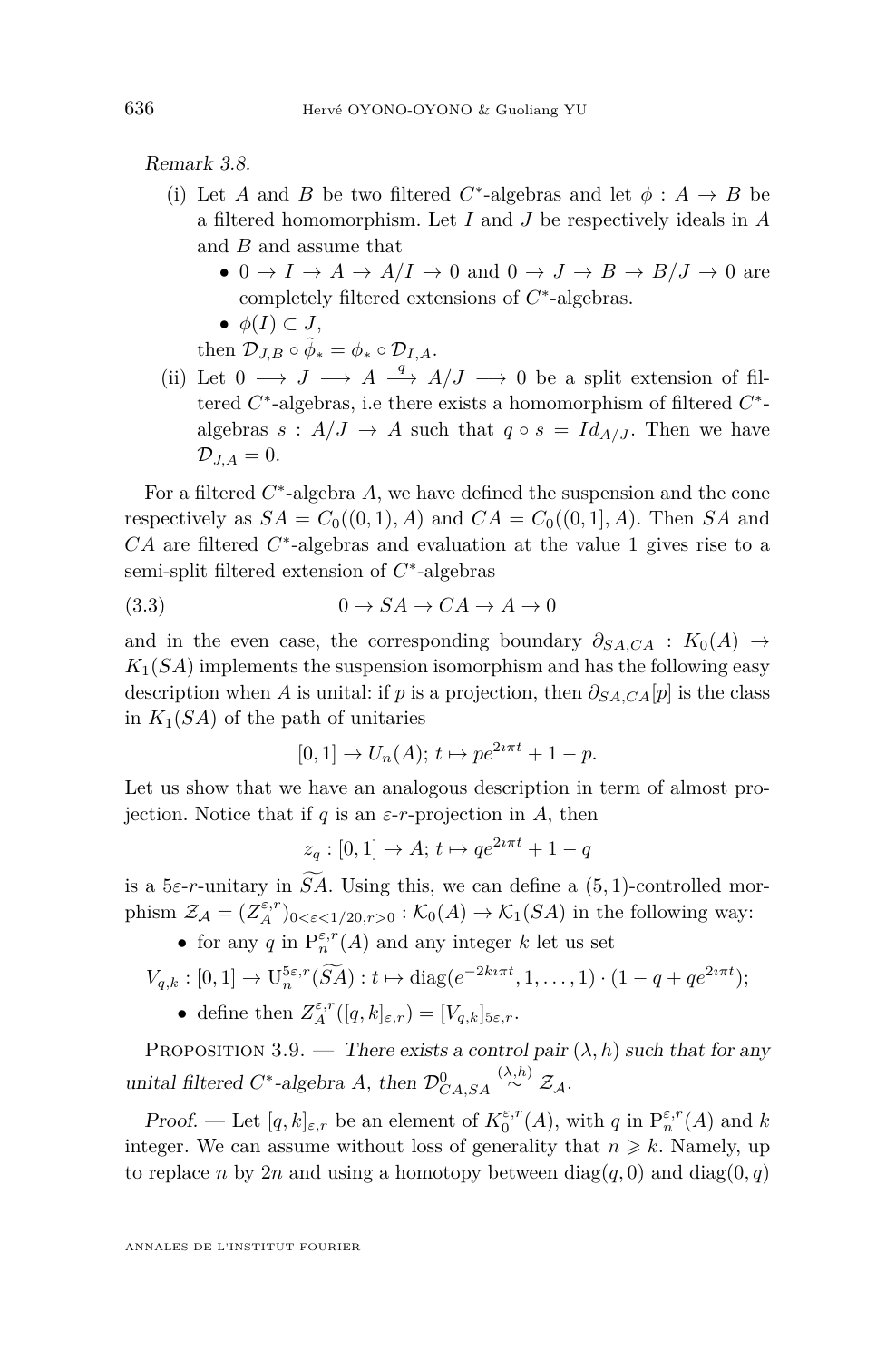in  $P_{2n}^{\epsilon,r}(A)$ , we can indeed assume that *q* and diag( $I_k$ , 0) commute. As in the proof of Lemma [3.5,](#page-28-0) define  $l_{\varepsilon}$  as the smallest integer such that  $\sum_{l=l_{\varepsilon}+1}^{\infty} 16^{l}/l! < \varepsilon$ . Let us consider the following paths in  $M_{n}(A)$ 

$$
z: [0, 1] \longrightarrow M_n(A); t \mapsto \sum_{l=0}^{l_{\varepsilon}} \frac{(2i\pi(tq + (1-t)\operatorname{diag}(I_k, 0)))^{l}}{l!}
$$

and

$$
z': [0,1] \longrightarrow M_n(A); t \mapsto \exp(2i\pi \operatorname{diag}(-tI_k,0))(1-q+e^{2i\pi t}q).
$$

Since  $q$  and  $I_k$  commutes, then

$$
\exp(2i\pi(\text{diag}(-tI_k,0)+tq)) = \exp(2i\pi\,\text{diag}(-tI_k,0)) \cdot \exp(2i\pi tq)
$$

and hence

$$
z(t) = \exp(2i\pi \operatorname{diag}(-tI_k, 0)) \exp(2i\pi tq)
$$

$$
- \sum_{l=l_{\varepsilon}+1}^{\infty} \frac{(2i\pi(tq + (1-t)\operatorname{diag}(I_k, 0)))^{l}}{l!}.
$$

We get therefore

$$
||z(t) - z'(t)|| \leq \varepsilon + ||qe^{2i\pi t} + (1 - q) - \exp(2i\pi t q||
$$
  
\n
$$
\leq \varepsilon + 2||\kappa_0(q) - q|| + ||\exp(2i\pi t \kappa_0(q) - \exp(2i\pi t q||))
$$
  
\n
$$
\leq \varepsilon(5 + 4e^{4\pi}).
$$

Let us set

$$
y:[0,1]\longrightarrow M_n(A); t\mapsto z(t)-1-(1-t)\operatorname{diag}(I_k,0)\sum_{l=1}^{l_{\varepsilon}}\frac{(2\imath\pi)^l}{l!}-t\sum_{l=1}^{l_{\varepsilon}}\frac{(2\imath\pi q)^l}{l!}.
$$

For some  $\alpha_s \geq \alpha_{\partial}$ , we get then that  $1 + y$  and  $z'$  are homotopic elements in  $U_n^{\alpha_s \varepsilon, k_{\partial,\varepsilon}r}(\widetilde{SA})$ . Using the semi-split filtered cross-section  $A \to CA$ ;  $a \mapsto$  $[t \mapsto ta]$  for the extension of equation [\(3.3\)](#page-32-0), we get in view of the proof of Proposition [3.7,](#page-29-0)

$$
\iota_1^{\alpha_\partial\varepsilon,\alpha_s\varepsilon,k_{\partial,\varepsilon}r}\circ \partial_{SA,CA}^{\varepsilon,r}([q,k]_{\varepsilon,r})=[1+y]_{\alpha_s\varepsilon,k_{\partial,\varepsilon}r},
$$

and thus we deduce

$$
\iota_1^{\alpha_{\partial}\varepsilon,\alpha_s\varepsilon,k_{\partial,\varepsilon}r} \circ \partial_{SA,CA}^{\varepsilon,r}([q,k]_{\varepsilon,r}) = [z']_{\alpha_s\varepsilon,k_{\partial,\varepsilon}r}.
$$

We get the result by using a homotopy of unitaries in  $M_n(\widetilde{SA})$  between

$$
t \mapsto \text{diag}(e^{-2k\pi t}, 1, \dots, 1)
$$

and  $t \mapsto \exp(2i\pi \operatorname{diag}(-tI_k, I_{n-k}))$ .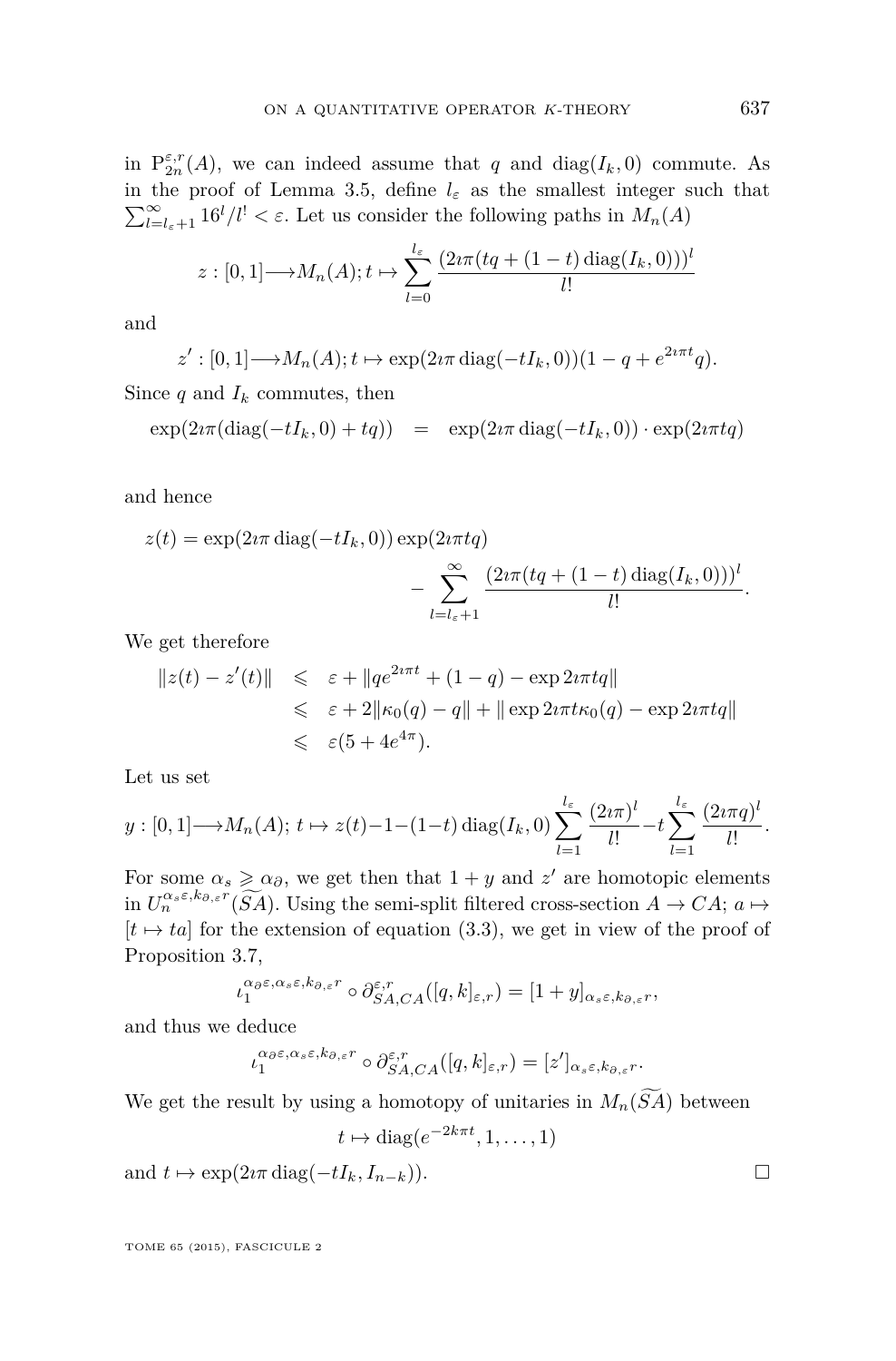<span id="page-34-0"></span>The inverse of the suspension isomorphism is provided, up to Morita equivalence by the Toeplitz extension: let us consider the unilateral shift *S* on  $\ell^2(\mathbb{N})$ , i.e the operator defined on the canonical basis  $(e_n)_{n\in\mathbb{N}}$  of  $\ell^2(\mathbb{N})$ by  $S(e_n) = e_{n+1}$  for all integer *n*. Then the Toeplitz algebra  $\mathcal T$  is the  $C^*$ subalgebra of  $\mathcal{L}(\ell^2(\mathbb{N}))$  generated by *S*. The algebra of compact operators  $\mathcal{K}(\ell^2(\mathbb{N}))$  is an ideal of  $\mathcal T$  and we get an extension of  $C^*$ -algebras

$$
0 \to \mathcal{K}(\ell^2(\mathbb{N})) \to \mathcal{T} \stackrel{\rho}{\to} C(\mathbb{S}_1) \to 0,
$$

called the Toeplitz extension, where  $\mathbb{S}_1$  denote the unit circle. Let us define  $\mathcal{T}_0 = \rho^{-1}(C_0(0,1))$ , where  $C_0(0,1)$  is viewed as a subalgebra of  $C(\mathbb{S}_1)$ . We obtain then an extension of *C* ∗ -algebras

$$
0 \to \mathcal{K}(\ell^2(\mathbb{N})) \to \mathcal{T}_0 \stackrel{\rho}{\to} C_0(0,1) \to 0.
$$

For any  $C^*$ -algebra  $A$ , we can tensorize this exact sequence to obtain an extension

$$
0 \to \mathcal{K}(\ell^2(\mathbb{N})) \otimes A \to \mathcal{T}_0 \otimes A \to SA \to 0
$$

which is filtered and semi-split when  $A$  is a filtered  $C^*$ -algebra.

PROPOSITION 3.10. — There exists a control pair  $(\lambda, h)$  such that

$$
\mathcal{D}^1_{\mathcal{K}(\ell^2(\mathbb{N}))\otimes A,\mathcal{T}_0\otimes A}\circ \mathcal{Z}_A\stackrel{(\lambda,h)}{\sim}\mathcal{M}_A
$$

for any unital filtered *C* ∗ -algebra *A*.

Proof. — Let q be an  $\varepsilon$ -*r*-projection in  $M_n(A)$ . We can assume indeed without loss of generality that  $n = 1$ . The Toeplitz extension is semi-split by the section induced by the completely positive (complete) norm decreasing map  $s : C(\mathbb{S}_1) \longrightarrow \mathcal{T}; f \mapsto M_f$ , where if  $\pi_0$  stands for the projection  $L^2(\mathbb{S}_1) \cong \ell^2(\mathbb{Z}) \to \ell^2(\mathbb{N})$ , then  $M_f$  is the composition

$$
l^2(\mathbb{N}) \hookrightarrow l^2(\mathbb{Z}) \cong L^2(\mathbb{S}_1) \stackrel{f}{\to} L^2(\mathbb{S}_1) \stackrel{\pi_0}{\to} l^2(\mathbb{N}),
$$

 $(f \cdot \text{ being the pointwise multiplication by } f)$ . Notice first that  $\begin{pmatrix} S & 1 - SS^* \\ 0 & S^* \end{pmatrix}$ is a unitary lift of  $\mathbb{S}_1 \to M_2(\mathbb{C})$ ;  $z \mapsto diag(z, \bar{z})$  in  $M_2(\mathcal{T})$  under the homomorphism induced by  $\rho : \mathcal{T} \to C(\mathbb{S}_1)$ . Under the section induced by *s*, we see that  $z_q$  lifts to  $1 \otimes (1 - q) + S \otimes q$ , and hence

$$
W = \begin{pmatrix} S & 1 - SS^* \\ 0 & S^* \end{pmatrix} \otimes q + I_2 \otimes (1 - q)
$$

is a lift in  $U_2^{5\varepsilon,r}(\mathcal{T}_0 \otimes A)$  of  $diag(z_q, z_q^*)$ . Since  $||q(1-q)|| < \varepsilon$ , we see that  $W^*$  diag(1,0)*W* is close to

$$
\begin{pmatrix} S^* & 0 \ 1 - SS^* & S \end{pmatrix} \begin{pmatrix} 1 & 0 \ 0 & 0 \end{pmatrix} \begin{pmatrix} S & 1 - SS^* \ 0 & S^* \end{pmatrix} \otimes q^2 + \begin{pmatrix} 1 & 0 \ 0 & 0 \end{pmatrix} \otimes (1 - q)^2.
$$

ANNALES DE L'INSTITUT FOURIER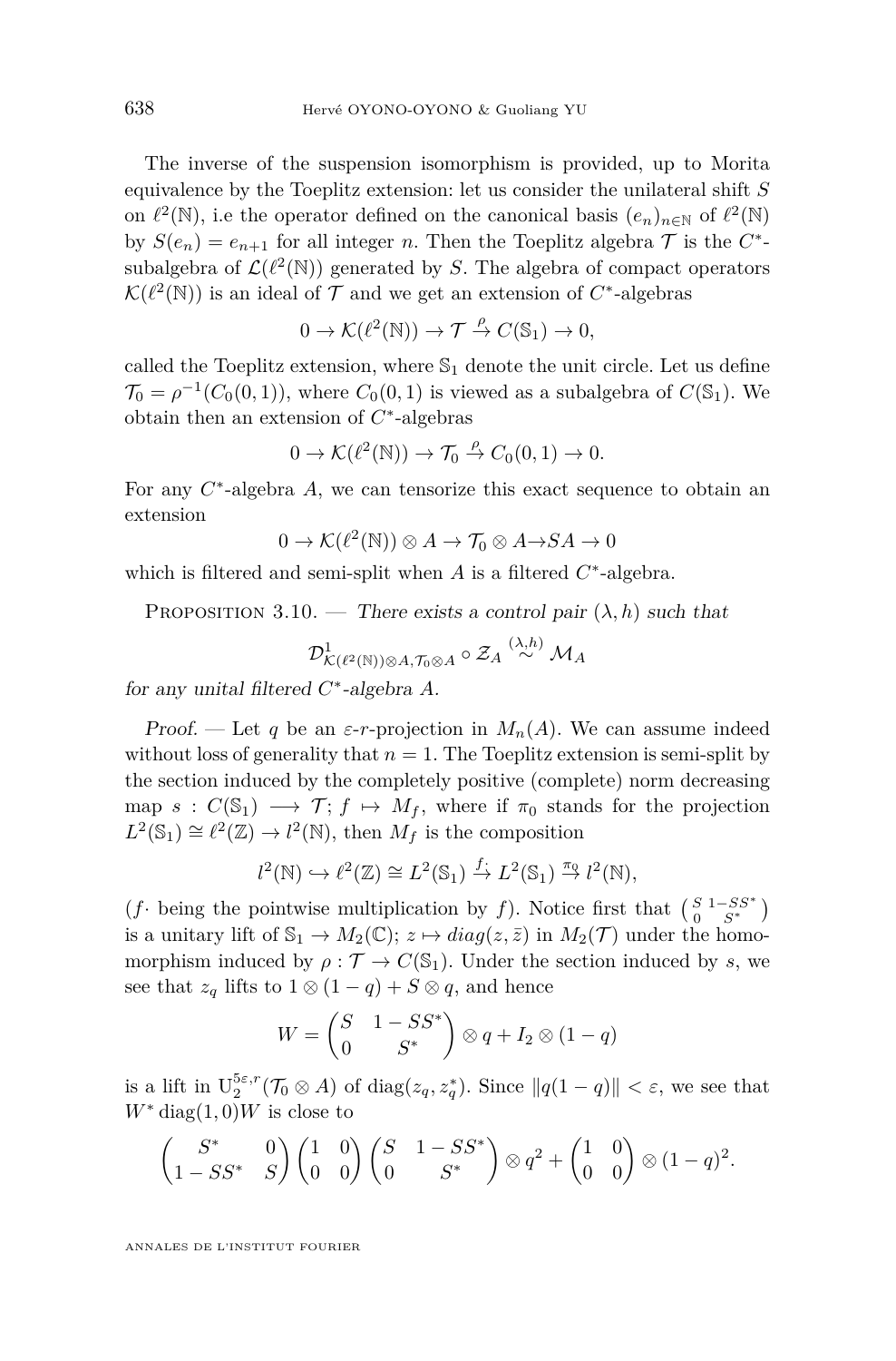<span id="page-35-0"></span>Hence,  $W^*$  diag(1,0) $W$  is an element of  $P_2^{10\varepsilon,2r}(\mathcal{T}_0 \otimes A)$  which is close to diag $(1, (1 - SS^*) \otimes q)$ . Since

$$
\mathcal{M}_A([q,0]_{\varepsilon,r}) = [\text{diag}(0,(1-SS^*)\otimes q)]_{\varepsilon,r},
$$

we get the existence of a positive real  $\alpha_t$  such that the proposition holds.  $\Box$ 

#### **3.3. Long exact sequence**

We follow the route of [\[18,](#page-69-0) Sections 6.3, 7.1 and 8.2] to state for completely filtered extensions of  $C^*$ -algebras  $(\lambda, h)$ -exact long exact sequences in quantitative *K*-theory, for some universal control pair  $(\lambda, h)$ .

PROPOSITION 3.11. — There exists a control pair  $(\lambda, h)$  such that for any completely filtered extension of *C* ∗ -algebras

$$
0 \longrightarrow J \stackrel{j}{\longrightarrow} A \stackrel{q}{\longrightarrow} A/J \longrightarrow 0,
$$

the composition

$$
\mathcal{K}_{*}(J) \stackrel{j_{*}}{\to} \mathcal{K}_{*}(A) \stackrel{q_{*}}{\to} \mathcal{K}_{*}(A/J)
$$

is  $(\lambda, h)$ -exact at  $\mathcal{K}_*(A)$ .

Proof. — We can assume without loss of generality that *A* is unital. In the even case, let *y* be an element of  $K_0^{\varepsilon,r}(A)$  such that  $q_*(y) = 0$  in  $K_0^{\varepsilon,r}(A/J)$ , let *e* be an *ε*-*r*-projection in  $M_n(A)$  and let *k* be a positive integer such that  $y = [e, k]_{\epsilon,r}$ . Up to stabilization, we can assume that  $k \leq n$  and that  $q(e)$  is homotopic to  $p_k = \text{diag}(I_k, 0)$  as an  $\varepsilon$ -*r*-projection in  $M_n(A/J)$ . According to Corollary [1.31,](#page-20-0) there exists up to stabilization a  $\alpha_h \varepsilon$ - $k_{h,\varepsilon}$ *r*-unitary *W* of  $M_n(A/J)$  such that

$$
||Wq(e)W^* - p_k|| < \alpha_h \varepsilon.
$$

Then diag( $W, W^*$ ) is homotopic to  $I_{2n}$  as a  $3\alpha_h \varepsilon \text{-} 2k_{h,\varepsilon} r$ -unitary of  $M_{2n}(A/J)$ . Let choose as in Lemma [3.4,](#page-27-0) a control pair  $(\alpha, l)$ , an integer *j* and a  $\alpha \in l_{\varepsilon} r$ -unitary *V* of  $M_{2n+i}(A)$  such that

$$
||q(V) - \text{diag}(W, W^*, I_{k+j})|| < \alpha \varepsilon.
$$

If we set  $e' = V \text{ diag}(e, 0)V^*$ , then  $e'$  is a  $4\alpha \varepsilon \text{-} 2l_{\varepsilon}r$ -projection in  $M_{2n+j}(A)$ . Moreover, since

 $||q(e') - \text{diag}(I_n, 0)|| < (4\alpha + \alpha_h)\varepsilon,$ 

there exist an element *f* in  $M_{2n+j}(J^+)$  such that

$$
||f - e'|| < (4\alpha + \alpha_h)\varepsilon.
$$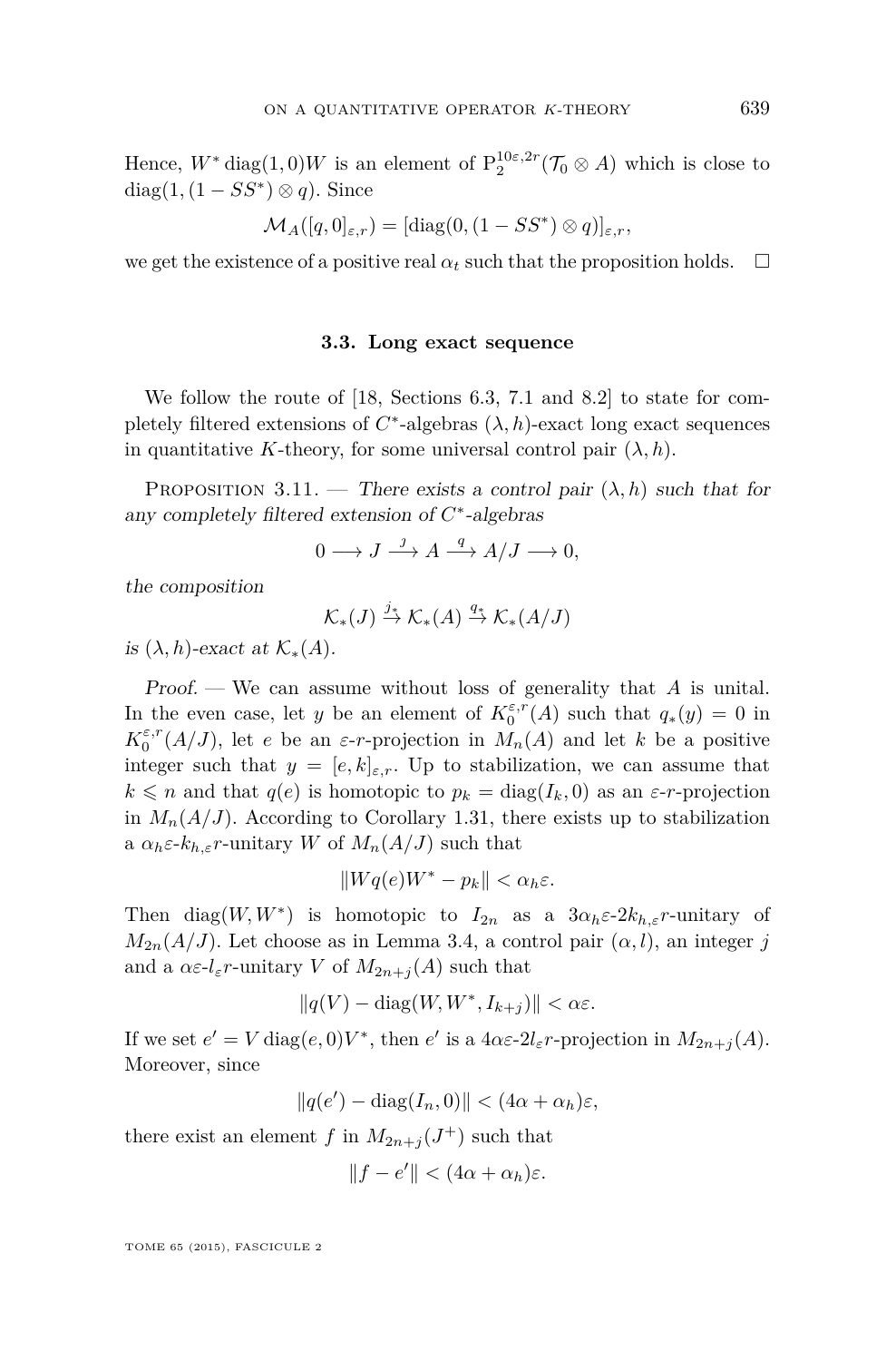<span id="page-36-0"></span>Then, according to Lemma [1.7,](#page-7-0) f is for a suitable  $\lambda$  a  $\lambda \varepsilon$ -2*l*<sub> $\varepsilon$ </sub>*r*-projection of  $M_{2n+k}(J^+)$  homotopic to *e'*. Then  $x = [f,k]_{\lambda \varepsilon, 2l_{\varepsilon}r}$  defines a class in  $K_0^{\lambda \varepsilon, 2l_\varepsilon r}(J)$ . As in the proof of (ii) of Lemma [1.9](#page-7-0) we can choose  $\lambda$  big enough so that  $diag(e', I_{2n+j})$  and  $diag(e, 0, I_{2n+j})$  are homotopic  $\lambda \varepsilon$ -2 $k_{h,\varepsilon}$ *r*-projections of  $M_{2n}(A)$  and hence we get the result in the even case.

For the odd case, let *y* be an element in  $K_1^{\varepsilon,r}(A)$  such that  $q_*(y) = 0$ in  $K_1^{\varepsilon,r}(A/J)$  and let us choose an  $\varepsilon$ -*r*-unitary *V* in some  $M_n(A)$  such that  $y = [V]_{\varepsilon,r}$ . In view of Lemma [3.4](#page-27-0) and up to enlarge the size of the matrix *V*, we can assume that  $||q(V) - q(W)|| \leq \alpha_e \varepsilon$  with *W* a  $\alpha_e \varepsilon$ - $k_{e,\varepsilon}$ *r*unitaries of  $M_n(A)$  homotopic to  $I_n$ . Hence  $W^*V$  and V are homotopic  $3\alpha_e \varepsilon^2 (k_{e,\varepsilon} + 1)r$ -unitary of  $M_n(A)$ . Since

$$
||q(W^*V) - I_n|| < (2\alpha_e + 1)\varepsilon,
$$

there exists *U* in  $M_n(A)$  such that

- the coefficients of  $U I_n$  lie in  $J_{k_{e,\varepsilon}+1}$ ;
- $||U W^*V|| < (2\alpha_e + 1)\varepsilon$ .

In particular, we get that *U* is a  $\lambda \varepsilon$ - $(k_{\varepsilon}+1)r$ -unitary for some  $\lambda \geq 1$  depending only on  $\alpha_e$ . Hence,  $x = [U]_{\lambda \varepsilon, (k_{e,\varepsilon}+1)r}$  defines a class in  $K_1^{\lambda \varepsilon, (k_{e,\varepsilon}+1)r}(J)$ with the required property.

PROPOSITION 3.12. — There exists a control pair  $(\lambda, h)$  such that for any completely filtered extension of *C* ∗ -algebras

$$
0 \longrightarrow J \stackrel{j}{\longrightarrow} A \stackrel{q}{\longrightarrow} A/J \longrightarrow 0,
$$

the composition

$$
\mathcal{K}_1(A) \stackrel{q_*}{\to} \mathcal{K}_1(A/J) \stackrel{\mathcal{D}_{J,A}^1}{\to} \mathcal{K}_0(J)
$$

is  $(\lambda, h)$ -exact at  $\mathcal{K}_1(A/J)$ .

Proof. — We can assume without loss of generality that *A* is unital. Let *y* be an element of  $K_1^{\varepsilon,r}(A/J)$  such that  $\partial_{J,A}^{\varepsilon,r}(y) = 0$  in  $K_0^{\alpha,\varepsilon,k_{\partial,\varepsilon}r}(A/J)$  and let *U* be an *ε*-*r*-unitary of  $M_n(A/J)$  such that  $y = [U]_{\varepsilon,r}$ . With notation of Lemma [3.4,](#page-27-0) let *j* be an integer and *W* be a  $3\alpha_e \epsilon^2 2k_{e,3\epsilon} r$ -unitary in  $M_{2n+j}(A)$  such that

$$
||q(W) - \text{diag}(U, U^*, I_j)|| < 3\alpha_e \varepsilon.
$$

As in the proof of Proposition [3.7,](#page-29-0) set  $x = W \text{diag}(I_n, 0)W^*$  and let *h* be an element in  $M_{2n+j}(J_{4k_{e,3s}r})$  such that

$$
||x - h - \text{diag}(I_n, 0)|| < 9\alpha_e \varepsilon.
$$

Since  $\partial_{J,A}^{\varepsilon,r}(y) = 0$ , we can up to take a larger *n* assume that  $h + \text{diag}(I_n, 0)$ is homotopic to diag( $I_n$ , 0) as a  $\alpha_{\mathcal{D}} \varepsilon$ -*k*<sub>D</sub>, $\varepsilon$ *r*-projection of  $M_{2n+i}(\tilde{J})$ . Since *x*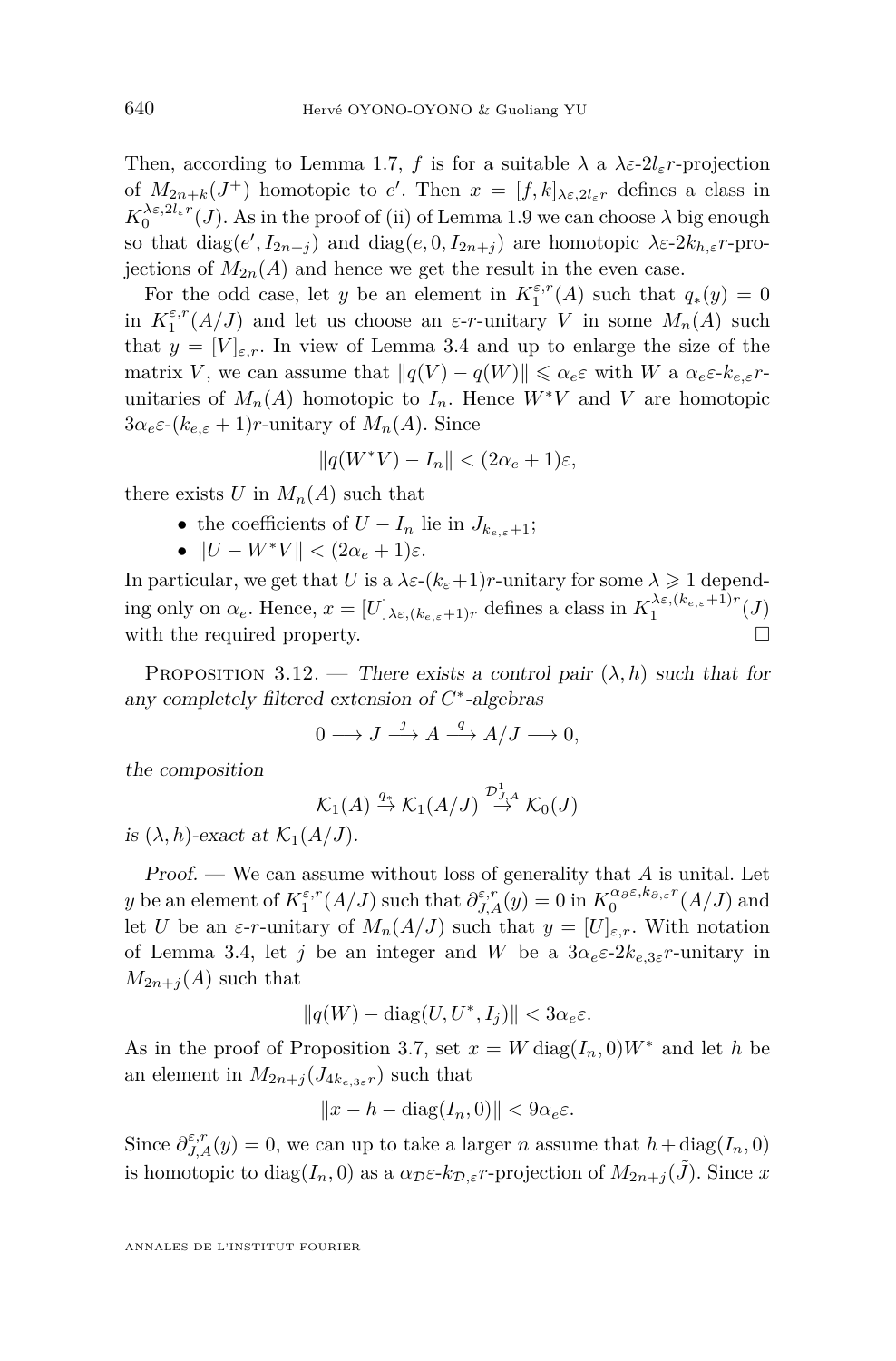<span id="page-37-0"></span>is close to  $h + diag(I_n, 0)$ , we get from Corollary [1.31](#page-20-0) that up to take a larger *j*, there exists for a control pair  $(\alpha, l)$ , depending only on the control pairs  $(\alpha_h, k_h)$  and  $(\alpha_{\mathcal{D}}, k_{\mathcal{D}})$  of Corollary [1.31](#page-20-0) and Lemma [3.5,](#page-28-0) an  $\alpha \varepsilon \cdot l_{\varepsilon} r$ -unitary  $V'$  in  $M_{2n+j}(\tilde{J})$  such that

$$
||W \operatorname{diag}(I_n, 0)W^* - V' \operatorname{diag}(I_n, 0)V'^*|| < \alpha \varepsilon.
$$

Indeed up to unlarge the control pair  $(\alpha, l)$  using  $(\alpha_e, k_e)$ , we can assume that  $V = \rho_J(V')V'^*W$  is a  $\alpha \varepsilon \cdot l_\varepsilon r$ -unitary in  $M_{2n+j}(A)$  such that

 $||q(V) - \text{diag}(U, U^*, I_j)|| < \alpha \varepsilon$ .

Since for a suitable constant  $\alpha'$  depending only on  $\alpha$  we have

$$
\|\rho_J(V')\operatorname{diag}(I_n,0)\rho_J(V'^*)-\operatorname{diag}(I_n,0)\|<\alpha'\varepsilon,
$$

we obtain that

$$
||V \operatorname{diag}(I_n, 0)V^* - \operatorname{diag}(I_n, 0)|| < \alpha'' \varepsilon
$$

and

$$
||V^* \operatorname{diag}(I_n, 0)V - \operatorname{diag}(I_n, 0)|| < \alpha'' \varepsilon
$$

for some constant  $\alpha''$  depending only on  $\alpha'$ . Hence the  $n \times n$ -left upper corner *X* of *V* is an  $\alpha'' \varepsilon \cdot l_{\varepsilon} r$ -unitary in  $M_n(A)$  such that  $||q(X) - U|| < \alpha'' \varepsilon$ and then we get the result.  $\Box$ 

PROPOSITION 3.13. — There exists a control pair  $(\lambda, h)$  such that for any completely filtered extension of *C* ∗ -algebras

$$
0 \longrightarrow J \stackrel{j}{\longrightarrow} A \stackrel{q}{\longrightarrow} A/J \longrightarrow 0,
$$

the composition

$$
\mathcal{K}_1(A/J) \stackrel{\mathcal{D}_{J,A}^1}{\rightarrow} \mathcal{K}_0(J) \stackrel{\jmath_*}{\rightarrow} \mathcal{K}_0(A)
$$

is  $(\lambda, h)$ -exact at  $\mathcal{K}_0(J)$ .

Proof. — It is enough to prove the result for *A* unital. Let *y* be an element of  $K_0^{\varepsilon,r}(J)$  such that  $\int_*^{\varepsilon,r}(y) = 0$  in  $K_0^{\varepsilon,r}(A)$ , let *e* be an *ε*-*r*-projection in  $M_n(J^+)$  and let *k* be a positive integer such that  $y = [e, k]_{\varepsilon,r}$ . If we set  $p_k =$ diag( $I_k$ , 0), we can indeed assume without loss of generality that  $\|q(e)$  $p_k$   $\parallel$  < 2*ε* (where  $J^+$  is viewed as a subalgebra of *A*). Up to stabilization, we can also assume that *e* is homotopic to  $p_k$  as an  $\varepsilon$ -*r*-projection in  $M_n(A)$ . According to Corollary [1.31,](#page-20-0) there exists up to stabilization a  $\alpha_h \varepsilon \n-k_{h,\varepsilon} r$ unitary *W* of  $M_n(A)$  such that

$$
||e - W p_k W^*|| < \alpha_h \varepsilon.
$$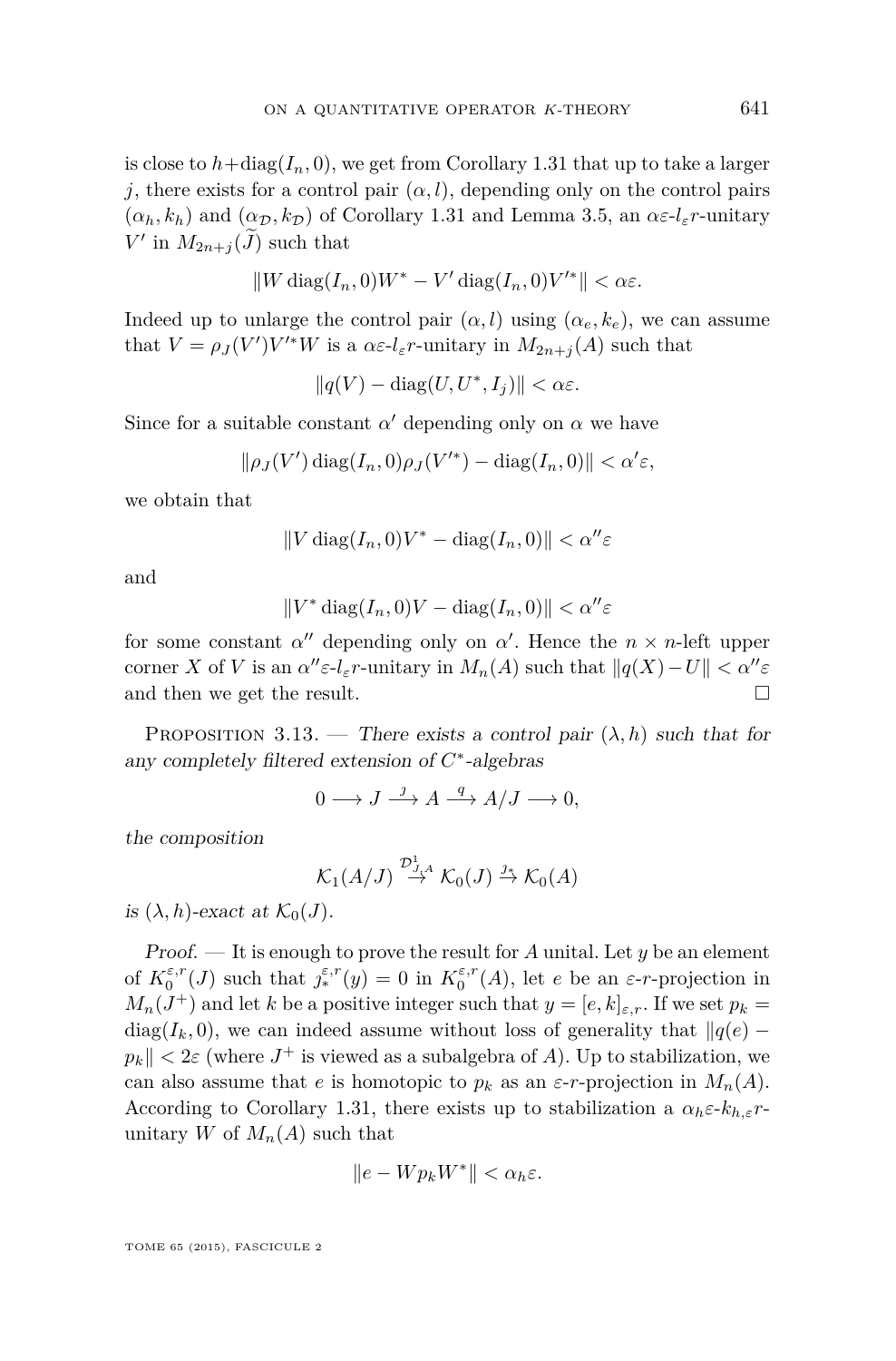<span id="page-38-0"></span>Up to replace *n* by 2*n*, *W* by diag $(W, W^*)$  and *e* by diag $(e, 0)$ , we can assume that *W* is homotopic to  $I_n$  as a  $3\alpha_h \varepsilon \text{-} 2k_{h,\varepsilon} r$ -unitary. Since

$$
||q(W)p_kq(W^*) - p_k|| \le ||q(W)p_kq(W^*) - q(e)|| + ||q(e) - p_k||
$$
  
<  $(2 + \alpha_h)\varepsilon,$ 

then

$$
||q(W^*)p_kq(W)-p_k|| < (2+4\alpha_h)\varepsilon.
$$

Hence for an  $\alpha' > 1$  depending only on  $\alpha_h$ , the left-up  $n \times n$  corner  $V_1$  and the right bottom corner  $V_2$  of  $q(W)$  are  $\alpha' \in k_{e,\varepsilon} r$ -unitaries of  $M_n(A/J)$ such that

$$
||q(W)q(W^*) - \text{diag}(V_1, V_2) \text{ diag}(V_1, V_2)^*|| < (\alpha_h + \alpha')\varepsilon
$$

and

$$
||q(W^*)q(W) - \operatorname{diag}(V_1, V_2)^* \operatorname{diag}(V_1, V_2)|| < (\alpha_h + \alpha')\varepsilon.
$$

Hence  $q(W)$  is close to diag( $V_1, V_2$ ) and hence there is a  $\lambda > 1$  depending only on  $\alpha_e$  such that as a  $\lambda \varepsilon$ - $k_{h,\varepsilon}$ *r*-unitary of  $M_n(A/J)$ , then diag( $V_1, V_2$ ) is homotopic to  $q(W)$  and hence to  $I_n$ . We can indeed choose  $\lambda$  big enough such that if we set  $x = [V_1]_{\lambda \varepsilon, k_{e,\varepsilon}r}$ , then

$$
\partial_{J,A}^{\lambda \varepsilon, k_{e,\varepsilon}r}(x) = [e,k]_{\lambda \alpha_{\partial} \varepsilon, k_{\partial, \alpha \varepsilon} k_{e,\varepsilon}r}
$$
  

$$
= \iota_{*}^{\varepsilon,r,\lambda \varepsilon, k_{e,\varepsilon}r}(y).
$$

 $\Box$ 

From Propositions [3.11,](#page-35-0) [3.12](#page-36-0) and [3.13](#page-37-0) we can derive the analogue of the long exact sequence in *K*-theory.

THEOREM 3.14. — There exists a control pair  $(\lambda, h)$  such that for any completely filtered extension of *C* ∗ -algebras

$$
0 \longrightarrow J \stackrel{\jmath}{\longrightarrow} A \stackrel{q}{\longrightarrow} A/J \longrightarrow 0,
$$

the sequence

$$
\mathcal{K}_1(J) \xrightarrow{j_*} \mathcal{K}_1(A) \xrightarrow{q_*} \mathcal{K}_1(A/J) \xrightarrow{\mathcal{D}_{J,A}} \mathcal{K}_0(J) \xrightarrow{j_*} \mathcal{K}_0(A) \xrightarrow{q_*} \mathcal{K}_0(A/J)
$$

is  $(\lambda, h)$ -exact.

Remark 3.15. — With notation of Definition [3.1,](#page-26-0) the statement of the long exact sequence of Theorem 3.14 can be extended to the following situation: there exists a positive number  $C$  such that for any positive number *r*, any integer *n* and any *x* in  $M_n(A_r)$ , then

$$
\inf_{y \in M_n(J_r)} \|x + y\| \leq C \inf_{y \in M_n(J)} \|x + y\|
$$

ANNALES DE L'INSTITUT FOURIER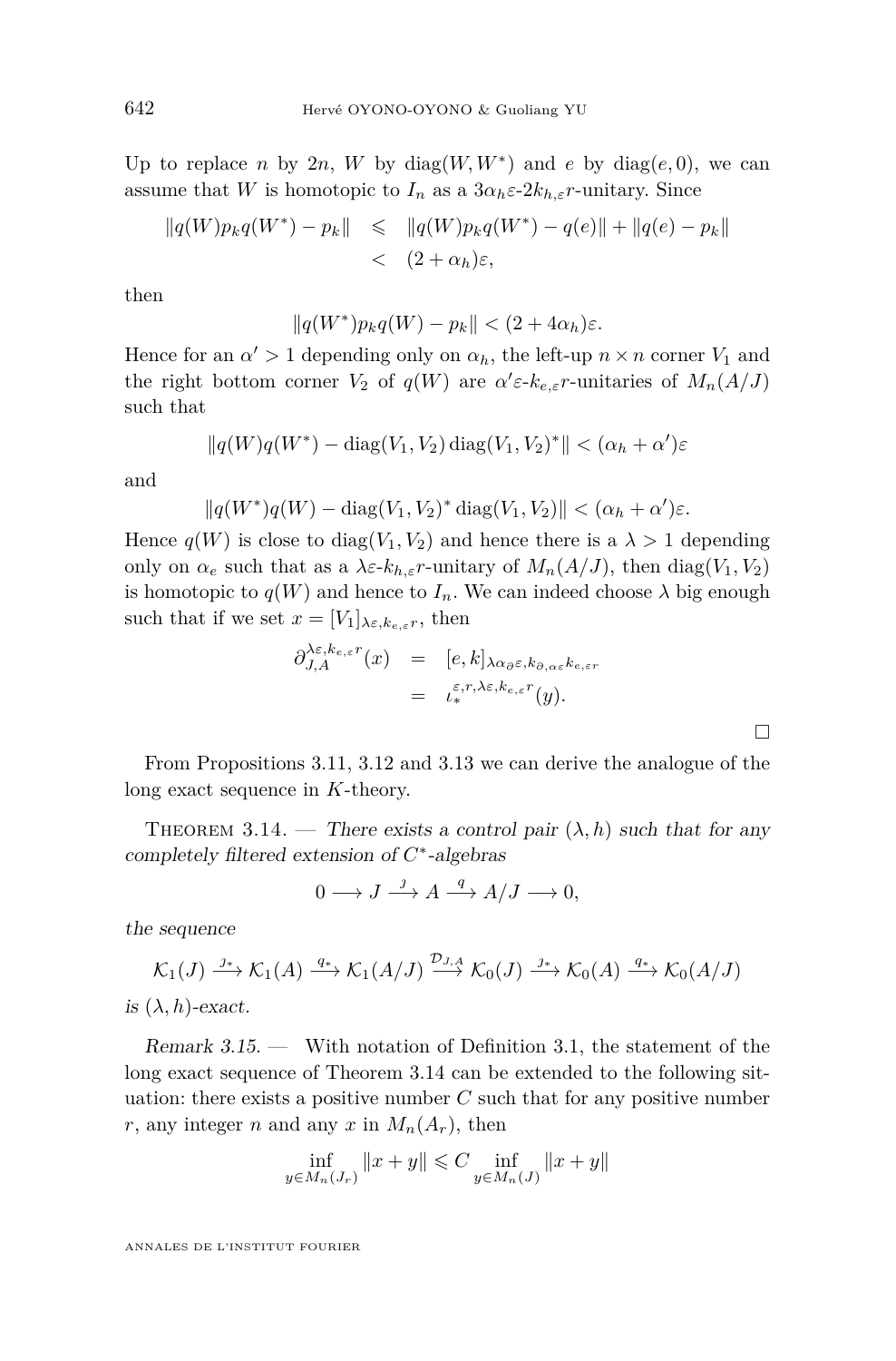<span id="page-39-0"></span>i.e the bijective continuous linear map

$$
M_n(A_r/J_r) \longrightarrow M_n((A_r+J)/J)
$$

induced by the inclusion  $A_r \hookrightarrow A$  has inverse bounded in operator norm by *C*. But in this case, the control pairs corresponding to the controlled boundary map and to controlled exactness depends on *C*.

As a consequence, using the exact sequence

$$
(3.4) \t\t 0 \to SA \to CA \to A \to 0,
$$

and in view of Lemma [1.26](#page-14-0) and point (iii) of Remark [2.8,](#page-24-0) we deduce in the setting of quantitative *K*-theory the analogue of the suspension isomorphism in *K*-theory.

COROLLARY 3.16. — Let  $\mathcal{D}_A^1 = \mathcal{D}_{SA,CA}^1 : \mathcal{K}_1(A) \to \mathcal{K}_0(SA)$  be the controlled boundary morphism associated to the semi-split and filtered extension of equation  $(3.4)$  for a filtered  $C^*$ -algebra  $A$ .

- There exists a control pair  $(\lambda, h)$  such that for any filtered  $C^*$ algebra *A*, then  $\mathcal{D}_A^1$  is  $(\lambda, h)$ -invertible.
- Moreover, we can choose a  $(\lambda, h)$ -inverse which is natural: there exists a control pair  $(\alpha_{\beta}, k_{\beta})$  and for any filtered  $C^*$ -algebra *A* a  $(\lambda, h)$ -controlled morphism  $\mathcal{B}_A^0 = (\beta_A^{\varepsilon,r})_{0 < \varepsilon < \frac{1}{4\alpha_\beta}, r > 0} : \mathcal{K}_0(SA) \to$  $\mathcal{K}_1(A)$  which is an  $(\lambda, h)$ -inverse for  $\mathcal{D}_A^1$  and such that  $\mathcal{B}_B^0 \circ f_S =$  $f \circ \mathcal{B}^0_A$  for any homomorphism  $f : A \to B$  of filtered  $C^*$ -algebras, where  $f_S : SA \to SB$  is the suspension of the homomorphism  $f$ .

#### **3.4. The mapping cones**

We end this section by proving that the mapping cones construction can be performed in the framework of quantitative *K*-theory. Let

$$
0 \to J \to A \stackrel{q}{\to} A/J \to 0
$$

be a completely filtered extension of  $C^*$ -algebras. Let us set  $A/J[0,1) =$  $C_0([0,1), A/J)$  and define the mapping cone of *q*:

$$
C_q = \{(x, f) \in A \oplus A/J[0, 1); \text{ such that } f(0) = q(x)\}.
$$

It is straightforward to check that  $C_q$  is filtered by

$$
(C_q \cap (A_r \oplus A/J[0,1)_r))_{r>0}.
$$

Let us set

$$
e_q: J \to C_q; x \mapsto (x, 0)
$$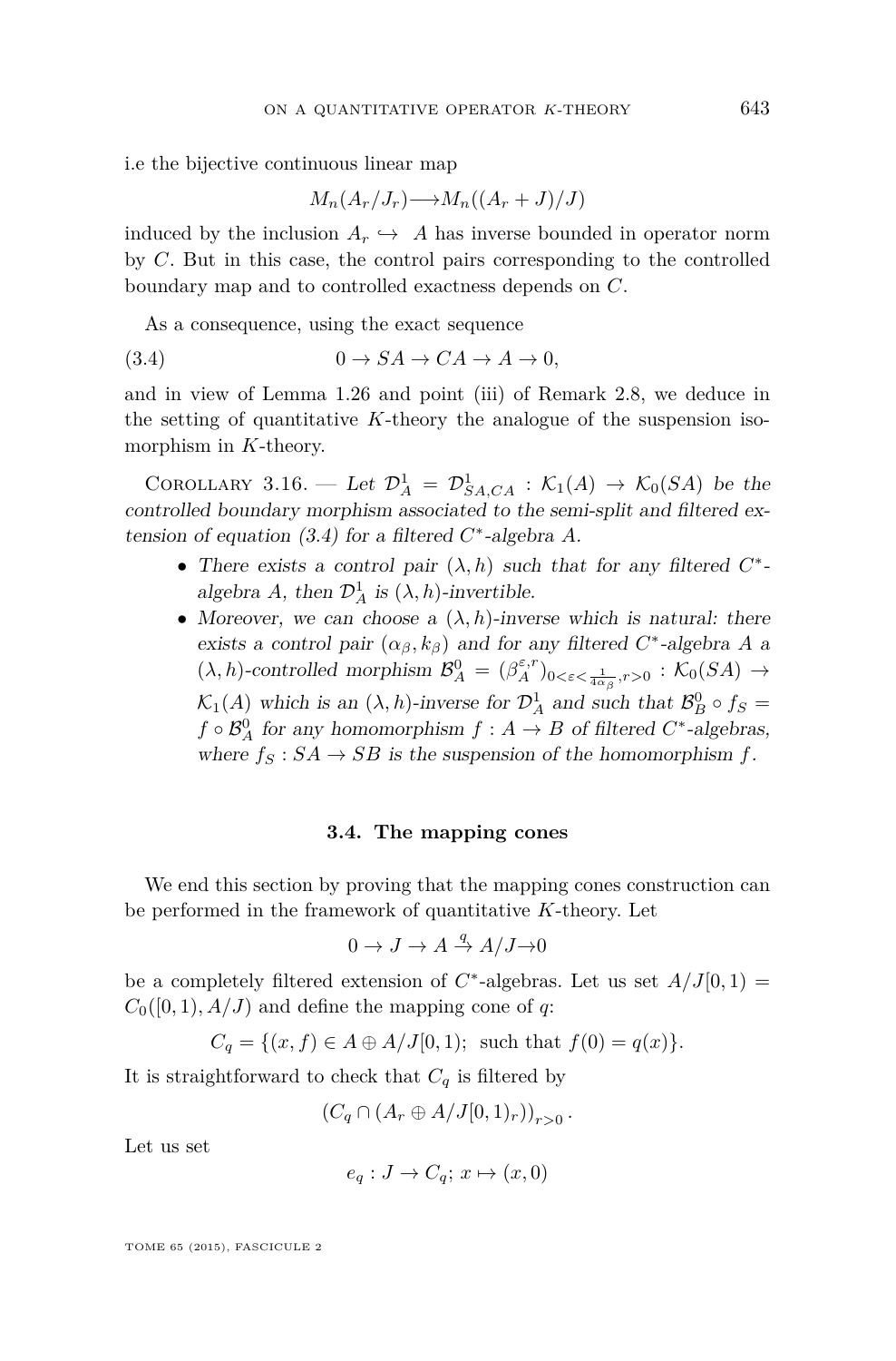and

$$
\phi_q: SA/J \to C_q; f \mapsto (0, f).
$$

We have then a completely filtered extension of *C* ∗ -algebras

$$
0 \to J \stackrel{e_j}{\to} C_q \stackrel{\pi_2}{\to} A/J[0,1) \to 0,
$$

where  $\pi_2$  is the projection on the second factor of  $A \oplus A/J[0,1)$ .

LEMMA 3.17. — There exists a control pair  $(\lambda, h)$  such that  $e_{q,*}$  is  $(\lambda, h)$ invertible for any completely filtered extension of  $C^*$ -algebras  $0 \to J \to$  $A \stackrel{q}{\rightarrow} A/J \rightarrow 0.$ 

Proof. — The even case is a consequence of Theorem [3.14.](#page-38-0) We deduce the odd case from the even one using Corollary [3.16.](#page-39-0)  $\Box$ 

It is a standard fact in *K*-theory that the boundary of an extension of  $C^*$ -algebras  $0 \to J \to A \stackrel{q}{\to} A/J \to 0$  can be obtain using the equality

$$
e_{q,*} \circ \partial_{J,A} = \phi_{q,*} \circ \partial_{A/J},
$$

where  $\partial_{A/J} = \partial_{S A/J, C A/J}$  stands for the boundary map of the extension

$$
0 \to SA/J \to CA/J \to A/J \to 0
$$

(corresponding to the evaluation at 1). We have a similar result in quantitative *K*-theory:

LEMMA 3.18. — With above notations, we have  $e_{a,*} \circ \mathcal{D}_{J,A} = \phi_{a,*} \circ \mathcal{D}_{A/J}$ , where  $\mathcal{D}_{A/J}$  stands for  $\mathcal{D}_{SA/J,CA/J}$ .

Proof. — We can assume without loss of generality that *A* is unital. Let *p* be an  $\varepsilon$ -*r* projection in  $M_n(A/J)$  and let *x* be a self-adjoint lift for *p* in  $M_n(A_r)$  such that  $||x|| \leq 2$ . Using the notations of the proof of Lemma [3.5,](#page-28-0) let us define for *t* in [0*,* 1]

• 
$$
y_t = ty_p + \sum_{l=1}^{k_{\epsilon}} \frac{(2i\pi x)^l (t^l - t)}{l!}
$$
 in A;  
\n•  $f_t : [0, 1] \rightarrow A/J : \sigma \mapsto \sum_{l=1}^{k_{\epsilon}} \frac{(2i\pi((1-\sigma)t + \sigma)p)^l - ((1-\sigma)t + \sigma)(2i\pi p)^l}{l!}.$ 

Since  $y_t$  is close to  $\sum_{l=1}^{k_{\varepsilon}} \frac{(2i\pi tx)^l}{l!}$  $\frac{f(x)}{l!}$ , then,  $(1+(y_t, f_t))_{t\in[0,1]}$  is a path of  $\alpha \varepsilon$ - $k_{\varepsilon} r$ unitary in  $M_n(C_q^+)$  with  $y_0 = 0$ ,  $y_1 = y_p$  and  $f_1 = 0$ . Moreover,  $f_0$  belongs to  $M_n(SA/J)$  and satisfies the conclusion of Lemma [3.5](#page-28-0) with respect to the semi-split extension of filtered  $C^*$ -algebras  $0 \to SA/J \to CA/J \to A/J \to 0$ (corresponding to evaluation at 1) starting from the *ε*-*r*-projection *p*. Hence, following the construction of Proposition [3.7](#page-29-0) in the even case, we obtain that  $e_{q,*} \circ \mathcal{D}_{J,A}$  and  $\phi_{q,*} \circ \mathcal{D}_{A/J}$  coincide on  $\mathcal{K}_0(A/J)$ .

<span id="page-40-0"></span>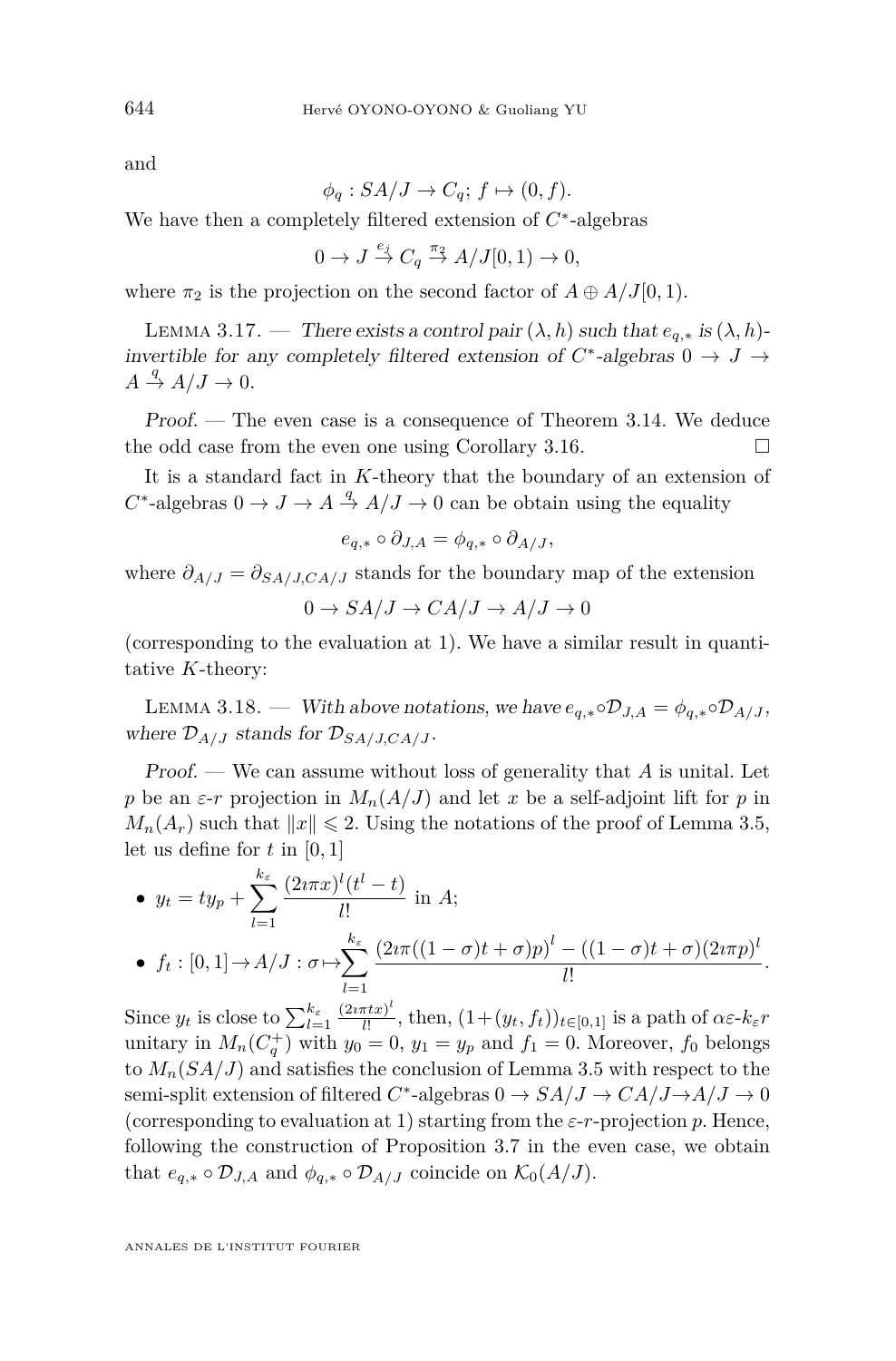<span id="page-41-0"></span>Let us check now the odd case. Let *u* be an  $\varepsilon$ -*r*-unitary in  $M_n(A/J)$ . Pick any  $\varepsilon$ -*r*-unitary in some  $M_i(A/J)$  such that  $diag(u, v)$  is homotopic to  $I_{n+j}$ in  $U_{n+j}^{3\varepsilon,2r}(A/J)$ . According to Lemma [3.4,](#page-27-0) and up to replace *v* by diag $(v, I_k)$ for some integer *k*, there exists an element *w* in  $U_{n+j}^{3\alpha_e\varepsilon,2k_e,3\varepsilon}$ <sup>*r*</sup>(*A*) homotopic to  $I_{n+j}$  as a  $3\alpha_e \varepsilon \cdot 2k_{e,3\varepsilon}r$ -unitary and such that  $||q(w) - \text{diag}(u, v)|| \leq 3\alpha_e \varepsilon$ . Let  $(w_t)_{t \in [0,1]}$  be a path in  $\mathrm{U}_{n+j}^{3\alpha_{e}\varepsilon,2k_{e,3\varepsilon}r}(A)$  with  $w_0 = I_{n+j}$  and  $w_1 = w$  and set  $y_t = q(w_t) \text{diag}(I_n, 0)q(w_t^*)$ . As in the proof of Proposition [3.7,](#page-29-0) we see *t* that  $y_t$  is an element in  $P_{n+j}^{12\alpha_e\varepsilon, 4k_e, 3\varepsilon}$ <sup>*r*</sup> $(A/J)$  such that  $||y_1 - \text{diag}(I_n, 0)|| \le$ 9*αeε*. Define

$$
g: [0,1] \to M_{n+j}(A/J); t \mapsto y_t - \text{diag}(I_n, 0) - t(y_1 - \text{diag}(I_n, 0)).
$$

Then  $g + \text{diag}(I_n, 0)$  is the element of  $P_{n+j}^{12\alpha_e\varepsilon, 4k_e, 3\varepsilon}$ <sup>*r*</sup>( $S^+A/J$ ) that we get from *u* and *v* when we perform the construction of Proposition [3.7](#page-29-0) in the odd case with respect to the extension  $0 \rightarrow S A/J \rightarrow CA/J \rightarrow$  $A/J \rightarrow 0$ . Now, as in the proof of Proposition [3.7,](#page-29-0) let *h* be an element in  $M_{n+j}(J_{4k_{e,3\varepsilon}r})$  such that

$$
||w \operatorname{diag}(I_n, 0)w^* - h - \operatorname{diag}(I_n, 0)|| < 9\alpha_e \varepsilon
$$

and define

$$
h_t = w_t \operatorname{diag}(I_n, 0)w_t^* - \operatorname{diag}(I_n, 0) + t(h + \operatorname{diag}(I_n, 0) - w \operatorname{diag}(I_n, 0)w^*)
$$

for *t* in [0,1]. Then  $diag(I_n, 0) + h_t$  belongs to  $P_{n+j}^{12\alpha_e \epsilon, 4k_{e,3\epsilon}r}(A)$  and  $diag(I_n, 0) + h_1 = diag(I_n, 0) + h$  is the element of  $P_{n+j}^{12\alpha_{e}\epsilon, 4k_{e,3\epsilon}r}(J)$  that we get from *u* and *v* when we perform the construction of Proposition [3.7](#page-29-0) in the odd case with respect to the extension  $0 \to J \to A \stackrel{q}{\to} A/J \to 0$ . Eventually, if we define

$$
H_t: [0,1] \to M_{n+j}(A/J); \sigma \mapsto g_{(1-\sigma)t+\sigma},
$$

then  $((h_t, H_t) + \text{diag}(I_n, 0))_{t \in [0,1]}$  is a homotopy in  $P_{n+j}^{12\alpha_e\varepsilon, 4k_{e,3\varepsilon}r}(C_q^+)$  between  $((0, g) + \text{diag}(I_n, 0))$  and  $((h, 0) + \text{diag}(I_n, 0))$ . Thus we obtain the result in the odd case.

As a consequence, we get that the controlled suspension morphism is compatible with the controlled boundary maps.

PROPOSITION 3.19. — There exists a control pair  $(\lambda, h)$  such that for any completely filtered extension of  $C^*$ -algebras  $0 \to J \to A \to A/J \to 0$ ,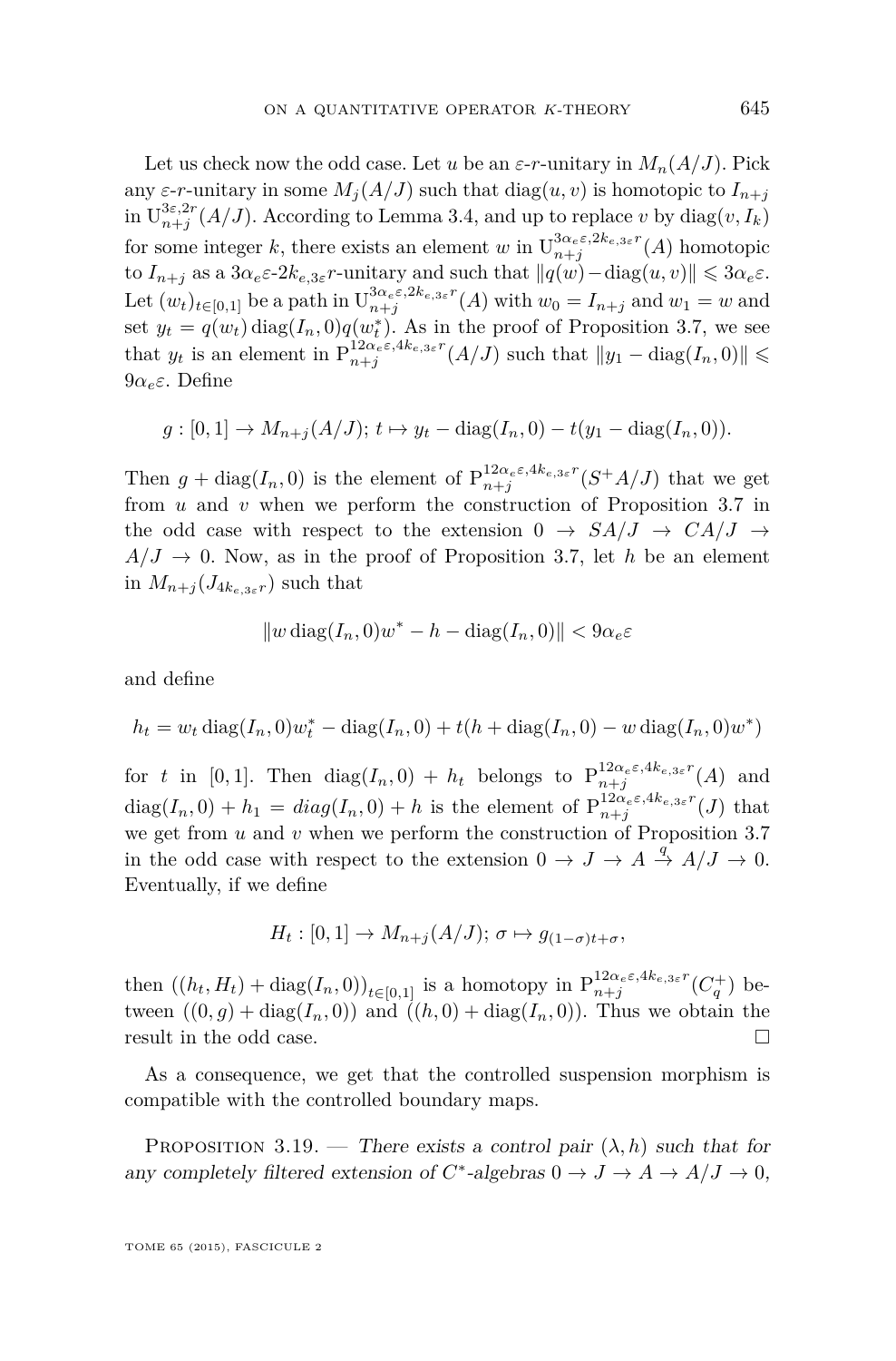the following diagrams are  $(\lambda, h)$ -commutative:

$$
\begin{array}{ccc}\n\mathcal{K}_0(A/J) & \xrightarrow{\mathcal{D}_{A/J}} & \mathcal{K}_1(SA/J) \\
\mathcal{D}_{J,A} & & \downarrow \mathcal{D}_{SJ,SA} \\
\mathcal{K}_1(J) & \xrightarrow{\mathcal{D}_J} & \mathcal{K}_0(SJ)\n\end{array}
$$

and

$$
\begin{array}{ccc}\n\mathcal{K}_1(A/J) & \xrightarrow{\mathcal{D}_{A/J}} & \mathcal{K}_0(SA/J) \\
\mathcal{D}_{J,A} & & \downarrow \mathcal{D}_{SJ,SA} \\
\mathcal{K}_0(J) & \xrightarrow{\mathcal{D}_J} & \mathcal{K}_1(SJ)\n\end{array}
$$

where  $\mathcal{D}_J$  and  $\mathcal{D}_{A/J}$  stands respectively for the controlled suspension morphisms  $\mathcal{D}_{SJ,CJ}$  and  $\mathcal{D}_{SA/J,CA/J}$ .

Proof. — Let  $q_S : SA \rightarrow SA/J$  the suspension of the homomorphism  $q: A \rightarrow A/J$ . Applying Lemma [3.18](#page-40-0) to the extensions  $0 \rightarrow J \rightarrow A \rightarrow$  $A/J \to 0$  and  $0 \to SJ \to SA \to SA/J \to 0$  and using the naturality of controlled boundary maps mentioned in Remark [3.8,](#page-32-0) we get

$$
e_{q_S,*} \circ \mathcal{D}_{S J, SA} \circ \mathcal{D}_{A/J} = \phi_{q_S,*} \circ \mathcal{D}_{SA/J} \circ \mathcal{D}_{A/J}
$$
  
=  $\mathcal{D}_{SC_q} \circ \phi_{q,*} \circ \mathcal{D}_{A/J}$   
=  $\mathcal{D}_{SC_q} \circ e_{q,*} \circ \mathcal{D}_{J,A}$   
=  $e_{q_S,*} \circ \mathcal{D}_J \circ \mathcal{D}_{J,A}$ 

The proposition is then a consequence of Lemma [3.17.](#page-40-0)  $\Box$ 

Remark 3.20. — Proposition [3.19](#page-41-0) extend to extensions that satisfy the assumptions of Remark [3.15,](#page-38-0) but with these notations, the control pairs involved in the proposition depend on the number *C*.

#### **4. Controlled Bott periodicity**

The aim of this section is to prove that there exists a control pair  $(\lambda, h)$ such that given a filtered  $C^*$ -algebra *A*, then Bott periodicity  $K_0(A) \stackrel{\cong}{\rightarrow}$  $K_0(S^2A)$  is induced in *K*-theory by a  $(\lambda, h)$ -isomorphism  $\mathcal{K}_0(A) \to \mathcal{K}_0(S^2A)$ . As an application, we use the controlled boundary morphism of Proposi-tion [3.7](#page-29-0) to close the controlled exact sequence of [3.14](#page-38-0) into a six-term  $(\lambda, h)$ exact sequence for some universal control pair  $(\lambda, h)$ . This will be achieved by using the full power of *KK*-theory.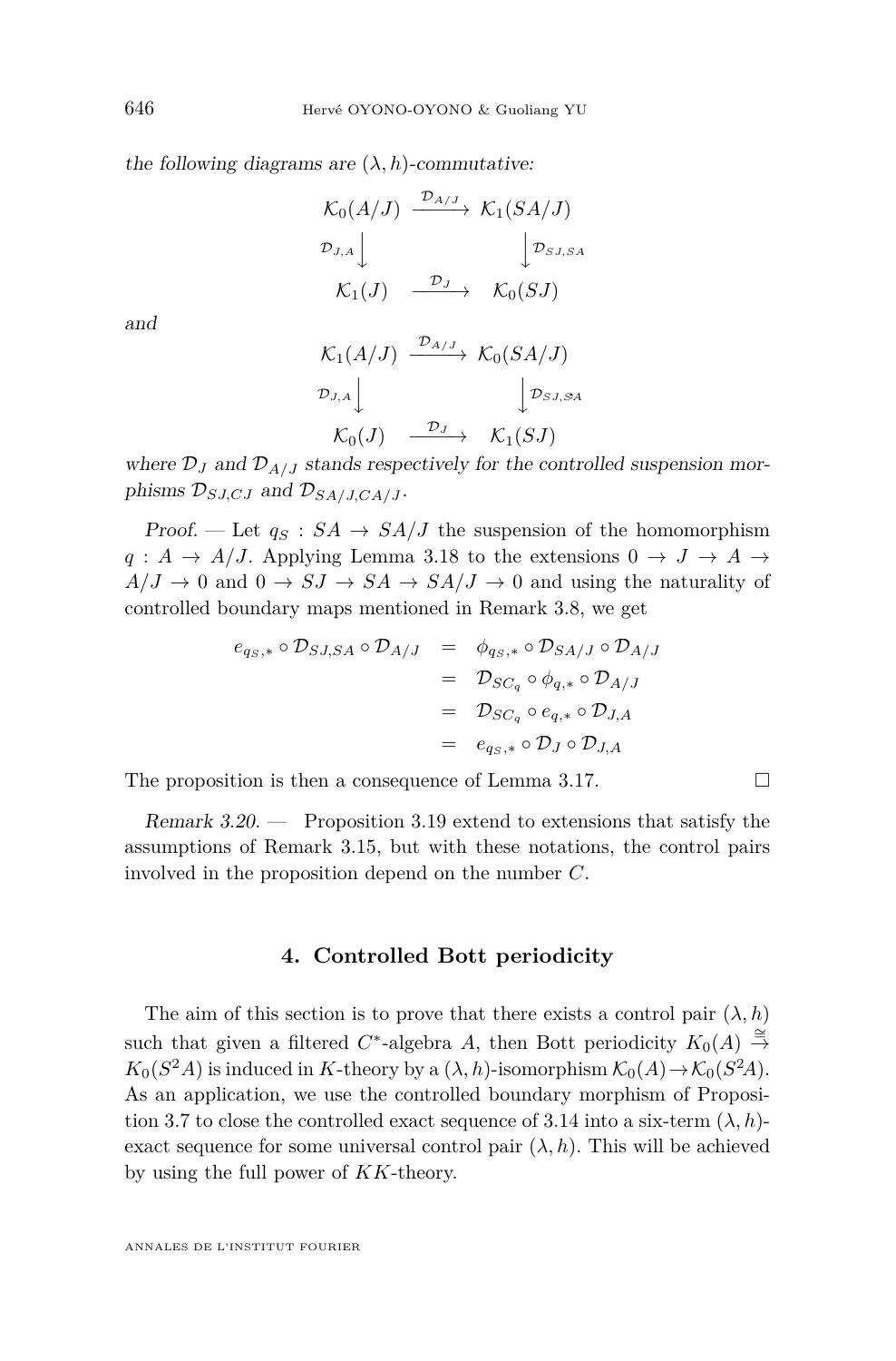#### **4.1. Tensorization in** *KK***-theory**

<span id="page-43-0"></span>Let *A* be a  $C^*$ -algebra and let *B* be a  $C^*$ -algebra filtered by  $(B_r)_{r>0}$ . Let us define  $A \otimes B_r$  as the closure in the spatial tensor product  $A \otimes B$  of the algebraic tensor product of *A* and  $B_r$ . Then the  $C^*$ -algebra  $A \otimes B$  is filtered by  $(A \otimes B_r)_{r>0}$ . Moreover, if *J* is a semi-split ideal of *A*, i.e 0 →  $J \to A \to A/J \to 0$  is a semi-split extension of  $C^*$  algebras, then

$$
0 \to J{\otimes} B \to A{\otimes} B \to A/J{\otimes} B \to 0
$$

is a semi-split extension of filtered *C* ∗ -algebras. Recall from [\[11\]](#page-69-0) that for  $C^*$ -algebras  $A_1$ ,  $A_2$  and  $D$ , G. Kasparov defined a tensorization map

$$
\tau_D: KK_*(A_1, A_2) \to KK_*(A_1 \otimes D, A_2 \otimes D)
$$

in the following way: let *z* be an element in  $KK_*(A_1, A_2)$  represented by a *K*-cycle  $(\pi, T, \mathcal{E})$ , where

- $\mathcal E$  is a right  $A_2$ -Hilbert module;
- $\pi$  is a representation of  $A_1$  into the algebra  $\mathcal{L}(\mathcal{E})$  of adjointable operators of  $\mathcal{E}$ ;
- $T$  is a self-adjoint operator on  $\mathcal E$  satisfying the *K*-cycle conditions, i.e.  $[T, \pi(a)]$ ,  $\pi(a)(T^2 - \mathcal{I}d_{\mathcal{E}})$  are compact operators on  $\mathcal E$  for any *a* in *A*1.

Then  $\tau_D(z) \in KK_*(A_1 \otimes D, A_2 \otimes D)$  is represented by the *K*-cycle ( $\pi \otimes Id_D$ *, T*⊗*IdD,* E⊗*D*).

In what follows, we show that if  $A_1$  and  $A_2$  are  $C^*$ -algebras, if  $B$  is a filtered  $C^*$ -algebra and if *z* is an element in  $KK_*(A_1, A_2)$ , then the homomorphism  $K_*(A_1 \otimes B) \to K_*(A_2 \otimes B)$  provided by left multiplication by  $\tau_B(z)$  is induced by a controlled morphism. Moreover, we have some compatibility results with respect to Kasparov product. As an outcome, we obtain a controlled version of the Bott periodicity that induces in *K*theory the Bott periodicity.

PROPOSITION 4.1. — Let  $A_1$  and  $A_2$  be  $C^*$ -algebras, let  $B$  be a filtered  $C^*$ -algebra and let *z* be an element in  $KK_1(A_1, A_2)$ . Then there exists an  $(\alpha_{\mathcal{D}}, k_{\mathcal{D}})$ -controlled morphism

$$
\mathcal{T}_B(z) = (\tau_B^{\varepsilon,r}(z))_{0 < \varepsilon < \frac{1}{4\alpha_D}, r > 0} : \mathcal{K}_*(A_1 \otimes B) \to \mathcal{K}_*(A_2 \otimes B)
$$

of degree 1 inducing in *K*-theory the right multiplication by  $\tau_B(z)$ .

Proof. — Recall that *z* can be indeed represented by a odd  $A_1$ - $A_2$ - $K$ cycle  $(\pi, T, \mathcal{H} \otimes A_2)$ , where  $\mathcal{H}$  is a separable Hilbert space,  $\pi$  is a representation of  $A_1$  into the algebra  $\mathcal{L}(\mathcal{H} \otimes A_2)$  of adjointable operators of  $\mathcal{H} \otimes A_2$  and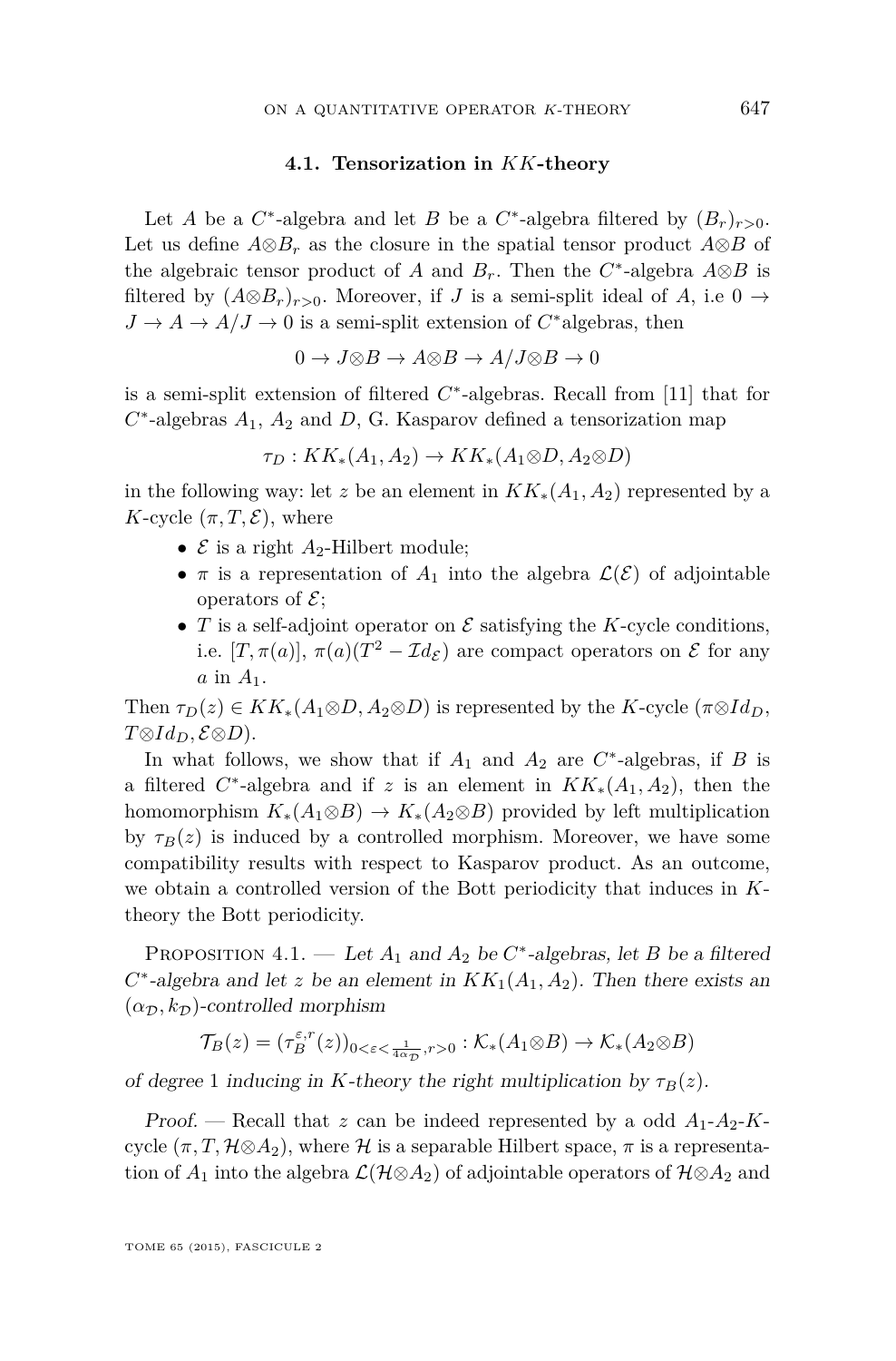<span id="page-44-0"></span>*T* is a self-adjoint operator in  $\mathcal{L}(\mathcal{H} \otimes A_2)$  satisfying the *K*-cycle conditions. Let us set  $P_B = \frac{\mathcal{I} d_{\mathcal{H} \otimes A_2 \otimes B} + T \otimes Id_B}{2}$ ,  $\pi_B = \pi \otimes Id_B$  and define the *C*<sup>\*</sup>-algebra

$$
E^{(\pi,T)} = \{(x,y) \in A_1 \otimes B \bigoplus \mathcal{L}(\mathcal{H} \otimes A_2 \otimes B)
$$
  
such that  $P_B \cdot \pi_B(x) \cdot P_B - y \in \mathcal{K}(\mathcal{H}) \otimes A_2 \otimes B\}.$ 

Since  $P_B$  has no propagation, the  $C^*$ -algebra  $E^{(\pi,T)}$  is filtered by  $(E_r^{(\pi,T)})_{r>0}$  with

$$
E_r^{(\pi,T)} = \{(x, P_B \cdot \pi_B(x) \cdot P_B + y); x \in A_1 \otimes B_r \text{ and } y \in \mathcal{K}(\mathcal{H}) \otimes A_2 \otimes B_r\}.
$$

The extension of filtered *C* ∗ -algebras

$$
(4.1) \t 0 \longrightarrow \mathcal{K}(\mathcal{H}) \otimes A_2 \otimes B \longrightarrow E^{(\pi, T)} \longrightarrow A_1 \otimes B \longrightarrow 0
$$

is semi-split by the cross-section

$$
s: A_1 \otimes B \to E^{(\pi, T)}; x \mapsto (x, P_B \cdot \pi_B(x) \cdot P_B).
$$

Let us show that the associated controlled boundary (degree one) map

$$
\mathcal{D}_{\mathcal{K}(\mathcal{H})\otimes A_2\otimes B, E^{(\pi, T)}} : \mathcal{K}_*(A_1 \otimes B) \to \mathcal{K}_*(\mathcal{K}(\mathcal{H})\otimes A_2 \otimes B)
$$

only depends on the class *z* of  $(\pi, T, \mathcal{H} \otimes A_2)$  in  $KK_1(A_1, A_2)$ . Assume that  $(\pi, T, \mathcal{H} \otimes A_2[0,1])$  is a  $A_1$ - $A_2[0,1]$ -K -cycle providing a homotopy between two  $A_1$ - $A_2$ -K-cycles  $(\pi_0, T_0, \mathcal{H} \otimes A_2)$  and  $(\pi_1, T_1, \mathcal{H} \otimes A_2)$ . For  $t \in [0, 1]$  we denote by

- $e_t: A_2[0,1] \rightarrow A_2$  the evaluation at *t*;
- $F_t \in \mathcal{L}(\mathcal{H} \otimes A_2)$  the fiber at *t* of an operator  $F \in \mathcal{L}(\mathcal{H} \otimes A_2[0,1])$ ;
- $\pi_t : A_1 \to \mathcal{L}(\mathcal{H} \otimes A_2)$  the representation induced by  $\pi$  at the fiber *t*.

Then the homomorphism  $E^{(\pi,T)} \to E^{(\pi_t,T_t)}$ ;  $(x, y) \mapsto (x, y_t)$  satisfies the conditions of Remark [3.8](#page-32-0) and thus we get that

$$
(\mathcal{I}d_{\mathcal{K}(\mathcal{H})}\otimes e_t\otimes Id_B)_*\circ \mathcal{D}_{\mathcal{K}(\mathcal{H})\otimes A_1\otimes B[0,1],E^{(\pi,T)}}=\mathcal{D}_{\mathcal{K}(\mathcal{H})\otimes A_1\otimes B,E^{(\pi_t,T_t)}},
$$

and according to Lemma [1.26,](#page-14-0) we deduce that

$$
\mathcal{D}_{\mathcal{K}(\mathcal{H})\otimes A_1\otimes B_2,E^{(\pi_0,T_0)}}=\mathcal{D}_{\mathcal{K}(\mathcal{H})\otimes A_1\otimes B,E^{(\pi_1,T_1)}}.
$$

This shows that for a  $A_1$ - $A_2$ - $K$ -cycle  $(\pi, T, \mathcal{H} \otimes A_2)$ , then  $\mathcal{D}_{\mathcal{K}(\mathcal{H}) \otimes A_1 \otimes B_1 E^{(\pi, T)}}$ depends only on the class *z* of  $(\pi, T, \mathcal{H} \otimes A_2)$  in  $KK_1(A_1, A_2)$ . Finally we define

$$
\mathcal{T}_B(z)=(\tau_B^{\varepsilon,r}(z))_{0<\varepsilon<\frac{1}{4\alpha_{\mathcal{D}}}}\stackrel{\text{def}}{=\!\!=}\mathcal{M}_{A_2\otimes B}^{-1}\circ \mathcal{D}_{\mathcal{K}(\mathcal{H})\otimes A_1\otimes B,E^{(\pi,T)}},
$$

where

•  $(\pi, T, \mathcal{H} \otimes A_2)$  is any  $A_1$ - $A_2$ -K-cycles representing *z*;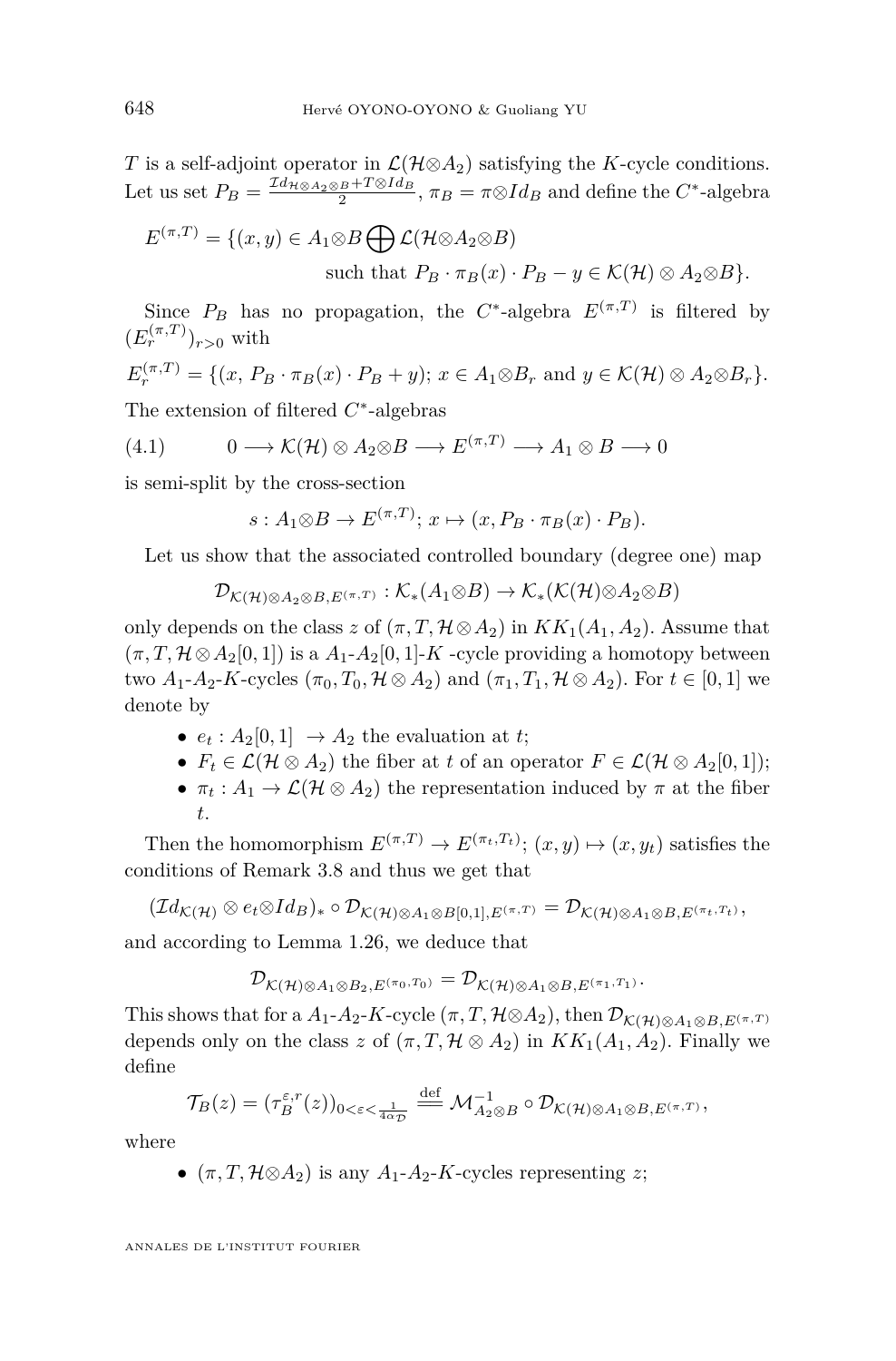•  $M_{A_2 \otimes B}$  is the Morita equivalence (see Example [2.2\)](#page-22-0).

<span id="page-45-0"></span>The result then follows from the observation that up to the Morita equivalence

$$
K_*(\mathcal{K}(\mathcal{H}) \otimes A_2 \otimes B) \stackrel{\cong}{\rightarrow} K_*(A_2 \otimes B),
$$

the boundary  $\partial_{\mathcal{K}(\mathcal{H})\otimes A_1\otimes B, E^{(\pi,T)}}$  corresponding to the exact sequence [\(4.1\)](#page-44-0) is induced by right multiplication by  $\tau_B(z)$ .

Remark  $4.2$  — Let *B* be a filtered  $C^*$ -algebra.

(i) For any  $C^*$ -algebras  $A_1$  and  $A_2$  and any elements  $z$  and  $z'$  in  $KK_1(A_1, A_2)$  then

$$
\mathcal{T}_B(z+z') = \mathcal{T}_B(z) + \mathcal{T}_B(z').
$$

(ii) Let  $0 \to J \to A \to A/J \to 0$  be a semi-split extension of filtered  $C^*$ -algebras and let  $[\partial_{J,A}]$  be the element of  $KK_1(A/J, J)$  that implements the boundary map *∂J,A*. Then we have

$$
\mathcal{T}_B([\partial_{J,A}])=\mathcal{D}_{J\otimes B,A\otimes B}.
$$

(iii) For any  $C^*$ -algebras  $A_1$ ,  $A_2$  and  $D$  and any  $K$ -cycle  $(\pi, T, \mathcal{H} \otimes A_2)$ for  $KK_1(A_1, A_2)$ , we have a natural identification between  $E^{(\pi \otimes I_D, T \otimes I_D)}$  and  $E^{(\pi, T)} \otimes D$ . Hence, for any element *z* in  $KK_1(A_1, A_2)$  then  $\mathcal{T}_B(\tau_D(z)) = \mathcal{T}_{B \otimes D}(z)$ .

For a filtered  $C^*$ -algebra  $B$  and a homomorphism  $f: A_1 \to A_2$  of  $C^*$ algebras, we set  $f_B: A_1 \otimes B \to A_2 \otimes B$  for the filtered homomorphism induced by *f*.

PROPOSITION 4.3. — Let *B* be a filtered  $C^*$ -algebra and let  $A_1$  and  $A_2$ be two C<sup>\*</sup>-algebras.

- (i) For any  $C^*$ -algebra  $A'_1$  , any homomorphism of  $C^*$ -algebras  $f$  :  $A_1 \rightarrow A'_1$  and any *z* in  $KK_1(A'_1, A_2)$ , we have  $\mathcal{T}_B(f^*(z)) = \mathcal{T}_B(z) \circ$ *fB,*<sup>∗</sup>;
- (ii) For any  $C^*$ -algebra  $A'_2$ , any homomorphism of  $C^*$ -algebras  $g$  :  $A_2 \to A'_2$  and any *z* in  $KK_1(A_1, A_2)$ , we have  $\mathcal{T}_B(g_*(z)) = g_{B,*} \circ$  $\mathcal{T}_B(z)$ .

Proof.

(i) Let  $A'_1$  be a filtered  $C^*$ -algebra, let  $f: A_1 \rightarrow A'_1$  be a homomorphism of  $C^*$ -algebras and let  $(\pi, T, H \otimes A_2)$  be an odd  $A'_1$ - $A_2$ -*K*-cycle. With the notations of the proof of Proposition [4.1,](#page-43-0) the homomorphism

$$
f^{E}: E^{f^{*}(\pi,T)} \to E^{(\pi,T)}; (x, y) \mapsto (f_{B}(x), y)
$$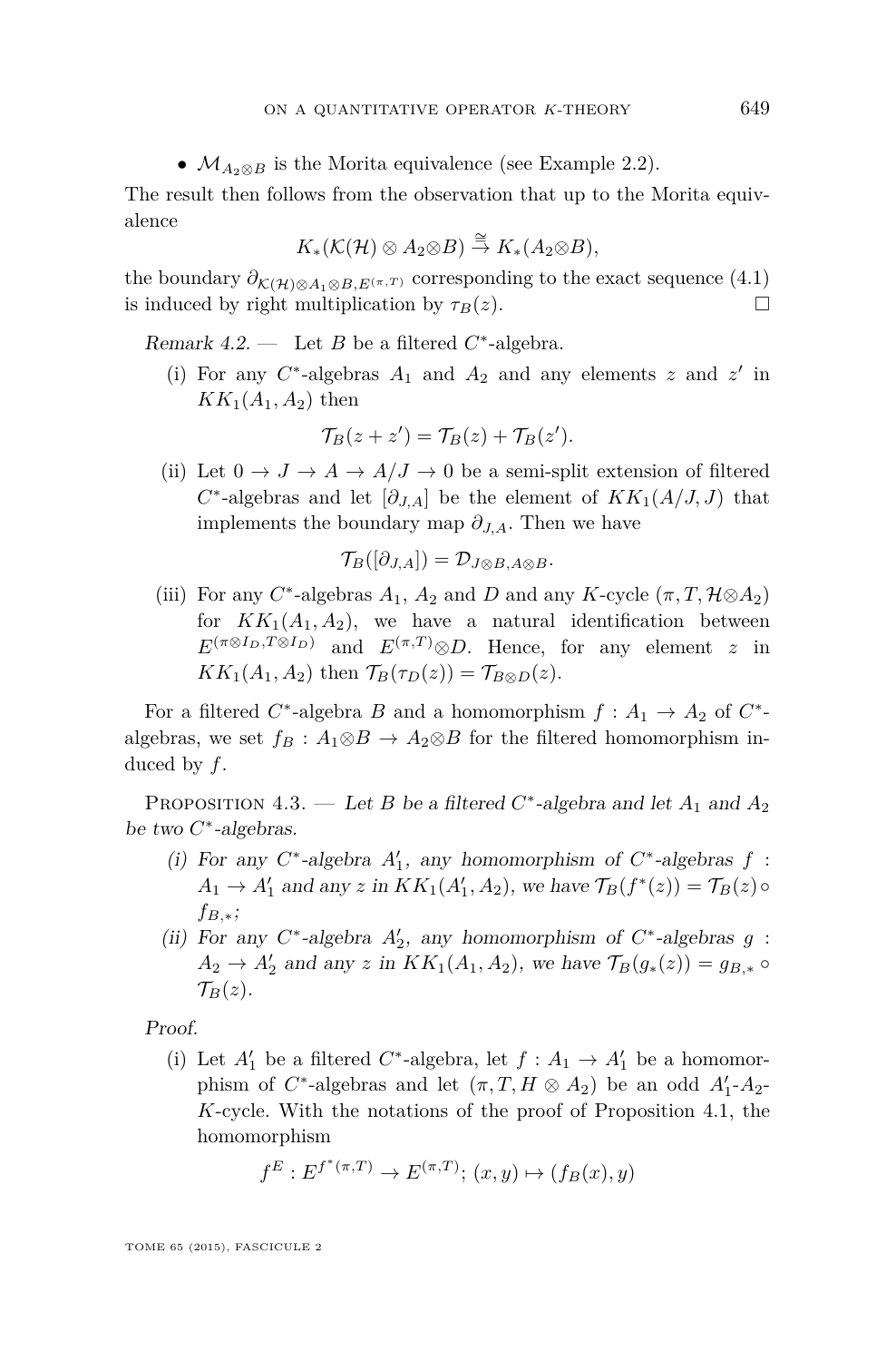fits in the commutative diagram

$$
\begin{array}{ccccccc}\n0 & \longrightarrow & \mathcal{K}(\mathcal{H}) \otimes A_2 \otimes B & \longrightarrow & E^{f^*(\pi, T)} & \longrightarrow & A_1 \otimes B & \longrightarrow & 0 \\
& & & & & & & \\
\downarrow & & & & & & & & \\
0 & \longrightarrow & \mathcal{K}(\mathcal{H}) \otimes A_2 \otimes B & \longrightarrow & E^{(\pi, T)} & \longrightarrow & A_1' \otimes B & \longrightarrow & 0\n\end{array}
$$

Thus, we get by Remark [3.8](#page-32-0) that

$$
\mathcal{T}_B(f^*(z)) = \mathcal{T}_B(z) \circ f_*
$$

for all *z* in  $KK_1(A'_1, A_2)$ .

(ii) Let  $A'_2$  be a  $C^*$ -algebra and let  $g: A_2 \to A'_2$  be a homomorphism of  $C^*$ -algebras. For any element  $F$  in  $\mathcal{L}(\mathcal{H} \otimes A_2)$ , let us denote by

$$
\tilde{F}=F{\otimes}_{A_2}Id_{A_2'}\in{\mathcal L}({\mathcal H}\otimes A_2{\otimes}_{A_2}A_2').
$$

Notice that  $\mathcal{H} \otimes A_2 \otimes_{A_2} A'_2$  can be viewed as a right  $A'_2$ -Hilbertsubmodule of  $\mathcal{H} \otimes A'_2$  and under this identification, for any *F* in  $\mathcal{K}(\mathcal{H}) \otimes A_2$ , then  $\tilde{F}$  is the restriction to  $\mathcal{H} \otimes A_2 \otimes_{A_2} A'_2$  of the homomorphism  $(Id_{\mathcal{K}(\mathcal{H})}\otimes g)(F)$ . Let *z* be an element of  $KK_1(A_1, A_2)$ represented by a *K*-cycle  $(\pi, T, \mathcal{H} \otimes A_2)$ . Consider the  $A_1$ - $A_2$ -*K*cycle  $(\pi', T', \mathcal{H}' \otimes A_2)$  with  $\mathcal{H}' = \mathcal{H}_1 \oplus \mathcal{H}_2 \oplus \mathcal{H}_3$ , where  $\mathcal{H}_1$ ,  $\mathcal{H}_2$ and  $\mathcal{H}_3$  are three copies of  $\mathcal{H}$ ,  $\pi' = 0 \oplus 0 \oplus \pi$  and  $T' = Id_{\mathcal{H}_1 \otimes A_2} \oplus$  $Id_{\mathcal{H}_2 \otimes A_2} \oplus T$ . Then  $(\pi', T', \mathcal{H}' \otimes A_2)$  is again a *K*-cycle representing *z* and  $g_*(z)$  is represented by the *K*-cycle  $(\pi'', T'', \mathcal{E})$ , where

- $\mathcal{E} = (\mathcal{H}_1 \otimes A'_2) \bigoplus (\mathcal{H}_2 \otimes A'_2) \bigoplus (\mathcal{H}_3 \otimes A_2 \otimes_{A_2} A'_2);$
- $\bullet\ \pi^{\prime\prime}=0\oplus 0\oplus \tilde{\pi};$
- $T'' = \mathcal{I} d_{\mathcal{H}_1 \otimes A'_2} \oplus \mathcal{I} d_{\mathcal{H}_2 \otimes A'_2} \oplus \tilde{T}.$

Using Kasparov stabilization theorem, we get that  $(\mathcal{H}_2 \otimes A'_2) \bigoplus$  $(\mathcal{H}_3 \otimes A_2 \otimes_{A_2} A_2')$  is isomorphic as a right- $A_2'$ -Hilbert module to  $\mathcal{H} \otimes A'_2$  and hence, using this identification, we can represent  $g_*(z)$ using a standard right- $A'_2$ -Hilbert module, as in the proof of Propo-sition [4.1.](#page-43-0) Then, under the above identification  $(\mathcal{H}_2 \otimes A'_2) \bigoplus (\mathcal{H}_3 \otimes A'_1)$  $A_2 \otimes_{A_2} A'_2$   $\cong \mathcal{H} \otimes A'_2$ 

$$
g_E: E^{(\pi,T)} \to E^{g_*(\pi,T)}
$$

$$
(x,y) \quad \mapsto \quad (x,P''_B\pi''(x)P''_B + (Id_{\mathcal{K}(\mathcal{H}')\otimes B}\otimes g)(y-P'_B\pi'(x)P'_B))
$$

restricts to a homomorphism  $\mathcal{K}(\mathcal{H}_1 \oplus \mathcal{H}_2 \oplus \mathcal{H}_3) \otimes A_2 \otimes B \to \mathcal{K}(\mathcal{H}_1 \oplus$  $\mathcal{H}$ )⊗ $A'_2$ ⊗ $B$ .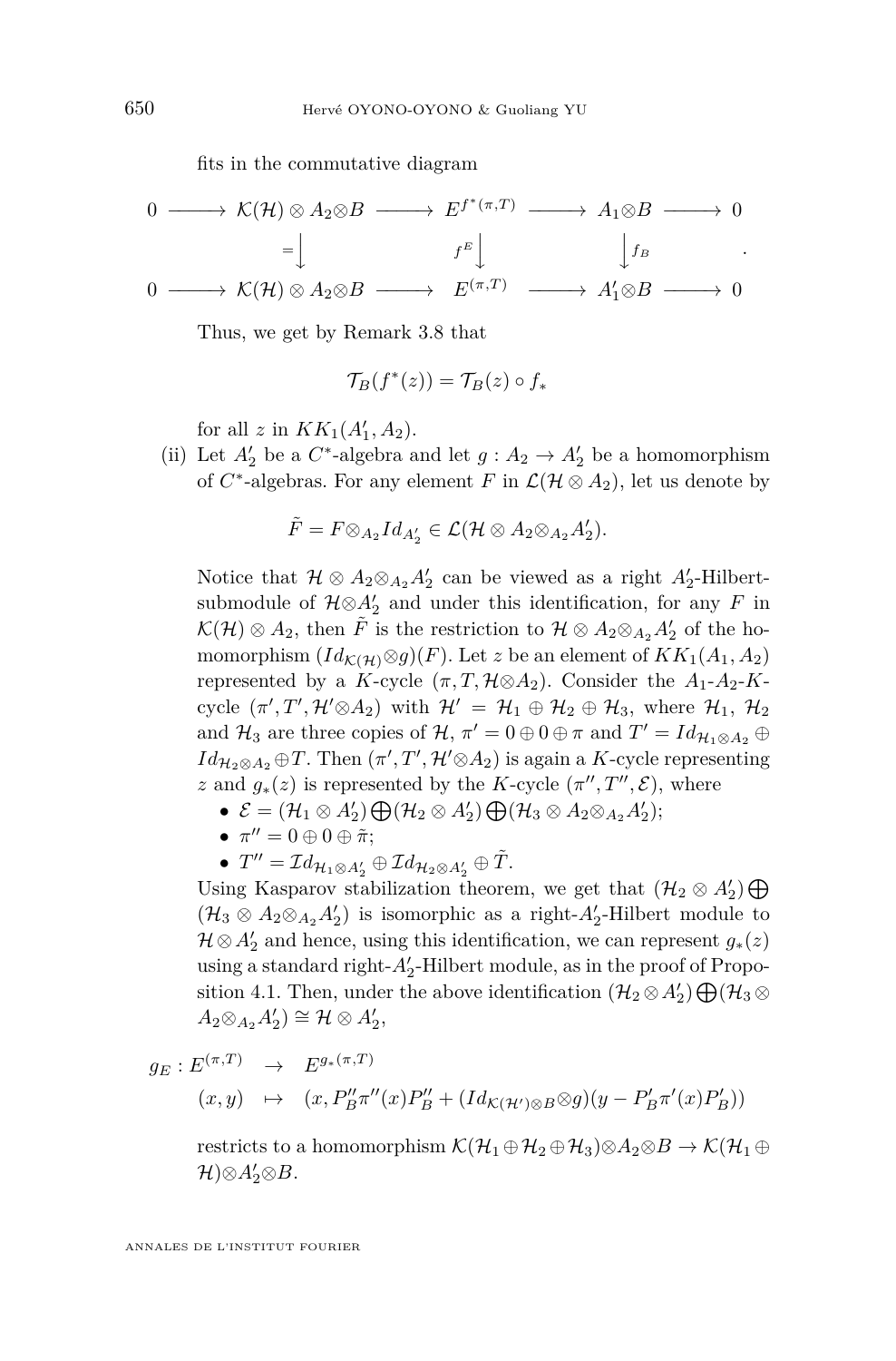We get now a commutative diagram

$$
0 \longrightarrow \mathcal{K}(\mathcal{H}_1 \oplus \mathcal{H}_2 \oplus \mathcal{H}_3) \otimes A_2 \otimes B \longrightarrow E^{(\pi',T')} \longrightarrow A_1 \otimes B \longrightarrow 0
$$
  
\n
$$
g_E \downarrow \qquad \qquad g_E \downarrow \qquad \qquad \downarrow =
$$
  
\n
$$
0 \longrightarrow \qquad \mathcal{K}(\mathcal{H}_1 \oplus \mathcal{H}) \otimes A_2' \otimes B \qquad \longrightarrow E^{(\pi'',T'')} \longrightarrow A_1 \otimes B \longrightarrow 0
$$

Hence, we get by Remark [3.8](#page-32-0) that

$$
\mathcal{D}_{\mathcal{K}(\mathcal{H}_1\oplus\mathcal{H})\otimes A_2'\otimes B,E^{(\pi'',T'')} }=g_{E,*}\circ\mathcal{D}_{\mathcal{K}(\mathcal{H}_1\oplus\mathcal{H}_2\oplus\mathcal{H}_3)\otimes A_2\otimes B,E^{(\pi',T')}}.
$$

But the restriction of  $g_E$  to the corner  $\mathcal{K}(\mathcal{H}_1) \otimes A_2 \otimes B$  of the  $C^*$ algebra  $\mathcal{K}(\mathcal{H}_1 \oplus \mathcal{H}_2 \oplus \mathcal{H}_3) \otimes A_2 \otimes B$  is  $Id_{\mathcal{K}(\mathcal{H}_1)} \otimes g \otimes Id_B$ . Since the Morita equivalence

$$
\mathcal{M}_{A_2' \otimes B} : \mathcal{K}_*(A_2' \otimes B) \stackrel{\cong}{\to} \mathcal{K}_*(\mathcal{K}(\mathcal{H}_1 \oplus \mathcal{H}) \otimes A_2' \otimes B)
$$

can be implemented by an inclusion of  $A'_2 \otimes B$  in a corner of  $\mathcal{K}(\mathcal{H}_1) \otimes A'_2 \otimes B$ , and similarly for the Morita equivalence

$$
\mathcal{M}_{A_2\otimes B}: \mathcal{K}_*(A_2\otimes B)\stackrel{\cong}{\to} \mathcal{K}_*(\mathcal{K}(\mathcal{H}_1\oplus \mathcal{H}_2\oplus \mathcal{H}_3)\otimes A_2\otimes B),
$$

we deduce that the two following compositions coincide:

$$
\mathcal{K}_{*}(A_{2} \otimes B)) \stackrel{g_{B,*}}{\longrightarrow} \mathcal{K}_{*}(A'_{2} \otimes B) \stackrel{\mathcal{M}_{A'_{2}} \otimes B}{\longrightarrow} \mathcal{K}_{*}(\mathcal{K}(\mathcal{H}_{1} \oplus \mathcal{H}) \otimes (A'_{2} \otimes B))
$$

and

$$
\mathcal{K}_{*}(A_{2} \otimes B) \stackrel{\mathcal{M}_{A_{2}} \otimes B}{\longrightarrow} \mathcal{K}_{*}(\mathcal{K}(\mathcal{H}_{1} \oplus \mathcal{H}_{2} \oplus \mathcal{H}_{3}) \otimes A_{2} \otimes B) \stackrel{g_{E,*}}{\longrightarrow} \mathcal{K}_{*}(\mathcal{K}(\mathcal{H}_{1} \oplus \mathcal{H}) \otimes A_{2}' \otimes B).
$$

Hence we get

$$
\mathcal{T}_B(g_*(z)) = g_* \circ \mathcal{T}_B(z)
$$

for any *z* in  $KK_1(A_1, A_2)$ .

Let us now extend the definition of  $\mathcal{T}_B$  to the even case. Consider for a suitable control pair  $(\alpha_{\mathcal{B}}, k_{\mathcal{B}})$  and any filtered  $C^*$ -algebra *A* the  $(\alpha_{\mathcal{B}}, k_{\mathcal{B}})$ controlled morphism of odd degree  $\mathcal{B}_A : \mathcal{K}_*(SA) \to \mathcal{K}_*(A)$  defined by

- $\mathcal{B}_A^0$  on  $\mathcal{K}_0(SA)$  as in Corollary [3.16;](#page-39-0)
- $\mathcal{M}_A^{-1} \circ \mathcal{D}_{\mathcal{K}(\ell^2(\mathbb{N}))\otimes A, \mathcal{T}_0 \otimes A}$  on  $\mathcal{K}_1(SA)$  using the Toeplitz extension

$$
0 \to \mathcal{K}(\ell^2(\mathbb{N})) \otimes A \to \mathcal{T}_0 \otimes A \to SA \to 0
$$

(see the discussion at the end of Section [3.2\)](#page-29-0).

TOME 65 (2015), FASCICULE 2

 $\Box$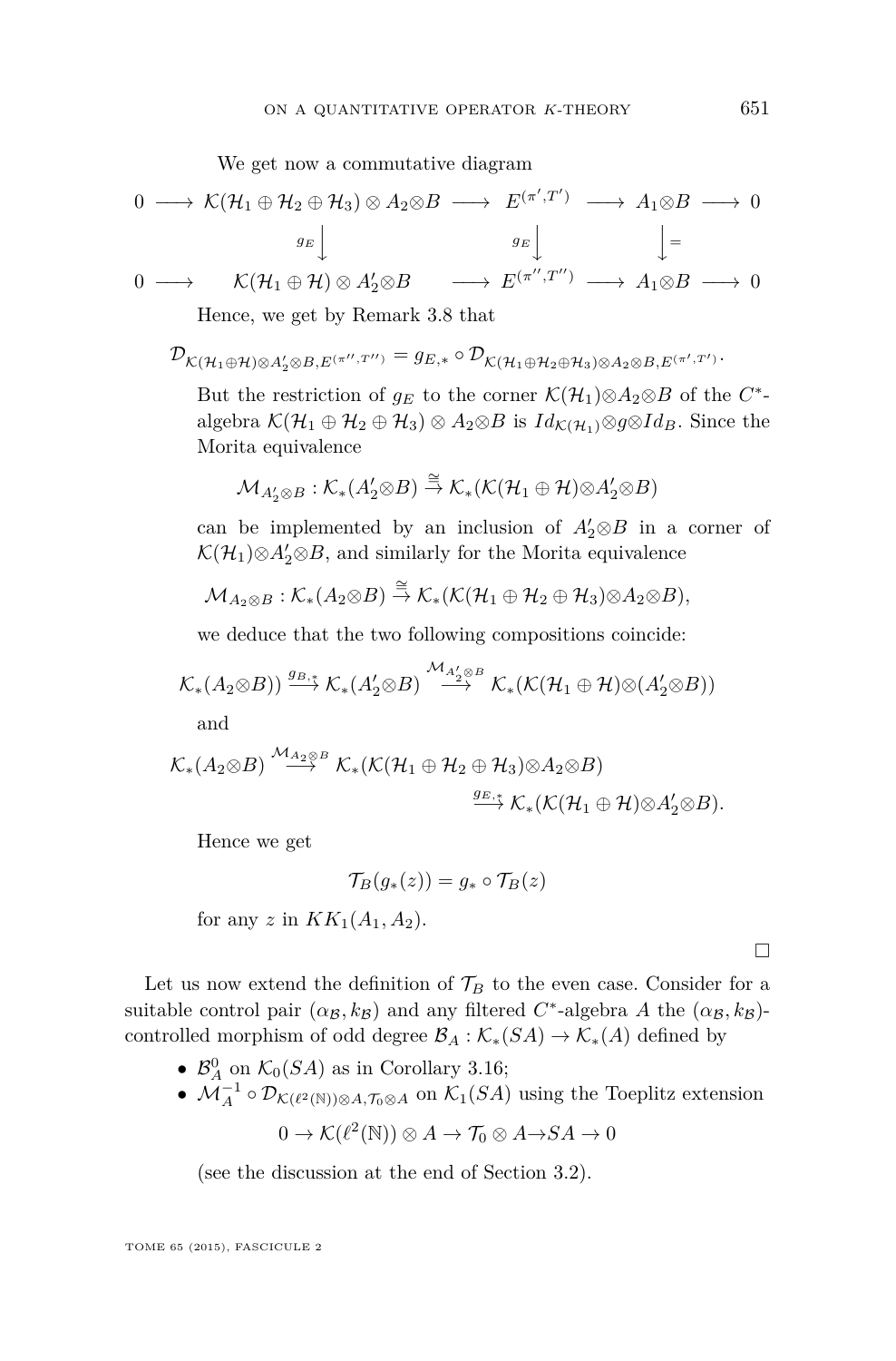Then, according to Proposition [3.10](#page-34-0) and Corollary [3.16](#page-39-0) there exists a control pair  $(\lambda, h)$  such that  $\mathcal{B}_A$  is a right  $(\lambda, h)$ -inverse for  $\mathcal{D}_{S A, C A}$  for any filtered *C*<sup>\*</sup>-algebra *A*. Let us set  $\alpha_{\mathcal{T}} = \lambda \alpha_{\mathcal{B}}$  and  $k_{\mathcal{T}} = h * k_{\mathcal{B}}$ .

Now, let *B* be a filtered  $C^*$ -algebra, let  $A_1$  and  $A_2$  be  $C^*$ -algebras, then define for any *z* in  $KK_0(A_1, A_2)$  the  $(\alpha_{\tau}, k_{\tau})$ -controlled morphism

$$
\mathcal{T}_B(z) = (\tau_B^{\varepsilon,r})_{0 < \varepsilon < \frac{1}{4\alpha\tau}, r > 0} : \mathcal{K}_*(A_1 \otimes B) \to \mathcal{K}_*(A_2 \otimes B)
$$

by

$$
\mathcal{T}_B(z) \stackrel{\text{def}}{=\!\!=} \mathcal{B}_{A_2 \otimes B} \circ \mathcal{T}_B(z \otimes_{A_2} [\partial_{A_2}])
$$

where

- $[\partial_{A_2}] = [\partial_{SA_2,CA_2}] \in KK_1(A_2,SA_2)$  corresponds to the boundary of the exact sequence  $0 \to SA_2 \to CA_2 \to A \to 0;$
- ⊗*A*<sup>2</sup> stands for Kasparov product.

Up to compose on the left with  $\iota_*^{\alpha_{\mathcal{D}}\varepsilon,\alpha_{\mathcal{T}}\varepsilon,k_{\mathcal{D}}r,k_{\mathcal{T}}r}$ , we can in the odd case define  $\mathcal{T}_B(\bullet)$  also as an  $(\alpha_{\mathcal{T}}, k_{\mathcal{T}})$ -controlled morphism.

THEOREM  $4.4.$  — Let *B* be a filtered  $C^*$ -algebra, let  $A_1$  and  $A_2$  be *C* ∗ -algebras

- (i) For any element *z* in  $KK_*(A_1, A_2)$ , then  $\mathcal{T}_B(z) : \mathcal{K}_*(A_1 \otimes B) \rightarrow$  $\mathcal{K}_*(A_2 \otimes B)$  is a  $(\alpha_{\mathcal{T}}, k_{\mathcal{T}})$ -controlled morphism with same degree as *z* that induces in *K*-theory right multiplication by  $\tau_B(z)$ .
- (ii) For any elements *z* and *z*' in  $KK_*(A_1, A_2)$  then

$$
\mathcal{T}_B(z+z') = \mathcal{T}_B(z) + \mathcal{T}_B(z').
$$

- (iii) Let  $A'_1$  be a filtered  $C^*$ -algebras and let  $f : A_1 \rightarrow A'_1$  be a homomorphism of *C*<sup>\*</sup>-algebras, then  $\mathcal{T}_B(f^*(z)) = \mathcal{T}_B(z) \circ f_{B,*}$  for all z  $in$   $KK_*(A'_1, A_2)$ .
- (iv) Let  $A'_2$  be a  $C^*$ -algebra and let  $g: A'_2 \rightarrow A_2$  be a homomorphism of  $C^*$ -algebras then  $\mathcal{T}_B(g_*(z)) = g_{B,*} \circ \mathcal{T}_B(z)$  for any *z* in  $KK_*(A_1, A'_2).$
- $(\mathbf{v})$   $\mathcal{T}_B([Id_{A_1}]) \stackrel{(\alpha_{\mathcal{T}}, k_{\mathcal{T}})}{\sim} \mathcal{I} d_{\mathcal{K}_*(A_1 \otimes B)}.$
- (vi) For any  $C^*$ -algebra *D* and any element *z* in  $KK_*(A_1, A_2)$ , we have  $\mathcal{T}_B(\tau_D(z)) = \mathcal{T}_{B\otimes D}(z).$

Proof. — Since  $\mathcal{B}_{A_2\otimes B}$  is a right  $(\lambda, h)$ -inverse for  $\mathcal{D}_{SA_2\otimes B, CA_2\otimes B}$ , it induces in *K*-theory a right inverse (indeed an inverse) for the (degree 1) boundary map

$$
\partial_{SA_2 \otimes B, CA_2 \otimes B} : K_*(A_2 \otimes B) \to K_*(SA_2 \otimes B).
$$

ANNALES DE L'INSTITUT FOURIER

<span id="page-48-0"></span>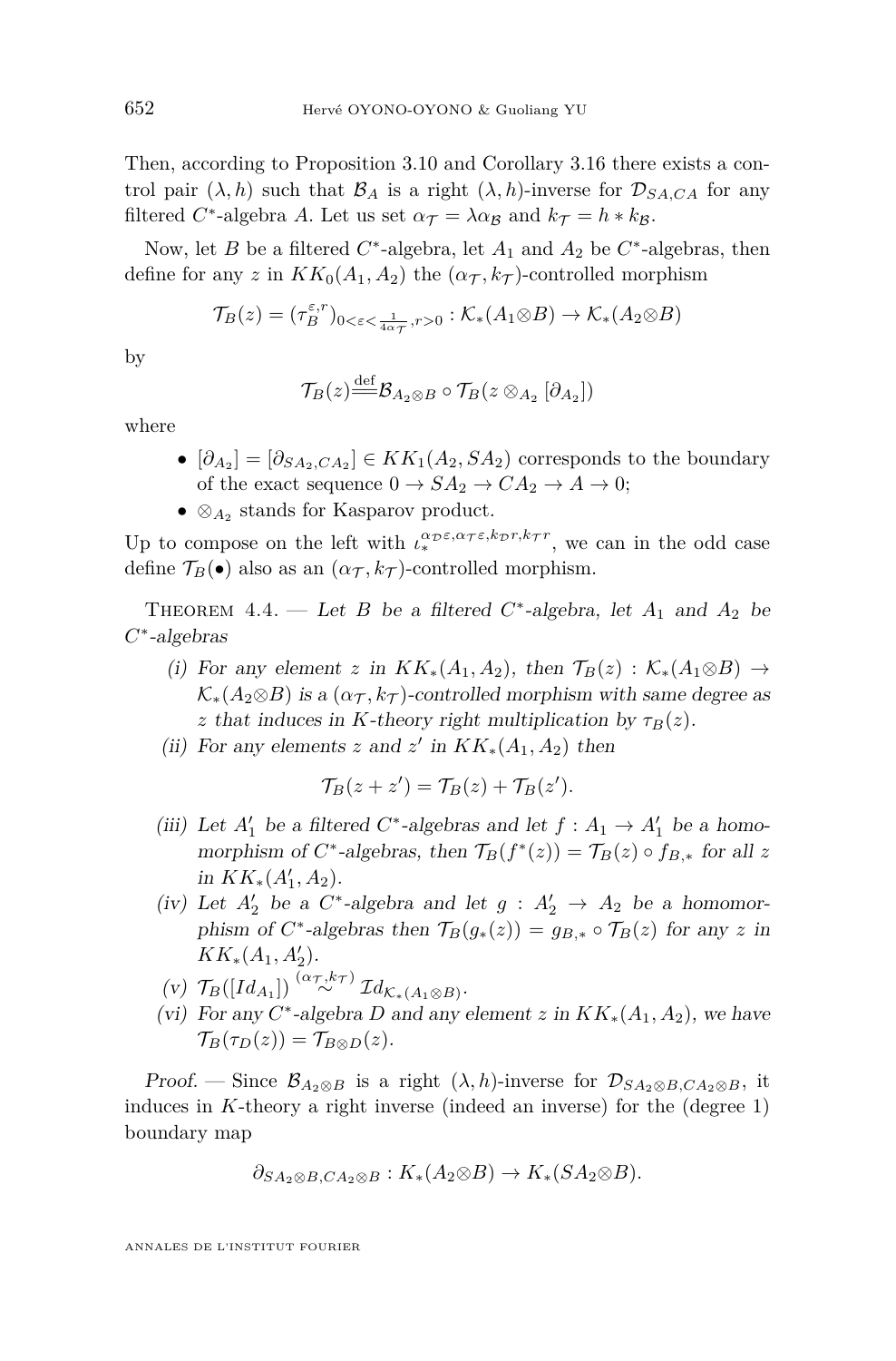<span id="page-49-0"></span>But since  $\mathcal{T}_{B}(z \otimes_{A_2} [\partial_{SA_2} C_{A_2}])$  induces in *K*-theory right multiplication by  $\tau_B(z \otimes_{A_2} [\partial_{SA_2,CA_2}])$ , we eventually get that  $\mathcal{T}_B(z \otimes_{A_2} [\partial_{SA_2,CA_2}])$  induced in *K*-theory the composition

$$
K_*(A_1 \otimes B) \stackrel{\otimes_{A_1 \otimes B} \tau_B(z)}{\longrightarrow} K_*(A_2 \otimes B) \stackrel{\partial_{SA_2 \otimes B, CA_2 \otimes B}}{\longrightarrow} K_*(SA_2 \otimes B)
$$

and hence we get the first point.

Point (ii) is a consequence of Remark [4.2.](#page-45-0) Point (iii) is a consequence of Proposition [4.3.](#page-45-0) Point (iv) is a consequence of Proposition [4.3](#page-45-0) and of the naturality of  $\mathcal{B}_{\bullet}$  (see Remark [3.8](#page-32-0) and Corollary [3.16\)](#page-39-0), point (v) holds by definition of  $\mathcal{B}_{\bullet}$ . Point (vi) is a consequence of point (iii) of Remark [4.2.](#page-45-0)  $\Box$ 

We end this section by proving the compatibility of  $\mathcal{T}_B$  with Kasparov product.

THEOREM 4.5. — There exists a control pair  $(\lambda, h)$  such that the following holds :

let  $A_1$ ,  $A_2$  and  $A_3$  be  $C^*$ -algebras and let  $B$  be a filtered  $C^*$ -algebra. Then for any *z* in  $KK_*(A_1, A_2)$  and any *z*' in  $KK_*(A_2, A_3)$ , we have

$$
\mathcal{T}_B(z \otimes_{A_2} z') \stackrel{(\lambda, h)}{\sim} \mathcal{T}_B(z') \circ \mathcal{T}_B(z).
$$

Proof. — We first deal with the case *z* even. According to [\[12,](#page-69-0) Lemma 1.6.9], there exists a  $C^*$ -algebra  $A_4$  and homomorphisms  $\theta: A_4 \to A_1$  and  $\eta: A_4 \to A_2$  such that

- the element  $[\theta]$  of  $KK_*(A_4, A_1)$  induced by  $\theta$  is invertible.
- $\bullet$  *z* = *η*<sub>\*</sub>([θ]<sup>-1</sup>).

Since  $\theta_*([\theta]^{-1}) = [Id_{A_1}]$  in  $KK_*(A_1, A_1)$ , we get in view of Remark [2.5](#page-23-0) and of points (iii), (iv) and (v) of Theorem [4.4](#page-48-0) that

$$
\mathcal{T}_B(z \otimes_{A_2} z') \stackrel{(\lambda, h)}{\sim} \mathcal{T}_B(\theta^*(z \otimes_{A_2} z')) \circ \mathcal{T}_B([\theta]^{-1}),
$$

with  $(\lambda, h) = (\alpha_{\mathcal{T}}^2, k_{\mathcal{T}} * k_{\mathcal{T}})$ . But by bi-functoriality of *KK*-theory, we have  $\theta^*(z \otimes_{A_2} z') = \eta^*(z')$  and then the result is a consequence of points (iii) and (iv) of Theorem [4.4.](#page-48-0) We can proceed similarly when  $z'$  is even. Let us prove now the result when *z* and *z*' are odd. Then  $[\partial_{A_2}] = [\partial_{SA_2,CA_2}]$  is an invert $i$ ble element in  $KK_1(A_2, SA_2)$  and  $z \otimes_{A_2} z' = z \otimes_{A_2} [\partial_{A_2}] \otimes_{SA_2} [\partial_{A_2}]^{-1} \otimes_{A_2} z'$ and hence using the even case, we get that

(4.2) 
$$
\mathcal{T}_B(z \otimes_{A_2} z') \stackrel{(\lambda, h)}{\sim} \mathcal{T}_B([\partial_{A_2}]^{-1} \otimes_{A_2} z') \circ \mathcal{T}_B(z \otimes_{A_2} [\partial_{A_2}]).
$$

But

$$
\mathcal{T}_B([\partial_{A_2}]^{-1} \otimes_{A_2} z') = \mathcal{B}_{A_3 \otimes B} \circ \mathcal{T}_B([\partial_{A_2}]^{-1} \otimes_{A_2} z' \otimes_{A_3} [\partial_{A_3}])
$$
  
(4.3) 
$$
\overset{(\lambda', h')}{\sim} \mathcal{B}_{A_3 \otimes B} \circ \mathcal{T}_B(z' \otimes_{A_3} [\partial_{A_3}]) \circ \mathcal{T}_B([\partial_{A_2}]^{-1})
$$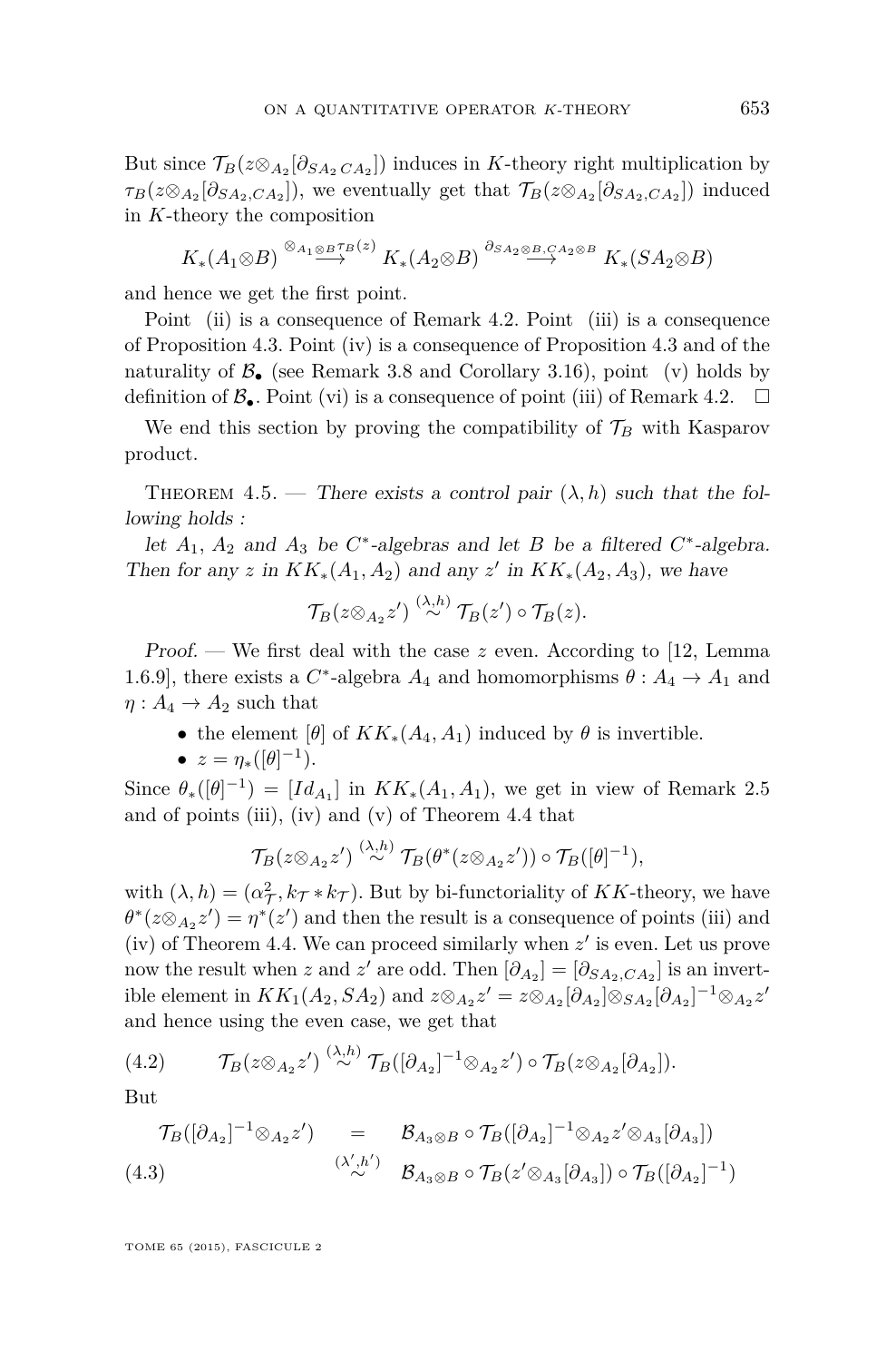<span id="page-50-0"></span>for some control pair  $(\lambda', h')$ , depending only on  $(\lambda, h)$  and  $(\alpha_{\mathcal{T}}, k_{\mathcal{T}})$ , where equation [\(4.3\)](#page-49-0) holds by the even case applied to  $z' \otimes_{A_3} [\partial_{A_3}]$  and  $[\partial_{A_2}]^{-1}$ . Hence, for a control pair  $(\lambda'', h'')$ -depending only on  $(\lambda, h)$ , we get applying the even case to  $[\partial_{A_2}]^{-1}$  and  $z \otimes_{A_2} [\partial_{A_2}]$  that

(4.4) 
$$
\mathcal{T}_B(z \otimes_{A_2} z') \stackrel{(\lambda'',h'')}{\sim} \mathcal{B}_{A_3 \otimes B} \circ \mathcal{T}_B(z' \otimes_{A_3} [\partial_{A_3}]) \circ \mathcal{T}_B(z).
$$

In view of this equation, we deduce the odd case from the controlled Bott periodicity, which will be proved in the next lemma: if we set  $[\partial]$  =  $[\partial_{C_0(0,1),C_0(0,1)}] \in KK_1(\mathbb{C}, C_0(0,1)),$  then there exists a control pair  $(\alpha, k)$ such that  $\mathcal{T}_A([\partial]^{-1})$  is an  $(\alpha, k)$ -inverse for  $\mathcal{D}_A$  for any filtered  $C^*$ -algebra *A*. Indeed, from this claim and since for some control pair  $(\alpha', k')$ , the  $(\alpha_{\mathcal{B}}, k_{\mathcal{B}})$ -controlled morphism  $\mathcal{B}_A$  is for every filtered  $C^*$ -algebra A a right  $(\alpha', k')$ -inverse for  $\mathcal{T}_A([\partial]),$  we get that

$$
\mathcal T_A([\partial]^{-1})\stackrel{(\alpha'',k'')}{\sim}\mathcal B_A
$$

for some controlled pair  $(\alpha'', k'')$  depending only on  $(\alpha', k')$  and  $(\alpha_{\mathcal{T}}, k_{\mathcal{T}})$ . Noticing by using point (vi) of Theorem [4.4,](#page-48-0) that  $\mathcal{T}_{A_3\otimes B}([\partial]^{-1})$  =  $\mathcal{T}_{B}([\partial_{A_3}]^{-1})$ , the proof of the theorem in the odd case is then by equation (4.4) a consequence of the even case applied to  $[\partial_{A_3}]^{-1}$  and  $z' \otimes_{A_3} [\partial_{A_3}]$ 

#### **4.2. The controlled Bott isomorphism**

We prove in this subsection a controlled version of Bott periodicity. The proof use the even case of Theorem [4.5](#page-49-0) and is needed for the proof of the odd case. Let *A* be a filtered *C* ∗ -algebra, let us denote for short as before  $\mathcal{D}_{SA,CA}$  by  $\mathcal{D}_A$  and  $[\partial_{SA,CA}]$  by  $[\partial_A]$  and let us set  $[\partial] = [\partial_{\mathbb{C}}]$ .

LEMMA 4.6. — There exists a control pair  $(\alpha, k)$  such that for every filtered *C*<sup>\*</sup>-algebra *A*, then  $\mathcal{T}_A([\partial]^{-1})$  is an  $(\alpha, k)$ -inverse for  $\mathcal{D}_A$ .

Proof. — Consider the even element  $z = [\partial] \otimes_S [\partial_S]$  of  $KK_*(\mathbb{C}, S^2)$ , where  $S = C_0(0, 1)$  and  $S^2 = SS$ . The lemma is a consequence of the following claim: there exists a control pair  $(\lambda, h)$  such that  $\mathcal{D}_{SA} \circ \mathcal{D}_A \stackrel{(\lambda, h)}{\sim} \mathcal{T}_A(z)$ for any  $C^*$ -algebra  $A$ . Before proving the claim, let us see how it implies the lemma. Notice first that by point (ii) of Remark [4.2,](#page-45-0) we have  $\mathcal{D}_A = \mathcal{T}_A([\partial])$ . Since by associativity of Kasparov product  $[\partial]^{-1} \otimes_{\mathbb{C}} z =$  $[\partial_S]$ , we get from Theorem [4.5](#page-49-0) applied to the even case that there exists a control pair  $(\lambda', h')$  such that for any filtered  $C^*$ -algebra A, then  $\mathcal{T}_A(z) \circ \mathcal{T}_A([\partial]^{-1}) \circ \mathcal{D}_A \overset{(\lambda,h)}{\sim} \mathcal{D}_{SA} \circ \mathcal{D}_A$ . Using the claim and since *z* is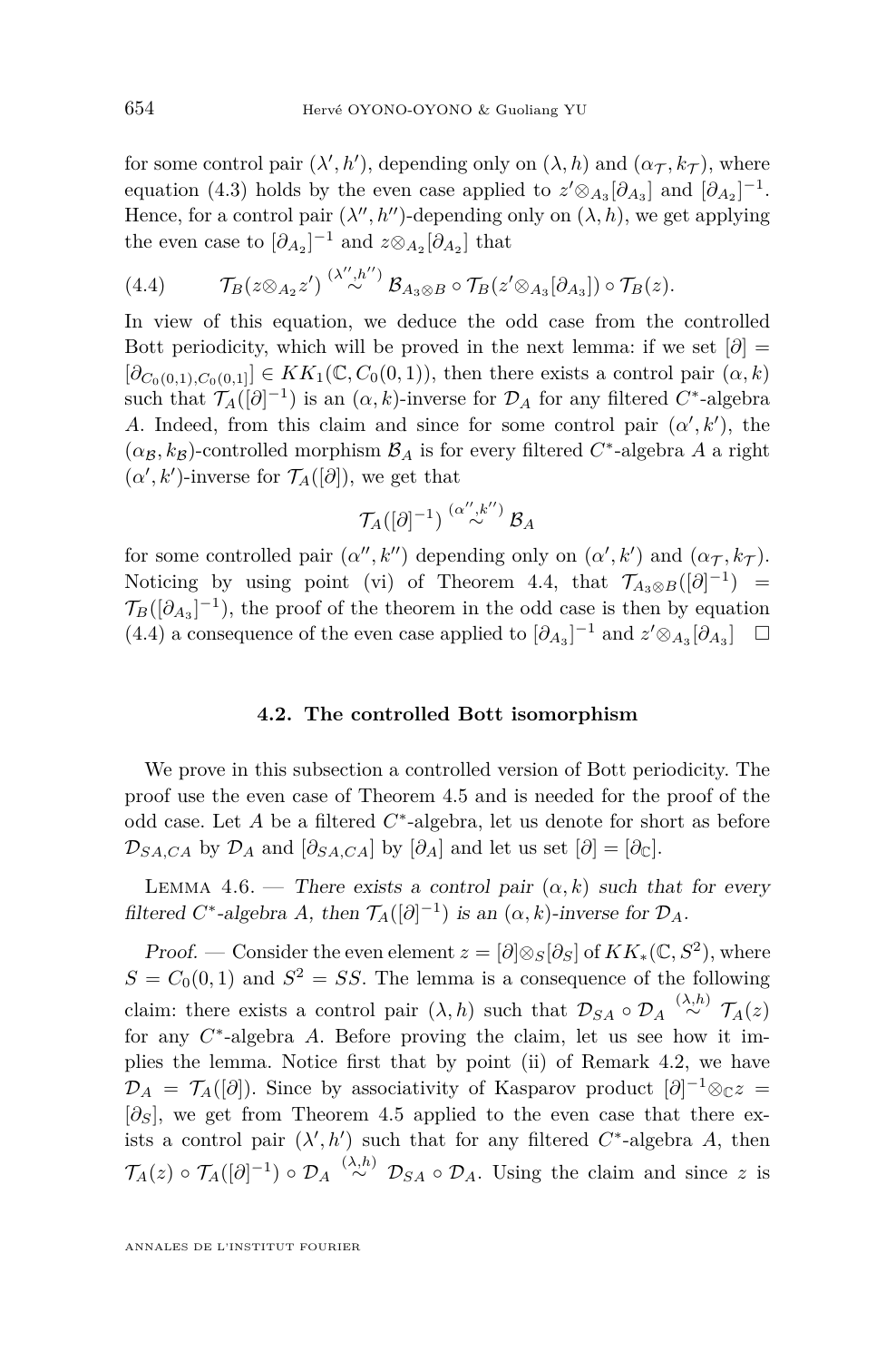an invertible element of  $KK_*(\mathbb{C}, S^2)$ , we obtain from Theorem [4.5](#page-49-0) applied to the even case that there exists a control pair  $(\alpha, k)$  such that  $\mathcal{T}_A([\partial]^{-1})$  is a left  $(\alpha, k)$ -inverse for  $\mathcal{D}_A$ . Using associativity of the Kasparov product, we see that  $[\partial] = z \otimes_{S^2} [\partial_S]^{-1}$ . Then applying twice The-orem [4.5,](#page-49-0) on one hand to  $[\partial] = z \otimes_{S^2} [\partial_S]^{-1}$  and on the other hand to  $[\partial]^{-1} \otimes z = [\partial_S]$ , we get that there exists a control pair  $(\alpha', k')$  such that  $\mathcal{T}_A([\partial]) \circ \mathcal{T}_A([\partial]^{-1}) \stackrel{(\alpha',k')}{\sim} \mathcal{T}_{SA}([\partial]^{-1}) \circ \mathcal{T}_{SA}([\partial])$ . But according to what we have seen before,  $\mathcal{T}_{SA}([\partial]^{-1}) \circ \mathcal{T}_{SA}([\partial]) \stackrel{(\alpha,k)}{\sim} \mathcal{I} d_{\mathcal{K}_*(SA)}$ .

Let us now prove the claim. It is known that up to Morita equivalence,  $[\partial_A]^{-1}$  is the element of  $KK_1(SA, A)$  corresponding to the boundary element of the Toeplitz extension

$$
0 \to \mathcal{K}(\ell^2(\mathbb{N})) \otimes A \to \mathcal{T}_0 \otimes A \to SA \to 0.
$$

Let us respectively denote by  $\mathcal{D}_{A}^{0}$  :  $\mathcal{K}_{0}(A) \to \mathcal{K}_{1}(SA)$  and  $\mathcal{D}_{A}^{1}$  :  $\mathcal{K}_{1}(A) \to$  $\mathcal{K}_0(SA)$  the restriction of  $\mathcal{D}_A$  to  $\mathcal{K}_0(A)$  and  $\mathcal{K}_1(A)$ . According to Proposi-tion [3.10,](#page-34-0) there exists a control pair  $(\lambda', h')$  such that, on even elements

(4.5) 
$$
\mathcal{T}_A([\partial]^{-1}) \circ \mathcal{D}_A^0 \stackrel{(\lambda',h')}{\sim} \mathcal{I}d_{\mathcal{K}_0(A)}.
$$

Since  $[\partial_S] = [\partial]^{-1} \otimes z$ , we get by left composition by  $\mathcal{T}_A(z)$  in equation (4.5) and by using Theorem [4.5](#page-49-0) in the even case that there exists a control pair  $(\lambda, h)$  depending only on  $(\lambda', h')$  and such that that  $\mathcal{D}_{SA}^1 \circ \mathcal{D}_A^0$  $\stackrel{(\lambda,h)}{\sim} \mathcal{T}_A^0(z)$ (here  $\mathcal{T}_A^0(z) : \mathcal{K}_0(A) \to \mathcal{K}_0(S^2A)$  stands for the restriction of  $\mathcal{T}_A(z)$  to  $\mathcal{K}_0(A)$ ). For the odd case, we know from Corollary [3.16](#page-39-0) that there exists a control pair  $(\lambda'', h'')$  such that  $\mathcal{D}_{S^2A}^1$  :  $\mathcal{K}_1(S^2A) \to \mathcal{K}_0(S^3A)$  is  $(\lambda'', h'')$ -invertible. Using the previous case, and since by associativity of the Kasparov product, we have  $[\partial_A] \otimes_{SA} \tau_{SA}(z) = \tau_A(z) \otimes [\partial_{S^2A}]$ , we get by applying twice Theorem [4.5](#page-49-0) in the even case that there exists a control pair  $(\lambda''', h''')$  such that  $\mathcal{D}_{S^2A}^1 \circ \mathcal{D}_{SA}^0 \circ \mathcal{D}_A^1$  $\stackrel{(\lambda''',h''')}{\sim} \mathcal{D}_{S^2A}^1 \circ \mathcal{T}_A^1(z)$ , where  $\mathcal{T}_A^1(z) : \mathcal{K}_1(A) \to \mathcal{K}_1(S^2A)$  is the restriction of  $\mathcal{T}_A(z)$  to  $\mathcal{K}_1(A)$ . Since  $\mathcal{D}_{S^2A}^1$  :  $\mathcal{K}_1(S^2A) \to \mathcal{K}_0(S^3A)$  is  $(\lambda'', h'')$ -invertible, we get the result by Remark [2.5.](#page-23-0)

#### **4.3. The six term**  $(\lambda, h)$ **-exact sequence**

Recall from Proposition [3.19](#page-41-0) that there exists a control pair  $(\lambda, h)$  such that for any completely filtered extension of  $C^*$ -algebras  $0 \to J \to A \to$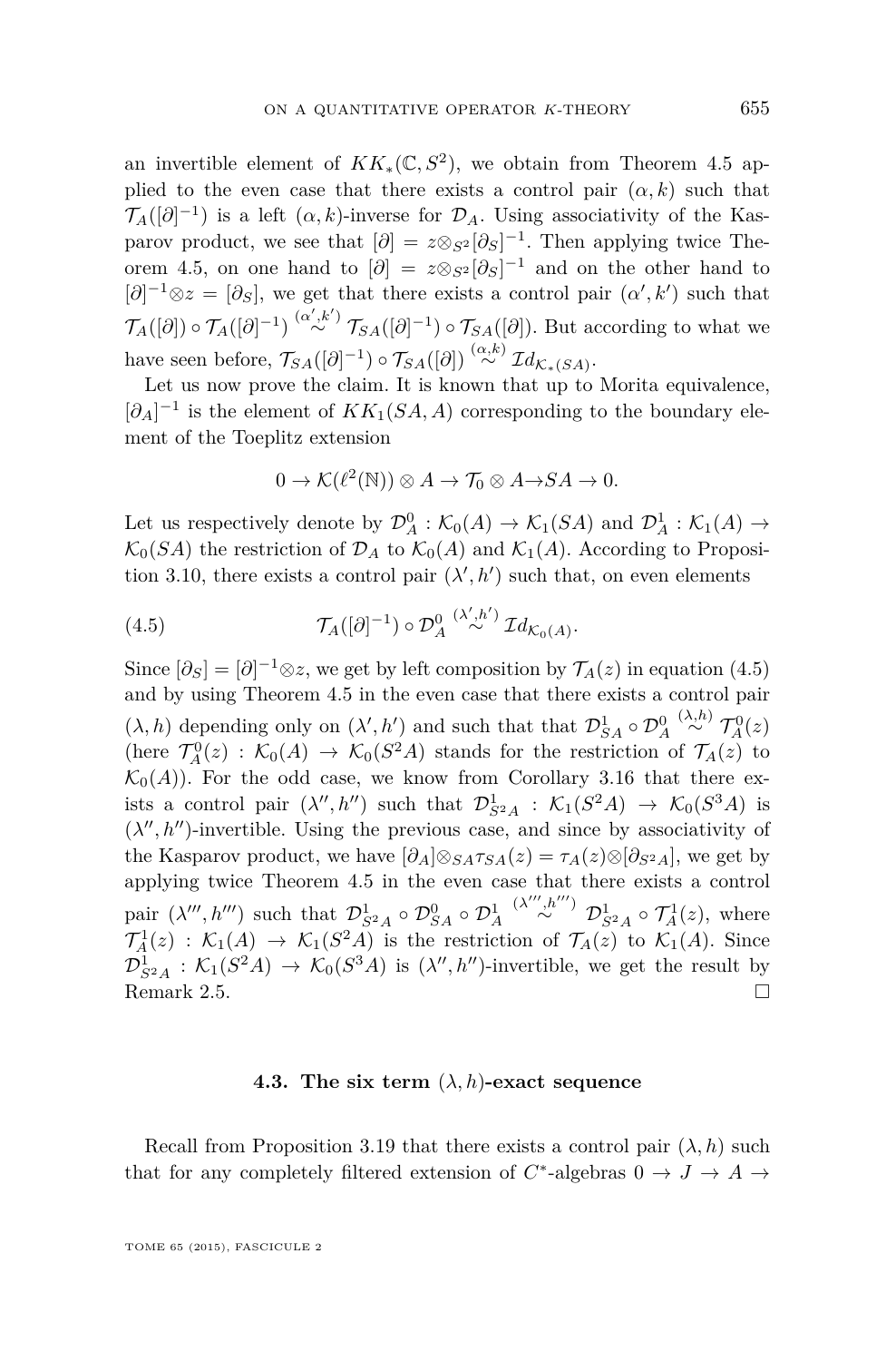$A/J \to 0$ , the following diagrams are  $(\lambda, h)$ -commutative:

$$
\begin{array}{ccc}\n\mathcal{K}_0(A/J) & \xrightarrow{\mathcal{D}_{A/J}} & \mathcal{K}_1(SA/J) \\
\mathcal{D}_{J,A} & & \downarrow \mathcal{D}_{SJ,SA} \\
\mathcal{K}_1(J) & \xrightarrow{\mathcal{D}_J} & \mathcal{K}_0(SJ)\n\end{array}
$$

and

$$
\begin{array}{ccc}\n\mathcal{K}_1(A/J) & \xrightarrow{\mathcal{D}_{A/J}} & \mathcal{K}_0(SA/J) \\
\mathcal{D}_{J,A} & & \downarrow \mathcal{D}_{SJ,SA} \\
\mathcal{K}_0(J) & \xrightarrow{\mathcal{D}_J} & \mathcal{K}_1(SJ)\n\end{array}
$$

As a consequence, by using Lemma [4.6](#page-50-0) and Theorem [3.14,](#page-38-0) we get

THEOREM 4.7. — There exists a control pair  $(\lambda, h)$  such that for any completely filtered extension of *C* ∗ -algebras

$$
0 \longrightarrow J \stackrel{j}{\longrightarrow} A \stackrel{q}{\longrightarrow} A/J \longrightarrow 0,
$$

the following six-term sequence is  $(\lambda, h)$ -exact

$$
\begin{array}{ccc}\n\mathcal{K}_0(J) & \xrightarrow{\jmath_*} & \mathcal{K}_0(A) & \xrightarrow{q_*} & \mathcal{K}_0(A/J) \\
\mathcal{D}_{J,A} \uparrow & & \mathcal{D}_{J,A} \downarrow \\
\mathcal{K}_1(A/J) & \xleftarrow{q_*} & \mathcal{K}_1(A) & \xrightarrow{\jmath_*} & \mathcal{K}_1(J)\n\end{array}
$$

Remark 4.8. — Let us consider with notations of Section [3.4](#page-39-0) the completely filtered extension of *C* ∗ -algebras

(4.6) 
$$
0 \to SA/J \overset{\phi_q}{\to} C_q \overset{\pi_1}{\to} A \to 0,
$$

where  $\pi_1 : C_q \to A$  is the projection on the first factor of  $C_q$ . Since we have a completely filtered extension of algebras  $0 \to J \stackrel{e_j}{\to} C_q \stackrel{\pi_2}{\to}$  $A/J[0,1) \rightarrow 0$ , and since  $A/J[0,1)$  is a contractible filtered  $C^*$ algebra, we see in view of Theorem 4.7 that  $e_{j,*}: \mathcal{K}_*(J) \to \mathcal{K}_*(C_q)$ is a controlled isomorphism. It is then plain to check that up to the controlled isomorphism  $e_{j,*}$  and  $\mathcal{D}_{A/J}: \mathcal{K}_*(SA/J) \to \mathcal{K}_*(A/J)$ , we get from the completely filtered extension of  $C^*$ -algebras of equation (4.6) (for a possibly different control pair) the controlled six-term exact sequence of Theorem 4.7.

(i) The controlled six-term exact sequence extend to extensions that satisfy the assumptions of Remark [3.15,](#page-38-0) but with these notations, the control pairs involved in the proposition depend on the number *C*.

ANNALES DE L'INSTITUT FOURIER

<span id="page-52-0"></span>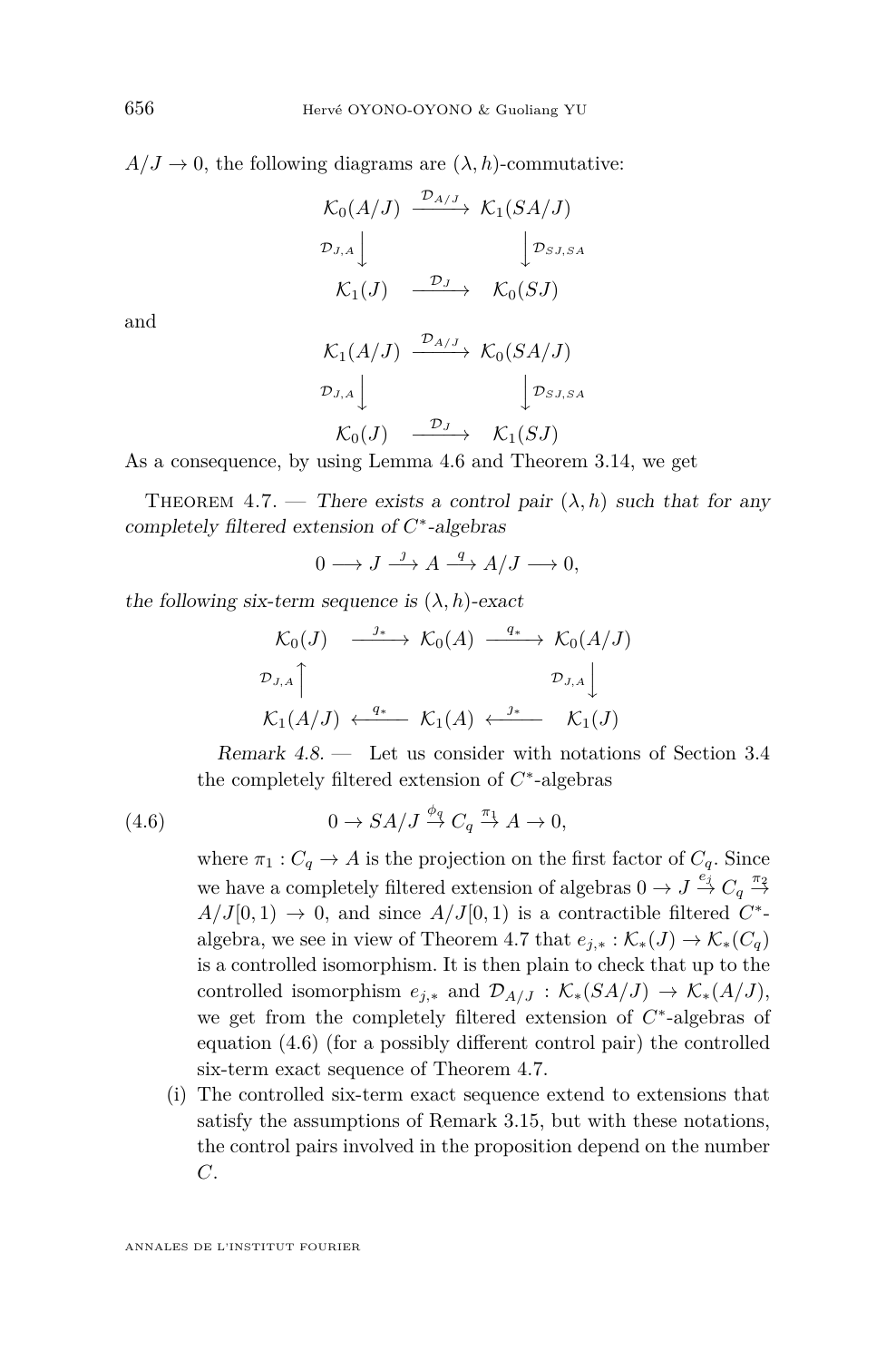<span id="page-53-0"></span>If we apply Theorem [4.7](#page-52-0) to a filtered and split extension, we get:

COROLLARY 4.9. — There exists a control pair  $(\lambda, h)$  such that for every split extension of filtered  $C^*$ -algebra  $0 \to J \to A \to A/J \to 0$ , and any filtered split cross-section  $s: A/J \to A$ , then

$$
\mathcal{K}_{*}(J) \oplus \mathcal{K}_{*}(A/J) \longrightarrow \mathcal{K}_{*}(A); (x, y) \mapsto j_{*}(x) + s_{*}(y)
$$

is  $(\lambda, h)$ -invertible.

# **5. Quantitative** *K***-theory for crossed product** *C* ∗ **-algebras**

In this section, we study quantitative *K*-theory for crossed product *C* ∗ algebras and discuss its applications to *K*-amenability.

Let Γ be a finitely generated group. A Γ-*C*<sup>\*</sup>-algebra is a separable *C*<sup>\*</sup>algebra equipped with an action of  $\Gamma$  by automorphisms. Recall that the convolution algebra  $C_c(\Gamma, A)$  of finitely supported A-valued functions on  $\Gamma$ admits two canonical *C* ∗ -completions, the reduced crossed product *A*o*red*Γ and the maximal crossed product  $A \rtimes_{max} \Gamma$ . Moreover, there is a canonical epimorphism  $\lambda_{\Gamma,A}: A \rtimes_{max} \Gamma \to A \rtimes_{red} \Gamma$  which is the identity on  $C_c(\Gamma, A)$ .

#### **5.1. Lengths and propagation**

Recall that a length on  $\Gamma$  is a map  $\ell : \Gamma \to \mathbb{R}^+$  such that

- $\ell(\gamma) = 0$  if and only if  $\gamma$  is the identity element *e* of Γ;
- $\ell(\gamma\gamma') \leq \ell(\gamma) + \ell(\gamma')$  for all element  $\gamma$  and  $\gamma'$  of  $\Gamma$ .
- $\ell(\gamma) = \ell(\gamma^{-1}).$

In what follows, we will assume that  $\ell$  is a word length arising from a finite generating symmetric set *S*, i.e  $\ell(\gamma) = \inf\{d \text{ such that } \gamma = \gamma_1 \cdots \gamma_d \text{ with }\}$  $\gamma_1, \ldots, \gamma_d$  in *S*. Let us denote by  $B(e, r)$  the ball centered at the neutral element of  $\Gamma$  with radius *r*, i.e  $B(e, r) = \{ \gamma \in \Gamma \text{ such that } \ell(\gamma) \leq r \}.$  For any positive number *r*, we set

$$
(A \rtimes_{red} \Gamma)_r \stackrel{\text{def}}{=\!\!\!=} \{ f \in C_c(\Gamma, A) \text{ with support in } B(e, r) \}.
$$

Then the *C*<sup>\*</sup>-algebra  $A \rtimes_{red} \Gamma$  is filtered by  $((A \rtimes_{red} \Gamma)_r)_{r>0}$ . In the same way, setting  $(A \rtimes_{max} \Gamma)_r \stackrel{\text{def}}{=} \{f \in C_c(\Gamma, A) \text{ with support in } B(e, r)\},\$ then the  $C^*$ -algebra  $A \rtimes_{max} \Gamma$  is filtered by  $((A \rtimes_{max} \Gamma)_r)_{r>0}$  (notice that as sets,  $(A \rtimes_{red} \Gamma)_r = (A \rtimes_{max} \Gamma)_r$ ). It is straightforward to check that two word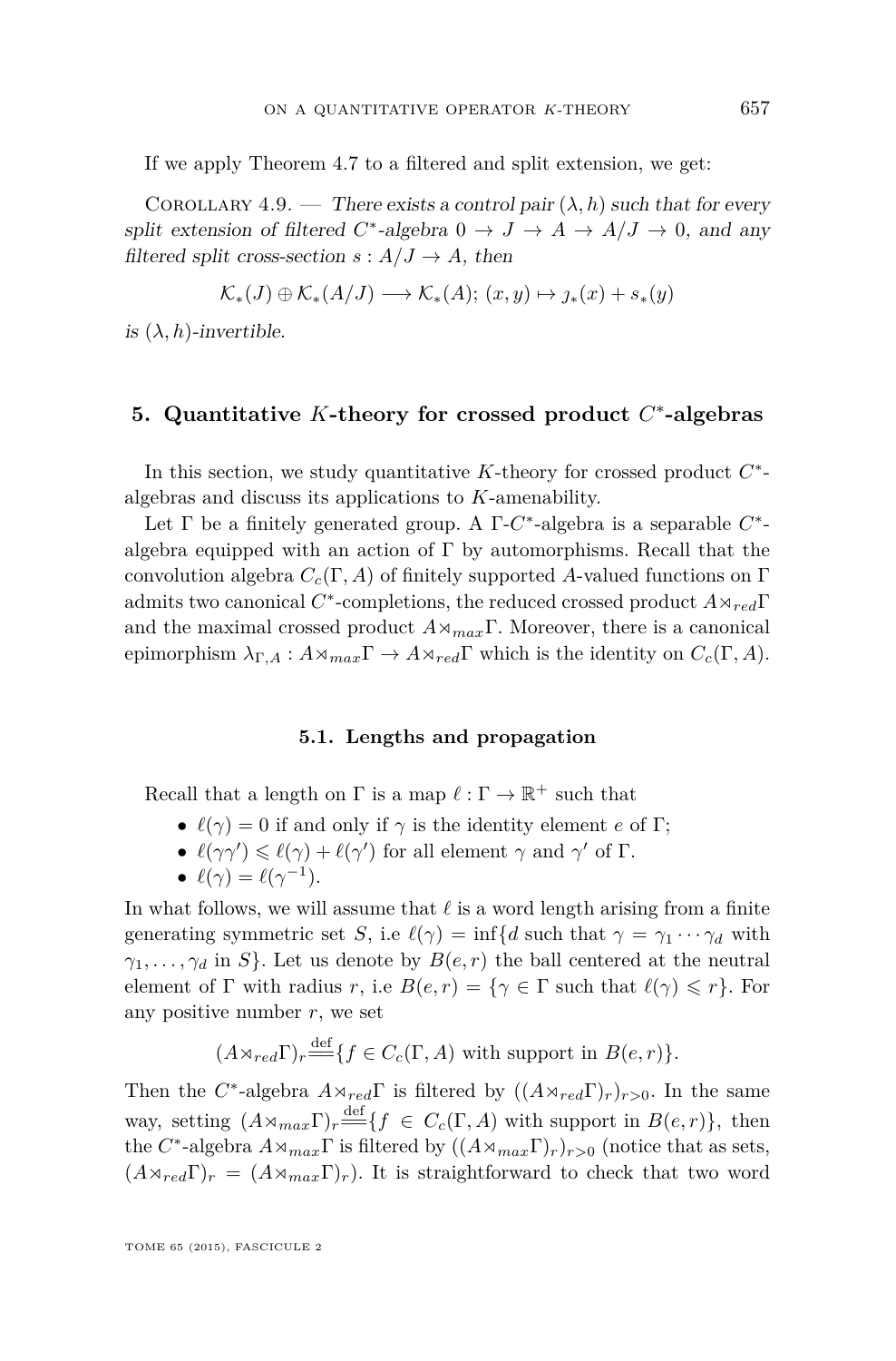lengths give rise for  $A \rtimes_{red} \Gamma$  (resp. for  $A \rtimes_{max} \Gamma$ ) to quantitative *K*-theories related by a (1*, c*)-controlled isomorphism for a constant *c*.

For a homomorphism  $f : A \to B$  of  $\Gamma$ -*C*<sup>\*</sup>-algebras, we denote respectively by  $f_{\Gamma, red}: A \rtimes_{red} \Gamma \to B \rtimes_{red} \Gamma$  and  $f_{\Gamma, max}: A \rtimes_{max} \Gamma \to B \rtimes_{max} \Gamma$ the homomorphisms respectively induced by *f* on the reduced and on the maximal crossed product.

For any semi-split extension of  $\Gamma$ -*C*<sup>\*</sup>-algebras  $0 \longrightarrow J \longrightarrow A \longrightarrow A/J \longrightarrow$ 0, we have semi-split extensions of filtered *C* ∗ -algebras

$$
0\longrightarrow J\rtimes_{red}\Gamma \stackrel{\jmath_{\Gamma,red}}{\longrightarrow} A\rtimes_{red}\Gamma \stackrel{q_{\Gamma,red}}{\longrightarrow} A/J\rtimes_{red}\Gamma \longrightarrow 0
$$

and

 $0 \longrightarrow J \rtimes_{max} \Gamma \stackrel{J\Gamma, max}{\longrightarrow} A \rtimes_{max} \Gamma \stackrel{q\Gamma, max}{\longrightarrow} A/J \rtimes_{max} \Gamma \longrightarrow 0$ 

and hence, by Theorem [4.7,](#page-52-0) we get:

PROPOSITION 5.1. — There exists a control pair  $(\lambda, h)$  such that for any semi-split extension of Γ-C<sup>\*</sup>-algebras

$$
0 \longrightarrow J \stackrel{j}{\longrightarrow} A \stackrel{q}{\longrightarrow} A/J \longrightarrow 0,
$$

the following six-term sequences are  $(\lambda, h)$ -exact

$$
\mathcal{K}_{0}(J \rtimes_{red} \Gamma) \xrightarrow{\jmath_{\Gamma, red,*}} \mathcal{K}_{0}(A \rtimes_{red} \Gamma) \xrightarrow{\qquad q_{\Gamma, red,*}} \mathcal{K}_{0}(A/J \rtimes_{red} \Gamma)
$$
\n
$$
\mathcal{D}_{J \rtimes_{red} \Gamma, A \rtimes_{red} \Gamma} \uparrow \qquad \qquad \mathcal{D}_{J \rtimes_{red} \Gamma, A \rtimes_{red} \Gamma} \downarrow
$$
\n
$$
\mathcal{K}_{1}(A/J \rtimes_{red} \Gamma) \xleftarrow{\qquad q_{\Gamma, red,*}} \mathcal{K}_{1}(A \rtimes_{red} \Gamma) \xleftarrow{\qquad \qquad \qquad \qquad \mathcal{K}_{1}(J \rtimes_{red} \Gamma)}
$$
\nand\n
$$
\mathcal{K}_{0}(J \rtimes_{max} \Gamma) \xrightarrow{\jmath_{\Gamma, max,*}} \mathcal{K}_{0}(A \rtimes_{max} \Gamma) \xrightarrow{\qquad q_{\Gamma, max,*}} \mathcal{K}_{0}(A/J \rtimes_{max} \Gamma)
$$

$$
\mathcal{D}_{J \times_{real} \Gamma, A \times max \Gamma} \uparrow
$$
\n
$$
\mathcal{L}_{1}(A/J \times_{max} \Gamma) \xleftarrow{q_{\Gamma, max,*}} \mathcal{K}_{1}(A \times_{max} \Gamma) \xleftarrow{J \Gamma, max \Gamma} \mathcal{K}_{1}(J \times_{max} \Gamma)
$$

#### **5.2. Kasparov transformation**

In this subsection we see how a slight modification of the argument used in Section [4.1](#page-43-0) allowed to define a controlled version of the Kasparov transformation compatible with Kasparov product.

Notice first that every element *z* of  $KK_*^{\Gamma}(A, B)$  can be represented by a *K*-cycle,  $(\pi, T, \mathcal{H} \otimes B)$ , where

•  $\mathcal H$  is a separable Hilbert space;

ANNALES DE L'INSTITUT FOURIER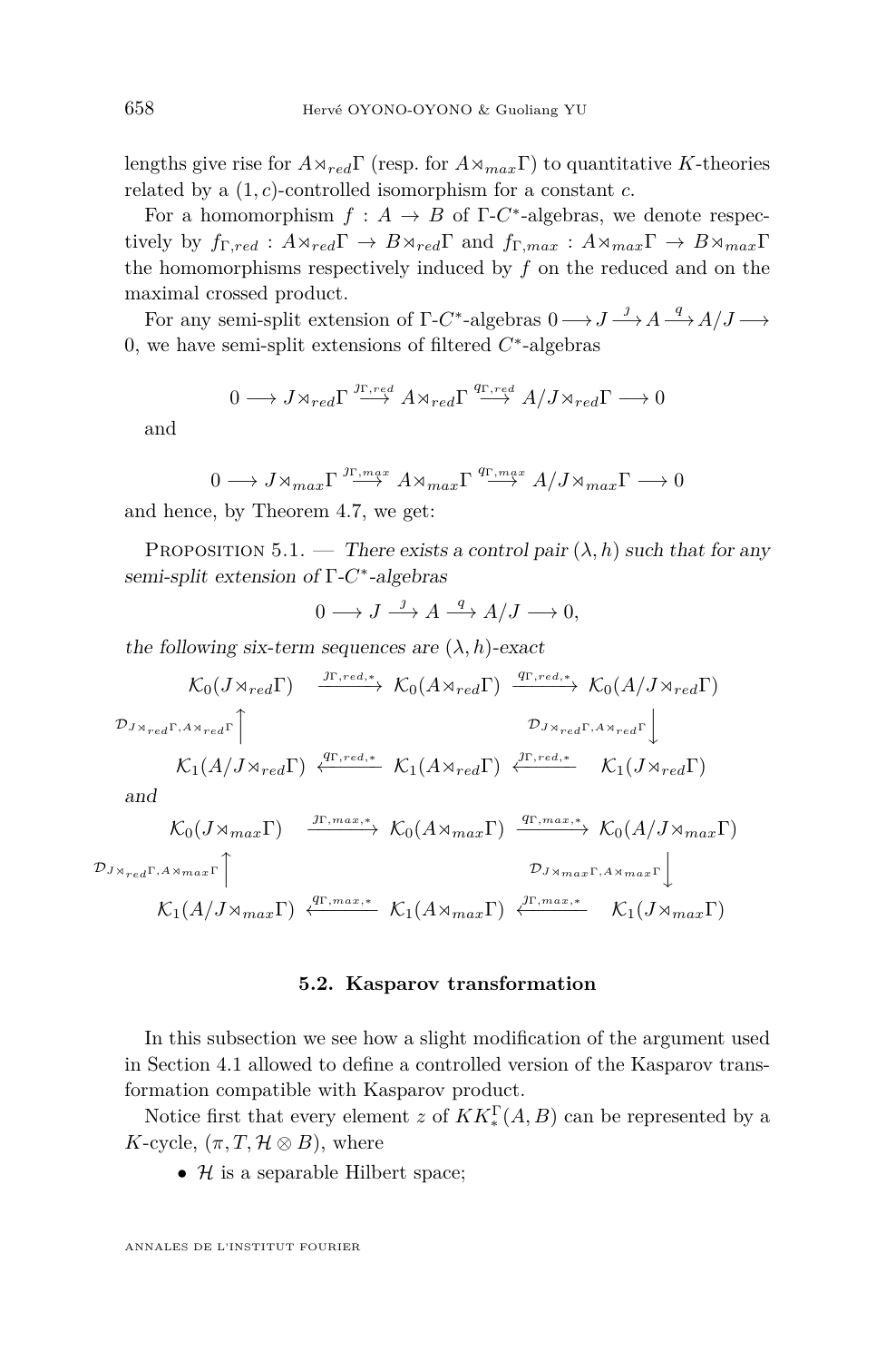- the right Hilbert *B*-module  $\mathcal{H} \otimes B$  is acted upon by Γ;
- $\pi$  is an equivariant representation of *A* in the algebra  $\mathcal{L}(\mathcal{H}\otimes B)$  of adjointable operators on  $\mathcal{H} \otimes B$ ;
- *T* is a self-adjoint operator on H ⊗*B* satisfying the *K*-cycle conditions, i.e.  $[T, \pi(a)]$ ,  $\pi(a)(T^2 - \mathcal{I}d_{\mathcal{H}\otimes B})$  and  $\pi(a)(\gamma(T) - T)$  belongs to  $\mathcal{K}(\mathcal{H}) \otimes B$ , for every *a* in *A* and  $\gamma \in \Gamma$ .

Let  $T_{\Gamma} = T \otimes_B \mathcal{I} d_{B \times red\Gamma}$  be the adjointable element of  $(\mathcal{H} \otimes B) \otimes_B B \times_{red} \Gamma \cong$  $\mathcal{H} \otimes B \rtimes_{red} \Gamma$  induced by *T* and let  $\pi_{\Gamma}$  be the representation of  $A \rtimes_{red} \Gamma$ in the algebra  $\mathcal{L}(\mathcal{H} \otimes B \rtimes_{red} \Gamma)$  of adjointable operators of  $\mathcal{H} \otimes B \rtimes_{red} \Gamma$ induced by  $\pi$ . Then  $(\pi_{\Gamma}, T_{\Gamma}, \mathcal{H} \otimes B \rtimes_{red} \Gamma)$  is a  $A \rtimes_{red} \Gamma \text{-} B \rtimes_{red} \Gamma$ -*K*-cycle and the Kasparov transform of *z* is the class  $J_{\Gamma}^{red}(z)$  of this K-cycle in  $KK_*(A \rtimes_{red} \Gamma, B \rtimes_{red} \Gamma)$  [\[11\]](#page-69-0). In the odd case, let us set  $P = \frac{\mathcal{I}d_{\mathcal{H} \otimes B} + T}{2}$ . Then *P* induces an adjointable operator  $P_{\Gamma} = P \otimes_B \mathcal{I} d_{B \otimes_{\mathbb{Z}^d} \Gamma}$  of  $(\mathcal{H} \otimes$ *B*) ⊗*B*  $\otimes$ *B* $\otimes$ <sub>red</sub>Γ $\cong$  *H*  $\otimes$  *B* $\otimes$ <sub>red</sub>Γ. Let us define

$$
E^{(\pi,T)} = \{(x,y) \in A \rtimes_{red} \Gamma \oplus \mathcal{L}(\mathcal{H} \otimes B \rtimes_{red} \Gamma) \text{ such that } P_{\Gamma} \cdot \pi_{\Gamma}(x) \cdot P_{\Gamma} - y \in \mathcal{K}(\mathcal{H}) \otimes B \rtimes_{red} \Gamma \}.
$$

Since  $P_{\Gamma}$  has no propagation, the  $C^*$ -algebra  $E^{(\pi,T)}$  is filtered by  $(E_r^{(\pi,T)})_{r>0}$  with

$$
E_r^{(\pi,T)} = \{ (x, P_\Gamma \cdot \pi_\Gamma(x) \cdot P_\Gamma + y); \ x \in (A \rtimes_{red} \Gamma)_r \text{ and } y \in \mathcal{K}(\mathcal{H}) \otimes (B \rtimes_{red} \Gamma)_r \}.
$$

The extension of *C* ∗ -algebras

$$
0 \longrightarrow \mathcal{K}(\mathcal{H}) \otimes B \rtimes_{red} \Gamma \longrightarrow E^{(\pi, T)} \longrightarrow A \rtimes_{red} \Gamma \longrightarrow 0
$$

is filtered semi-split by the cross-section

$$
s: A \rtimes_{red} \Gamma \to E^{(\pi, T)}; x \mapsto (x, P_{\Gamma} \cdot \pi_{\Gamma}(x) \cdot P_{\Gamma}).
$$

Let us show that  $\mathcal{D}_{\mathcal{K}(\mathcal{H})\otimes B\rtimes_{red}\Gamma, E^{(\pi,\mathcal{T})}}$  only depends on the class of  $(\pi, T, \mathcal{T})$  $\mathcal{H} \otimes B$ ) in  $KK_1^{\Gamma}(A, B)$ . Assume that  $(\pi, T, \mathcal{H} \otimes B[0, 1])$  is a  $\Gamma$ -equivariant *A*-*B*[0*,* 1]-*K*-cycle providing a homotopy between two Γ-equivariant *A*-*B*-*K*-cycles  $(\pi_0, T_0, \mathcal{H} \otimes B)$  and  $(\pi_1, T_1, \mathcal{H} \otimes B)$ . For  $t \in [0, 1]$  we denote by

- $e_t : B[0,1] \rtimes_{red} \Gamma \rightarrow B \rtimes_{red} \Gamma$  the evaluation at *t*;
- $F_t \in \mathcal{L}(\mathcal{H} \otimes B \rtimes_{red} \Gamma)$  the fiber at *t* of an operator  $F \in \mathcal{L}(\mathcal{H} \otimes$  $B[0,1]\rtimes_{red}\Gamma);$
- $\pi_{\Gamma,t}$  the representation of  $A \rtimes_{red} \Gamma$  induced by  $\pi_{\Gamma}$  at the fiber *t*.

Then the homomorphism  $E^{(\pi,T)} \to E^{(\pi_t,T_t)}$ ;  $(x, y) \mapsto (x, y_t)$  satisfies the conditions of Remark [3.8](#page-32-0) and thus we get that

$$
(\mathcal{I}d_{\mathcal{K}(\mathcal{H})}\otimes e_t)_*\circ \mathcal{D}_{\mathcal{K}(\mathcal{H})\otimes B[0,1]\rtimes_{red}\Gamma,E^{(\pi,T)}}=\mathcal{D}_{\mathcal{K}(\mathcal{H})\otimes B\rtimes_{red}\Gamma,E^{(\pi_t,T_t)}}.
$$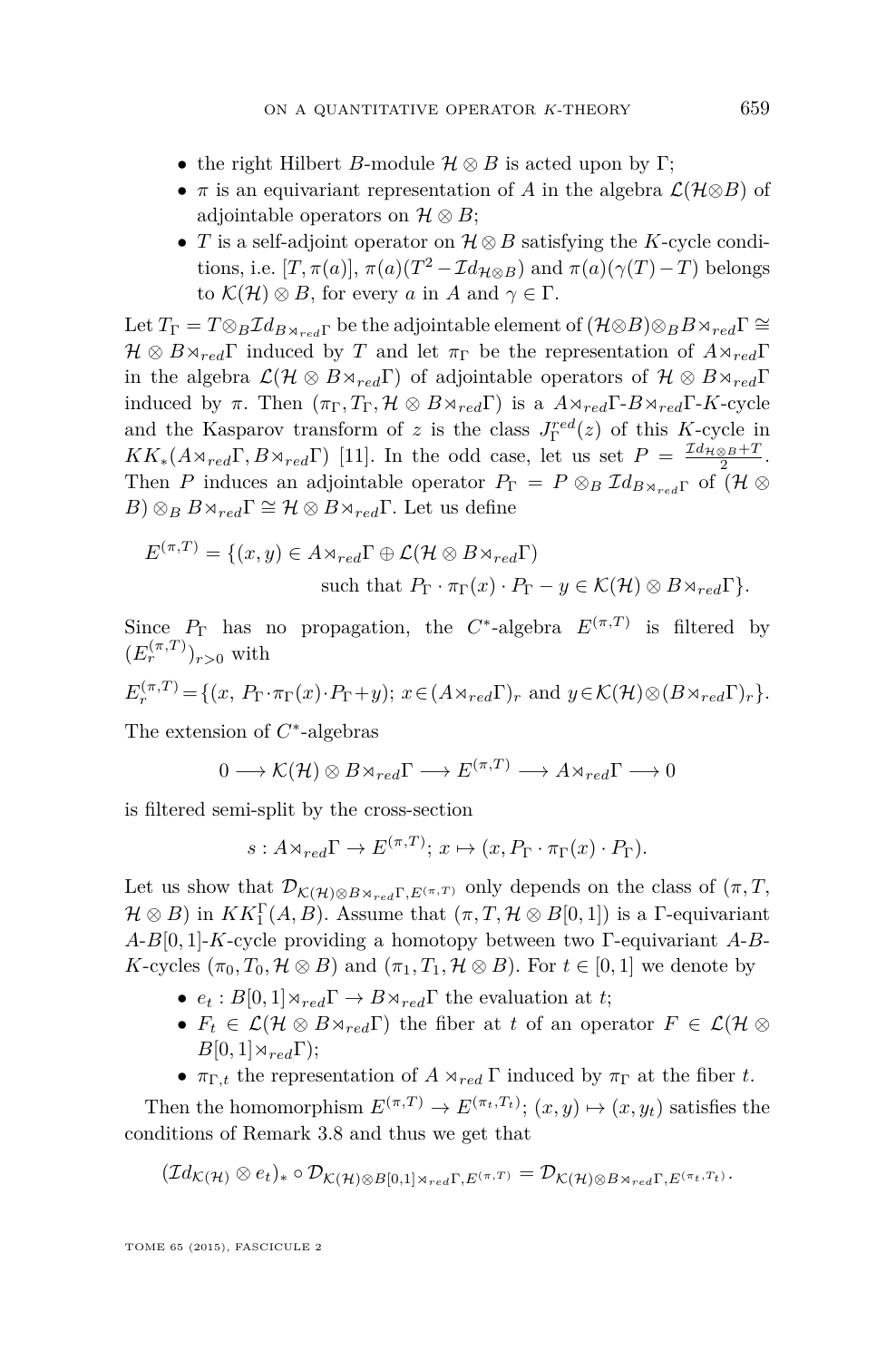According to Lemma [1.26,](#page-14-0) we deduce that

$$
\mathcal{D}_{\mathcal{K}(\mathcal{H})\otimes B\rtimes_{red}\Gamma, E^{(\pi_0, T_0)}}=\mathcal{D}_{\mathcal{K}(\mathcal{H})\otimes B\rtimes_{red}\Gamma, E^{(\pi_1, T_1)}}.
$$

This shows that for a  $\Gamma$ -equivariant *A-B-K-cycles*  $(\pi, T, \mathcal{H} \otimes B)$ , then  $\mathcal{D}_{\mathcal{K}(H)\otimes B\rtimes_{red}\Gamma, E^{(\pi,T)}}$  depends only on the class *z* of  $(\pi, T, \mathcal{H}\otimes B)$  in  $KK_1^{\Gamma}(A, B)$ . Eventually, if we define

$$
\mathcal{J}_{\Gamma}^{red}(z) = \mathcal{M}_{B \rtimes_{red} \Gamma}^{-1} \circ \mathcal{D}_{\mathcal{K}(\mathcal{H}) \otimes B \rtimes_{red} \Gamma, E^{(\pi, T)}},
$$

where

- $(\pi, T, \mathcal{H} \otimes B)$  is any  $\Gamma$ -equivariant *A-B-K*-cycles representing *z*;
- $M_{B\times_{red}Γ}$  is the Morita equivalence (see Example [2.2\)](#page-22-0).

we get as in Section [4.1](#page-43-0)

Proposition 5.2. — Let *A* and *B* be Γ-*C* ∗ -algebras. Then for any element *z* of  $KK_1^{\Gamma}(A, B)$ , there is a odd degree  $(\alpha_{\mathcal{D}}, k_{\mathcal{D}})$ -controlled morphism

$$
\mathcal{J}_{\Gamma}^{red}(z) = (J_{\Gamma}^{red,\varepsilon,r}(z))_{0<\varepsilon<\frac{1}{4\alpha_{\mathcal{D}}},r>0} : \mathcal{K}_*(A \rtimes_{red} \Gamma) \to \mathcal{K}_*(B \rtimes_{red} \Gamma)
$$

such that

- (*i*)  $\mathcal{J}_{\Gamma}^{red}(x)$  induces in *K*-theory the right multiplication by  $J_{\Gamma}^{red}(z)$ ;
- (ii)  $\mathcal{J}_{\Gamma}^{red}$  is additive, i.e

$$
\mathcal{J}_{\Gamma}^{red}(z+z') = \mathcal{J}_{\Gamma}^{red}(z) + \mathcal{J}_{\Gamma}^{red}(z').
$$

(iii) Let *A'* be a  $\Gamma$ -*C*<sup>\*</sup>-algebra and let  $f : A \to A'$  be a homomorphism Γ-*C* ∗ -algebras, then

$$
\mathcal{J}_{\Gamma}^{red}(f^*(z)) = \mathcal{J}_{\Gamma}^{red}(z) \circ f_{\Gamma, red,*}
$$

for any *z* in  $KK_1^{\Gamma}(A', B)$ .

(iv) Let *B*<sup> $\prime$ </sup> be a  $\Gamma$ -*C*<sup>\*</sup>-algebra and let  $g : B \to B'$  be a homomorphism of Γ-*C* ∗ -algebras, then

$$
\mathcal{J}_{\Gamma}^{red}(g_*(z)) = g_{\Gamma, red, *} \circ \mathcal{J}_{\Gamma}^{red}(z)
$$

for any *z* in  $KK_1^{\Gamma}(A, B)$ .

 $(v)$  If

$$
0 \to J \to A \to A/J \to 0
$$

is a semi-split exact sequence of  $\Gamma$ -*C*<sup>\*</sup>-algebras, let  $[\partial_{J,A}]$  be the element of  $KK_1^{\Gamma}(A/J, J)$  that implements the boundary map  $\partial_{J, A}$ . Then we have

$$
\mathcal{J}_{\Gamma}^{red}([\partial_{J,A}]) = \mathcal{D}_{J \rtimes_{red} \Gamma, A \rtimes_{red} \Gamma}.
$$

ANNALES DE L'INSTITUT FOURIER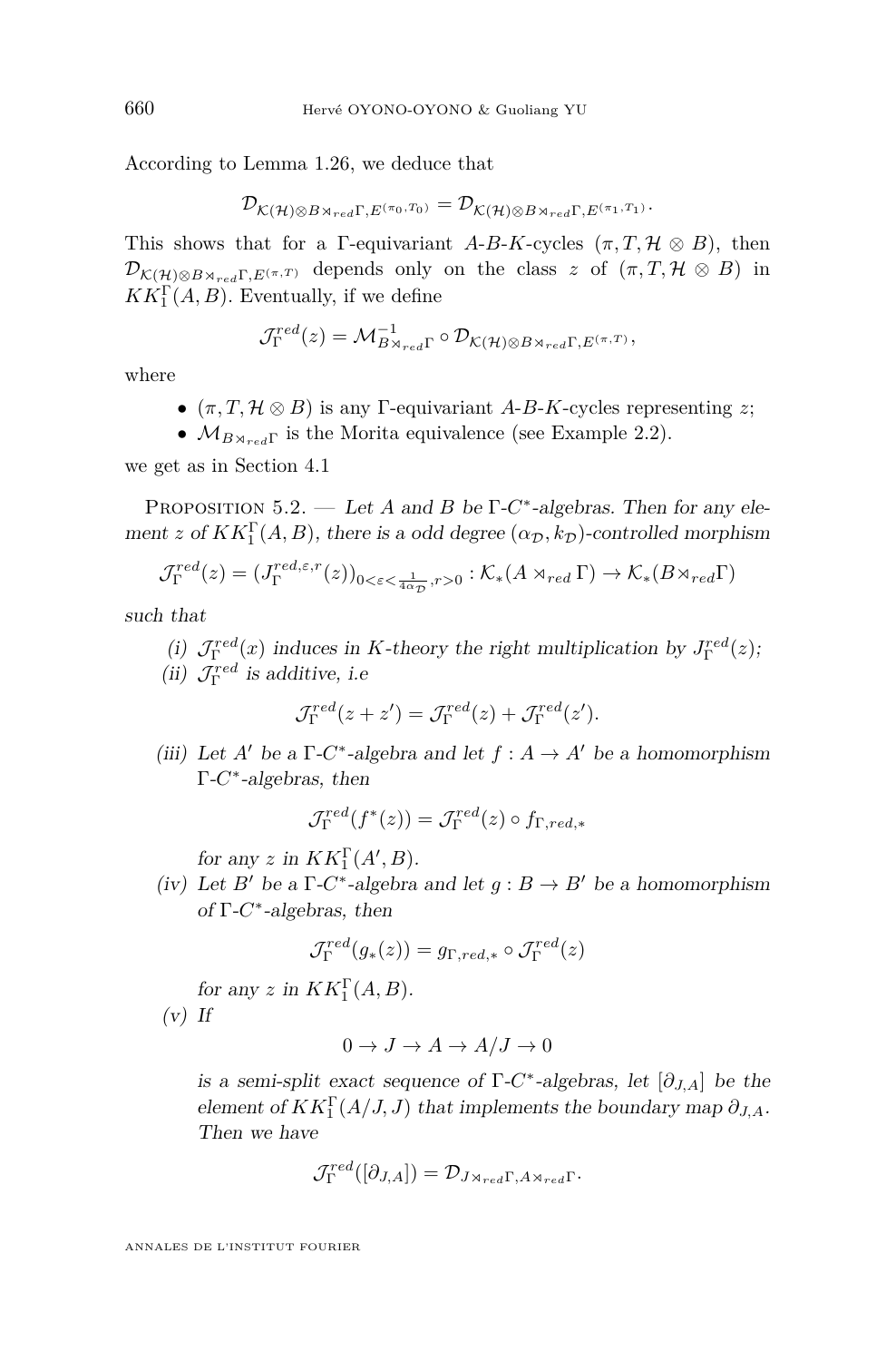<span id="page-57-0"></span>We can now define  $\mathcal{J}_{\Gamma}^{red}$  for even element in the following way. Set  $\alpha_{\mathcal{J}} =$  $\alpha_{\mathcal{T}} \alpha_{\mathcal{D}}$  and  $k_{\mathcal{J}} = k_{\mathcal{T}} * k_{\mathcal{D}}$ . If *A* and *B* are  $\Gamma$ -*C*<sup>\*</sup>-algebra and if *z* is an element in  $KK_0^{\Gamma}(A, B)$ , then we set with notation of Section [4.1](#page-43-0)

$$
\mathcal{J}_{\Gamma}^{red}(z) = (J_{\Gamma}^{red,\varepsilon,r}(z))_{0<\varepsilon<\frac{1}{4\alpha\tau},r} \stackrel{\text{def}}{=} \mathcal{T}_{B\rtimes_{red}\Gamma}([\partial]^{-1}) \circ \mathcal{J}_{\Gamma}^{red}(z\otimes_B[\partial_{SB}]).
$$

According to Lemma [4.6,](#page-50-0) there exists a control pair  $(\lambda, h)$  such that for any  $\Gamma$ -*C*<sup>\*</sup>-algebra *A*, then  $\mathcal{J}_{\Gamma}^{red}([Id_A]) \stackrel{(\lambda,h)}{\sim} \mathcal{I}d_{\mathcal{K}_*(A \rtimes_{red}\Gamma)}$ . Up to compose with Γ  $\iota_*^{\alpha_{\mathcal{D}}\varepsilon,\alpha_{\mathcal{J}}\varepsilon,k_{\mathcal{D},\varepsilon}r,k_{\mathcal{J},\varepsilon}r}$ , we can assume indeed that  $\mathcal{J}_{\Gamma}^{red}(\bullet)$  is also, in the odd case a  $(\alpha_{\mathcal{J}}, k_{\mathcal{J}})$ -controlled morphism. As for Theorem [4.4,](#page-48-0) we get.

THEOREM 5.3. — Let *A* and *B* be  $\Gamma$ -*C*<sup>\*</sup>-algebras.

(*i*) For any element *z* of  $KK_*^{\Gamma}(A, B)$ , then

$$
\mathcal{J}_{\Gamma}^{red}(z): \mathcal{K}_{*}(A \rtimes_{red} \Gamma) \to \mathcal{K}_{*}(B \rtimes_{red} \Gamma)
$$

is a  $(\alpha_{\mathcal{I}}, k_{\mathcal{I}})$ -controlled morphism of same degree as *z* that induces in *K*-theory right multiplication by  $J_{\Gamma}^{red}(z)$ .

(ii) For any *z* and *z'* in  $KK_*^{\Gamma}(A, B)$ , then

$$
\mathcal{J}_{\Gamma}^{red}(z+z') = \mathcal{J}_{\Gamma}^{red}(z) + \mathcal{J}_{\Gamma}^{red}(z').
$$

- (iii) For any  $\Gamma$ -*C*<sup>\*</sup>-algebra *A'*, any homomorphism  $f : A \to A'$  of  $\Gamma$ -*C*<sup>\*</sup>algebras and any *z* in  $KK_*^{\Gamma}(A', B)$ , then  $\mathcal{J}_{\Gamma}^{red}(f^*(z)) = \mathcal{J}_{\Gamma}^{red}(z) \circ$ *f*Γ*,*<sup>∗</sup>.
- (iv) For any  $\Gamma$ -*C*<sup>\*</sup>-algebra *B*<sup>*'*</sup>, any homomorphism *g* : *B*  $\rightarrow$  *B*<sup>*'*</sup> of  $\Gamma$ - $C^*$ -algebras and any *z* in  $KK_*^{\Gamma}(A, B)$ , then  $\mathcal{J}_{\Gamma}^{red}(g_*(z)) = g_{\Gamma, *} \circ$  $\mathcal{J}^{red}_\Gamma(z).$

Using the same argument as in the proof of Theorem [4.5,](#page-49-0) we see that  $\mathcal{J}_{\Gamma}^{red}$  is compatible with Kasparov products.

THEOREM 5.4. — There exists a control pair  $(\lambda, h)$  such that the following holds: for every Γ-*C* ∗ -algebras *A, B* and *D*, any elements *z* in  $KK_*^{\Gamma}(A, B)$  and  $z'$  in  $KK_*^{\Gamma}(B, D)$ , then

$$
\mathcal{J}_{\Gamma}^{red}(z \otimes_B z') \stackrel{(\lambda,h)}{\sim} \mathcal{J}_{\Gamma}^{red}(z') \circ \mathcal{J}_{\Gamma}^{red}(z).
$$

We can perform a similar construction for maximal cross products.

THEOREM 5.5. — Let *A* and *B* be  $\Gamma$ -*C*<sup>\*</sup>-algebras.

(i) For any element *z* of  $KK_*^{\Gamma}(A, B)$ , there exists a  $(\alpha_{\mathcal{J}}, k_{\mathcal{J}})$ -controlled morphism

$$
\mathcal{J}_{\Gamma}^{max}(z) = (J_{\Gamma}^{max,\varepsilon,r}(z))_{0<\varepsilon<\frac{1}{4\alpha_{\mathcal{J}}},r}: \mathcal{K}_{*}(A\rtimes_{max}\Gamma) \to \mathcal{K}_{*}(B\rtimes_{max}\Gamma)
$$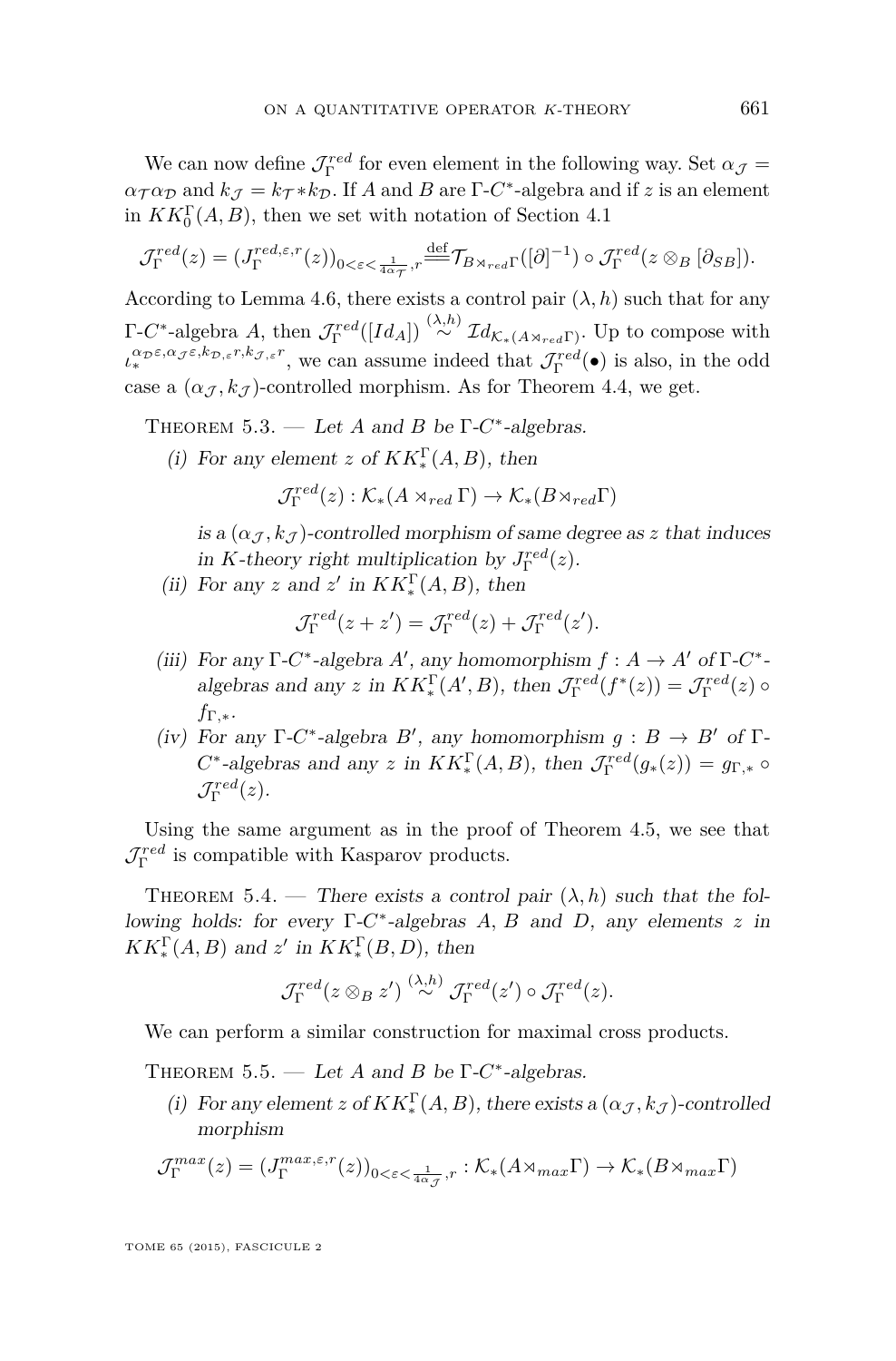<span id="page-58-0"></span>with same degree as *z* that induces in *K*-theory right multiplication by  $J_{\Gamma}^{max}(z)$  and such that  $\lambda_{\Gamma,B,*} \circ \mathcal{J}_{\Gamma}^{max}(z) = \mathcal{J}_{\Gamma}^{red}(z) \circ \lambda_{\Gamma,A,*}.$ 

(ii) For any *z* and *z'* in  $KK_*^{\Gamma}(A, B)$ , then

$$
\mathcal{J}_{\Gamma}^{max}(z+z') = \mathcal{J}_{\Gamma}^{max}(z) + \mathcal{J}_{\Gamma}^{max}(z').
$$

- (iii) For any  $\Gamma$ -*C*<sup>\*</sup>-algebra *A'*, any homomorphism  $f : A \to A'$  of  $\Gamma$ -*C*<sup>\*</sup>algebras and any *z* in  $KK_*^{\Gamma}(A', B)$ , then  $\mathcal{J}_{\Gamma}^{max}(f^*(z)) = \mathcal{J}_{\Gamma}^{max}(z) \circ$ *f*Γ*,max,*∗.
- (iv) For any  $\Gamma$ -*C*<sup>\*</sup>-algebra *B*', any homomorphism  $g : B \to B'$  of  $\Gamma$ -*C*<sup>\*</sup>algebras and any *z* in  $KK_*^{\Gamma}(A, B)$ , then  $\mathcal{J}_{\Gamma}^{max}(g_*(z)) = g_{\Gamma,max,*} \circ$  $\mathcal{J}_{\Gamma}^{max}(z).$

Moreover, there exists a controlled pair  $(\lambda, h)$  such that,

- for any  $\Gamma$ -*C*<sup>\*</sup> algebra *A*, then  $\mathcal{J}_{\Gamma}^{max}([Id_A]) \stackrel{(\lambda,h)}{\sim} \mathcal{I} d_{\mathcal{K}_*(A \rtimes_{max} \Gamma)}$ ;
- For any semi-split extension of  $\Gamma$  algebras  $0 \to J \to A \to A/J \to 0$ , then  $\mathcal{J}_{\Gamma}^{max}([\partial_{J,A}]) \stackrel{(\lambda,h)}{\sim} \mathcal{D}_{J,A}.$

THEOREM 5.6. — There exists a control pair  $(\lambda, h)$  such that the following holds: for every Γ-*C* ∗ -algebras *A, B* and *D*, any elements *z* in  $KK_*^{\Gamma}(A, B)$  and  $z'$  in  $KK_*^{\Gamma}(B, D)$ , then

$$
\mathcal{J}^{max}_{\Gamma}(z\otimes_B z') \stackrel{(\lambda,h)}{\sim} \mathcal{J}^{max}_{\Gamma}(z')\circ \mathcal{J}^{max}_{\Gamma}(z).
$$

#### **5.3. Application to** *K***-amenability**

The original definition of *K*-amenability is due to J. Cuntz [\[6\]](#page-69-0). For our purpose, it is more convenient to use the equivalent definition given by P. Julg and A. Valette in [\[10\]](#page-69-0). If  $\Gamma$  is a discrete group, let us denote by  $1_{\Gamma}$  the class in  $KK_0^{\Gamma}(\mathbb{C}, \mathbb{C})$  of the *K*-cycle  $(Id_{\mathbb{C}}, 0, \mathbb{C})$ , where  $\mathbb{C}$  is provided with the trivial action on Γ.

Definition 5.7. — Let Γ be a discrete group. Then Γ is *K*-amenable if  $1_{\Gamma}$  can be represented by a *K*-cycle such that the action of  $\Gamma$  on the underlying Hilbert space is weakly contained in the regular representation.

(The previous definition indeed also makes sense for locally compact groups.)

Example 5.8. — Amenable groups are obviously *K*-amenable. Typical example on non-amenable *K*-amenable groups are free groups [\[6\]](#page-69-0). More generally, J. L. Tu proved in [\[17\]](#page-69-0) that group which satisfies the strong Baum-Connes conjecture (i.e with  $\gamma = 1$ ) are *K*-amenable. Examples of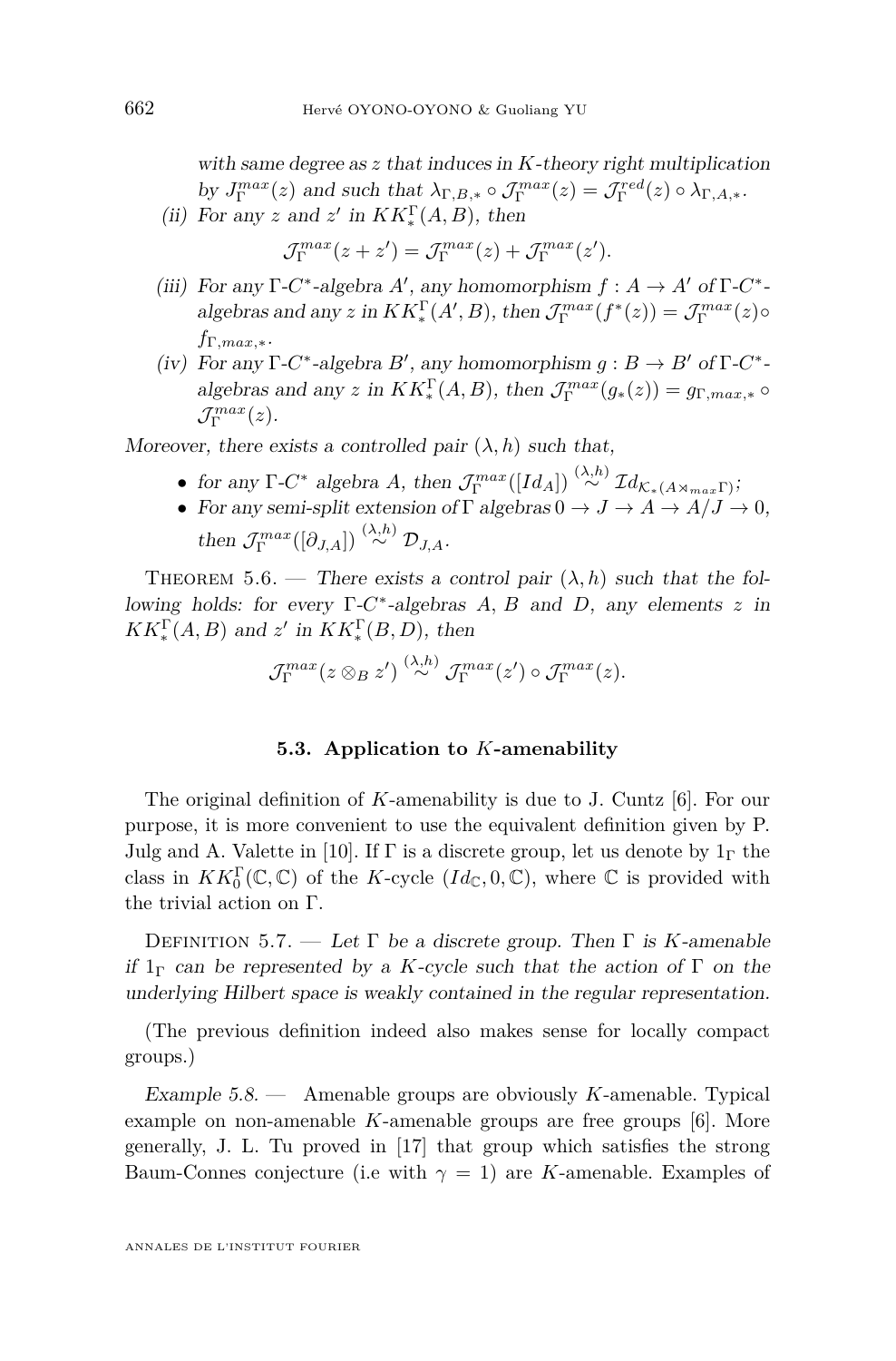such group are groups with the Haagerup property [\[8\]](#page-69-0) and fundamental groups of compact and oriented 3-manifolds [\[13\]](#page-69-0).

For a  $\Gamma$ -*C*<sup>\*</sup>-algebra *B* and an element *T* of  $\mathcal{L}(\mathcal{H}\otimes B)$ , where  $\mathcal{H}$  is a separable Hilbert space, let us set  $T_{\Gamma,max} = T \otimes_B Id_{B \rtimes_{max} \Gamma}$  and  $T_{\Gamma, red} =$  $T \otimes_B Id_{B \rtimes_{red} Γ}$ . If *A* is a Γ-*C*<sup>\*</sup>-algebra and *π* : *A* →  $\mathcal{L}(\mathcal{H} \otimes B)$  is a Γequivariant representation, let  $\pi_{\Gamma, red}$  :  $A \rtimes_{red} \Gamma \rightarrow \mathcal{L}(\mathcal{H} \otimes B \rtimes_{red} \Gamma)$  and  $\pi_{\Gamma,max}: A \rtimes_{max} \Gamma \to \mathcal{L}(\mathcal{H} \otimes B \rtimes_{max} \Gamma)$  be respectively the reduced and the maximal representation induced by  $\pi$ . Then, we have the following (compare with the proof of [\[10,](#page-69-0) proposition 3.4]).

Proposition 5.9. — Let Γ be a *K*-amenable discrete group and let *A* and *B* be  $\Gamma$ -*C*<sup>\*</sup>-algebras. Then any elements of  $KK_*^{\Gamma}(A, B)$  can be represented by a *K*-cycle  $(\pi, T, \mathcal{H} \otimes B)$  such that the homomorphism  $\pi_{\Gamma,max}$ :  $A\rtimes_{max}\Gamma \to \mathcal{L}(\mathcal{H}\otimes B\rtimes_{max}\Gamma)$  factorises through the homomorphism  $\lambda_{\Gamma,A}$ :  $A \rtimes_{max} \Gamma \rightarrow A \rtimes_{red} \Gamma$ , *i.e there exists a homomorphism* 

$$
\pi_{\Gamma, red, max}: A \rtimes_{red} \Gamma \to \mathcal{L}(\mathcal{H} \otimes B \rtimes_{max} \Gamma)
$$

such that

$$
\pi_{\Gamma,max} = \pi_{\Gamma, red,max} \circ \lambda_{\Gamma,A}.
$$

As a consequence, for any Γ-*C* ∗ -algebra *A*, then

$$
\lambda_{\Gamma,A,*}: K_*(A \rtimes_{max} \Gamma) \to K_*(A \rtimes_{red} \Gamma)
$$

is an isomorphism [\[6\]](#page-69-0).

We have the following analogous result for quantitative *K*-theory.

THEOREM 5.10. — There exists a control pair  $(\lambda, h)$  such that

 $\lambda_{\Gamma} A_* : \mathcal{K}_*(A \rtimes_{max} \Gamma) \to \mathcal{K}_*(A \rtimes_{red} \Gamma)$ 

is a  $(\lambda, h)$ -isomorphism for every  $\Gamma$ -*C*<sup>\*</sup>-algebra *A*.

Proof. — Let  $(\pi, T, \mathcal{H} \otimes SA)$  be a Γ-equivariant *K*-cycle as in Proposition 5.9 representing the element  $[\partial_A]$  of  $KK_1^{\Gamma}(A, SA)$  corresponding to the extension

$$
0 \to SA \to CA \to A \to 0.
$$

Let then choose  $\pi_{\Gamma,A,red,max}$  :  $A \rtimes_{red} \Gamma \rightarrow \mathcal{L}(\mathcal{H} \otimes B \rtimes_{max} \Gamma)$  such that  $\pi_{\Gamma,max} = \pi_{\Gamma, red,max} \circ \lambda_{\Gamma,A}$ . Let us set  $P = \frac{T + Id_{\mathcal{H}\otimes S_A}}{2}$  and then define

$$
E_{red}^{(\pi,T)} = \{(x,y) \in A \rtimes_{red} \Gamma \oplus \mathcal{L}(\mathcal{H} \otimes SA \rtimes_{red} \Gamma) \text{ such that}
$$
  

$$
P_{\Gamma, red} \cdot \pi_{\Gamma, red}(x) \cdot P_{\Gamma, red} - y \in \mathcal{K}(\mathcal{H}) \otimes SA \rtimes_{red} \Gamma \},
$$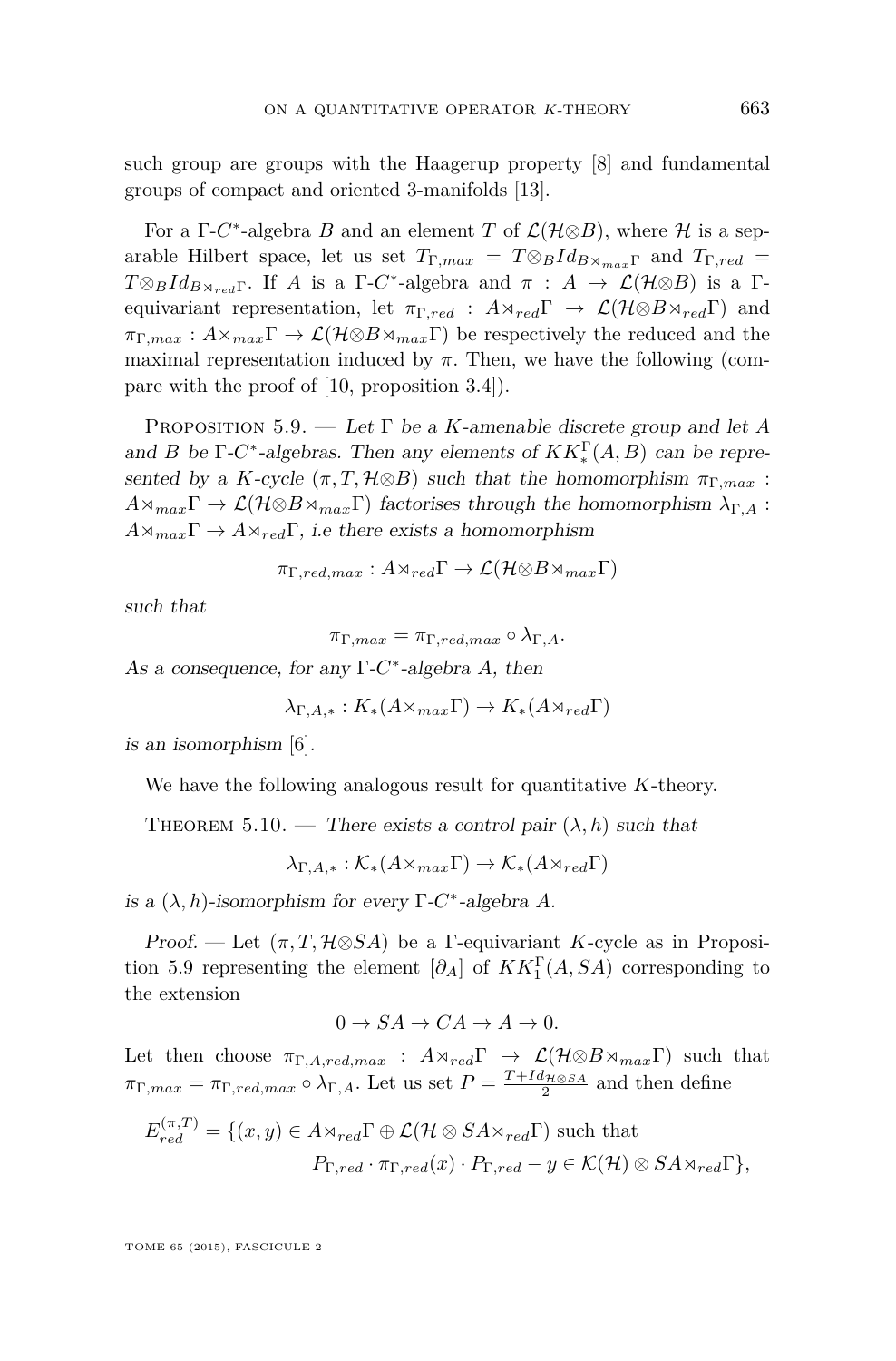$$
E_{max}^{(\pi,T)} = \{(x,y) \in A \rtimes_{max} \Gamma \oplus \mathcal{L}(\mathcal{H} \otimes SA \rtimes_{max} \Gamma) \text{ such that}
$$

$$
P_{\Gamma,max} \cdot \pi_{\Gamma,max}(x) \cdot P_{\Gamma,max} - y \in \mathcal{K}(\mathcal{H}) \otimes SA \rtimes_{max} \Gamma\}
$$

and

$$
E_{red,max}^{(\pi,T)} = \{(x,y) \in A \rtimes_{red} \Gamma \oplus \mathcal{L}(\mathcal{H} \otimes SA \rtimes_{max} \Gamma) \text{ such that}
$$

$$
P_{\Gamma,max} \cdot \pi_{\Gamma, red,max}(x) \cdot P_{\Gamma,max} - y \in \mathcal{K}(\mathcal{H}) \otimes A \rtimes_{max} \Gamma\}
$$

Then  $E_{red}^{(\pi,T)}$ ,  $E_{max}^{(\pi,T)}$  and  $E_{red,max}^{(\pi,T)}$  are respectively filtered by

$$
\{(x, P_{\Gamma, red} \cdot \pi_{\Gamma, red}(x) \cdot P_{\Gamma, red} + y); x \in A \rtimes_{red} \Gamma_r \text{ and } y \in \mathcal{K}(\mathcal{H}) \otimes SA \rtimes_{red} \Gamma_r \},\
$$

$$
\{(x, P_{\Gamma,max} \cdot \pi_{\Gamma,max}(x) \cdot P_{\Gamma,max} + y);
$$
  

$$
x \in A \rtimes_{max} \Gamma_r \text{ and } y \in \mathcal{K}(\mathcal{H}) \otimes SA \rtimes_{max} \Gamma_r\}
$$

and

$$
\{(x, P_{\Gamma,max} \cdot \pi_{\Gamma, red, max}(x) \cdot P_{\Gamma,max} + y);
$$
  

$$
x \in A \rtimes_{red} \Gamma_r \text{ and } y \in \mathcal{K}(\mathcal{H}) \otimes SA \rtimes_{max} \Gamma_r \}.
$$

Moreover, the extension of  $C^*$ -algebras

$$
0 \longrightarrow \mathcal{K}(\mathcal{H}) \otimes SA \times_{red} \Gamma \longrightarrow E_{red}^{(\pi, T)} \longrightarrow A \times_{red} \Gamma \longrightarrow 0,
$$
  

$$
0 \longrightarrow \mathcal{K}(\mathcal{H}) \otimes SA \times_{max} \Gamma \longrightarrow E_{max}^{(\pi, T)} \longrightarrow A \times_{max} \Gamma \longrightarrow 0
$$

and

$$
0 \longrightarrow \mathcal{K}(\mathcal{H}) \otimes SA \rtimes_{max} \Gamma \longrightarrow E_{red,max}^{(\pi, T)} \longrightarrow A \rtimes_{red} \Gamma \longrightarrow 0
$$

provided by the projection on the first factor are respectively semi-split by the filtered cross-sections

$$
s_{red}: A \rtimes_{red} \Gamma \to E_{red}^{(\pi, T)}; x \mapsto (x, P_{\Gamma, red} \cdot \pi_{\Gamma, red}(x) \cdot P_{\Gamma, red}),
$$
  

$$
s_{max}: A \rtimes_{max} \Gamma \to E_{max}^{(\pi, T)}; x \mapsto (x, P_{\Gamma, max} \cdot \pi_{\Gamma, max}(x) \cdot P_{\Gamma, max})
$$

and

$$
s_{red,max}: A \rtimes_{red} \Gamma \to E_{max}^{(\pi, T)}; x \mapsto (x, P_{\Gamma,max} \cdot \pi_{\Gamma, red,max}(x) \cdot P_{\Gamma,max}).
$$

Let us set

$$
f_1: E_{max}^{(\pi,T)} \to E_{red,max}^{(\pi,T)} : (x,y) \mapsto (\lambda_{\Gamma,A,*}(x),y)
$$

and

$$
f_2: E_{red,max}^{(\pi,T)} \to E_{red}^{(\pi,T)} : (x,y) \mapsto (x,y \otimes_{A \rtimes_{max} \Gamma} Id_{A \rtimes_{red} \Gamma}).
$$

ANNALES DE L'INSTITUT FOURIER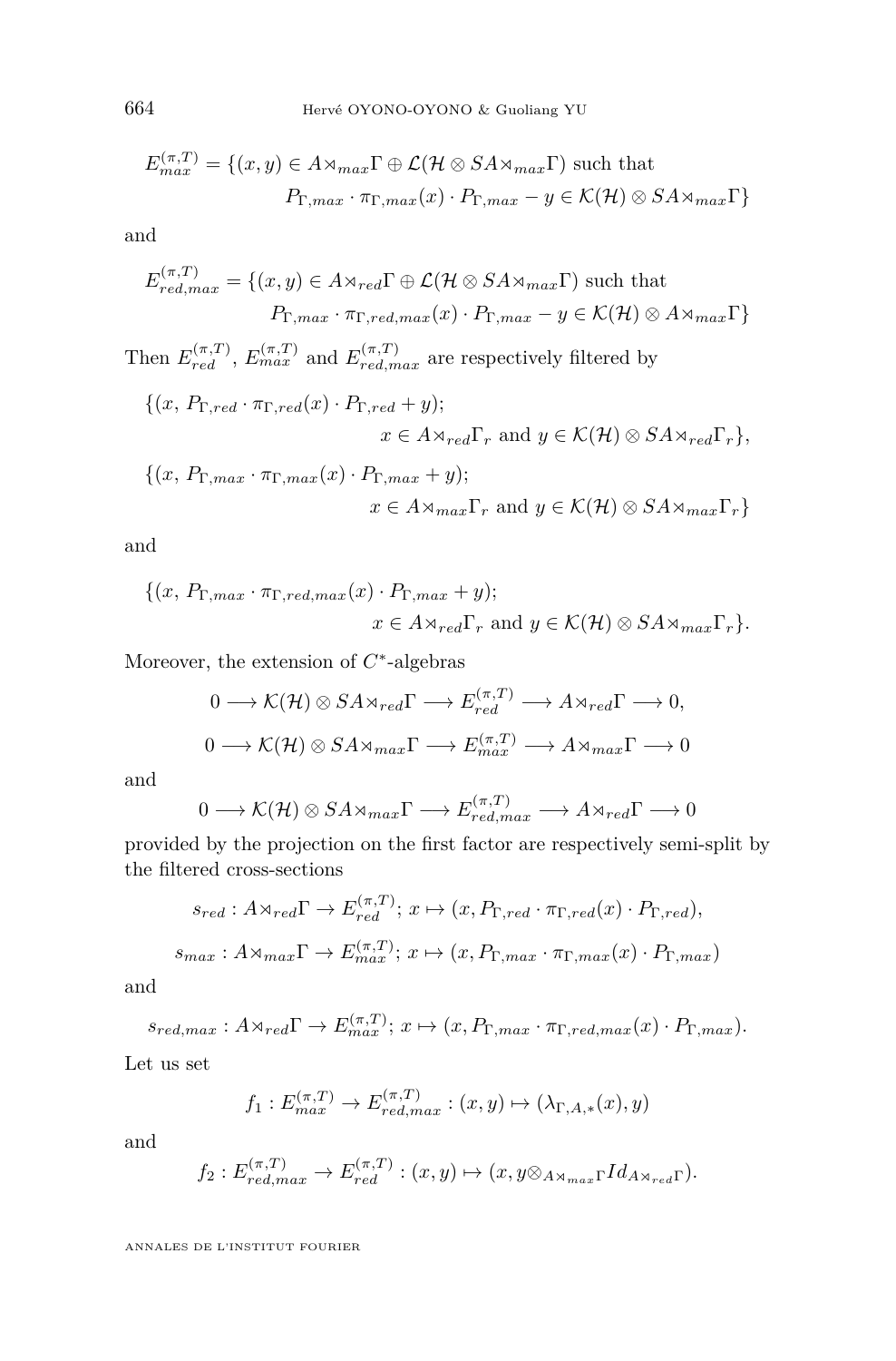Then the three above extensions fit in a commutative diagram

$$
0 \longrightarrow \mathcal{K}(\mathcal{H}) \otimes SA \rtimes_{max} \Gamma \longrightarrow E_{max}^{(\pi, T)} \longrightarrow A \rtimes_{max} \Gamma \longrightarrow 0
$$
  
\n
$$
= \downarrow f_1 \downarrow \qquad \qquad \downarrow \searrow_{r, A}
$$
  
\n
$$
0 \longrightarrow \mathcal{K}(\mathcal{H}) \otimes SA \rtimes_{max} \Gamma \longrightarrow E_{red,max}^{(\pi, T)} \longrightarrow A \rtimes_{red} \Gamma \longrightarrow 0
$$
  
\n
$$
\downarrow_{\Gamma, \mathcal{K}(\mathcal{H}) \otimes SA} \downarrow f_2 \downarrow \qquad \qquad \downarrow =
$$
  
\n
$$
0 \longrightarrow \mathcal{K}(\mathcal{H}) \otimes SA \rtimes_{red} \Gamma \longrightarrow E_{red}^{(\pi, T)} \longrightarrow A \rtimes_{red} \Gamma \longrightarrow 0
$$

which satisfy the conditions of Remark [3.8.](#page-32-0) Hence we deduce

$$
(5.1) \qquad \mathcal{D}_{\mathcal{K}(\mathcal{H})\otimes SA\rtimes_{max}\Gamma, E_{red,max}^{(\pi,T)}} \circ \lambda_{A,\Gamma,*} = \mathcal{D}_{\mathcal{K}(\mathcal{H})\otimes SA\rtimes_{max}\Gamma, E_{max}^{(\pi,T)}}
$$

and

$$
(5.2) \quad \lambda_{\mathcal{K}(\mathcal{H})\otimes SA,\Gamma,\ast}\circ \mathcal{D}_{\mathcal{K}(\mathcal{H})\otimes SA\rtimes_{max}\Gamma,\mathbb{E}_{red,max}^{(\pi,T)}}=\mathcal{D}_{\mathcal{K}(\mathcal{H})\otimes SA\rtimes_{red}\Gamma,\mathbb{E}_{red}^{(\pi,T)}}
$$

Let us set then

$$
\mathcal{D}'_A = \mathcal{M}_{SA \rtimes_{max} \Gamma}^{-1} \circ \mathcal{D}_{SA \rtimes_{max} \Gamma, E_{red,max}^{(\pi, T)}} : \mathcal{K}_*(A \rtimes_{red} \Gamma) \to \mathcal{K}_*(SA \rtimes_{max} \Gamma).
$$

Since we have by definition of the quantitative Kasparov transformation the equalities

$$
\mathcal{J}^{red}_{\Gamma}([\partial_A])=\mathcal{M}^{-1}_{SA\rtimes_{red}\Gamma}\circ \mathcal{D}_{SA\rtimes_{red}\Gamma,E_{red}^{(\pi,T)}}
$$

and

$$
\mathcal{J}_{\Gamma}^{max}([\partial_A]) = \mathcal{M}_{SA \rtimes_{max} \Gamma}^{-1} \circ \mathcal{D}_{SA \rtimes_{max} \Gamma, E_{max}^{(\pi, T)}},
$$

we deduce by using equations  $(5.1)$  and  $(5.2)$ , Theorems  $5.3, 5.4, 5.5$  $5.3, 5.4, 5.5$  $5.3, 5.4, 5.5$  $5.3, 5.4, 5.5$  $5.3, 5.4, 5.5$  and  $5.6$ and naturality of Morita equivalence, that there exists a control pair  $(\lambda, h)$ such that  $\mathcal{J}_{\Gamma}^{max}([\partial_{A}]^{-1}) \circ \mathcal{D}'_{A}$  is a  $(\alpha, h)$ -inverse for  $\lambda_{\Gamma,A,*}$ .

#### **6. The quantitative Baum-Connes conjecture**

In this section, we formulate a quantitative version for the Baum-Connes conjecture and we prove it for a large class of groups.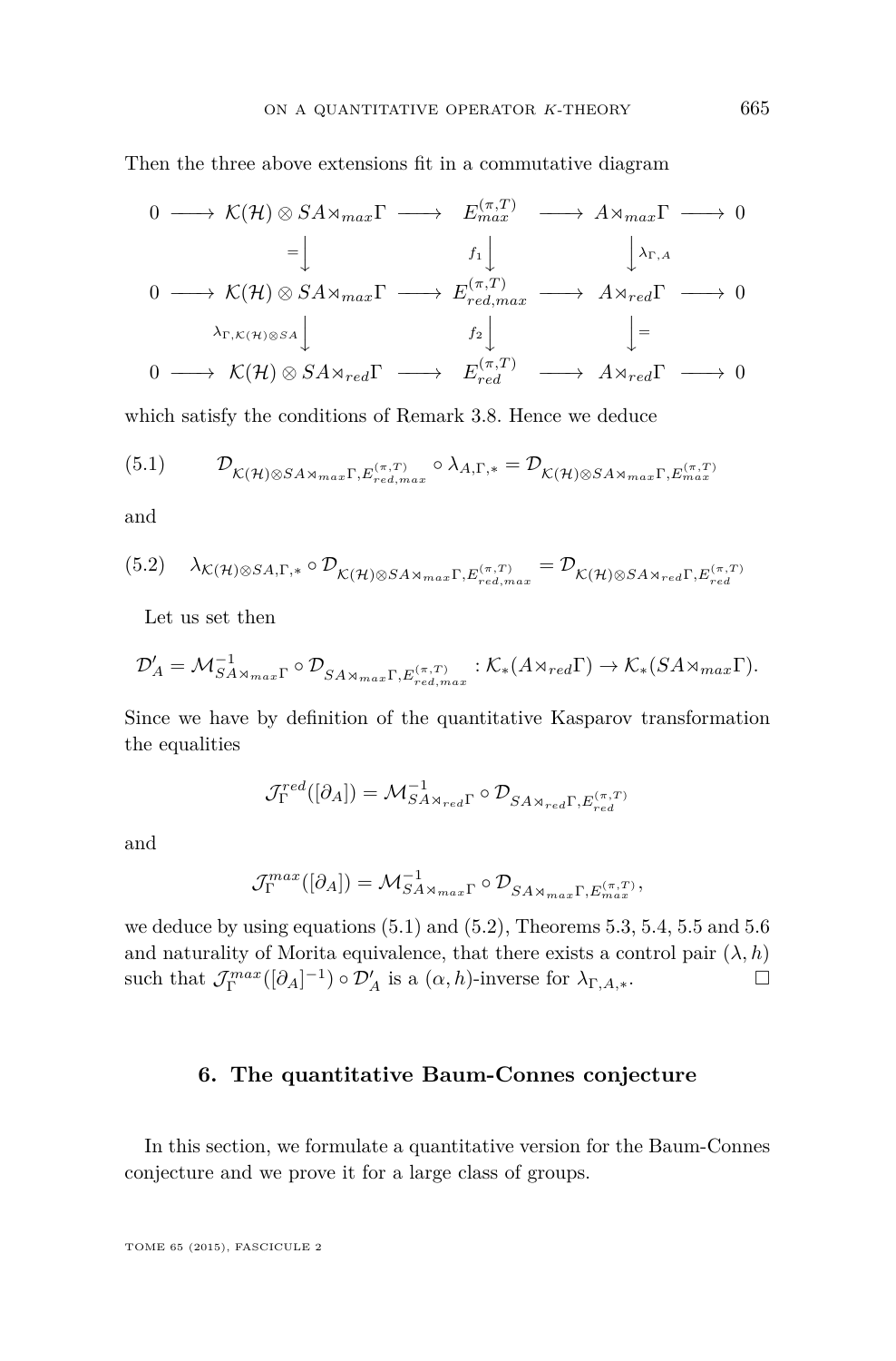#### **6.1. The quantitative assembly maps**

<span id="page-62-0"></span>Let  $\Gamma$  be a finitely generated group equipped with a lenght  $\ell$  arising from a finite and symmetric generating set. Recall that for any positive number *d*, then the *d*-Rips complex  $P_d(\Gamma)$  is the set of finitely supported probability measures on Γ with support of diameter less than *d* for the distance induced by  $\ell$ . We equip  $P_d(\Gamma)$  with the distance induced by the norm  $||h|| = \sup{||h(\gamma)||}$ ;  $\gamma \in \Gamma$ } for  $h \in C_0(\Gamma, \mathbb{C})$ . Since  $\ell$  is a proper function, i.e.  $B(e, r)$  is finite for every positive number *r*, we see that  $P_d(\Gamma)$ is a finite dimension and locally finite simplicial complexe and the action of Γ by left translations is simplicial, proper and cocompact.

Notice that any *x* in  $P_d(\Gamma)$  can be written down in a unique way as a finite convex combination

$$
x = \sum_{\gamma \in \Gamma} \lambda_{\gamma}(x) \delta_{\gamma},
$$

where  $\delta_{\gamma}$  is the Dirac probability measure at  $\gamma$  in  $\Gamma$ . The functions

$$
\lambda_{\gamma}: P_d(\Gamma) \to [0,1]
$$

are continuous and  $\gamma(\lambda_{\gamma'}) = \lambda_{\gamma\gamma'}$  for all  $\gamma$  and  $\gamma'$  in  $\Gamma$ . The function

$$
e_{\Gamma,d} : \Gamma \to C_0(P_d(\Gamma)); \gamma \mapsto \lambda_e^{1/2} \lambda_\gamma^{1/2}
$$

is a projection of  $C_0(P_d(\Gamma)) \rtimes_{red} \Gamma$  with propagation less than *d*. Let us set then  $r_{d,\varepsilon} = k_{\mathcal{J},\varepsilon/\alpha_J}d$ . Recall that  $k_{\mathcal{J}}$  can be chosen non increasing and in this case,  $r_{d,\varepsilon}$  is non decreasing in *d* and non increasing in  $\varepsilon$ .

DEFINITION  $6.1.$  – For any  $\Gamma$ -C<sup>\*</sup>-algebra *A* and any positive numbers *ε*, *r* and *d* with  $\varepsilon < 1/4$  and  $r \ge r_{d,\varepsilon}$ , we define the quantitative assembly map

$$
\mu_{\Gamma,A,*}^{\varepsilon,r,d}: KK^{\Gamma}_{*}(C_0(P_d(\Gamma)),A) \to K^{\varepsilon,r}_{*}(A \rtimes_{red} \Gamma)
$$

$$
z \mapsto (J_{\Gamma}^{red, \frac{\varepsilon}{\alpha_J}, \frac{r}{k_{J,\varepsilon/\alpha_J}}}(z)) \left( [e_{\Gamma,d}, 0]_{\frac{\varepsilon}{\alpha_J}, \frac{r}{k_{J,\varepsilon/\alpha_J}}} \right).
$$

Then according to Theorem [5.3,](#page-57-0) the map  $\mu_{\Gamma,A}^{\varepsilon,r,d}$  is a homomorphism of  $\mathbb{Z}_2$ -graded groups. For any positive numbers *d* and *d'* such that  $d \le d'$ , we denote by  $q_{d,d'}: C_0(P_{d'}(\Gamma)) \to C_0(P_d(\Gamma))$  the homomorphism induced by the restriction from  $P_{d}(\Gamma)$  to  $P_{d}(\Gamma)$ . It is straightforward to check that if *d*, *d'* and *r* are positive numbers such that  $d \le d'$  and  $r \ge r_{d',\varepsilon}$ , then  $\mu_{\Gamma,A}^{\varepsilon,r,d} = \mu_{\Gamma,A}^{\varepsilon,r,d'} \circ q_{d,d',*}$ . Moreover, for every positive numbers  $\varepsilon, \varepsilon', d, r$  and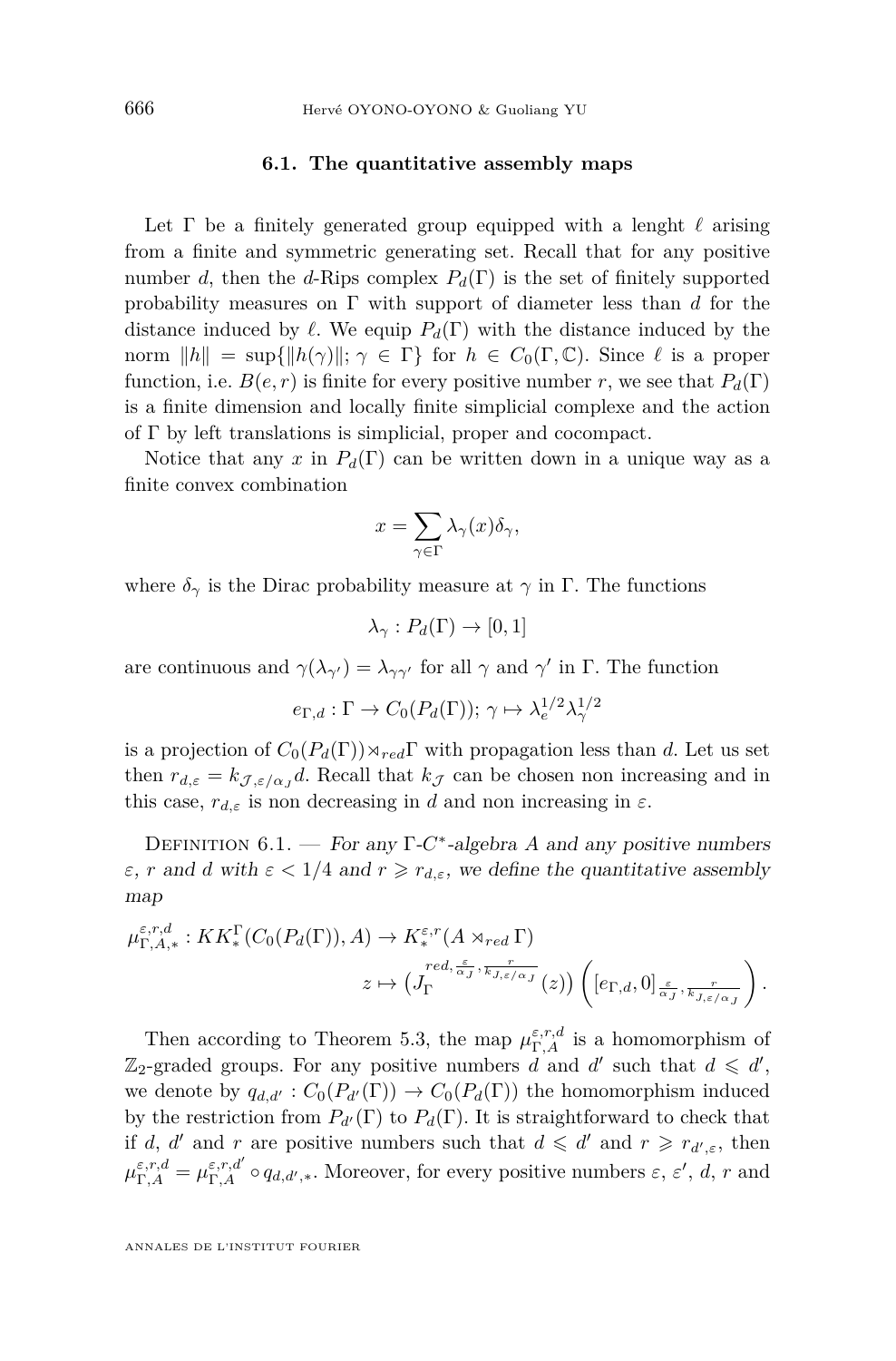<span id="page-63-0"></span>*r'* such that  $\varepsilon \leq \varepsilon' \leq 1/4$ ,  $r_{d,\varepsilon} \leq r$ ,  $r_{d,\varepsilon'} \leq r'$ , and  $r < r'$ , we get by definition of a controlled morphism that

(6.1) 
$$
\iota_*^{\varepsilon,\varepsilon',r,r'} \circ \mu_{\Gamma,A,*}^{\varepsilon,r,d} = \mu_{\Gamma,A,*}^{\varepsilon',r',d}.
$$

Furthermore, the quantitative assembly maps are natural in the Γ-*C* ∗ algebra, i.e. if *A* and *B* are  $\Gamma$ -*C*<sup>\*</sup>-algebras and if  $\phi$  :  $A \rightarrow B$  is a  $\Gamma$ equivariant homomorphism, then

$$
\phi_{\Gamma,red,*,\varepsilon,r}\circ \mu_{\Gamma,A,*}^{\varepsilon,r,d}=\mu_{\Gamma,B,*}^{\varepsilon,r,d}\circ \phi_*
$$

for every positive numbers *r* and  $\varepsilon$  with  $r \geq r_{d,\varepsilon}$  and  $\varepsilon < 1/4$ . These quantitative assembly maps are related to the usual assembly maps in the following way: recall from [\[2\]](#page-69-0) that there is a bunch of assembly maps with coefficients in a Γ-*C* ∗ -algebra *A* defined by

$$
\mu_{\Gamma,A,*}^d: KK_*^{\Gamma}(C_0(P_d(\Gamma)), A) \rightarrow K_*(A \rtimes_{red} \Gamma)
$$
  

$$
z \mapsto [e_{\Gamma,d}] \otimes_{C_0(P_d(\Gamma)) \rtimes \Gamma} J_{\Gamma}(z).
$$

For every positive numbers *r* and  $\varepsilon$  with  $r \ge r_{d,\varepsilon}$  and  $\varepsilon < 1/4$ , we have

(6.2) 
$$
\iota_*^{\varepsilon,r} \circ \mu_{\Gamma,A,*}^{\varepsilon,r,d} = \mu_{\Gamma,A,*}^d.
$$

Recall that since  $\mu_{\Gamma,A,*}^{d'} \circ q_{d,d',*} = \mu_{\Gamma,A,*}^d$  for all positive numbers *d* and *d*<sup>*d*</sup> with  $d \le d'$ , the family of assembly maps  $(\mu_{\Gamma,A}^d)_{d>0}$  gives rise to a homomorphism

$$
\mu_{\Gamma,A,*}: \lim_{d>0} KK^{\Gamma}_*(C_0(P_d(\Gamma)), A) \longrightarrow K_*(A \rtimes_{red} \Gamma)
$$

called the Baum-Connes assembly map.

#### **6.2. Quantitative statements**

Let us consider for a  $\Gamma$ -*C*<sup>\*</sup>-algebra *A* and positive numbers  $d, d', r, r', \varepsilon$ and  $\varepsilon'$  with  $d \leq d'$ ,  $\varepsilon' \leq \varepsilon < 1/4$ ,  $r_{d,\varepsilon} \leq r$  and  $r' \leq r$  the following statements:

 $QI_{\Gamma,A,*}(d,d',r,\varepsilon)$ : for any element *x* in  $KK^{\Gamma}_*(C_0(P_d(\Gamma)),A)$ , then  $\mu_{\Gamma,A,*}^{\varepsilon,r,d}(x) = 0$  in  $K_*^{\varepsilon,r}(A \rtimes_{red} \Gamma)$  implies that  $q_{d,d'}^*(x) = 0$  in  $KK_{*}^{\Gamma}(C_0(P_{d'}(\Gamma)), A).$ 

 $QS_{\Gamma,A,*}(d,r,r',\varepsilon,\varepsilon')$ : for every *y* in  $K_*^{\varepsilon',r'}(A \rtimes_{red} \Gamma)$ , there exists an element *x* in  $KK_*^{\Gamma}(C_0(P_d(\Gamma)), A)$  such that

$$
\mu_{\Gamma,A,*}^{\varepsilon,r,d}(x) = \iota_*^{\varepsilon',\varepsilon,r',r}(y).
$$

Using equation (6.2) and Remark [1.17](#page-10-0) we get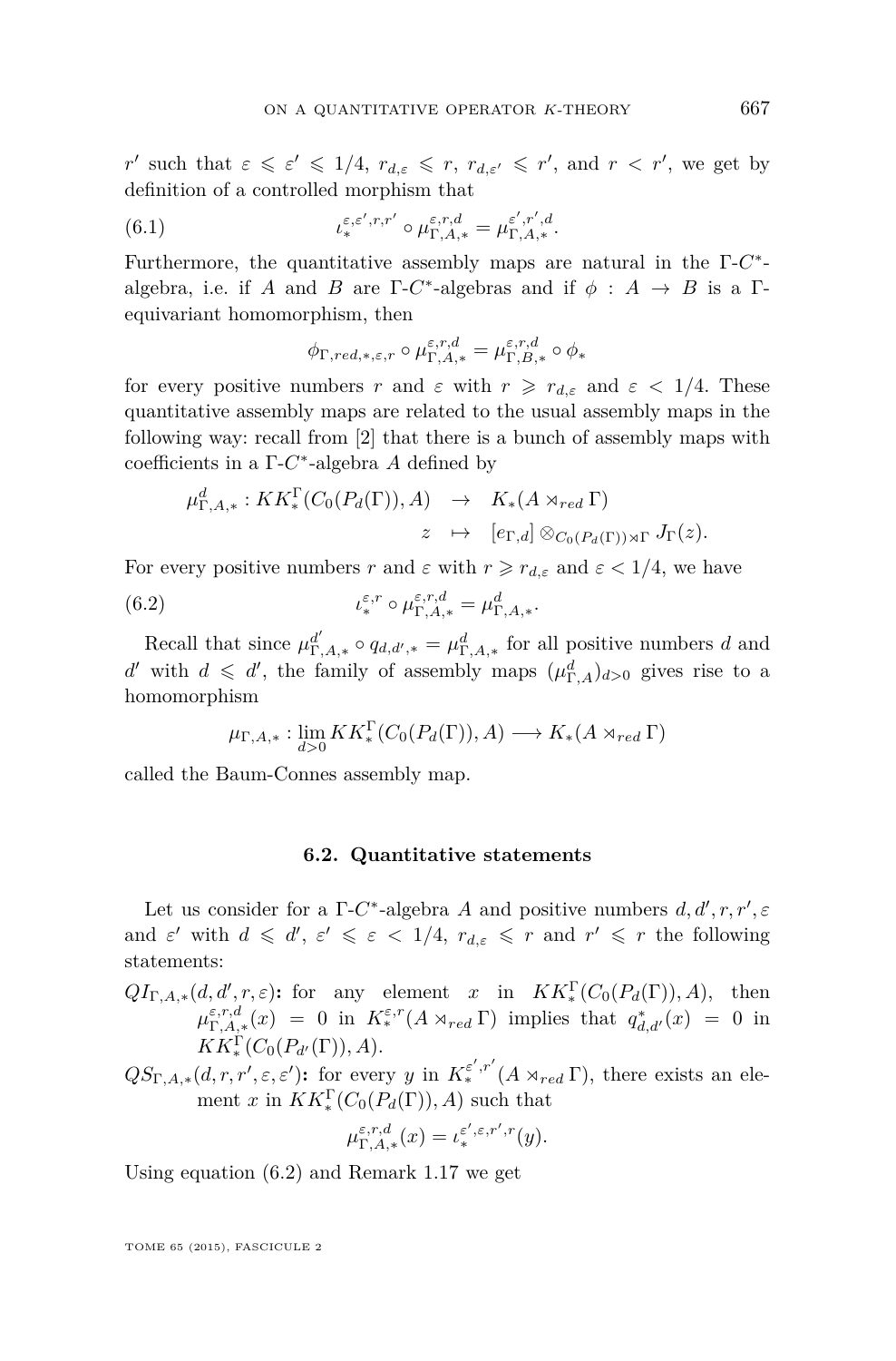<span id="page-64-0"></span>Proposition 6.2. — Assume that for all positive number *d* there exists a positive number  $\varepsilon$  with  $\varepsilon < 1/4$  for which the following holds:

For any positive number *r* with  $r \geq r_{d,\varepsilon}$ , there exists a positive number *d*<sup>'</sup> with  $d' \ge d$  such that  $QI_{\Gamma,A}(d,d',r,\varepsilon)$  is satisfied.

Then  $\mu_{\Gamma,A,*}$  is one-to-one.

We can also easily prove the following:

PROPOSITION 6.3. — Assume that there exists a positive number  $\varepsilon'$ with  $\varepsilon' < 1/4$  such that the following holds:

For any positive number  $r'$ , there exist positive numbers  $\varepsilon$ , d and  $r$  with  $\varepsilon' \leq \varepsilon < 1/4$ ,  $r_{d,\varepsilon} \leq r$  and  $r' \leq r$  such that  $QS_{\Gamma,A}(d,r,r',\varepsilon,\varepsilon')$  is true.

Then  $\mu_{\Gamma,A,*}$  is onto.

The following results provide numerous examples of finitely generated groups that satisfy the quantitative statements.

THEOREM  $6.4.$  — Let *A* be a  $\Gamma$ -*C*<sup>\*</sup>-algebra. Then the following assertions are equivalent:

- (i)  $\mu_{\Gamma,\ell^{\infty}(\mathbb{N},\mathcal{K}(\mathcal{H})\otimes A),*}$  is one-to-one,
- (ii) For any positive numbers  $d, \varepsilon$  and  $r$  with  $\varepsilon < 1/4$  and  $r \geq$ *r*<sub>*d,ε*</sub>, there exists a positive number *d'* with  $d' \ge d$  for which  $QI_{\Gamma,A}(d,d',r,\varepsilon)$  is satisfied.

Proof. — Assume that condition (ii) holds.

Let *x* be an element in some  $KK_*^{\Gamma}(C_0(P_d(\Gamma)), \ell^{\infty}(\mathbb{N}, \mathcal{K}(\mathcal{H}) \otimes A))$  such that

$$
\mu_{\Gamma,\ell^{\infty}(\mathbb{N},\mathcal{K}(\mathcal{H})\otimes A),*}^{d}(x)=0.
$$

Using equation [\(6.2\)](#page-63-0), we get that  $\iota_*^{\varepsilon',r'}(\mu_{\Gamma,A,*}^{\varepsilon',r',d}(x)) = 0$  for any  $\varepsilon'$  in  $(0,1/4)$ and  $r' \geq r_{d,\varepsilon'}$  and hence, by Remark [1.17,](#page-10-0) we can find  $\varepsilon$  and  $r > r_{d,\varepsilon}$  such that  $\mu_{\Gamma,\ell^{\infty}(\mathbb{N},\mathcal{K}(\mathcal{H})\otimes A),*}(x) = 0$ . Recall from [\[14,](#page-69-0) Proposition 3.4] that we have an isomorphism

(6.3) 
$$
KK_0^{\Gamma}(C_0(P_d(\Gamma)), \ell^{\infty}(\mathbb{N}, \mathcal{K}(\mathcal{H}) \otimes A)) \stackrel{\cong}{\longrightarrow} KK_0^{\Gamma}(C_0(P_d(\Gamma)), A)^{\mathbb{N}}
$$

induced on the *j* th factor and up to the Morita equivalence

$$
KK_0^{\Gamma}(C_0(P_d(\Gamma)), A) \cong KK_0^{\Gamma}(C_0(P_d(\Gamma)), \mathcal{K}(\mathcal{H}) \otimes A)
$$

by the *j* th projection  $\ell^{\infty}(\mathbb{N}, \mathcal{K}(\mathcal{H})\otimes A) \to \mathcal{K}(\mathcal{H})\otimes A$ . Let  $(x_i)_{i\in\mathbb{N}}$  be the element of  $KK_0^{\Gamma}(C_0(P_d(\Gamma)), A)^{\mathbb{N}}$  corresponding to *x* under this identification and let  $d' \geq d$  be a number such that  $QI_{\Gamma,A}(d,d',r,\varepsilon)$  holds. Naturality of the quantitative assembly maps implies that  $\mu_{\Gamma,A,*}^{\varepsilon,r,d}(x_i) = 0$  and hence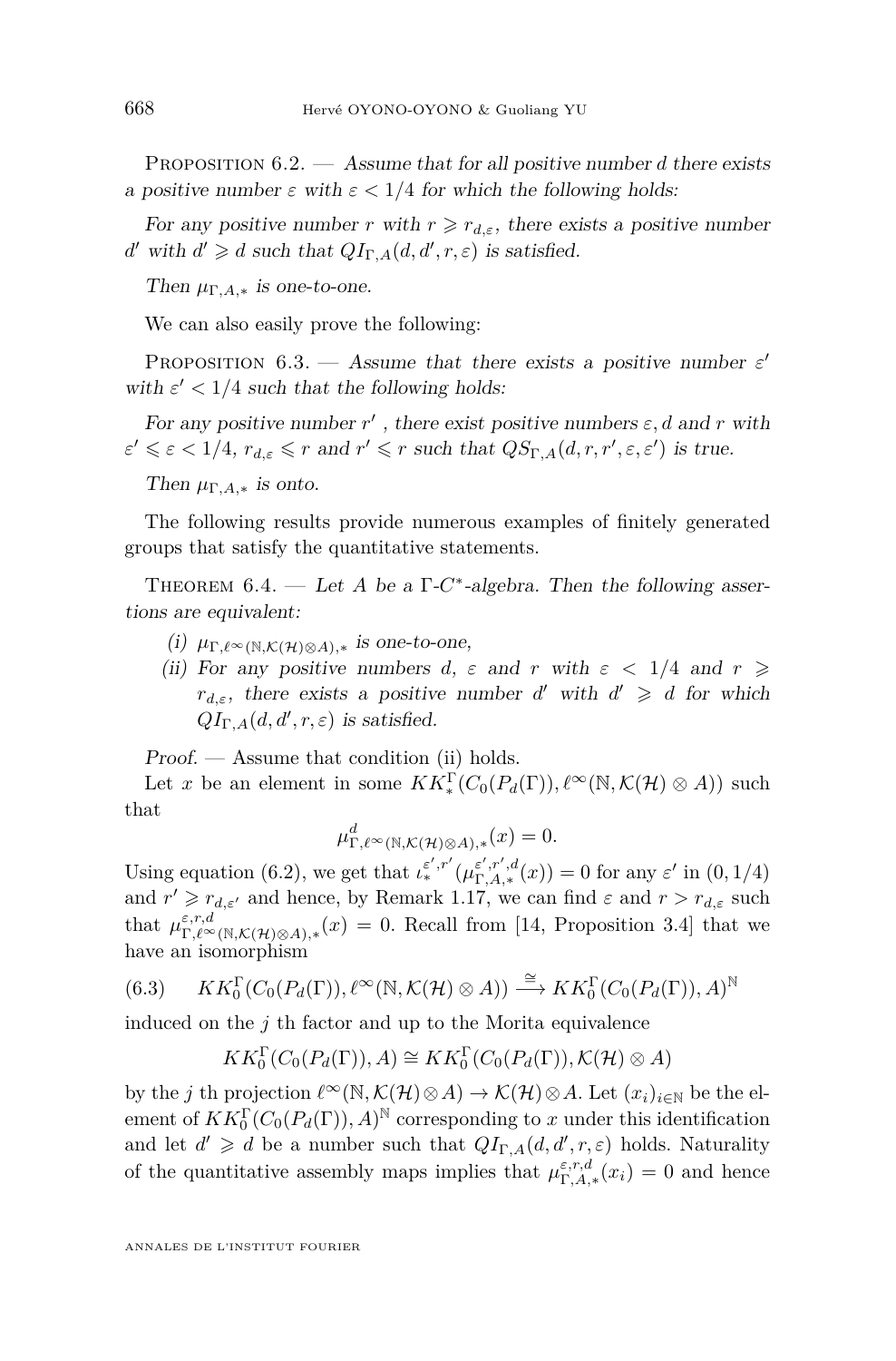<span id="page-65-0"></span>that  $q_{d,d',*}(x_i) = 0$  in  $KK_*^{\Gamma}(C_0(P_{d'}(\Gamma)), A)$  for every integer *i*. Using once again the isomorphism of equation [\(6.3\)](#page-64-0), we get that  $q_{d,d',*}(x) = 0$  in  $KK_*^{\Gamma}(C_0(P_{d'}(\Gamma)), \ell^{\infty}(\mathbb{N}, \mathcal{K}(\mathcal{H}) \otimes A)$  and hence  $\mu_{\Gamma, \ell^{\infty}(\mathbb{N}, \mathcal{K}(\mathcal{H}) \otimes A), *}$  is one-toone.

Let us prove the converse in the even case, the odd case being similar. Assume that there exists positive numbers  $d, \varepsilon$  and  $r$  with  $\varepsilon < 1/4$ and  $r \geq r_{d,\varepsilon}$  and such that for all  $d' \geq d$ , the condition  $QI_{\Gamma,A}(d,d',r,\varepsilon)$ does not hold. Let us prove that  $\mu_{\Gamma,\ell^{\infty}(\mathbb{N},\mathcal{K}(\mathcal{H})\otimes A),*}$  is not one-to-one. Let  $(d_i)_{i \in \mathbb{N}}$  be an increasing and unbounded sequence of positive numbers such that  $d_i \geq d$  for all integer *i*. For all integer *i*, let  $x_i$  be an element in  $KK_0^{\Gamma}(C_0(P_d(\Gamma)), A)$  such that  $\mu_{\Gamma,A,*}^{\varepsilon,r,d}(x_i) = 0$  in  $K_0(A \rtimes_{red} \Gamma)$  and  $q_{d,d_i,*}(x_i) \neq 0$  in  $KK_0^{\Gamma}(C_0(P_{d_i}(\Gamma)), A)$ . Let *x* be the element of  $KK_0^{\Gamma}(C_0(P_d(\Gamma)), \ell^{\infty}(\mathbb{N}, \mathcal{K}(\mathcal{H}) \otimes A))$  corresponding to  $(x_i)_{i \in \mathbb{N}}$  under the identification of equation [\(6.3\)](#page-64-0). Let  $(p_i)_{i \in \mathbb{N}}$  be a family of  $\varepsilon$ -*r*-projections, with  $p_i$  in some  $M_{l_i}(\widetilde{A \times_{red} \Gamma})$  and *n* an integer such that

$$
\mu_{\Gamma,\ell^\infty(\mathbb{N},\mathcal{K}(\mathcal{H})\otimes A),*}^{\varepsilon,r,d}(x)=[(p_i)_{i\in\mathbb{N}},n]_{\varepsilon,r}
$$

in  $K_0^{\varepsilon,r}(\ell^{\infty}(\mathbb{N},\mathcal{K}(\mathcal{H})\otimes A)\rtimes_{red}\Gamma)$ . By naturality of  $\mu_{\Gamma,\bullet,*}^{\varepsilon,r,d}$ , we get that  $[p_i, n]_{\varepsilon,r} = 0$  in  $K_0^{\varepsilon,r}(A \rtimes_{red} \Gamma)$  for all integer *i*. We see by using Proposi-tion [1.30](#page-18-0) that then  $\iota_*^{\varepsilon,r}([p_i)_{i\in\mathbb{N}}, n]) = 0$  in  $K_0(\ell^{\infty}(\mathbb{N}, \mathcal{K}(\mathcal{H})\otimes A)\rtimes_{red}\Gamma)$ . We eventually obtain that  $\mu_{\Gamma,A}^d(x) = \iota_*^{\varepsilon,r} \circ \mu_{\Gamma,A}^{\varepsilon,r,d}(x) = 0$ . Since  $q_{d,d_i,*}(x) \neq 0$ for every integer *i*, we get that  $\mu_{\Gamma,\ell^{\infty}(\mathbb{N},\mathcal{K}(\mathcal{H})\otimes A),*}$  is not one-to-one.

THEOREM 6.5. — There exists  $\lambda > 1$  such that for any  $\Gamma$ -*C*<sup>\*</sup>-algebra, the following assertions are equivalent:

- $(i)$   $\mu_{\Gamma,\ell^{\infty}(\mathbb{N},\mathcal{K}(\mathcal{H})\otimes A),*}$  is onto;
- (ii) For any positive numbers  $\varepsilon$  and  $r'$  with  $\varepsilon < \frac{1}{4\lambda}$ , there exist positive numbers *d* and *r* with  $r_{d,\varepsilon} \leq r$  and  $r' \leq r$  for which  $QS_{\Gamma,A}(d,r,r')$ ,  $\lambda \varepsilon, \varepsilon$ ) is satisfied.

Proof. — Choose  $\lambda$  as in Remark [1.17.](#page-10-0) Assume that condition (ii) holds. Let *z* be an element in  $K_*(\ell^{\infty}(\mathbb{N}, \mathcal{K}(\mathcal{H}) \otimes A) \rtimes_{red}\Gamma)$  and let *y* be an element  $\lim_{k \to \infty} K_*^{\varepsilon,r'}(\ell^{\infty}(\mathbb{N},\mathcal{K}(\mathcal{H})\otimes A)\times_{red}\Gamma)$  such that  $\iota_*^{\varepsilon,r'}(y) = z$ , with  $0 < \varepsilon < \frac{1}{4\lambda}$ and  $r' > 0$ . Let  $y_i$  be the image of  $y$  under the composition (6.4)

$$
K^{\varepsilon,r'}_* ( \ell^\infty(\mathbb{N},\mathcal{K}(\mathcal{H}) \otimes A ) \rtimes_{red} \Gamma) \to K^{\varepsilon,r'}_* ( \mathcal{K}(\mathcal{H}) \otimes A \rtimes_{red} \Gamma) \stackrel{\cong}{\to} K^{\varepsilon,r'}_* ( A \rtimes_{red} \Gamma),
$$

where the first map is induced by the evaluation  $\ell^{\infty}(\mathbb{N}, \mathcal{K}(\mathcal{H}) \otimes A) \longrightarrow$  $\mathcal{K}(\mathcal{H})\otimes A$  at *i* and the second map is the Morita equivalence of Propo-sition [1.28.](#page-18-0) Let *d* and *r* be numbers with  $r \geq r'$  and  $r \geq r_{d,\epsilon}$  and such that  $QS_{\Gamma,A}(d,r,r',\lambda \varepsilon,\varepsilon)$  holds. Then for any integer *i*, there exists a  $x_i$  in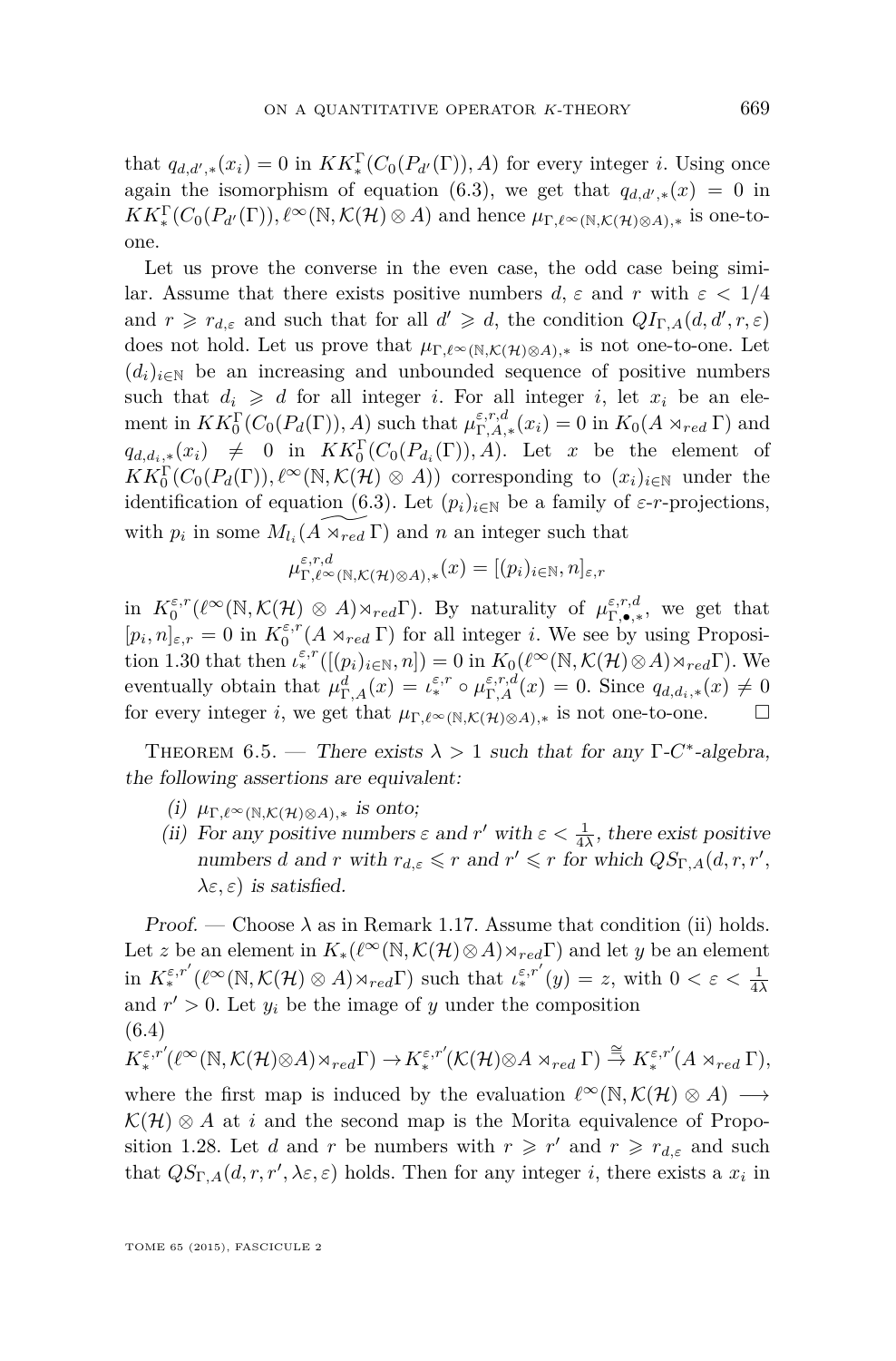$KK^{\Gamma}_{*}(C_0(P_d(\Gamma)), A)$  such that  $\mu_{\Gamma,A,*}^{\lambda \varepsilon,r,d}(x_i) = \iota_*^{\varepsilon,\lambda \varepsilon,r',r}(y_i)$  in  $K_*^{\varepsilon,r}(A \rtimes_{red} \Gamma)$ . Let

$$
x \in KK_*^{\Gamma}(C_0(P_d(\Gamma)), \ell^{\infty}(\mathbb{N}, \mathcal{K}(\mathcal{H}) \otimes A))
$$

be the element corresponding to  $(x_i)_{i\in\mathbb{N}}$  under the identification of equation [\(6.3\)](#page-64-0). By naturality of the quantitative assembly maps, we get according to Proposition [1.30](#page-18-0) that

$$
\mu_{\Gamma,\ell^\infty(\mathbb{N},\mathcal{K}(\mathcal{H})\otimes A)),*}^{\lambda\varepsilon,r,d}(x)=\iota_*^{\varepsilon,\lambda\varepsilon,r',r}(y)
$$

in  $K^{\varepsilon,r}_*(\ell^{\infty}(\mathbb{N},\mathcal{K}(\mathcal{H})\otimes A)\rtimes_{red}\Gamma)$ . We have hence

$$
\mu_{\Gamma,\ell^{\infty}(\mathbb{N},\mathcal{K}(\mathcal{H})\otimes A)),*}(x)=\iota_{*}^{\varepsilon,r'}(y)=z,
$$

and therefore  $\mu_{\Gamma,\ell^{\infty}(\mathbb{N},\mathcal{K}(\mathcal{H})\otimes A),\ast}$  is onto.

Let us prove the converse in the even case, the odd case being similar. Assume that there exist positive numbers  $\varepsilon$  and  $r'$  with  $\varepsilon < \frac{1}{4\lambda}$  such that for all positive numbers *r* and *d* with  $r \geq r'$  and  $r \geq r_{d,\varepsilon}$ , then  $QS_{\Gamma,A}(d,r,r',\lambda \varepsilon,\varepsilon)$  does not hold. Let us prove then that  $\mu_{\Gamma,\ell^{\infty}(\mathbb{N},\mathcal{K}(\mathcal{H})\otimes A),*}$ is not onto. Let  $(d_i)_{i \in \mathbb{N}}$  and  $(r_i)_{i \in \mathbb{N}}$  be increasing and unbounded sequences of positive numbers such that  $r_i \geq r_{d_i,\lambda \varepsilon}$  and  $r_i \geq r'$ . Let  $y_i$  be an element in  $K_0^{\varepsilon,r'}(A \rtimes_{red} \Gamma)$  such that  $\iota_*^{\varepsilon,\lambda_{\varepsilon,r'},r_i}(y_i)$  is not in the range of  $\mu_{\Gamma,A,*}^{\lambda_{\varepsilon,r_i,d_i}}$ . There exists an element *y* in  $K_0^{\varepsilon,r'}(\ell^{\infty}(\mathbb{N},\mathcal{K}(\mathcal{H})\otimes A)\times_{red}\Gamma)$  such that for every integer *i*, the image of *y* under the composition of equation [\(6.4\)](#page-65-0) is *y<sup>i</sup>* . Assume that for some *d'*, there is an *x* in  $KK_0^{\Gamma}(C_0(P_{d'}(\Gamma)), \ell^{\infty}(\mathbb{N}, \mathcal{K}(\mathcal{H}) \otimes A))$ such that  $\iota_*^{\varepsilon,r'}(y) = \mu_{\Gamma,\ell^{\infty}(\mathbb{N},\mathcal{K}(\mathcal{H})\otimes A),*}(x)$ . Using Remark [1.17,](#page-10-0) we see that there exists a positive number *r* with  $r' \leq r$  and  $r_{d',\lambda\epsilon} \leq r$  and such that

$$
\iota^{\varepsilon,\lambda\varepsilon,r',r}_* \circ \mu^{\varepsilon,r',d'}_{\Gamma,\ell^\infty(\mathbb{N},\mathcal{K}(\mathcal{H})\otimes A),*}(x) = \iota^{\varepsilon,\lambda\varepsilon,r',r}_*(y).
$$

But then, if we choose *i* such that  $r_i \geq r$  and  $d_i \geq d'$  we get by using naturality of the assembly map and equation [\(6.1\)](#page-63-0) that  $\iota_*^{\varepsilon,\lambda_{\varepsilon,r',r_i}}(y_i)$  belongs to the image of  $\mu_{\Gamma,A,*}^{\lambda \varepsilon,r_i,d_i}$ , which contradicts our assumption.

Replacing in the proof of (ii) implies (i) of Theorems [6.4](#page-64-0) and [6.5](#page-65-0) the algebra  $\ell^{\infty}(\mathbb{N}, \mathcal{K}(\mathcal{H}) \otimes A)$  by  $\prod_{i \in \mathbb{N}} (\mathcal{K}(\mathcal{H}) \otimes A_i)$  for a family  $(A_i)_{i \in \mathbb{N}}$  of  $\Gamma$ -*C* ∗ -algebras, we can prove the following result.

THEOREM  $6.6.$  — Let  $\Gamma$  be a discrete group.

(i) Assume that for any  $\Gamma$ -*C*<sup>\*</sup>-algebra *A*, the assembly map  $\mu_{\Gamma,A,*}$  is one-to-one. Then for any positive numbers  $d$ ,  $\varepsilon$  and  $r$  with  $\varepsilon < 1/4$ and  $r \ge r_{d,\varepsilon}$ , there exists a positive number *d'* with  $d' \ge d$  such that  $QI_{\Gamma,A}(d,d',r,\varepsilon)$  is satisfied for every  $\Gamma$ -*C*<sup>\*</sup>-algebra *A*;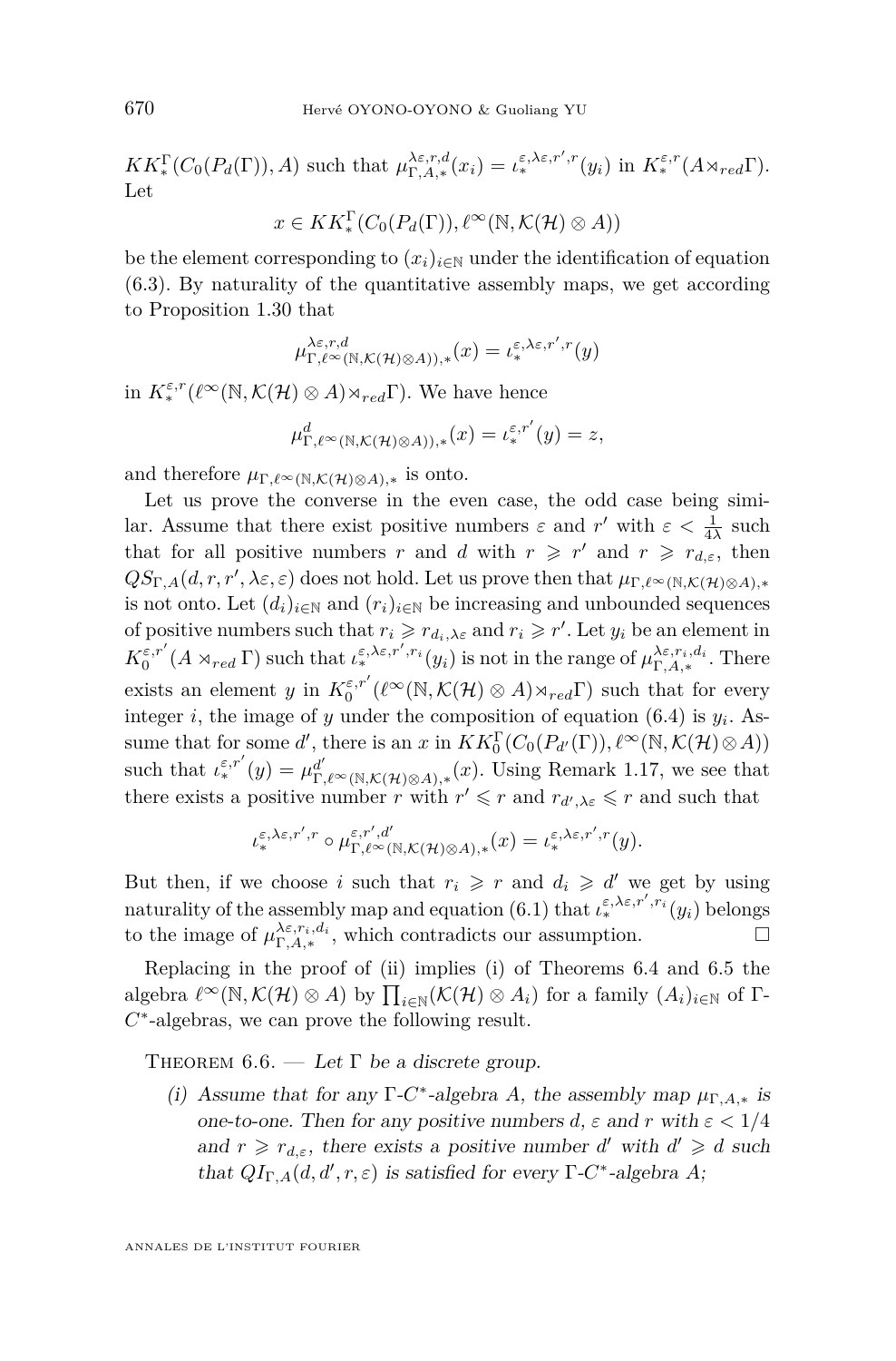(ii) Assume that for any  $\Gamma$ -*C*<sup>\*</sup>-algebra *A*, the assembly map  $\mu_{\Gamma,A,*}$  is onto. Then for some  $\lambda > 1$  and for any positive numbers  $\varepsilon$  and  $r'$ with  $\varepsilon < \frac{1}{4\lambda}$ , there exist positive numbers *d* and *r* with  $r_{d,\varepsilon} \le r$ and  $r' \leq r$  such that  $QS_{\Gamma,A}(d,r,r',\lambda \varepsilon,\varepsilon)$  is satisfied for every  $\Gamma$ -*C* ∗ -algebra *A*.

In particular, if  $\Gamma$  satisfies the Baum-Connes conjecture with coefficients, then  $\Gamma$  satisfies points (i) and (ii) above.

Recall from [\[16,](#page-69-0) [20\]](#page-70-0) that if  $\Gamma$  coarsely embeds in a Hilbert space, then  $\mu_{\Gamma,A,*}$  is one-to-one for every  $\Gamma$ -*C*<sup>\*</sup>-algebra *A*. Hence we get:

COROLLARY  $6.7.$  – If  $\Gamma$  coarsely embeds in a Hilbert space, then for any positive numbers *d*,  $\varepsilon$  and  $r$  with  $\varepsilon < 1/4$  and  $r \ge r_{d,\varepsilon}$ , there exists a positive number *d'* with  $d' \ge d$  such that  $QI_{\Gamma,A}(d,d',r,\varepsilon)$  is satisfied for every Γ-*C* ∗ -algebra *A*;

The quantitative assembly maps admit maximal versions defined with notations of Definition [6.1](#page-62-0) for any Γ-*C* ∗ -algebra *A* and any positive number *ε*, *r* and *d* with  $ε < 1/4$  and  $r \ge r_{d,ε}$ , as

$$
\mu_{\Gamma,A,max,*}^{\varepsilon,r,d}: KK_*^{\Gamma}(C_0(P_d(\Gamma)), A) \to K_*^{\varepsilon,r}(A \rtimes_{max} \Gamma)
$$

$$
z \mapsto (J_{\Gamma}^{max, \frac{\varepsilon}{\alpha_J}, \frac{r}{k_{J,\varepsilon/\alpha_J}}}(z)) \left( [e_{\Gamma,d}, 0]_{\frac{\varepsilon}{\alpha_J}, \frac{r}{k_{J,\varepsilon/\alpha_J}}} \right).
$$

As in the reduced case, we have using the same notations

• for any positive number *d* and *d'* such that  $d \le d'$ , then

$$
\mu_{\Gamma,A,max,*}^{\varepsilon,r,d} = \mu_{\Gamma,A,max,*}^{\varepsilon,r,d'} \circ q_{d,d',*}.
$$

• for every positive numbers  $\varepsilon$ ,  $\varepsilon'$ ,  $d$ ,  $r$  and  $r'$  such that  $\varepsilon \leq \varepsilon' \leq 1/4$ ,  $r_{d,\varepsilon} \leqslant r$ ,  $r_{d,\varepsilon'} \leqslant r'$ , and  $r < r'$ , then

$$
\iota^{\varepsilon,\varepsilon',r,r'}_*\circ \mu^{\varepsilon,r,d}_{\Gamma,A,max,*}=\mu^{\varepsilon',r',d}_{\Gamma,A,max,*}.
$$

• the maximal quantitative assembly maps are natural in the Γ-*C* ∗ algebras.

Moreover, by Theorem  $5.5(i)$  $5.5(i)$ , the maximal quantitative assembly maps are compatible with the reduced ones, i.e  $\mu_{\Gamma,A,*}^{\varepsilon,r,d} = \lambda_{\Gamma,A,*}^{\varepsilon,r} \circ \mu_{\Gamma,A,max,*}^{\varepsilon,r,d}$ . The surjectivity of the Baum-Connes assembly map  $\mu_{\Gamma,A,*}$  implies that the map

$$
\lambda_{\Gamma,A,*}: K_*(A \rtimes_{max} \Gamma) \to K_*(A \rtimes_{red} \Gamma)
$$

is onto. We have a similar statement in the setting of quantitative *K*-theory.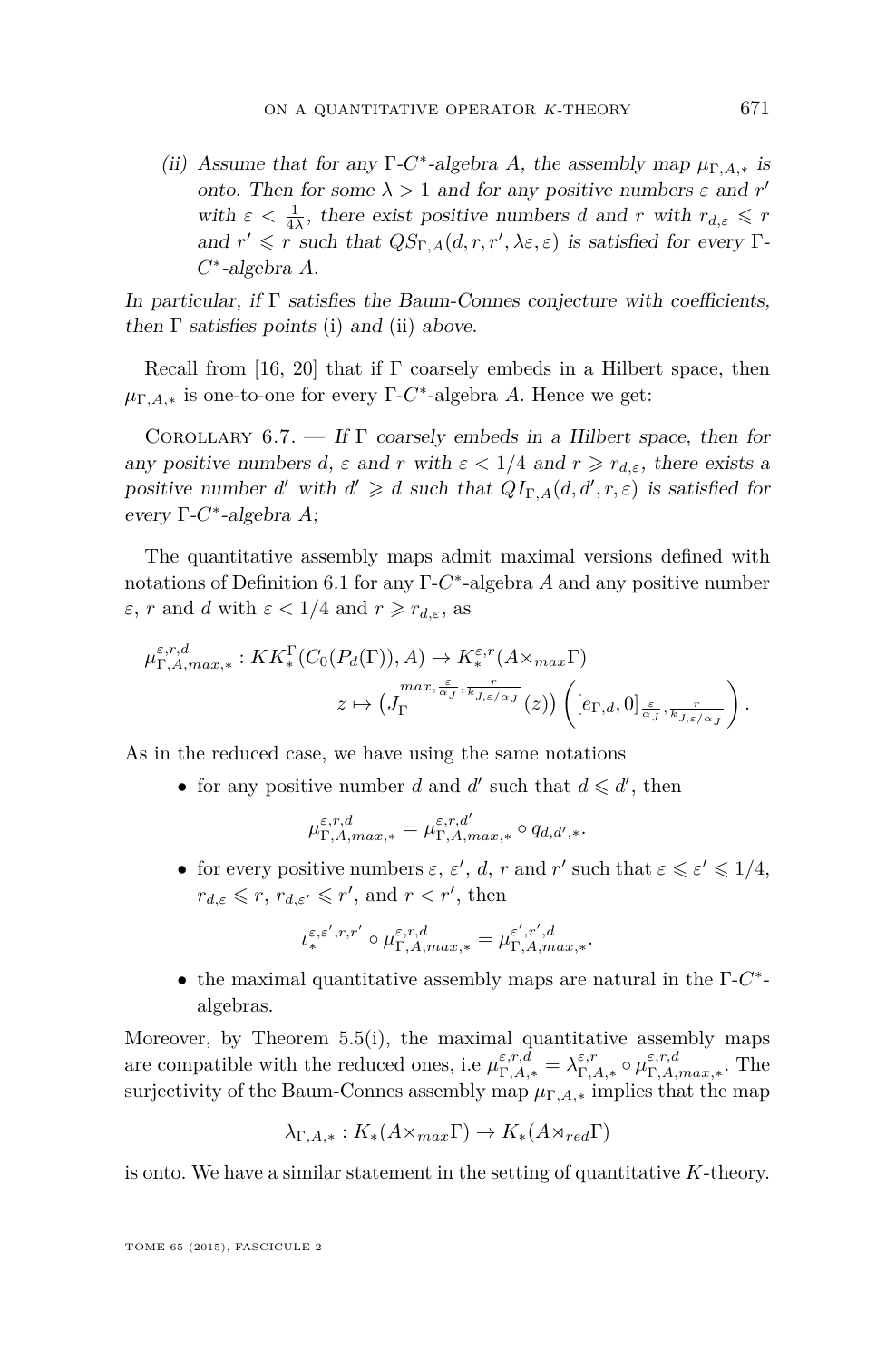THEOREM 6.8. — There exists  $\lambda > 1$  such the following holds : let  $\Gamma$  be a finitely generated discrete group and assume that for any Γ-C<sup>\*</sup>-algebra *A*, the assembly map  $\mu_{\Gamma,A,*}$  is onto. Then for any positive numbers  $\varepsilon$  and *r*, with  $\varepsilon < \frac{1}{4\lambda}$ , there exists a positive number *r'* with  $r' \ge r$  such that

- for any Γ-*C* ∗ -algebra *A*;
- for any *x* in  $K^{\varepsilon,r}_*(A \rtimes_{red} \Gamma),$

there exists *y* in  $K^{\lambda \varepsilon,r'}_{*}(A \rtimes_{max} \Gamma)$  such that  $\lambda^{\lambda \varepsilon,r'}_{\Gamma,A,*}(y) = \iota^{\varepsilon,\lambda \varepsilon,r,r'}_{*}(x)$ .

#### **7. Further comments**

The definition of quantitative *K*-theory can be extended to the framework of filtered Banach algebras, i.e. Banach algebra *A* equipped with a family  $(A_r)_{r>0}$  of linear closed subspaces indexed by positive numbers such that:

- $A_r \subset A_{r'}$  if  $r \leq r'$ ;
- $A_r \cdot A_{r'} \subset A_{r+r'};$
- the subalgebra  $\vert \ \vert$ *r>*0  $A_r$  is dense in  $A$ .

Since we no more have an involution, we need to introduce instead a norm control for almost idempotents. Let  $\varepsilon$  be in  $(0, 1/4)$  and let r and N be positive numbers. An element  $e$  of  $\overline{A}$  is an  $\varepsilon$ -*r*- $\overline{N}$ -idempotent if

- $\bullet$  *e* is in  $A_n$ ;
- $\|e^2 e\| < \varepsilon;$
- $||e|| < N$ ;

Similarly, if *A* is a unital, an element *x* in *A* is called  $\varepsilon$ -*r*-*N*-invertible if

- $x$  is in  $A_r$ ;
- $||x|| < N$ ;
- there exists an element *y* in  $A_r$  such that  $||y|| < N$ ,  $||xy 1|| < \varepsilon$ and  $\|yx - 1\| < \varepsilon$ .

Quantitative *K*-theory can then be defined in the setting of *ε*-*r*-*N*idempotents and of  $\varepsilon$ -*r*-*N*-invertibles. We obtain in this way a bunch of abelian groups  $(K^{\varepsilon,r,N}_*(A))_{\varepsilon \in (0,1/4), r > N>1}$ . Let us set for a fixed  $N > 1$ 

$$
\mathcal{K}_{*}^{N}(A) = (K_{*}^{\varepsilon,r,N}(A))_{\varepsilon \in (0,1/4), r > 0}.
$$

If *A* is a filtered  $C^*$ -algebra and *e* an  $\varepsilon$ -*r*-*N*-idempotent in *A*, then there is an obvious  $(1, 1)$ -controlled morphism  $\mathcal{K}_0(A) \to \mathcal{K}_0^N(A)$ . Approximating  $((2e^* - 1)(2e - 1) + 1)^{1/2}e((2e^* - 1)(e - 1) + 1)^{-1/2}$  by using a power serie (compare with the proof of Lemma [1.11\)](#page-8-0), we get that for every  $N > 1$ , there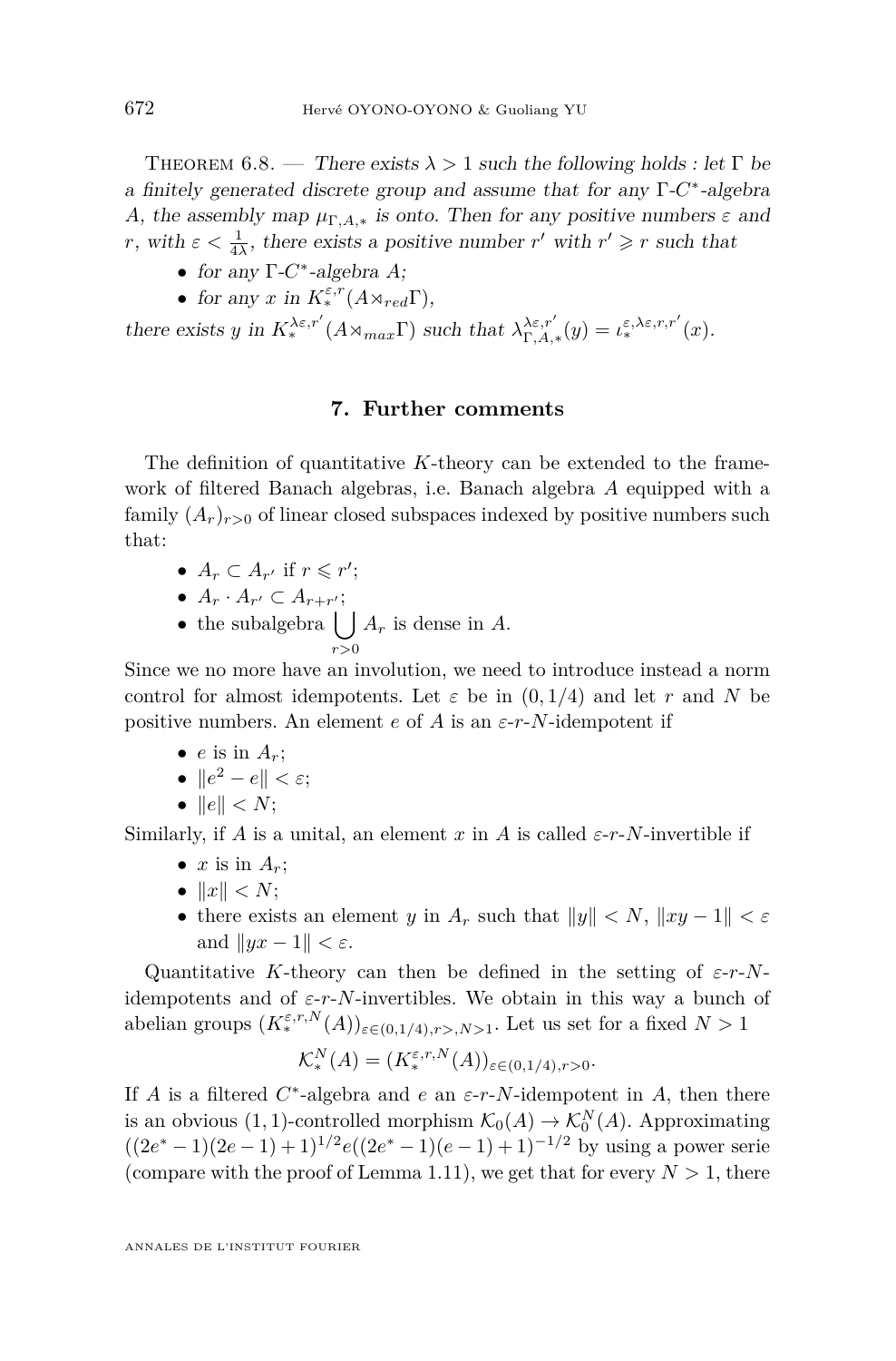<span id="page-69-0"></span>exists a control pair  $(\lambda_N, h_N)$  such that  $\mathcal{K}_0(A) \to \mathcal{K}_0^N(A)$  is a  $(\lambda_N, h_N)$ controlled isomorphism. Using the polar decomposition, we have a similar statement in the odd case.

#### BIBLIOGRAPHY

- [1] M. F. Atiyah, "Elliptic operators, discrete groups and von Neumann algebras", in Colloque "Analyse et Topologie" en l'Honneur de Henri Cartan (Orsay, 1974), Soc. Math. France, Paris, 1976, p. 43-72. Astérisque, No. 32-33.
- [2] P. Baum, A. Connes & N. Higson, "Classifying space for proper actions and *K*theory of group *C*∗-algebras", in *C*∗-algebras: 1943–1993 (San Antonio, TX, 1993), Contemp. Math., vol. 167, Amer. Math. Soc., Providence, RI, 1994, p. 240-291.
- [3] A. Connes, "A survey of foliations and operator algebras", in Operator algebras and applications, Part I (Kingston, Ont., 1980), Proc. Sympos. Pure Math., vol. 38, Amer. Math. Soc., Providence, R.I., 1982, p. 521-628.
- [4] A. CONNES & G. SKANDALIS, "The longitudinal index theorem for foliations", Publ. Res. Inst. Math. Sci. **20** (1984), no. 6, p. 1139-1183.
- [5] A. Connes & H. Moscovici, "Cyclic cohomology, the Novikov conjecture and hyperbolic groups", Topology **29** (1990), no. 3, p. 345-388.
- [6] J. Cuntz, "*K*-theoretic amenability for discrete groups", J. Reine Angew. Math. **344** (1983), p. 180-195.
- [7] G. Gong, Q. Wang & G. Yu, "Geometrization of the strong Novikov conjecture for residually finite groups", J. Reine Angew. Math. **621** (2008), p. 159-189.
- [8] N. Higson & G. Kasparov, "*E*-theory and *KK*-theory for groups which act properly and isometrically on Hilbert space", Invent. Math. **144** (2001), no. 1, p. 23-74.
- [9] N. Higson, J. Roe & G. Yu, "A coarse Mayer-Vietoris principle", Math. Proc. Cambridge Philos. Soc. **114** (1993), no. 1, p. 85-97.
- [10] P. JULG & A. VALETTE, "*K*-theoretic amenability for  $SL_2(\mathbf{Q}_p)$ , and the action on the associated tree", J. Funct. Anal. **58** (1984), no. 2, p. 194-215.
- [11] G. G. Kasparov, "Equivariant *KK*-theory and the Novikov conjecture", Invent. Math. **91** (1988), no. 1, p. 147-201.
- [12] V. Lafforgue, "*K*-théorie bivariante pour les algèbres de Banach et conjecture de Baum-Connes", Invent. Math. **149** (2002), no. 1, p. 1-95.
- [13] M. Matthey, H. Oyono-Oyono & W. Pitsch, "Homotopy invariance of higher signatures and 3-manifold groups", Bull. Soc. Math. France **136** (2008), no. 1, p. 1- 25.
- [14] H. Oyono-Oyono & G. Yu, "*K*-theory for the maximal Roe algebra of certain expanders", J. Funct. Anal. **257** (2009), no. 10, p. 3239-3292.
- [15] J. Roe, "Coarse cohomology and index theory on complete Riemannian manifolds", Mem. Amer. Math. Soc. **104** (1993), no. 497, p. x+90.
- [16] G. Skandalis, J. L. Tu & G. Yu, "The coarse Baum-Connes conjecture and groupoids", Topology **41** (2002), no. 4, p. 807-834.
- [17] J.-L. Tu, "La conjecture de Baum-Connes pour les feuilletages moyennables", *K*-Theory **17** (1999), no. 3, p. 215-264.
- [18] N. E. Wegge-Olsen, *K*-theory and *C*∗-algebras, Oxford Science Publications, The Clarendon Press, Oxford University Press, New York, 1993, A friendly approach, xii+370 pages.
- [19] G. Yu, "The Novikov conjecture for groups with finite asymptotic dimension", Ann. of Math. (2) **147** (1998), no. 2, p. 325-355.